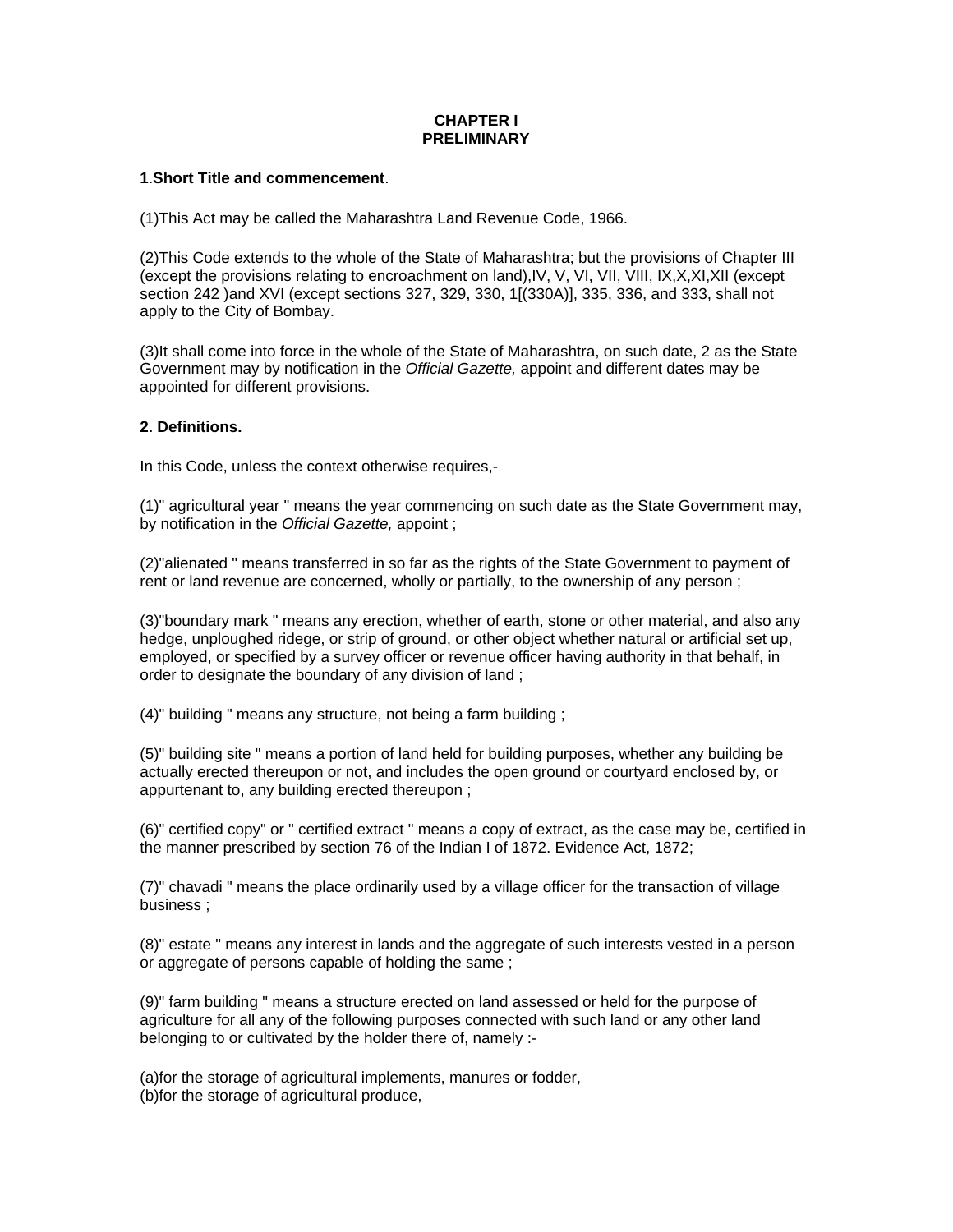(c)for sheltering cattle.

(d)for residence of members of the family. servants or tenants of the holder, or

(e)for any other purpose which is an integral part of his cultivating arrangement ;

(10)" gaothan " or " village site" means the land included within the site of a village , town or city as determined by section 122 ;

(11)" Government lessee" means a person holding land from Government under a lease as provided by section 38 ;

(12)" to hold land " or " to be a land holder of land" means to be lawfully in possession of land, whether such possession is actual or not ;

(13) " holding " means a portion of land held by a holder ;

(14)" improvement "in relation to a holding means any work which adds materially to the value of the holding which is suitable thereto and consistent with the purpose for which it is held and which, if not executed on directly for its benefit or is, after execution. made directly beneficial to it; and, subject to the foregoing provisions, includes-

(a)the construction of tanks, wells, water channels, embankments and other works for storage, supply or distribution of water for agricultural purposes;

(b)the construction of works for the drainage of land or for the protection of land from floods, or from erosion or other damage from water ;

(c)the planting of trees and the reclaiming, clearing, enclosing, levelling or terracing of land ;

(d)the erection of buildings on or in the vicinity of the holding, elsewhere than in the gaothan required for the convenient or profitable use or occupation of the holdings ; and

(e)the renewal or reconstruction of any of the foregoing works, or alternations therein or additions there to ; but does not include-

(i)temporary wells and such water-channels, embankments, levellings, enclosures or other works, or petty alterations in or repairs to such works, as are commonly made by cultivators of the locality in the ordinary course of agriculture ; or

(ii)any work which substantially diminishes the value of any land wherever situated, in the occupation of any other person, whether as occupant or tenant;

*Explanation*.- A work which benefits several holdings may be deemed to be an improvement with respect to each of such holdings;

(15)" joint holders" or "joint occupants" means holders or occupants who hold land as co-sharers, whether as co-sharers in a family undivided according to Hindu law or otherwise, and whose shares are not divided by metes and bounds; and where land is held by joint holders or joint occupants, " holder" or occupant", as the case may be, means all the joint holders or joint occupants;

(16)" land " includes benefits to arise out of the land, and things attached to the earth, or permanently fastened to any things attached to the earth, and also shares in or charges on, the revenue or rent of villages, or other defined portions of territory;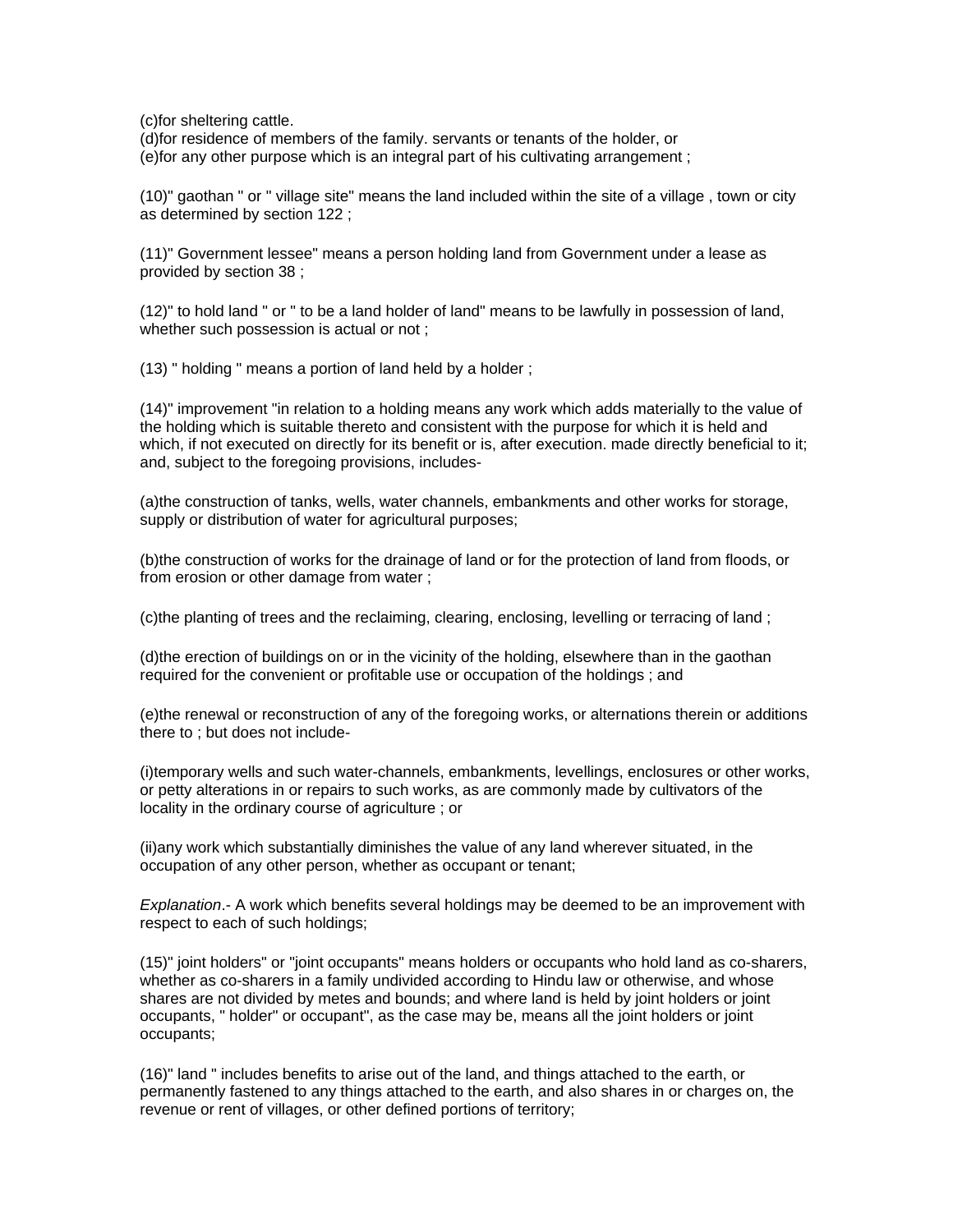(17)" landlord" means a lessor;

(18)" land records " means records maintained under the provisions of, or for the purposes of, this Code and includes a copy of maps and plans or a final town planning scheme, improvement scheme or a scheme of consolidation of holdings which has come into force in any area under any law in force in the State and forwarded to any revenue or survey officer under such law or otherwise;

(19)" land revenue" means all sums and payments, in money received or legally claimable by or on behalf of the State Government from any person on account of any land or interest in or right exercisable over land by or vested in him, under whatever designation such sum may be payable and any cess or rate authorised by the State Government under the provisions of any law for the time being in force; and includes premium, rent, lease money, quit rent, judi payable by a inamdar or any other payment provided under any Act, rule, contract or deed on account of any land;

(20)" legal practitioner" has the meaning assigned into it the Advocates Act, 25 of 1961;

(21)" non-agricultural assessment" means the assessment fixed on any land under the provisions of this Code or rules there under with reference to the use of the land for a non-agricultural purpose;

(22)"occupancy" means a portion of land held by an occupant;

(23)" occupant " means a holder in actual possession of unalienated land, other than a tenant or Government lessee ; provided that, where a holder in actual possession is a tenant, the land holder or the superior landlord, as the case may be, shall be deemed to be the occupant;

(24)" occupation" means possession;

(25)" to occupy land" means to possess or to take possession of land;

(26)" Pardi land " means a cultivated land appertaining to houses within a village site;

(27)" population" in relation to any area means population as ascertained at the last preceding census of which the relevant figures have been published;

(28)" prescribed" means prescribed by rules made by the State Government under this Code;

(29)" recognised agent" means a person authorised in writing by any party to a proceeding under this Code to make appearances and applications and to do other acts on his behalf in such proceedings;

(30) " relevant tenancy law" means-

Bom.LXVII of 1948.

(a)in the Bombay area of the State of Maharashtra, the Bombay Tenancy and Agricultural Lands act, 1948;

Hyd. XXI of 1950.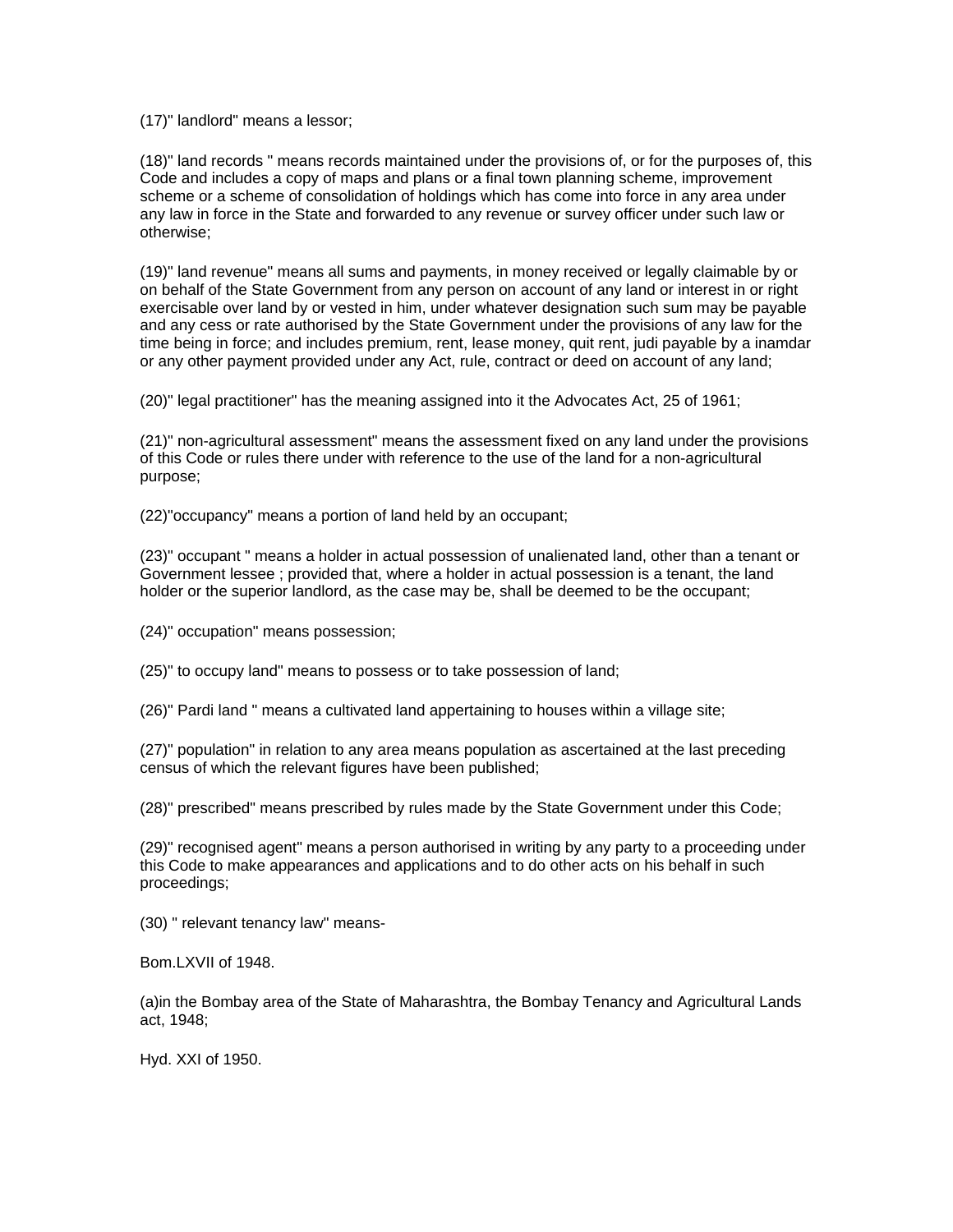(b)in the Hyderabad area of the State of Maharashtra, the Hyderabad Tenancy and Agricultural Lands Act, 1950; and

Bom.XCIX of 1958

(c)in the Vidarbha region of the State of Maharashtra, the Bombay Tenancy and Agricultural Lands (Vidarbha Region) Act, 1958 ;

(31)" revenue officer" means every officer of any rank whatsoever appointed under any of the provisions of this Code, and employed in or about the business of the land revenue or of the surveys, assessment, accounts, or records connected therewith ;

(32)" revenue year" means the year commencing on such date as the State Government may, by notification in the Official Gazette, appoint;

 $(33)$ " saza" means a group of villages in a taluka which is constituted a saza under section 4;

(34)" Sub-Divisional Officer" means an Assistant or Deputy Collector who is placed in charge of one or more sub-divisions of a district;

(35)" sub-division of a survey number" means a portion of a survey number of which the area and assessment are separately entered in the land records under an indicative number subordinate to that of the survey number of which it is a portion;

(36)" survey mark" means for the purposes of this Code, a mark erected for purposes of cadastral survey of land.

(37)" survey number " means a portion of land of which the area and assessment are separately entered, under an indicative number in the land records and includes-

(i)plots reconstituted under a final town planning scheme, improvement scheme or a scheme of consolidation of holding which has come into force any area under any law; and

(ii)in the districts of Nagpur, Wardha, Chanda and Bhandara any portion of land entered in the land records under any indicative number known as the khasra number;

(38)" superior holder" except in Chapter XIV means a land-holder entitled to receive rent or land revenue from other land-holders (called "inferior holders") whether he is accountable or not for such rent or land revenue, or any part there of, to the State Government:

Mah.V of 1962.

Provided that, where land has been granted free of rent or land revenue, subject to the right of resumption in certain specified contingencies by a holder of alienated land whose name is authorisedly entered as such in the land records, such holder shall, with reference to the grantee, be deemed to be the superior holder of land so granted by him, and the granted shall, with reference to the grantor, be deemed to be the inferior holder of such land, and for the purposes of sections 147, 151 and 152 of the Maharashtra Zilla Parishads and Panchayat Samitis Act, 1961, shall notwithstanding anything hereinafter contained in the definition of the word " tenant", be deemed to be the tenant of such grantor;

(39)" survey officer" means on officer appointed under, or in the manner provided by, section 8;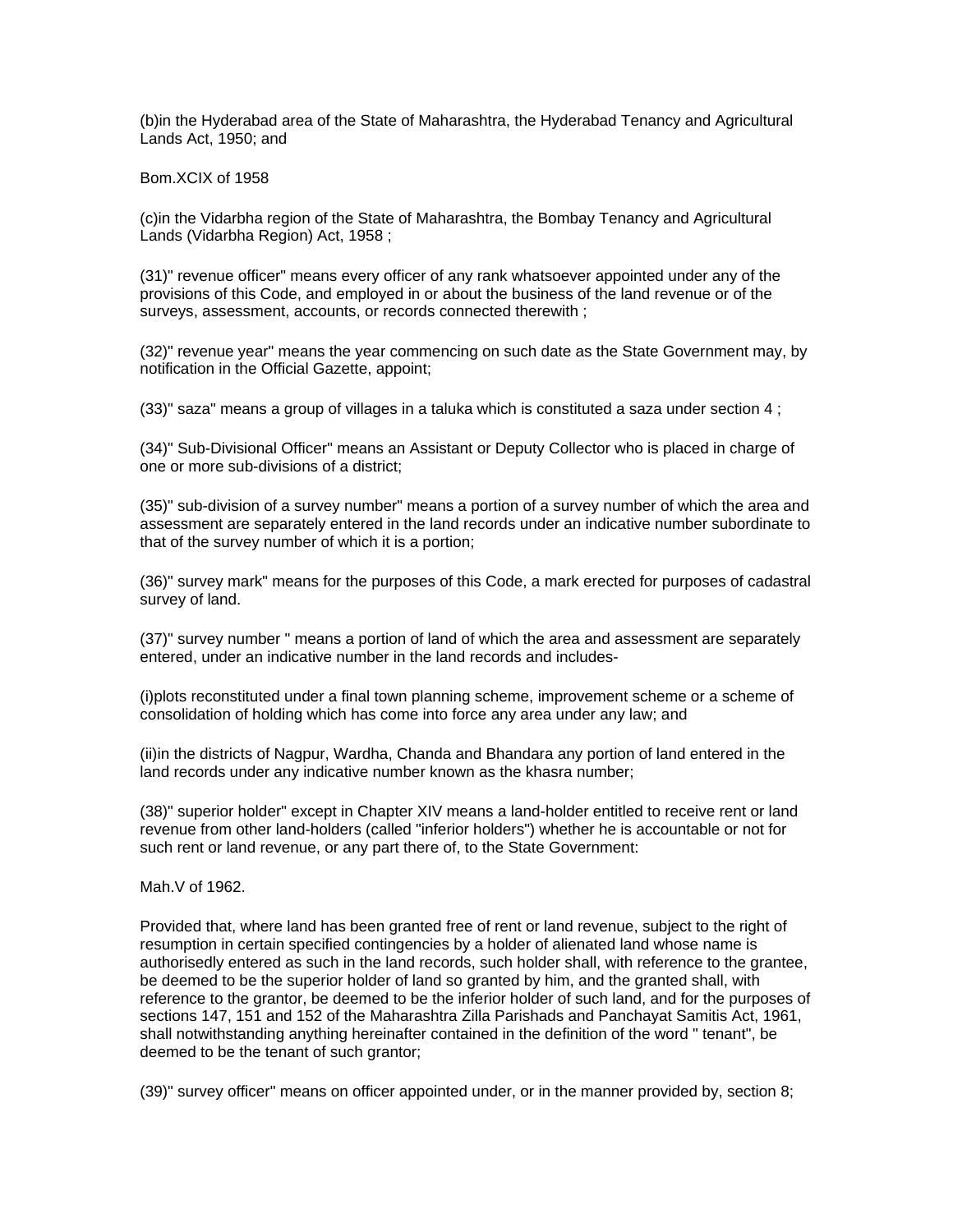(40)" tenant" means a lessee, whether holding under in instrument, or under an oral agreement, and includes a mortgagee of a tenant's rights with possession; but does not include a lessee holding directly under the State Government;

(41)" unoccupied land" means the land in a village other than the land held by an occupant, a tenant or a Government lessee;

(42)" urban area" means the area for the time being included within the limits of any municipal corporation, municipality constituted under any law for the time being in force or of any village or group of villages, which may be notified by the State Government as urban area, regard being had to the density of population and of buildings in the area and the expression " non-urban area" shall be construed accordingly;

(43)" village " includes a town or city and all the land belonging to a village, town or city;

(44)" wada land " means an open land in village site used for tethering cattle or storing crops or fodder, manure or other similar things.

### **Revenue Areas**

### **Division of State into revenue areas.**

3.For the purpose of this Code, the State shall be divided into divisions which shall consist of one or more districts 1[(including the City of Bombay)], and each district may consist of one or more sub-divisions and each sub-division may consist of one or more talukas, and each taluka may consist of certain villages.

Constitution of revenue areas.

4 (1)The State Government may, by notification in the Official Gazette, specify-

(i)the districts 1 [(including the City of Bombay)] which constitute a division;

(ii)the sub-divisions which constitute a district;

(iii)the talukas which constitute a sub-division

(iv)the village which constitute a taluka;

(v)the local area which constitutes a village; and

(vi)alter the limits of any such revenue area so constituted by amalgamation, division or in any manner what so ever, or abolish any such revenue area and may name and after the name of any such revenue area; and in any case where any area is renamed, then all references in any law or instrument or other document to the area under its original name shall be deemed to be references to the area as renamed, unless expressly otherwise provided:

Provided that, the State Government shall, as soon as possible after the commencement of this Code, constitute by like notification every wadi, and any area outside the limits of the gaothan of a village having a separate habitation (such wadi or area having a population of not less than 2 [three hundred, as ascertained by a revenue officer not below the rank of a Tahsildar] to be a village; and specify there in the limits of the village so constituted.

(2)The Collector may by an order published in the prescribed manner arrange the villages in a taluka which shall constitute a saza; and the sazas in a taluka which shall constitute a circle and may after the limits of, or abolish any saza or circle, so constituted,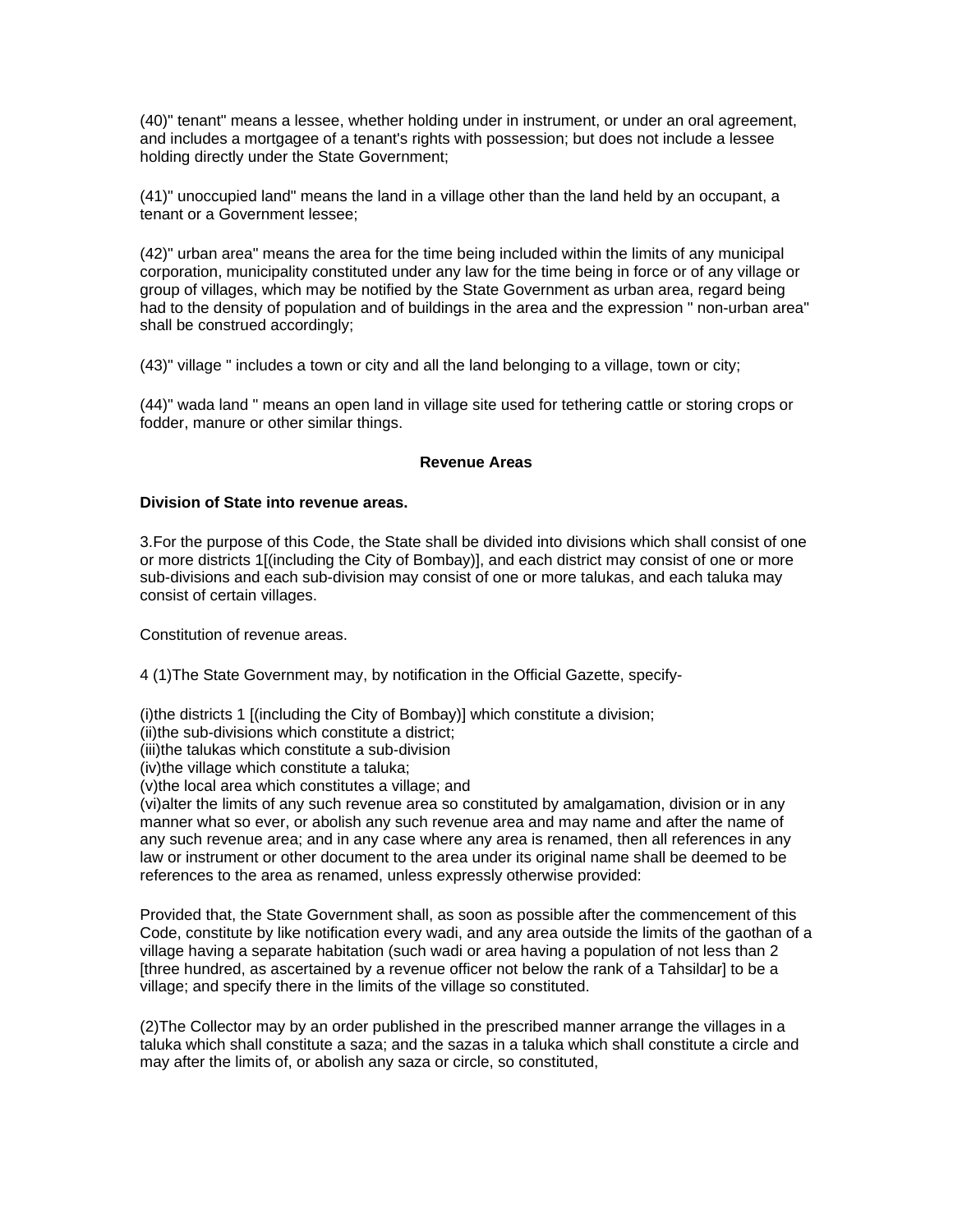(3)The divisions, districts, sub-divisions, talukas, circles, sazas and villages existing at the commencement of this Code shall continue under the names they bear respectively to be the divisions, districts, sub-divisions, talukas, circles, sazas and villages, unless otherwise altered under this section.

Bom.I of 1904.

(4)Every notification or order made under this section shall be subject to the condition of previous publication; and the provisions of section 24 of the Bombay General Clauses Act, 1904, shall, so far as may be apply in relation to such notification or order, as they apply in relation to rules to be made after previous publication.

#### --------------------------------------------

1 These brackets and words were substituted for the brackets and words " (excluding the City of Bombay) " by Mah. 47 of 1981, ss. 3 and 4.

2 These words were substituted for the words " three hundred" by Mah.8 of 1969, s.2.

### **CHAPTER II REVENUE OFFICERS: THEIR POWERS AND DUTIES**

5.Chief Controlling authority in revenue matters.

The chief controlling authority in all matters connected with the land revenue in his division shall vest in the Commissioner, subject to the superintendence, direction and control of the State Government.

6.Revenue Officers in division.

The State Government shall appoint a Commissioner of each division; and may appoint in a division an Additional Commissioner and so many Assistant Commissioners as may be expedient, to assist the Commissioner:

Provided that, nothing in this section shall preclude the appointment of the same officer as Commissioner for two or more divisions.

7.Revenue officers in district.

(1)The State Government shall appoint a Collector 1[for each district (including the City of Bombay )] who shall be in charge of the revenue administration there of ; and a Tahsildar for each taluka who shall be the chief officer entrusted with the local revenue administration of a taluka.

(2)The State Government may appoint one or more Additional Collectors 2[and in each district (including the City of Bombay )] and so many Assistant Collectors and Deputy Collectors (with such designations such as "First", "Second", Super numerary", etc. Assistants as may be expressed in the order of their appointment), one or more Naib-Tahsildars in a taluka, and one or more Additional Tahsidars or Naib-Tahsildars therein and such other persons (having such designations) to assist the revenue officers as it may deem expedient.

(3)Subject to the general orders of the State Government, the Collector may place any Assistant or Deputy Collector in charge of one more sub-divisions of a district, or may himself retain charge there of. Such Assistant or Deputy Collector may also be called a Sub-Divisional Officer.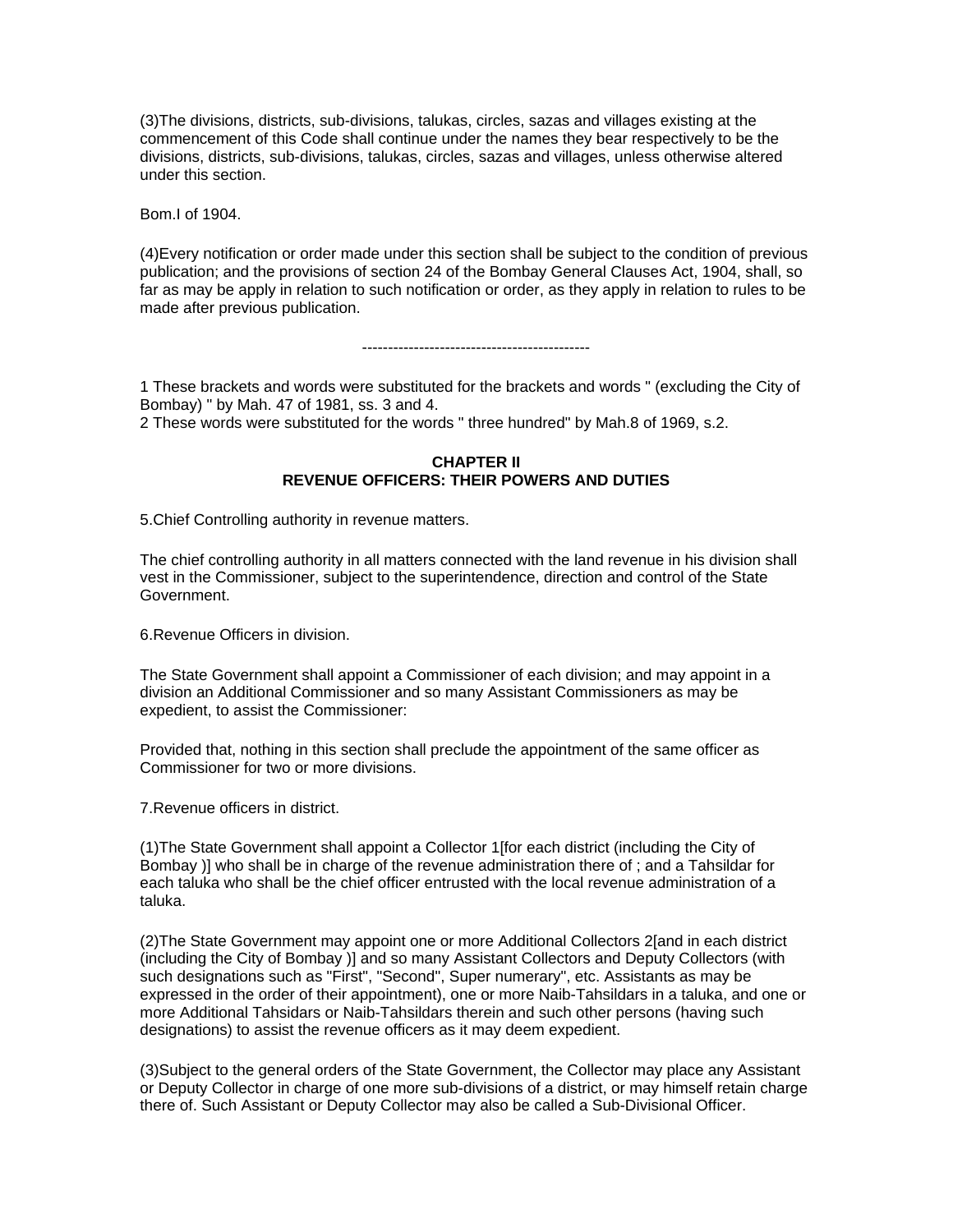(4) The Collector may appoint to each district as many persons as he thinks fit to be Circle Officers and Circle Inspectors to be in charge of a Circle, and one or more Talathis for a saza, and one or more Kotwals or other village servants for each village or group of villages, as he may deem fit.

1 These words were substituted for the words " for the City of Bombay and for each district" by Mah.47 of 1981, s.5.

 2 These words were substituted for the words "for the City of Bombay and for each district" ibid, s.5(2).

### 8.Survey Officers

For the purposes of Chapters V, VI, VIII, IX and X the State Government may appoint such officers as may from time to time appear necessary. Such officers may be designated "Settlement Commissioner", "Director of Land Records" "Deputy Director of Land Records", "Superintendents to Land Records", "Settlement Officers", "District Inspectors of Land Records" and "Survey Tahsildars", or otherwise as may seem requisite.

### 9.Combination of officers.

It shall be lawful for the State Government to appoint one and the same person, being otherwise competent according to law, to any two or more of the offices provided for in this Chapter or to confer upon an officer of one denomination all or any of the powers or duties of any other officer or officers within certain local limits or otherwise, as may seem expedient.

### Delegation of powers.

1[9A. The State Government may, by order in the <MI>Official Gazette<D>, direct that the powers of the State Government to make appointments under section 7, section 8 or section 9 in respect of such revenue or survey officers and subject to such conditions, if any, may be exercisable also by such officer not below the rank of the Collector, or as the case may be, Superintendent of Land Records, as may be specified in the direction.]

10.If a Collector or Tahsildar is disabled from performing his duties or for any reason vacates his office or leaves his jurisdiction or dies--

(a)the Additional Collector, and if there be no Additional Collector, the Assistant or Deputy Collector of the highest rank in the district.

(b)the Additional Tahsildar, and if there be no Additional Tahsildar, the Naib-Tahsildar or the senior-most Subordinate Revenue officer in the taluka. shall, unless other provision has been made by the State Government, succeed temporarily to the office of the Collector, as the case may be of the Tahsildar and shall be held to be the Collector or Tahsildar under this Code, until the Collector, or Tahsildar resumes charge of his district or taluka, or until such time as a successor is duly appointed and takes charge of his appointment.

*Explanation.--* An officer whose principal office is different from that of an Assistant Collector, and who is working as an Assistant Collector for special purposes only, shall not be deemed as an Assistant for the purposes of this section.

11.Subordination of officers.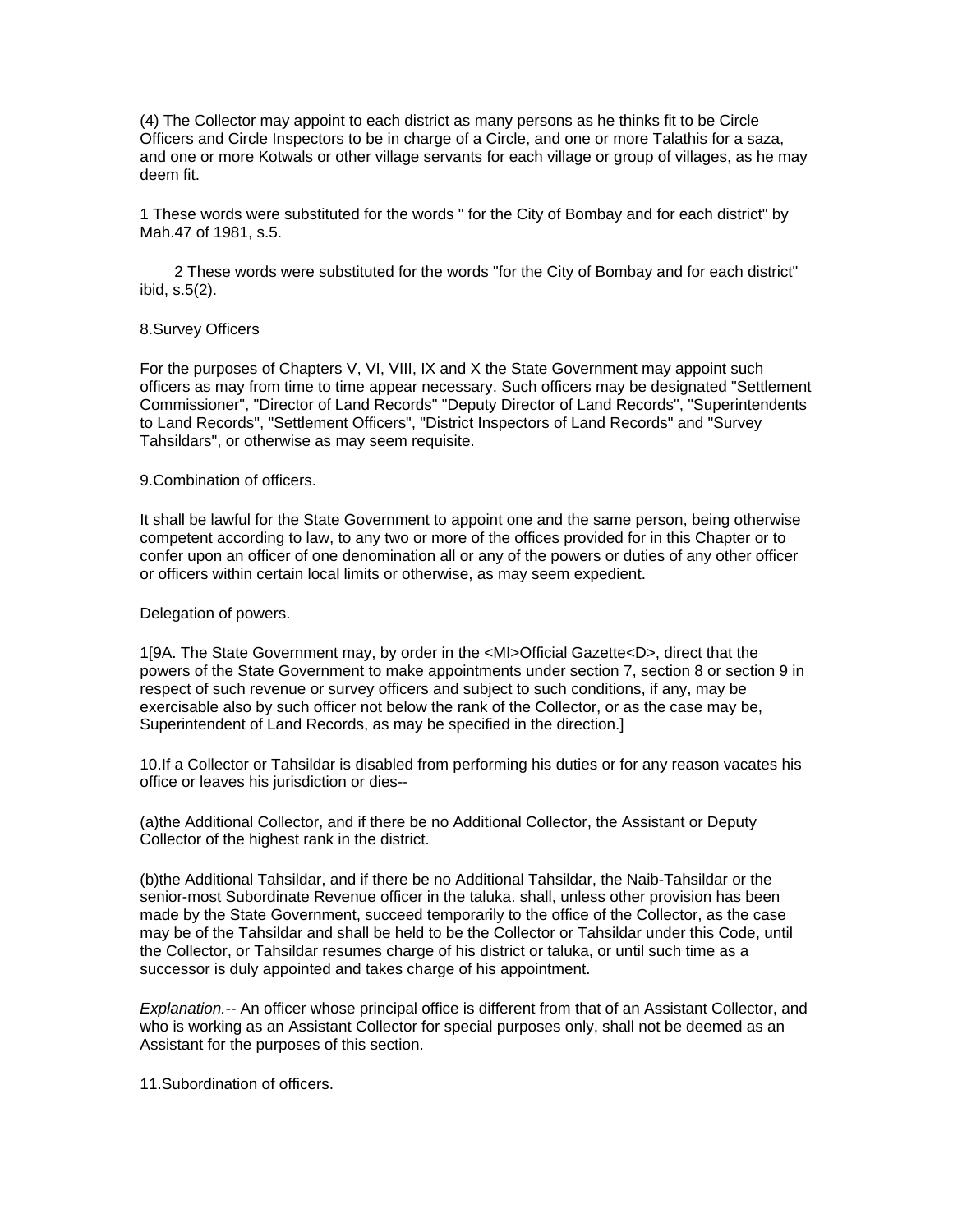(1)All revenue officers shall be subordinate to the State Government.

(2)Unless the State Government directs otherwise, all revenue officers in a division shall be subordinate to the Commissioner, and all revenue Officers 2[in a district (including the City of Bombay)] shall be subordinate to the Collector.

(3)Unless the State Government directs otherwise, all other Revenue Officers Including survey officers shall be subordinated, the one to the other, in such order as the State Government may direct.

12.Appointments to be notified.

3[The appointment of all officers of and above the rank of Tahsildar, or as the case may be, District Inspector of Land Records made under sections 6, 7, 8, and 9 shall be duly notified;] but the appointment shall take effect from the date on which an officer assumes charge of his office.

13Powers and duties of revenue officers.

(1)The revenue officers of and above the rank of a Tahsildar (not being an Additional Commissioner, Assistant Commissioner, Additional Collector or Additional Tahsildar), shall exercise the powers and discharge the duties and functions conferred and imposed on them respectively under this Code or under any law for the time being in force, and so far as is consistent therewith all such other powers, duties and functions of appeal, superintendence and control within their respective jurisdiction; and over the officers subordinate to them as may from time to time be prescribed by the State Government:

Provided that, the Collector may also exercise throughout his district all the powers and discharge all the duties and functions conferred or imposed on an Assistant or Deputy Collector under this Code or under any law for the time being in force and a Tahsildar shall also exercise such powers as may be delegated to him by the Collectors under the general or special orders of the State Government.

1*[Explanation.--*In this proviso, the expression, "a Tahsildar" shall include, and shall be deemed always to have been included, the expression "an Additional Tahsildar".]

(2)The revenue officers aforesaid shall also, subject to the control and general or special orders of the State Government, exercise such powers and discharge such duties and functions, as the State Government, exercise such powers and discharge such duties and functions, as the State Government may by an order in writing confer or impose on them for the purpose only of carrying out the provisions of any law for the time being in force, and so far as is consistent therewith.

--------------------------------------------------

1 Section 9A was inserted by Mah. 30 of 1968, s. 2.

2These words and brackets were substituted for the words "in the City of Bombay or in district" by Mah. 47 of 1981, s. 6.

3This portion was substituted for the portion beginning with the words "The appointment" and ending with the words "duly notified", by Mah. 30 of 1968, s. 3.

(3)The Additional Commissioner and the Assistant Commissioner, and the Additional Collector and the Additional Tahsildar shall each exercise within his jurisdiction or part thereof such powers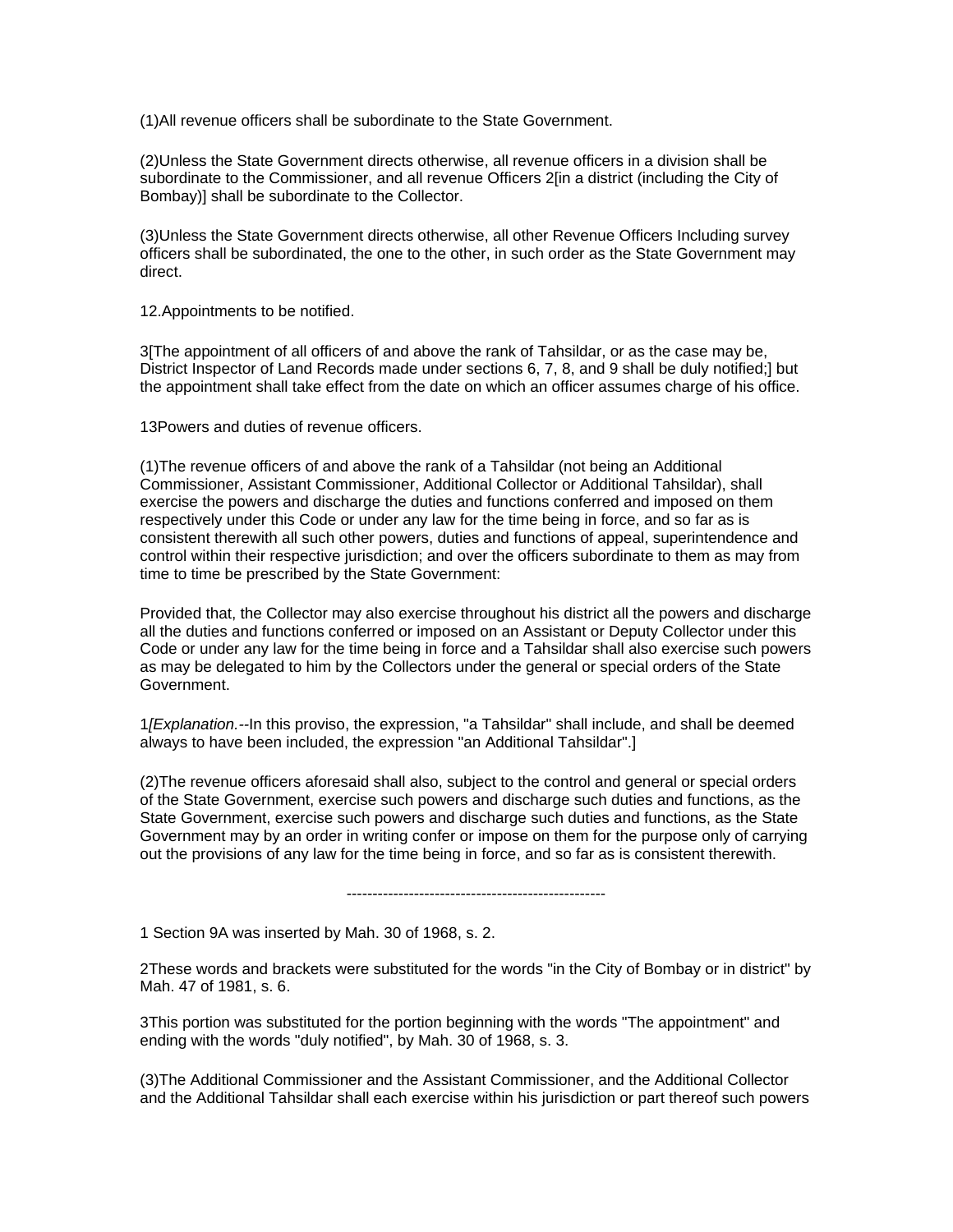and discharge such duties and functions of the Commissioner, the Collector or, as the case may be, the Tahsildar under the provisions of this Code or under any law for the time being in force, as the State Government may, by notification in the *Official Gazette*, direct in this behalf.

 $2 * *$ 

(4)The Sub-Divisional Officer shall subject to the provisions of Chapter XIII perform all the duties and functions and exercise all the powers conferred upon a Collector by this Code or any law for the time being in force, in relation to the sub-division in his charge:

Provided that, the Collector may whenever he may deem fit direct any such Sub-Divisional Officer not to perform certain duties or exercise certain powers and may reserve the same to himself or assign them to any Assistant or Deputy Collector subordinate to the Collector :

Provided further that , to such Assistant or Deputy Collector who is not placed in charge of a subdivision , the Collector shall, under the general orders of the State Government , assign such particular duties and power as he may from time to time deem fit.

(5)Subject to the orders of the State Government and of the Commissioner the Collector may assign to a Naib-Tahsildar within his local limits such of the duties, functions and powers of a Tahsildar as he may time deem fit.

(6)Subject to such general orders as may from time to time be passed by the Commissioner of Collector, a Tahsildar or Naib-Tahsildar may employ any of his subordinates to perform any portion of his ministerial duties :

Provided that, all acts and orders of his subordinates when so employed shall be liable to revision and confirmation by such Tahsildar or Naib-Tahsildar.

(7) In all matters not specially provided for by law, the revenue officers shall act according to the instructions of the State Government.

14.Powers and duties of Survey officers, circle officers, etc.

(1)Subject to the orders of the State Government, the survey officers are vested with the cognisance of all matters connected with the survey, settlement and record of rights and shall exercise all such powers and perform all such duties as may be provided by this Code or any law for the time being in force.

---------------------------------------------

1 This Explanation was deemed always to have been added by Mah. 5 of 1982, s. 9.

2 Provision was deleted by Mah. 47 of 1981, s.7.

Provided that, a Deputy Director of Land Records shall exercise such powers and discharge such duties and functions, as are exercised or discharged by the Director of Land Records under this Code or under any law for the time being in force in such cases or classes of cases, as the State Government or Director of Land Records may direct.

(2)The Circle Officer and the Circle Inspector in charge of a circle shall exercise such powers over the Talathi in his circle and perform such duties and functions as may from time to time be prescribed.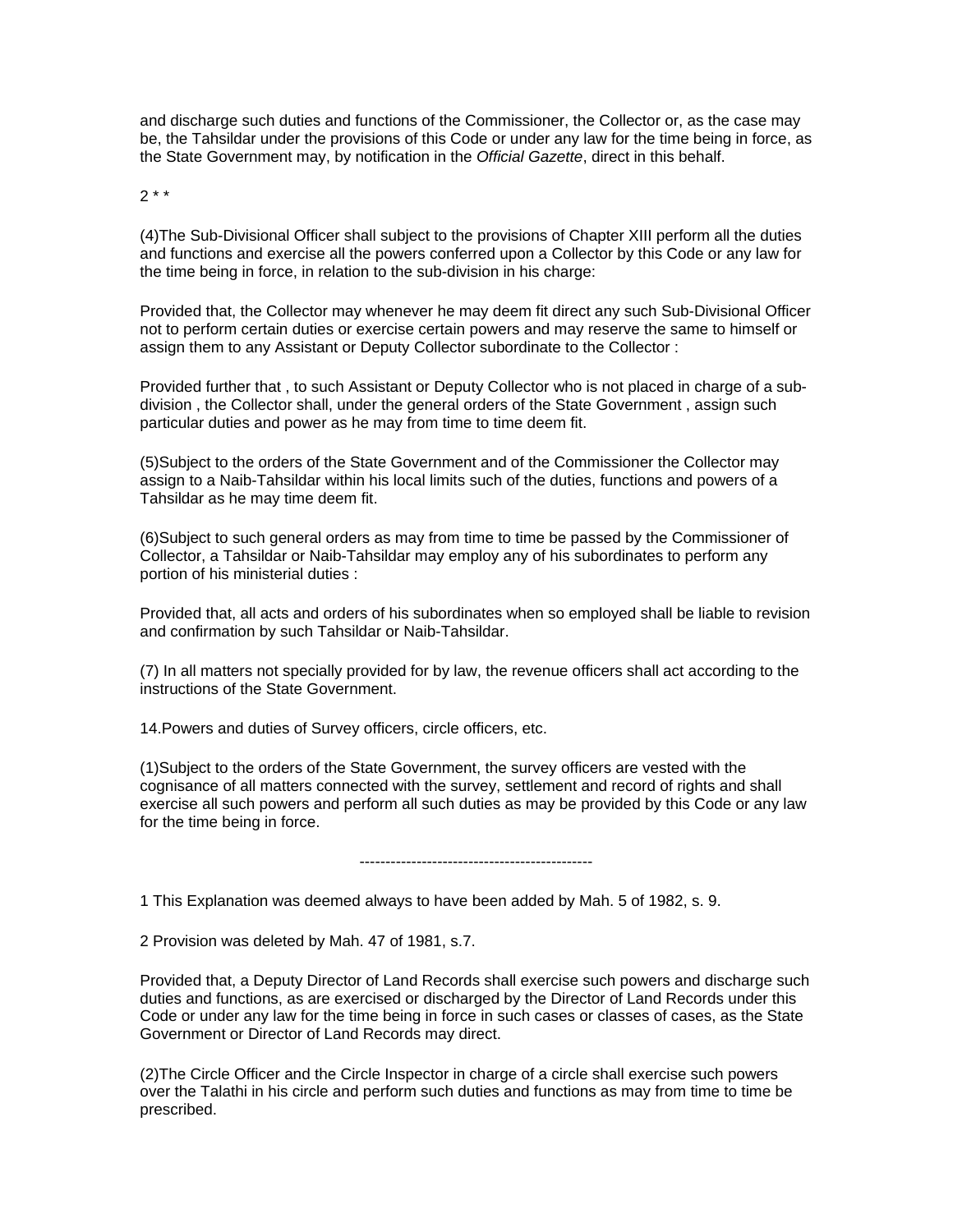(3)The Talathi shall be responsible for the collection of land revenue and all amounts recoverable as arrears of land revenue, and for the maintenance of the record of rights and shall perform all such duties and functions as are hereinafter provided by this Code or any law for the time being in force or by order of the State Government.

(4)Subject to the general orders of the State Government and the Commissioner, the Collector shall determine from time to what registers, accounts and other records shall be kept by a talathi.

(5)It shall also be the duty of a Talathi to prepare, whenever called upon by any superior revenue or police officer of the taluka or district to do so all writings connected with the concerns of a village which are required either for the use of the Central or State Government or the public, such as notices, reports of inquests, and depositions and examinations in criminal matters.

(6)All other revenue officers shall discharge such duties and functions as the State Government may direct.

15.Conferral by State Government of powers of revenue officers on other person.

The State Government may confer on any person possessing the prescribed qualifications, the powers conferred by this Code on an Assistant or Deputy Collector or Tahsildar.

16.Seals.

The State Government shall from time to time by notification in the *Official Gazette* prescribe what revenue officers shall use a seal ; and what size and description of seal shall be used by each of such officers.

### **Provisions for recovery of money, papers or other Government property**.

17.Demands for money, papers, etc. to be made known to person concerned, etc.

(1)The Collector or the Superintendent of Land Records or any other officer deputed by the Collector or the Superintendent for this purpose, shall, in all cases in which he may have a claim on any revenue officer or on any person formerly employed as such in his department or district for public money or papers or other property of the State Government, by writing under signature and his official seal, if he uses one, require the money, or the particular papers or property detained to be delivered either immediately to the person bearing the said writing, or to such person on such date and at such place as the writing may specify.

(2)If the officer or other person aforesaid does not discharge the money, or deliver up the papers or property as directed, the Collector, Superintendent or such other officer may cause him to be apprehended, and may send him with a warrant, in the form of Schedule A, to be confined in a civil jail till he discharges the sums or delivers upto the papers or property demanded from him .

Provided that, no person shall be detained in confinement by virtue of any such warrant for a longer period than one calendar month.

18.Public moneys may also be recovered as arrears of revenue ; and search warrant may be issued for recovery of papers or property.

(1)The Collector of his own motion if the officer or other person is or was serving in his department and district, and upon the application the Superintendent of Land Records if such officer or person or was serving in the survey department in his district, may also take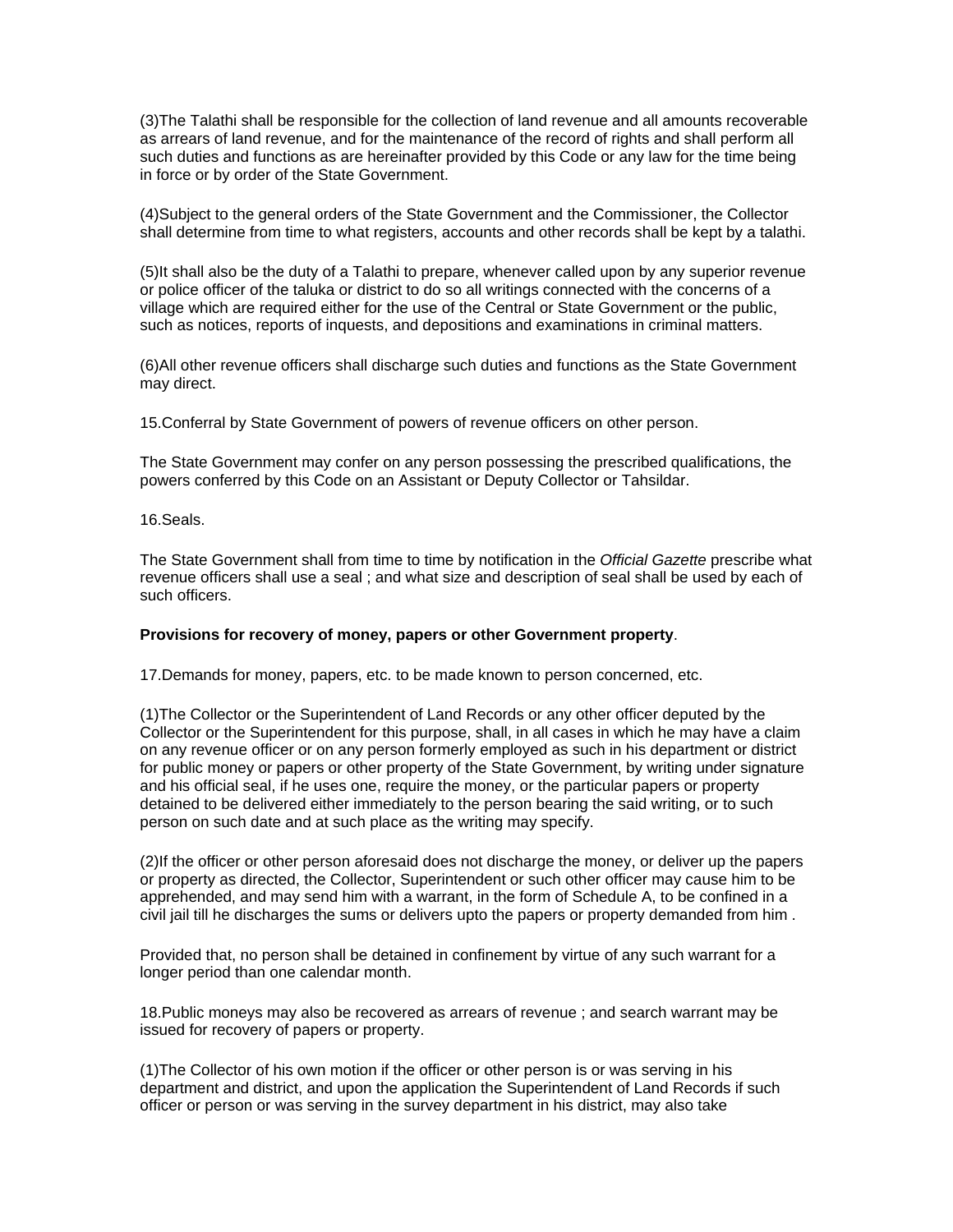proceedings to recover any public moneys due by him in the same manner and subject to the same rules as are laid down in this Code for the recovery of arrears of land revenue from defaulters and for the purposes of recovering public papers or other property of the Government may issue a search warrant and exercise all such powers with respect there to as may be lawfully exercised by a Magistrate under the provisions of Chapter VII of the \*Code of Criminal Procedure, 1898.

(2)It shall be the duly of all persons in possession of such public moneys, papers or other property of the Government to make over the same forthwith to the Collector, and every person knowing where any such property is concealed shall be bound to give information of the same to the Collector.

19.Officer of person in jail may secure his release by furnishing security.

If an officer or other person referred to in section 17 against whom a demand is made shall give sufficient security in the form in Schedule B, the Collector shall cause such officer or person if in custody to be liberated and countermand the sale of any property that may have been attached and restore it to the owner.

# **[Top](http://www.nagpuronline.com/nagpurcollectorate/laws/mlrc/revenueofficers.htm#REVENUE#REVENUE)**

### **Chapter III. Of Lands.**

20.Title of State in all lands, public roads, etc. which are not property of others.

(1)All public roads, lanes and paths, the bridges, ditches, dikes and fences on, or beside the same, the bed of the sea and of harbours and creeks below the high water mark, and of rivers, streams, nallas, takes and tanks and all canals and watercourses, and all standing and flowing water, and all lands wherever situated, which are not the property of persons legally capable of holding property, and except in so far as any rights of such persons may be established, in or over the same, and except as may be otherwise provided in any law for the time being in force are and are hereby declared to be, with all rights in or over the same, or appertaining thereto, the property of the State Government and it shall be lawful for the Collector, subject to the order of the Commissioner, to dispose of them in such manner as may be prescribed by the State Government in this behalf, subject always to the rights of way, and all other rights or the public or of individuals legally subsisting.

*Explanation.* In this section, "high water-mark'' means the highest point reached by ordinary spring tides at any season of the year.

(2)Where any property or any right in or over any property is claimed by or on behalf of the Government or by any person as against the Government, it shall be lawful for the Collector or a survey officer, after formal inquiry of which due notice has been give, to pass an order deciding the claim.

(3)An order passed by the Collector or survey officer under sub-section (1) or sub-section (2) shall be subject to one appeal and revision in accordance with the provisions of this Code.

(4)Any suit instituted in any civil court after the expiration of one year from the date of any order passed under sub-section (1) or sub-section (2) or , if appeal has been made against such order within the period of limitation, then from the date of any order passed by the appellate authority, shall be dismissied (though limitation has been not set up as a defence) if the suit is brought to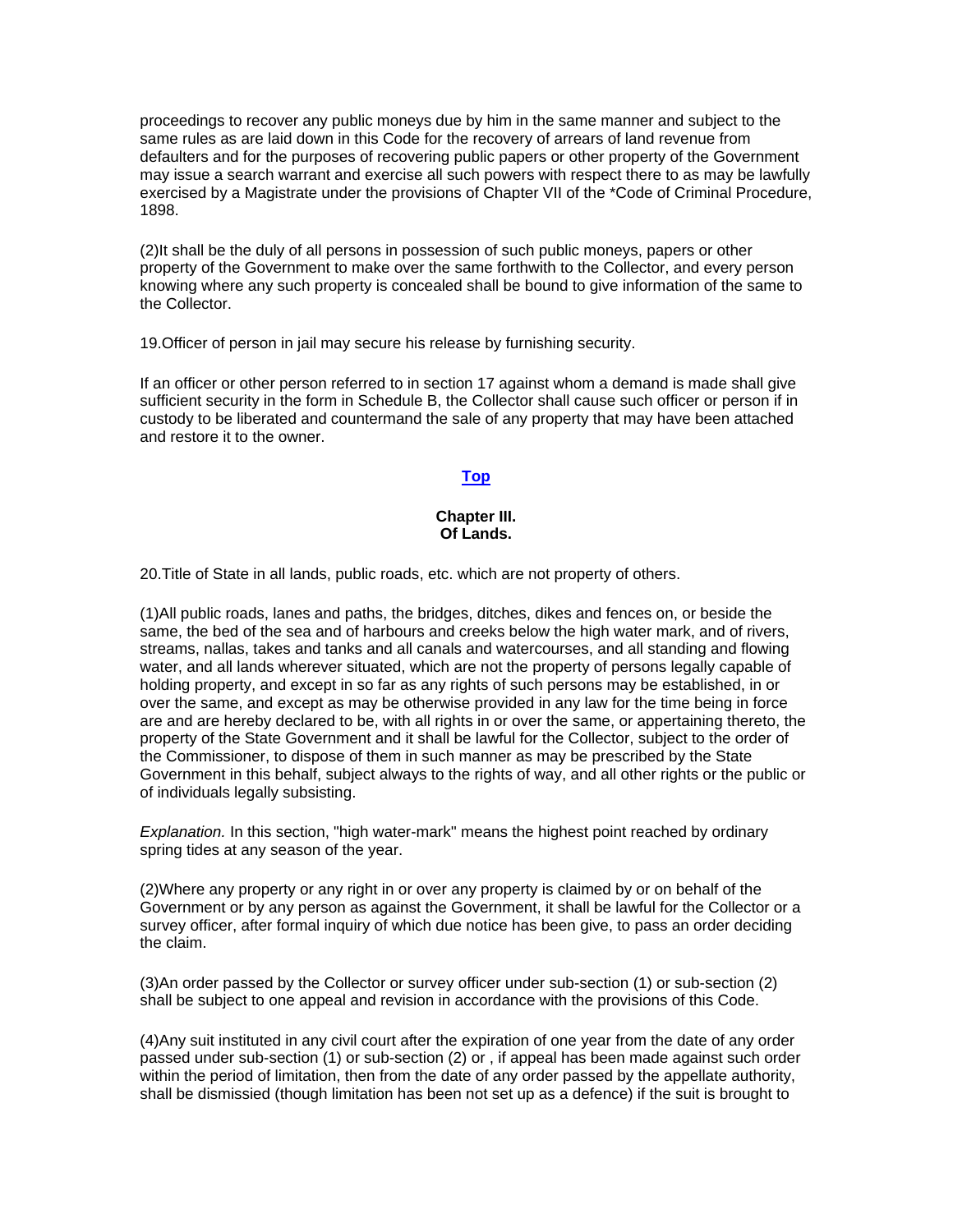set aside such order or if the relief claimed is inconsistent with such order, provided that in the case of an order under sub-section (2) the plaintiff has had due notice of such order.

(5)Any person shall be deemed to have had due notice of an inquiry or order under this section if notice thereof has been given in accordance with rules made in this behalf by the State Government.

21.Extinction of rights of public in or over any public-road, lane or path not required for use of public.

(1)Whenever it appears to the Collector that any public road, lane or path which is the property of the State Government or part thereof (hereinafter in this section referred to as the Government road), is not required for the use of the public, the Collector may, by a notification published in the Official Gazette, make a declaration to that effect and state in such declaration that it is proposed that the rights of the public in or over such Government road (of which the situation and limits as far as practicable are specified) shall subject to the existing private rights, if any, be extinguished.

--------------------------------------

\*See now the Code of Criminal Procedure, 1973 (2 of 1974).

(2)On the publication of such notification, the Collector shall, as soon as possible, cause public notice of such declaration to be given at convenient places on, or in the vicinity of, such Government road, and shall invite objections to the proposal aforesaid.

(3)Any member of the public or any person having any interest or right, in addition to the right of public highway, in or over such Government road, or having any other interest or right which, is likely to be adversely affected by the proposal may, within ninety days after the issue of the notification under sub-section (1), state to the Collector in writhing his objections to the proposal, the nature of such interest or right.

Provided that, the Collector may allow any person to make such a statement after a period of ninety days aforesaid if he is satisfied that such person had sufficient cause for not making it within that period.

(4)I of 1894.

The Collector shall give every person who was made a statement to him an opportunity of being heard either in person or by legal practitioner and shall after hearing all such persons in such manner and after making such further inquiry if any, as he thinks necessary, is satisfied that the Government road is not required for the use of the public, make a declaration which shall be published in the Official Gazette that all rights of the public, in or over such Government road are extinguished, and all such rights shall thereupon be extinguished, and such Government road shall, subject to any existing private rights, be at the disposal of the Government with effect from the date of such declaration. The Collector shall also determine the amount of compensation, if any, which should, in his opinion, be given in any case in respect of any substantial loss or damage likely to be caused by the proposed extinction of the rights of the public as aforesaid. The provisions of sections 9, 10, 11, 12, 13, 14, and 15 of the Land Acquisition Act, 1894, shall, so far as may be, apply to the proceedings held by the Collector for the determination of the amount of compensation under this sub-section.

Provided that, no compensation shall be awarded for the extinction or diminution of the right of public highway over such Government road.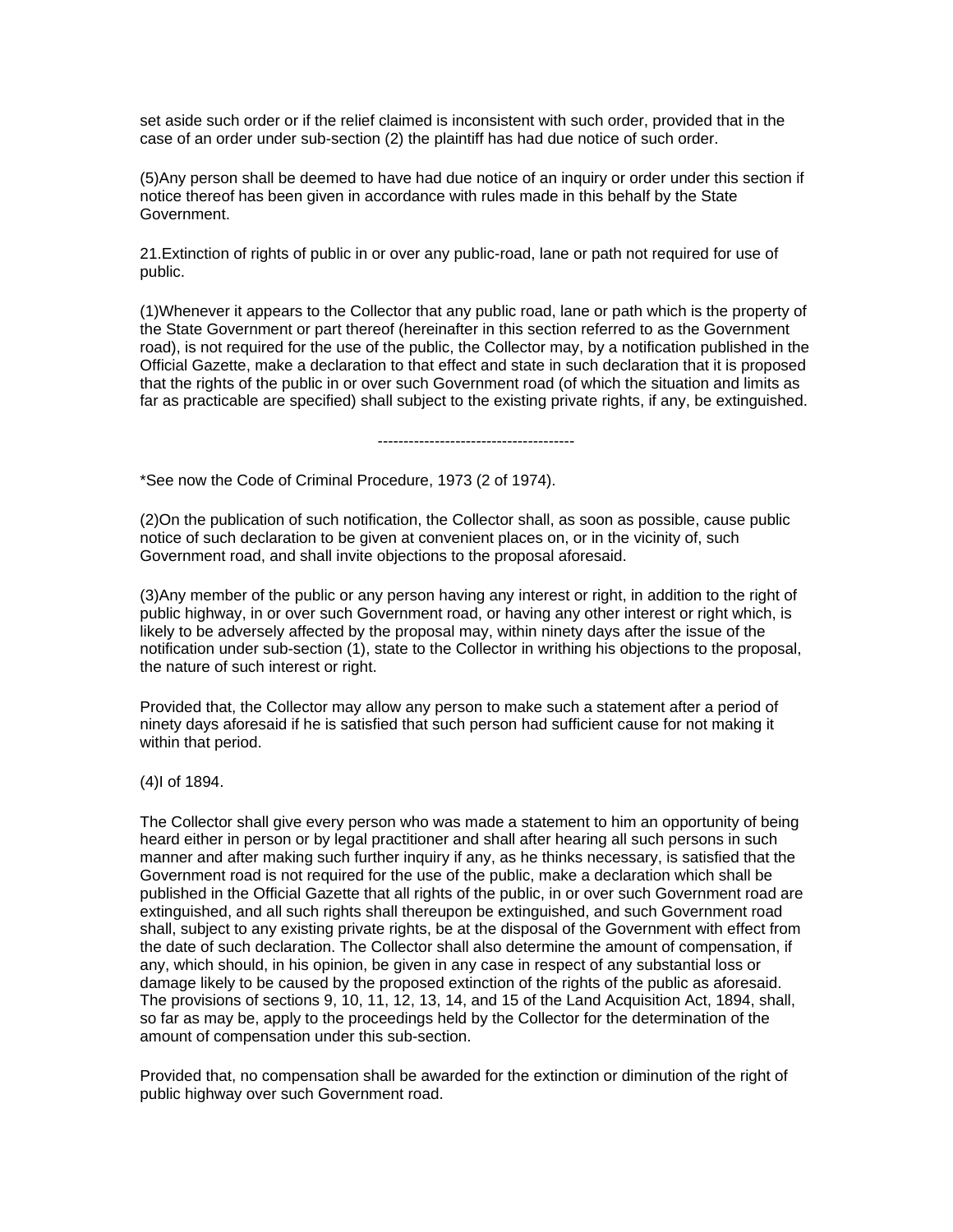(5)The decision of the Collector under sub-section (4) as respects the extinguishment of the rights of the public on or over Government road and the amount of compensation and the persons to whom such compensation, if any, s payable shall, subject to the decision of the Commissioner in appeal, be final; and payments of compensation shall be made by the Collector to such persons accordingly.

Provided that, if payment is not made within six months from the date of the final order, the Collector shall pay the amount awarded with interest thereon at the rate of six per cent per annum from the date of the final order.

22.Lands may be assigned for special purposes, and when assigned, shall not be otherwise used without sanction of Collector.

Subject to the general orders of the State Government, it shall be lawful for a survey officer during the course of survey operations under this Code, and at any other time for the Collector, to set apart unoccupied lands (not in the lawful occupations of any person), in village or parts thereof for forest or fuel reserve, for free pasturage of village cattle or for grass or fodder reserve, for burial or cremation ground, for gaothan, for camping ground, for threshing floor, for bazaar, for skinning ground, fir public purposes0poses such as roads, lanes, parks, drains or for any other public purpose; and, the lands assigned shall not be otherwise used without the sanction of the Collector and in the disposal of lands under section 20 due regard shall be had to all such special assignments.

23.Regulation of use of pasturage.

The right of grazing on free pasturage lands shall extend only to the cattle of the village or village to which such lands belong or have been assigned, and shall be regulated according to rules made by the State Government in this behalf. The Collector's decision in any case of dispute as to the right of grazing aforesaid shall, subject to one appeal only according to the provisions of this Code, be conclusive.

24.Recovering value of natural products unauthorisedly removed from certain lands.

Any person who unauthorizedly removes from any land which is set apart for a special purpose or from any land which is the property of Government, any natural product (not being trees) shall be the liable to the Government for the value thereof, and in addition, to a fine not exceeding five times the value, of the natural product so removed. Such value and fine shall be recoverable from him as an arrear of land revenue.

25.Right to trees in holdings.

(1)With effect from the commencement of this Code, the right to all trees standing or growing on any occupied land shall vest in the holder thereof but if the State Government is of opinion that it is necessary to prohibit or regulate the cutting of certain trees for preventing erosion of soil, it may by rules prohibit or regulate the cutting of such trees.

(2)Nothing in sub-section (1) shall affect in any area any right in trees in the holding of an occupant in favour of any person existing on the 1st day of October 1955, but the occupant may apply to the Collector to fix the value of such right and purchase the right through the Collector in such manner as may be prescribed.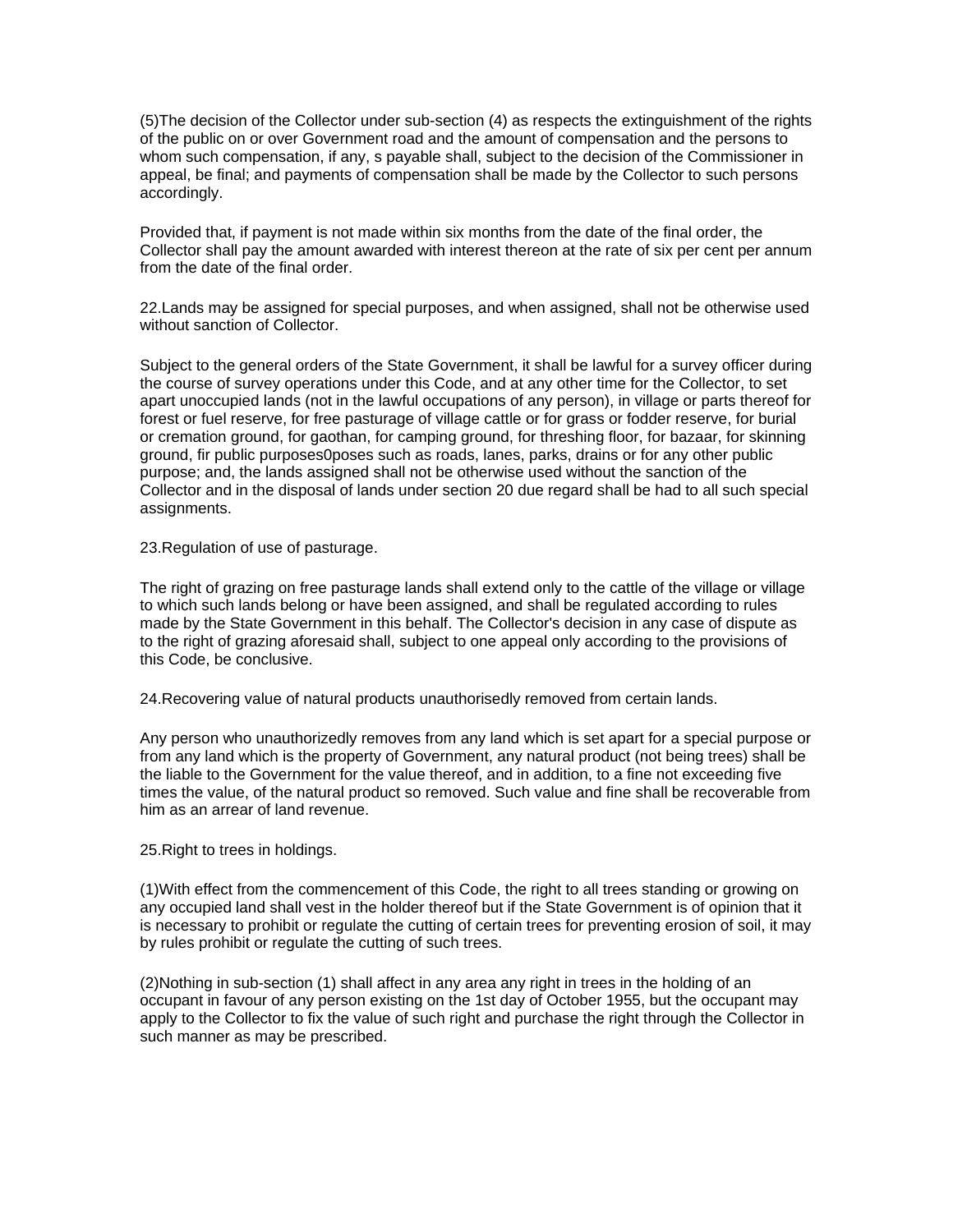(3)Any sale or agreement for sale of trees, made by any person before the, commencement of this Code in anticipation of the vesting such trees in him by virtue of the provisions of this section shall be void, and any consideration given for such sale or agreement shall be refunded.

26. Trees and forests vesting in Government.

The right to all trees, brushwood, jungle or other product growing on land set apart for forest reserves under section 22, and to all trees, brushwood, jungle or other natural product, wherever growing, except in so far as the same may be the prop0property of persons capable of holding property, vests in the State Government and such trees, brushwood, jungle or other natural product shall be preserved or disposed of in such manner as the State Government may from time to time prescribe, by rules made in this behalf.

27.Recovery of value of trees, etc. unauthorizedly appropriated.

Any person who shall unauthorizedly fell and appropriate any tree or any portion thereof which is the property of the Government shall be liable to the Government for the value thereof, which shall be recoverable from him as an arrear of land revenue, in addition to any penalty to which he may be liable under the provisions of this Code for the occupation of the land or otherwise and notwithstanding any criminal proceedings which may be instituted against him in respect of his said appropriation of Government property.

28.Regulation of cutting and supply of wood, etc.

(1)Where trees are standing any reserved forest, the villagers in general may take firewood, and agriculturists such wood as may be required for agricultural implements, without payment of any tax but subject to rules made by the State Government.

(2)In lands which have been set apart under section 22 for forest reserves subject to the privileges of the villagers or of certain classes of person to cut firewood or timber for domestic or other purposes, and in all other cases in which such privileges exist in respect of any alienated land, the exercise of the said privileges shall be regulated by rules made by the State Government in this behalf. In case of dispute as to the mode or time of exercising any such privileges, the decision of the Collector shall, subject to one appeal only in accordance with the provisions of this Code, be final.

29.Of the Grant of land

Classes of persons holding land.

(1)There shall be under this Code the following classes of persons holding land from the State, that is to say

(a)Occupants - Class I, (b)Occupants - Class II, (c)Government lessees.

(2)Occupants - Class I shall consist of persons who

(a)hold unalienated land in perpetuity and without any restrictions on the right to transfer ; (b)immediately before the commencement of this Code hold land in full occupancy or Bhumiswami rights without any restrictions on the right to transfer in accordance with the provisions of any law relating to land revenue in force in any part of the State immediately before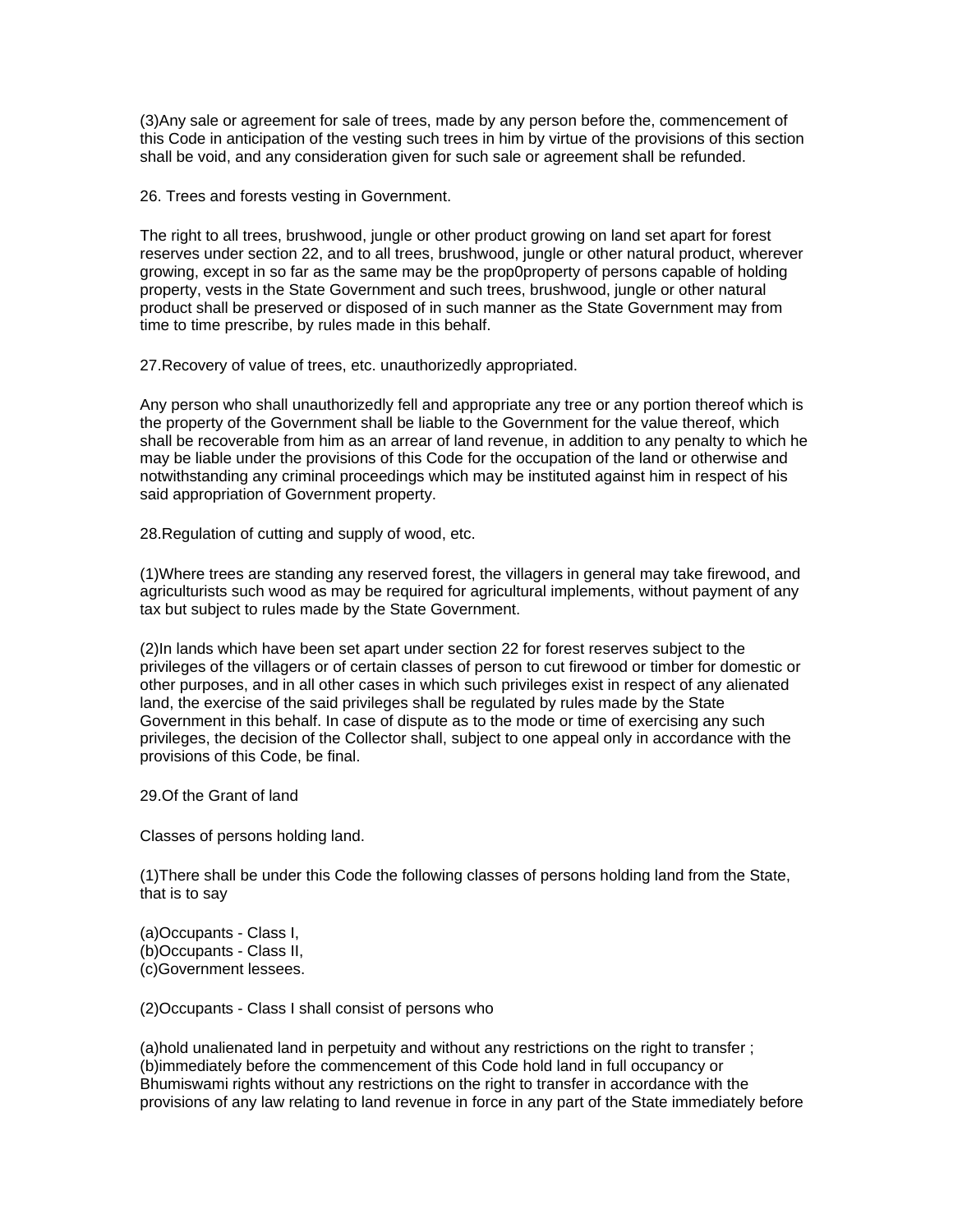such commencement; and

(c)if they hold land in Bhumidhari rights in any local area in Vidarbha which has not been excepted under section 150 of the Madhya Pradesh Land Revenue Code, 1954 and are permitted hereafter subject to rules made by the State Government in this behalf, on payment of a premium (not exceeding three times the assessment payable in respect of such land) to be included in Occupants- Class I.

(3)Occupants- Class II shall consist of persons who,

(a)hold unalienated land in perpetuity subject to restrictions on the right to transfer ; (b)immediately before the commencement of this Code hold

(i)land in Vidarbha in Bhumiswami rights with restrictions on the right to transfer or in Bhumidhari rights under the Madhya Pradesh Land Revenue Code, 1954; and (ii)Elsewhere hold land in occupancy rights with restrictions on the right to transfer under any other law relating to land revenue; and

(c)before the commencement of this Code have been granted rights in unalienated land under leases which entitle them to hold the land in perpetuity, or for a period not less than fifty years with option to renew on fixed rent, under any law relating to land revenue and in fore before the commencement of this Code; and all provisions of this Code relating to the rights, liabilities and responsibilities of Occupants- Class II shall apply to them as if they were Occupants-Class II under this Code.

30.Occupation of unalienated land granted under provisions of the code.

Where any unoccupied land which has not been alienated, is granted to any person under any of the provisions of this Code, it shall be the duty of the Tahsildar of without delay to call upon such person to enter upon the occupation of such land in accordance with the terms of the grant.

31.Unoccupied land may be granted on conditions.

It shall be lawful for the Collector subject to such rules as may from time to time be made by the State Government in this behalf, to require the payment of a price for unalienated land or to sell the same by auction, and to annex such conditions to the grant as may be prescribed by such rules before land is entered upon under section 30. The price (if any) paid for such land shall include the price of the Government right to all trees thereon and shall be recoverable as an arrear of land revenue.

32.Grant of alluvial land vesting in Government .

(1)When it appears to the Collector that any alluvial land, which vests under any law for the time being in force in the State Government, may with due regard to the interests of the public revenue be disposed of, he shall, subject to the rules made by the State Government in this behalf, offer the same to the occupation (if any) of the bank or shore on which such alluvial land has formed. The price of the land so offered shall not exceed three times the annual assessment thereof.

(2) If the occupant does not accept the offer, the Collector may dispose of the land without any restrictions as to price.

*Explanation.-* For the purpose of this section, not withstanding anything contained in clause (24) of section 2, if the bank or shore has been mortgaged with possession, the mortgagor shall be deemed to be the occupant thereof.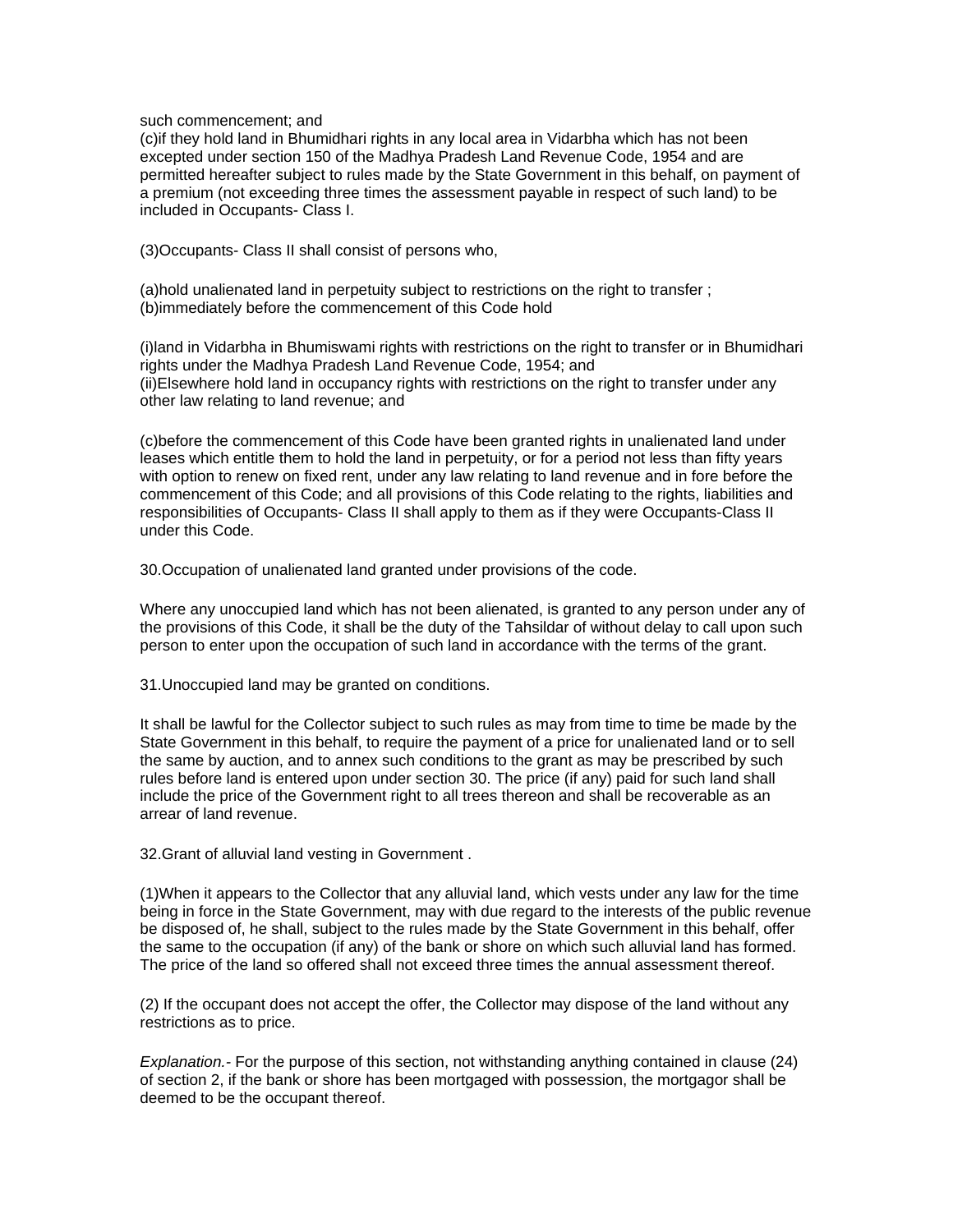33.Temporary right to alluvial lands of small extent.

When alluvial land forms on any bank or shore, the occupant, if any, or such bank or shore shall be entitled to the temporary use thereof unless or until the area of the same exceeds one acre. When the area of the alluvial land exceeds one acre, it shall be at the disposal of the Collector subject to the provisions of section 32.

34.Disposal of intestate occupancies.

(1)If an occupant dies intestate and without known, heirs, the Collector shall take possession of his occupancy and may lease it for a period of one year at a time.

(2)If within three years of the date on which the Collector takes possession of the occupancy, any claimant applies for the occupancy, being restored to him, the Collector may, after such enquiry as he thinks fit, place such claimant in possession of the occupancy or reject his claim.

(3)The order of the Collector under sub-section (2) shall not be subject to appeal or revision but any person whose claim is rejected under sub-section (2) may, within one year from the date of the communication0n of the order of the Collector, file a suit to establish his title, and if such suit is filed, the Collector shall continue to lease out the land as provided in sub-section (2), till the final decision of the suit.

(4)If no claimant appears within three years from the date on which the Collector took possession of the occupancy or if a claimant whose claim has been rejected under sub-section (2) does not file a suit within one year as provided in sub-section (3), the Collector may sell the right of the deceased occupant in the occupancy by action.

(5)Notwithstanding anything contained in any law for the time being in force, a claimant, who establishes his title to the occupancy which has been dealt with in accordance with the provisions of this section, shall be entitled only to the rents payable under sub-section (1) and the sale proceeds realised under sub-section (4), less all sums due on the occupancy on account of land revenue and the expenses of management and sale.

35.Disposal of relinquished or forfeited sub-division.

(1)If any sub-division of a survey number is relinquished under section 55, such sub-division of a survey number shall be treated as Government waste land, and it shall be disposed of by the Collector in the manner provided in sub-section (2).

(2)The Collector shall, subject to the provisions of the Bombay Prevention of Fragmentation and Consolidation of Holdings Act, 1947, offer such-division at such price not exceeding twenty-four times the assessment thereof as he may consider to be worth to the occupants or the other subdivisions of the same survey number in such order as in his discretion he may deem fit; so however that the total holding of the grantee does not exceed the ceiling fixed in that behalf under any law for the time being in force in the State. In the event of all such occupants refusing to accept the offer, the sub-division shall be disposed of by the Collector, subject to the rules made by the State Government in that behalf, in the manner provided by section 31.

(3)If any sub-division of a survey number is forfeited for default in payment of land revenue, the Collector shall take possession of the sub-division and may lease such sub-division to the former occupant thereof or to the occupant of the other sub-divisions of the same survey number or to any other person for a period of one year at a time, so, however, that the total holding of such holder does not exceed the ceiling referred to in sub-section (2).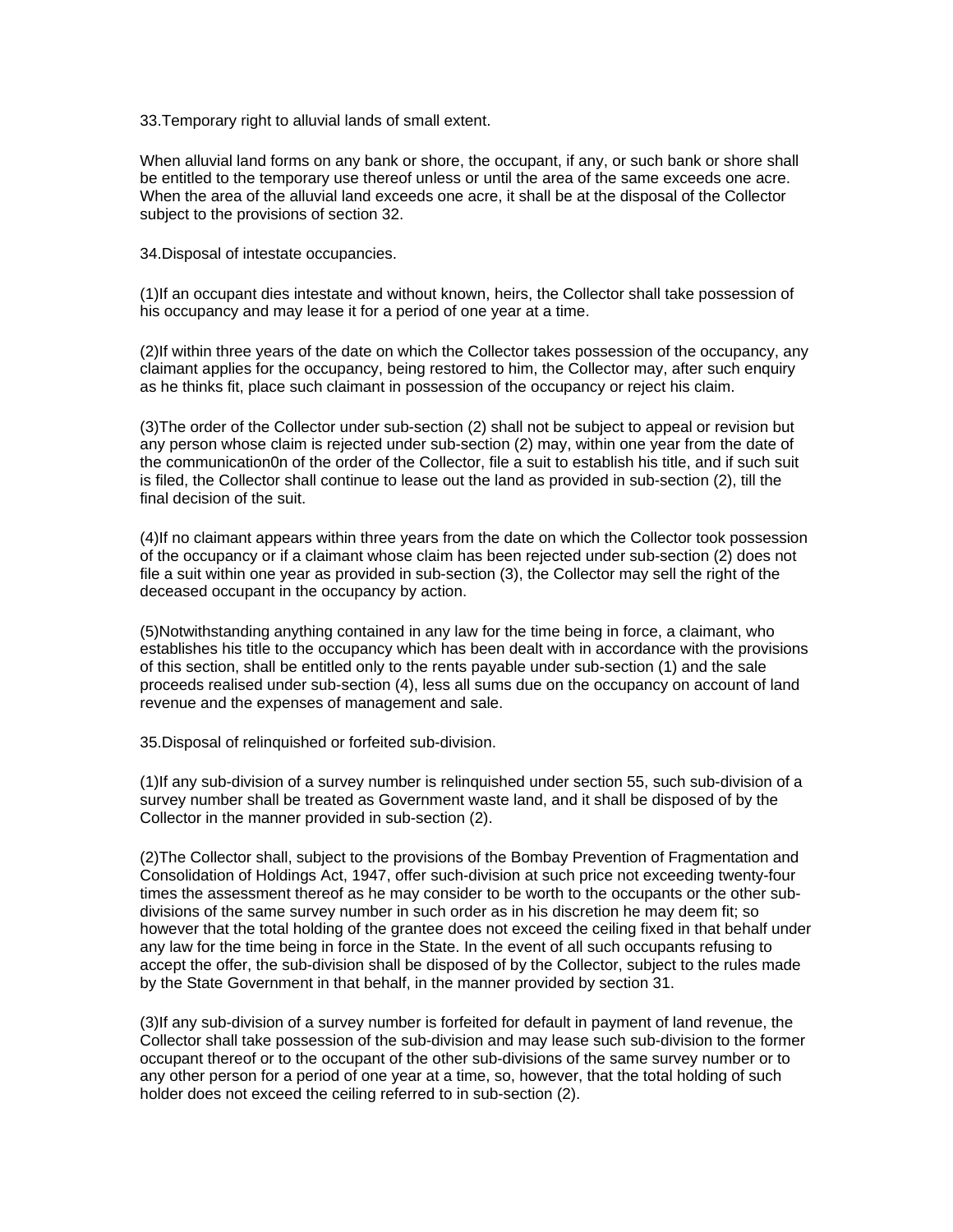(4)If within three years of the date on which the Collector takes possession of the sub-division under sub-division (3), the former occupant thereof applies for the restoration of the occupant of the sub-divisions, the Collector may restore the sub-division to the occupant on the occupant pay in the arrears of land revenue and a penalty equal to three times the assessment. If the occupant fails to get the occupancy of the sub-division restored to him within period aforesaid, the subdivision shall be disposed of by the Collector in the manner provided by sub-section (2).

*Explanation.-* For the purposes of this section, notwithstanding anything contained in clause (23) of section 2, if any of the other sub-divisions have been mortgaged with possession, the mortgagers shall be deemed to the be occupants thereof.

36.Occupancy to be transferable and heritable subject to certain restrictions.

(1)An occupancy shall, subject to the provisions contained in section 27 and to any conditions lawfully annexed to the tenure, and save as otherwise provided by law, be deemed an heritable and transferable property.

(2)Notwithstanding anything contained in the foregoing sub-section occupancies of persons belonging to the Scheduled Tribes (hereinafter referred to as the `Tribals') (being occupancies wherever situated in the State) shall, not be transferred except with the previous sanction of the Collector.

Provided that nothing n this sub-section shall apply to transfer of occupancies made in favour of persons other than the Tribals (hereinafter referred to as the `non-Tribals' ) on or after the commencement of the Maharashtra Land Revenue Code and Tenancy Laws (Amendment ) Act, 1974).

### (3)Mah. XXXV of 1974.

--------------------------------------

Where an occupant belonging to a Scheduled Tribe in contravention of sub-section (2) transfers possession of his occupancy, the transferor or any person who if he survives the occupant without nearer heirs would inherit the holdings, may, 2(within thirty years) of such transfer of possession, apply to the Collector to be placed in possession subject so far as the Collector may, in accordance with the rules made by the State Government in this behalf, determine to his acceptance of the liabilities for arrears of land revenue or any other dues which form a charge on the holding, 3(and, notwithstanding anything contained in any law for the time being in force, the collector shall) dispose of such application in accordance with the procedure which may be prescribed.

<sup>2</sup>(Provided that, where a Tribal in contravention of sub-section (2) or any law for the time being in force has, it any time before the commencement of the Maharashtra Land Revenue Code and Tenancy Laws (Amendment) Act, 1974 transferred possession of his occupancy to an non-Tribal and such occupancy is in the possession of such non-Tribal or his successor-in-interest, and has not been put to any non-agricultural use before such commencement, then, the Collector shall, not withstanding anything contained in any law for the time being in force, either suo motu at any time or on application by the Tribal (or his successor-in-interest) made at any time 5(within thirty years) of such commencement, after making such inquiry as he thinks fit, declare the transfer of the occupancy to be invalid, and direct that the occupancy shall be taken from the possession of such non-Tribal or his successor-in-interest and restored to the Tribal or his successor-in-interest.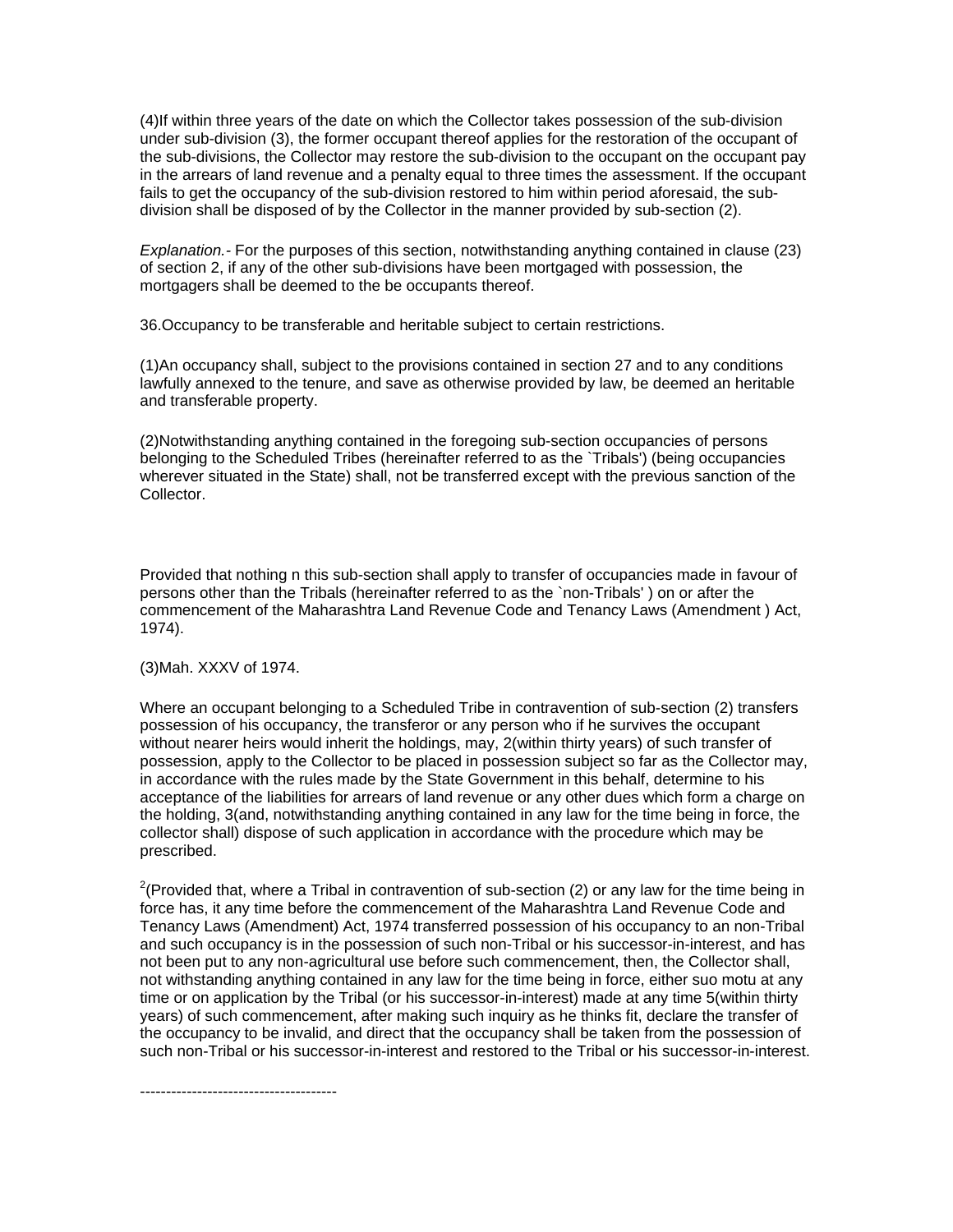1 Sub-section (2) was substituted for the original by Man. 35 of 1974, s. 2(1).

2 These words were substituted for the words "within two years'' by Mah. 1 of 1991, s. 2(a)(i).

3 These words were substituted for the word, "and the collector shall'' ibid., s. 2(a)(ii).

4 These provisos were added, by Mah. 35 of 1974, s. 2(2).

5 These words were substituted for the words, "within two years'' by Mah. 1 of 1991,s. 2(b),

6 The explanation was deleted by Mah. 11 of 1976, s. 3. Second Schedule.

 $1$ <sup>1</sup>(Provided further) that where transfer of occupancy of a Tribal has taken place before the commencement of the said Act in favour of a non-Tribal, who was rendered landless by reason of acquisition of his land for a public purpose, only half the land involved in the transfer shall be restored to the Tribal.

 $2$ (3A) Where any Tribal (or his successor - in -interest) to whom the possession of the occupancy is directed to be restored under the first proviso to sub-section (3) expresses his unwillingness to accept the same, the Collector shall, after holding such inquiry as he thinks fit, by order in writing, declare that the occupancy together with the standing crops thereon, if any shall effect from the date of the order, without further assurance, be deemed to have been acquired and vest in the State Government.

(3B) On the vesting of the occupancy under sub-section (3A), the non-Tribal shall, subject to the provisions of sub-section (3C), be entitled to receive from the State Government an amount equal to 48 times the assessment of the land plus the value of improvements, if any, made by the non-Tribal therein to be determined by the Collector in the prescribed manner.

*Explanation.-* In determining the value of any improvements under this sub-section, the Collector shall have regard to

(i)the labour and capital provided or spent on improvements ; (ii)the present condition of the improvements ; (iii)the extent to which the improvements are likely to benefit the land during the period of ten years next following the year in which such determination is made ; (iv)such other factors as may be prescribed.

(3C)Where there are persons claiming encumbrances on the land, the Collector shall apportion the amount determined under sub-section (3B) amongst the non-Tribal and the person claiming such encumbrances, in the following manner, that is to say-

(i)if the total value of encumbrances on the land is less than the amount determined under subsection (3B), the value of encumbrances shall be paid to the holder thereof in full;

------------------------------------------

1 These words were substituted of the word "Provided'' by Mah. 11 of 1976,s.3, Second Schedule.

2 Sub-section (3A) to (3D) were deemed always to have been inserted by Mah.30 of 1977, s. 2.

(ii)if the total value of encumbrances on the land exceeds the amount determined under subsection (3B), the amount shall be distributed amongst the holders of encumbrances in the order of priority.

Provided that, nothing in this sub-section shall affect the right of holder of any encumbrances to proceed to enforce against the non-Tribal his right in any other manner or under any other law for the time being in force.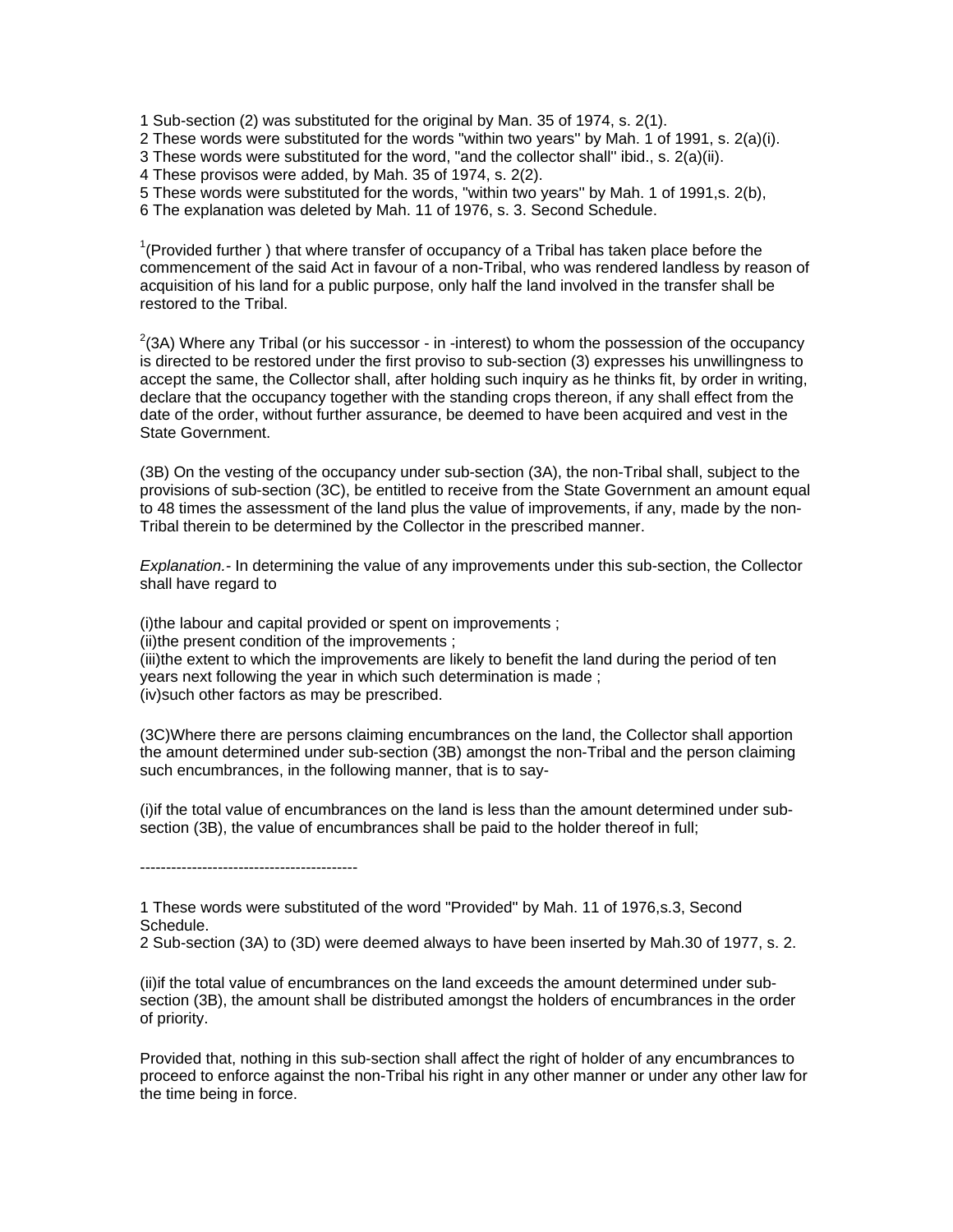(3D)The land vested in the State Government under sub-section (3A) shall, subject to any general or special orders of the State Government in that behalf, be granted by the collector to any other Tribal residing in the village in which the lands is situate or within five kilometers thereof and who is willing to accept the occupancy in accordance with the provisions of this Code and the rules and orders made thereunder and to undertake to cultivate the land personally, so, however, that the total land held by such Tribal, whether as owner or tenant, does not exceed an economic holding within the meaning of sub-section (6) of section 36 A.)

(4)XIX of 1883. XII of 1984. Bom.III of 1928. 23 of 1955. 5 of 1970.

Notwithstanding anything contained in sub-section (1) or in any other provisions of this Code, or in any law for the time being in force it shall be lawful for an Occupant - Class II - to mortgage his property in favour of the State Government in consideration of a loan advanced to him by the State Government under the Land Improvement Loan Act, 1883, the Agriculturists Loans Act, 1884, or the Bombay Non-Agriculturists Loans Act, 1928 or in favour of a co-operative society 1for the State Bank of India constituted under section 3 of the State Bank of India Act, 1955, or a corresponding new bank within the meaning of clause (d) of section 2 of the Banking Companies (Acquisition and Transfer of Undertakings) Act, 1970. or the Maharashtra State Financial Corporation established under the relevant law in consideration of a loan advanced to him by such co-operative  $2$  (society, State Bank of India, corresponding new Bank, or as the case may be, Maharashtra State Financial Corporation), and without prejudice to any other remedy open to the State Government, <sup>3</sup> (The co-operative society, the State Bank of India, the corresponding new bank, or as the case may be, the Maharashtra State Financial Corporation) in the event of such occupant making default in payment of such loan in accordance with terms on which such loan is granted, it shall be lawful for the State Government,  $3$  (the co-operative society, the State Bank of India, the corresponding new Bank, or as the case may be, the Maharashtra State Financial Corporation) to cause the occupancy to be attached and sold and the proceeds to be applied towards the payment of such loan. The Collector may,  $4$  (on the application of the cooperative society, the State Bank of India, the corresponding new bank or the Maharashtra State Financial Corporation), and payment of the premium prescribed by the State Government in this behalf, by order in writing reclassify the occupant as Occupant-Class J; and on such reclassification, the occupant shall hold the occupancy of the land without any restriction on transfer under this Code.

*Explanation.-* For the purposes of this section, "Scheduled Tribes '' means such tribes or tribal communities or parts of, or groups within, such tribes or tribal communities as are deemed to be Scheduled Tribes in relation to the State of Maharashtra under Article 342 of the Constitution of India <sup>5</sup> (and persons, who belong to the tribes or Tribal communities, or parts of, or groups within tribes or tribal communities specified in part VIIA of the Schedule to the Order 6(made under ) the said article 342, but who are not resident in the localities specified in that Order who nevertheless need the protection of this section and section 36A (and it is hereby declared that they do need such protection) shall, for the purposes of those sections be treated in the same manner as members of the Scheduled Tribes.)

 $7$ 36A.Restrictions on transfers of occupancies by Tribals. Mah. XXXV of 1974.

(1)Notwithstanding anything contained in sub-section (1) of section 36, no occupancy of a Tribal shall, after the commencement of the Maharashtra Land Revenue Code and Tenancy Laws (Amendment) Act,, 1974, be transferred in favour of any non-Tribal by way of sale (including sales in execution of a decree of a Civil Court or an award or order of any Tribunal or authority), gift, exchange, mortgage, lease or otherwise, except on the application of such non-Tribal and except with the previous sanction-

(a)in the case of a lease or mortgage for a period not exceeding 5 years, of the Collector; and (b) in all other cases, of the Collector with the previous approval of the State Government.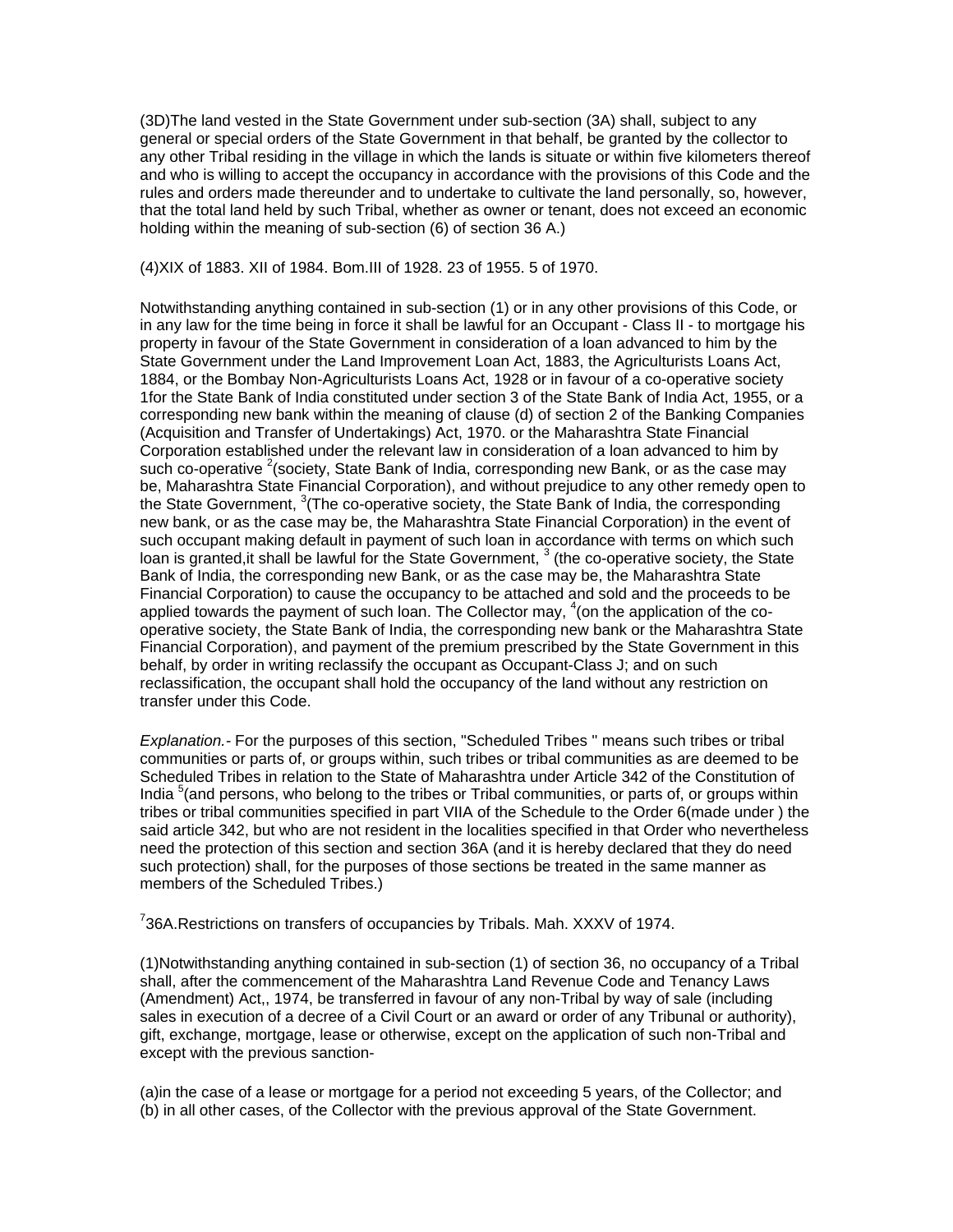Provided that, no such sanction shall be accorded by the Collector unless he is satisfied that no Tribal residing in the village in which the occupancy is situate or within five kilometers thereof is prepared to take the occupancy from the owner on lease, mortgage or by sale or otherwise.

----------------------------------

- 1 These words were inserted by Mah. 36 of 1971, s. 2(a).
- 2 These words were inserted , ibid, s. 2(b).
- 3 These were substituted for the words "or as the case may be, the co-operative society'' ibid,s.  $2(c)$ .
- 4 These words were substituted for the words "on the application of the society'', ibid, s. 2(d). 5 This portion was added by Mah. 35 of 1974, s. 2(3).
- 6 These words were substituted for the words "made and'' by Mah. 11 of 1976, s. 3, Second Schedule.
- 7 Sections 36 A, 36B and 36C were inserted by Mah. 35 of 1974,s.3.

(2)The previous sanction of the Collector may be given in such circumstances and subject to such conditions as may be prescribed.

(3)On the expiry of the period of the lease or, as the case may be, of the mortgage, the Collector may, notwithstanding anything contained in any law for the time being in force, or any decree or order of any court or award or order of any Tribunal, or authority, either suo motu or on application made by the Tribal in that behalf, restore possession of the occupancy to the Tribal.

(4)Where, on or after the commencement of the Maharashtra Land Revenue Code and Tenancy Laws (Amendment )Act, 1974, it is noticed that any occupancy has been transferred in contravention or sub-section (1) 1(the Collector shall, not withstanding anything contained in any law for the time being in force, either suomotu or on an application made by any person interested in such occupant, within thirty years) from the date of the transfer of occupancy hold an inquiry in the prescribed manner and decide the matte.

(5)Where the Collector decides that any transfer of occupancy has been made in contravention of sub-section (1), he shall declare the transfer to be invalid, and thereupon, the occupancy together with the standing crops thereon, if any, shall vest in the State Government free of all encumbrances and shall be disposed of in such manner as the State Government may, from time to time direct.

(6)Where an occupancy vested in the vested in the State Government under sub-section (5) is to be disposed of, the Collector shall give notice in writing to the Tribal-transferor requiring him to be state within 90 days from the date of receipt of such notice whether or not he is willing to purchase the land. If such Tribal - transferor agrees to purchase the occupancy, then the occupancy may be granted to him if he pays the prescribed purchase price and undertakes to cultivate the land personally; so however that the total land held by such Tribal-transferor, whether as owner or tenant, does not as for as possible exceed an economic holding.

*Explanation.-* For the purpose of this section, the expression `` economic holding'' means 6.48 hectares (16 acres) of jirayat land, or 3.24 hectares (8acres) of seasonally irrigated land, or paddy or rice land, or 1.62 hectares (4 acres) of perennially irrigated land, and where the land held by any person consists of two or more kinds of land, the economic holding shall be determined on the basis of one hectare of perennially irrigated land being equal to 2 hectares of seasonally irrigated land or paddy or rice land or 4 hectares of jirayat land.

36B.Damages for use and occupation of occupancies in certain cases.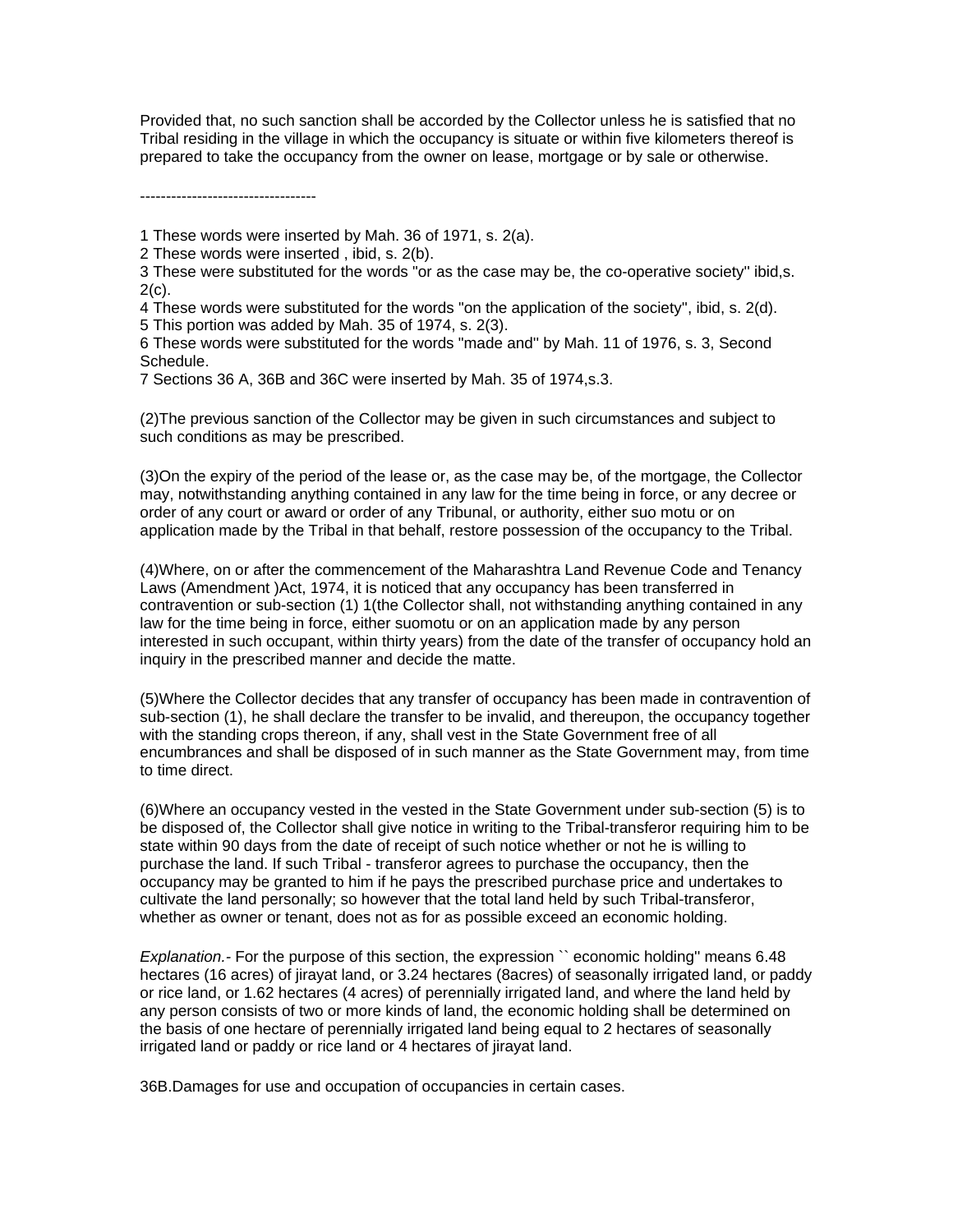A non-Tribal who after the occupancy is ordered to be restored <sup>2</sup> (under either of the provisos) to sub-section (3) of section 36 or after the occupancy is vested in the State Government <sup>3</sup> (under sub-section (3A) of section 36 or)under sub-section (5) of section 36A continues to be in possession of the occupancy, then the non-Tribal shall pay to the Tribal in the former case, and to the State Government in the latter case, for the period from the year (following the year in which the occupancy is or is ordered t be restored to the Tribal or is vested in the State Government as aforesaid) till possession of the occupancy is given to the Tribal or the State Government , such amount for the use and occupation of the occupancy as the Collector may fix in the prescribed manner.

 $136$  BB.Notwithstanding anything contained in this Act of any law for the time being in force, no pleader shall be entitled to appear on behalf of any party in any proceedings under section 36, 36A or 36B before the Collector, the Commissioner of the State Government.

Provided that, where a party is a minor or lunatic, his guardian may appear, and in the case of any other person under disability, his authorised agent may appear, in such proceedings.

*Explanation.-* For the purpose of this section, the expression `pleader' includes, an advocate, vakil or any other legal practitioner).

36C.Bom.II of 1906.

(1)Bar of Jurisdiction of Civil Court or authority.

No Civil Court shall have jurisdiction to settle, decide or deal with any question which is by or under sections 36, 36A or 36B required to be settled, decided or dealt with by the Collector.

*Explanation.-* For the purpose of this section, a Civil Court shall include a Mamlatdar's Court under the Mamlatdar's Court Act, 1906.

(2)No Civil Court or authority shall entertain an appeal or application against an order of the Collector under sections 36, 36A or 36B unless the appellant or applicant deposits such security as in the opinion of the Court or authority is adequate.)

--------------------------------------

2 These words were substituted for the words "under the proviso'' ibid, s.3.

37.Occupants rights are conditional.

An occupant is entitled to the use and occupation of his land in perpetuity conditionally on the payment of the amount due on account of the land revenue for the same, according to the provisions of this Code, or of any rules made under this Code or of any other law for the time being in force, and on the fulfillment of any other terms or conditions lawfully annexed to his tenure.

38.Power to grant leases.

<sup>1</sup> This portion was substituted for the portion beginning with the words "the collector shall'' and ending with the words "three years'' by Mah. 1 of 1991, s. 3.

<sup>3</sup> These words, brackets, figures and letter were deemed always to have been inserted by Mah. 30 of 1977, s. 3. Pleaders, etc., excluded from appearance.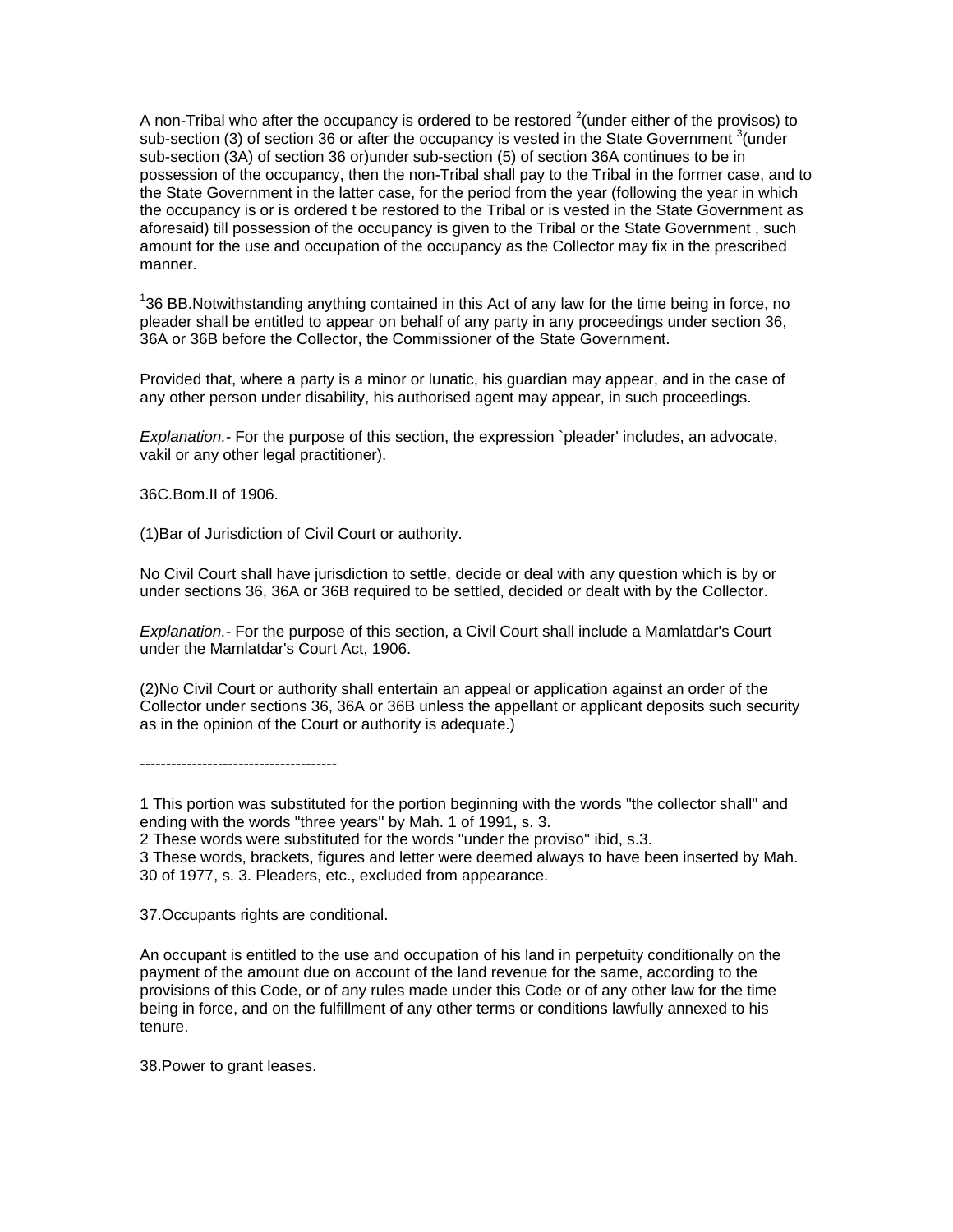It shall be lawful for the Collector at any time to lease under grant or contract any unalienated unoccupied land to any person, for such period, for such purpose and on such conditions as he may, subject to rules made by the State Government in this behalf, determine, and in any such case the land shall, whether a survey settlement has been extended to it or not, be held only for the period and for the purpose and subject to the conditions so determined. The grantee shall be called a Government lessee in respect of the land so granted.

39.Occupant to pay land revenue and Government lessee to pay rent fixed.

Every occupant shall pay as land revenue the assessment fixed under the provisions of this Code and rules made thereunder; and every Government lessee shall pay as land revenue lease money fixed under the terms of the lease.

40.Saving of powers of Government.

Nothing contained in any provision of this Code shall derogate from the right of the State Government to dispose of any land, the property of Government, on such terms and conditions as it deems fit.

41.Of Use of Land

Uses to which holder of land for purposes of agriculture may put his land.

 $^{2}$ ((1)) <sup>3</sup>(Subject to the provisions of this section, holder of any land) assessed or held for the purpose of agriculture is entitled by himself, his servants, tenants, agents or other legal representatives to erect farm  $\textsuperscript{4}$  (building), construct wells or tanks or make any other improvements thereon for the better cultivation of the land, or its more convenient use for the purpose aforesaid.

------------------------------------------------

1 Section 36BB was inserted by Mah. 12 of 1977, s. 2.

2 Section 41 was renumbered as sub-section (1) of that section, by Mah. 32 of 1986, s. 2.

3 These words were substituted for the words "A holder of any land'', ibid, s. 2 (a) (i).

4 This word was substituted for the word "buildings '' ibid., s. 2 (a)

(2).Mah. XXXII of 1986.

 $1/(2)$  From the date of commencement of the Maharashtra Land Revenue Code (Amendment) Act, 1986 (hereinafter in this section referred to as ``such commencement date'') before erection any farm building or carrying out any work or renewal of, re-construction of, alterations in, or additions to, any such farm building, or any farm building erected before such commencement date on any land which is situated,-

(a)within the limits of-

(i)the Municipal Corporation of Greater Bombay,

(ii)the Corporation the City of Pune,

(iii)the Corporation of the City of Nagpur,and the area within eight kilometeres from the periphery of the limits of each of these corporations;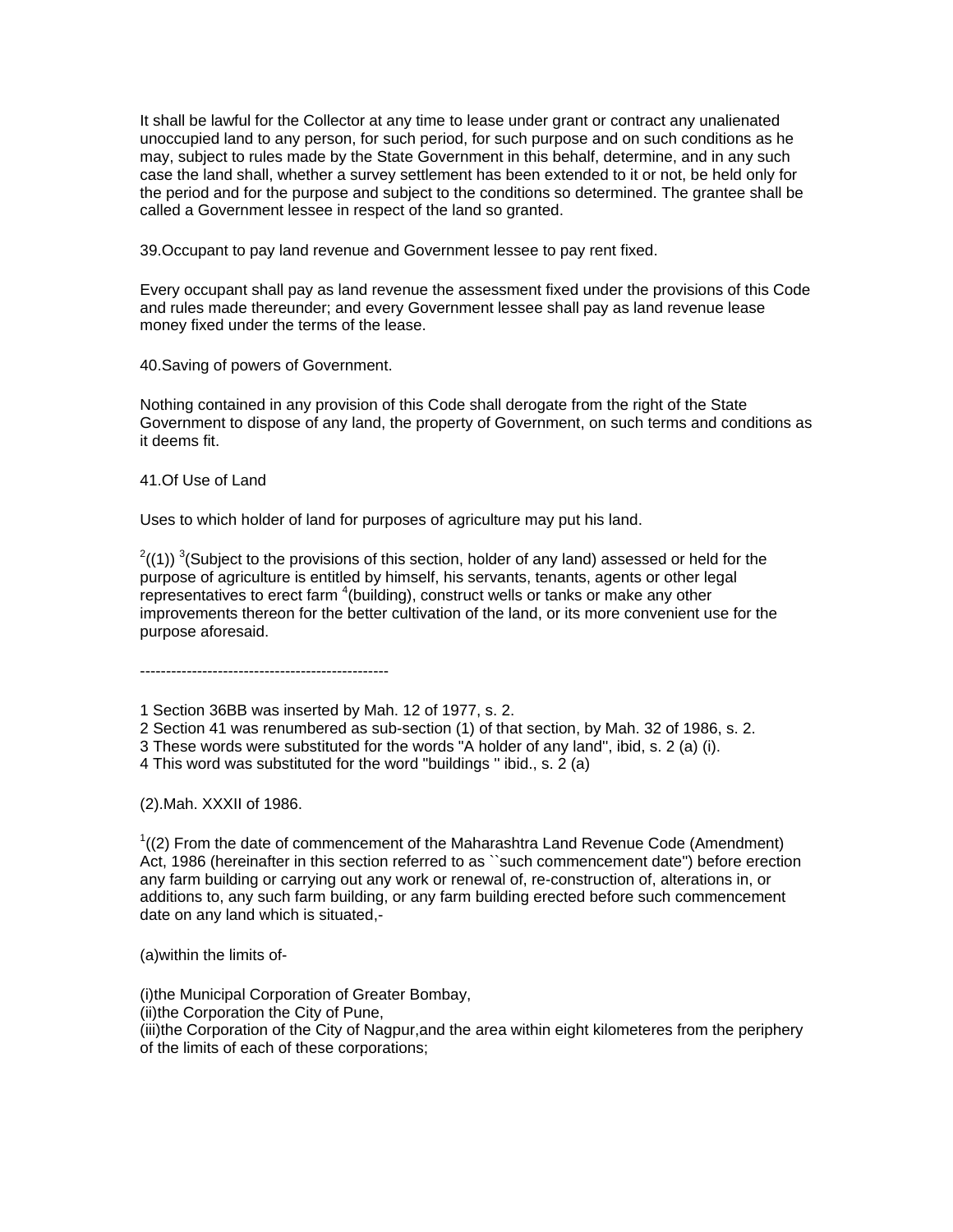(b)within the limits of any other municipal corporation constituted under any law for the time being in force and the area within five kilometeres form the periphery of the limits of each such municipal corporation;

(c)within the limits of the 'A' Class municipal councils and the area within three kilometeres form the periphery of the limits of each such municipal council;

(d)within the limits of the 'B' and 'C' Class municipal councils ; or

(e)Mah. XXXII of 1966.

within the area covered by the Regional Plan, town planning scheme, or proposals for the development of land (within the notified area) or (an area designated as ) the site of the new town, whether each of these being in draft or final, prepared, sanctioned or approved under the Maharashtra Regional and Town Planning Act, 1966; the holder or any other person referred to in sub-section (1), as the case may be, shall, notwithstanding anything contained in sub-clauses (d) and (e) of clause (14) of section 2, make an application, in the prescribed form, to the Collector for permission to erect such farm building or to carry out any such work of renewal, reconstruction, alterations or additions as aforesaid.

(3)The Collector may, subject to the provisions of sub-section (4) and such terms and conditions as may be prescribed, grant such permission for erection of one or more farm buildings having a plinth area not exceeding the limits specified below:-

(i)if the area of the agricultural holding on which one or more farm buildings are proposed to be erected exceeds 0.4 hectare but does not exceed 0.6 hectare, the plinth area of all such buildings shall not exceed 150 square metres; and

(ii)if the area of the agricultural holding on which one or more farm buildings are proposed to be erected is more than 0.6 hectare, the plinth area of all such buildings shall not exceed one-fortieth area of that agricultural holding or 400 square metres, whichever is less:

Provided that, if one or more farm buildings proposed to be erected are to be used, either fully or in part, for the residence of members of the family, servants or tenants of the holder, the plinth area of such buildings or buildings proposed to be used for residential purpose shall not exceed 150 square metres, irrespective of the fact that the area of the agricultural holding on which such building or buildings are proposed to be erected exceeds 0.6 hectare.

(4) The Collector shall not grant such permission –

(a)

(i)if the area of the agricultural holding on which such building is proposed to be erected is less than 0.4 hectare;

(ii) if the height of such building from its plinth level exceeds 5 metres and the building consists of more than one floor, that is to say, more than ground floor;

(iii) for erection of more than one farm building for each of the purposes referred to in clause (9) of section 2;

(b)if any such work of erection involves renewal or re-construction or alternations or additions to an existing farm building beyond the maximum limit of the plinth area specified in sub-section (3) or beyond the limit of the height of 5 meteres from the plinth level and a ground floor.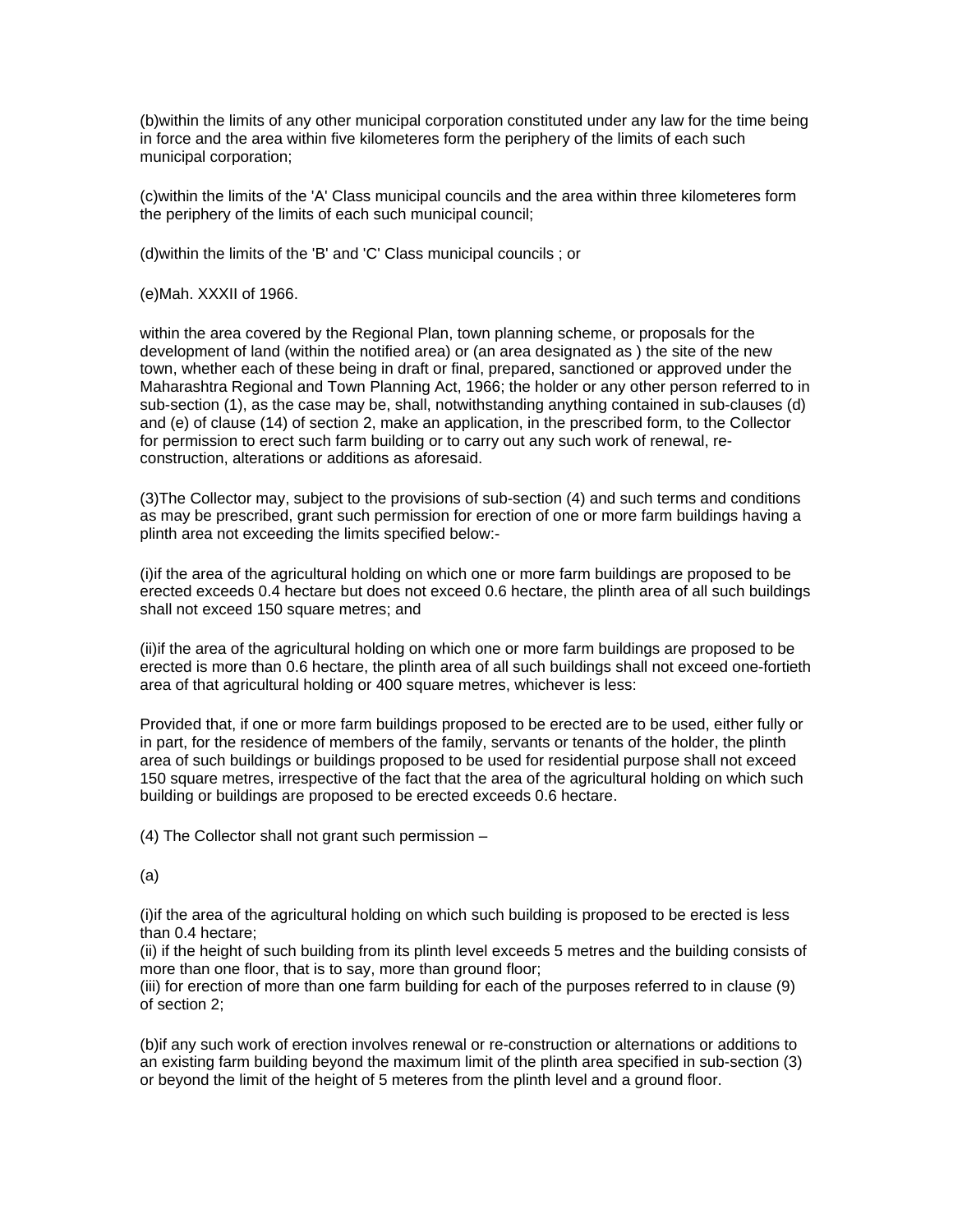*Explanation.--* For the purposes of sub-sections (3) and (4), if only one farm building is proposed to be erected on an agricultural holding, "plinth area" means the plinth area of that building, and if more than one farm buildings are proposed to be erected on an agricultural holding,"plinth area" means the aggregate of the plinth area of all such buildings.

(5)Mah. XXX-VII of 1966.

Where an agricultural holding is situated within the limits of any municipal corporation or municipal council constituted under any law for the time being in force, the provisions of such law or of any rules or bye-laws made thereunder, or of the Development Control Rules made under the provisions of the Maharashtra Regional and Town Planning Act, 1966, or any rules, made by the

-----------------------------------------

1Sub-section (2) to (6) were added by Mah. 32 of 1986, s. 2(b).

State or Central Government in respect of regulating the building and control lines for different portions of National or State highways or major or other district roads or village roads shall, save as otherwise provided in this section, apply or continue to apply to any farm building or buildings to be erected thereon or to any work of renewal or reconstruction or alterations or additions to be carried out to the existing farm building or buildings thereon, as they apply to the building permissions granted or regulated by or under such law or Development Control Rules or rules in respect of regulating the building and control lines of highways or roads.

(6)Any land used for the erection of a farm building or for carrying out any work of renewal, reconstruction, alterations or additions to a farm building aforesaid in contravention of the provisions of this section shall be deemed to have been used for non-agricultural purpose and the holder or, as the case be may be, any person referred to in sub-section (1) making such use of land shall be liable to the penalties or damages specified in sections 43 or 45 or 46, as the case may be.]

42.Permission for non-agricultural use.

No land used for agriculture shall be used for any non-agricultural purpose; and no land assessed for one non-agricultural purpose shall be used for any other non-agricultural purpose or for the same non-agricultural purpose but in relaxation of any of the conditions imposed at the time of the grant or permission for non-agricultural purpose, except with the permission of the Collector.

43.Restriction on use.

Subject to the rules made by the State Government in this behalf the Collector or a Survey Officer may regulate or prohibit the use of land liable to the payment of land revenue for purposes such as, cultivation of unarable land in a survey number assigned for public purpose, manufacture of salt from agricultural land, removal of earth, stone, kankar, murum or any other material from the land assessed for the purpose of agriculture only, so as to destroy or materially injure the land for cultivation, removal of earth, stone (other than loose surface stone), kankar, murum or any other material from the land assessed as a building site, excavation of land situated within a gaothan; and such other purposes as may be prescribed; and may summarily evict any person who uses or attempts to use the land for any such prohibited purpose.

44.Procedure for conversion of use of land from one purpose to another.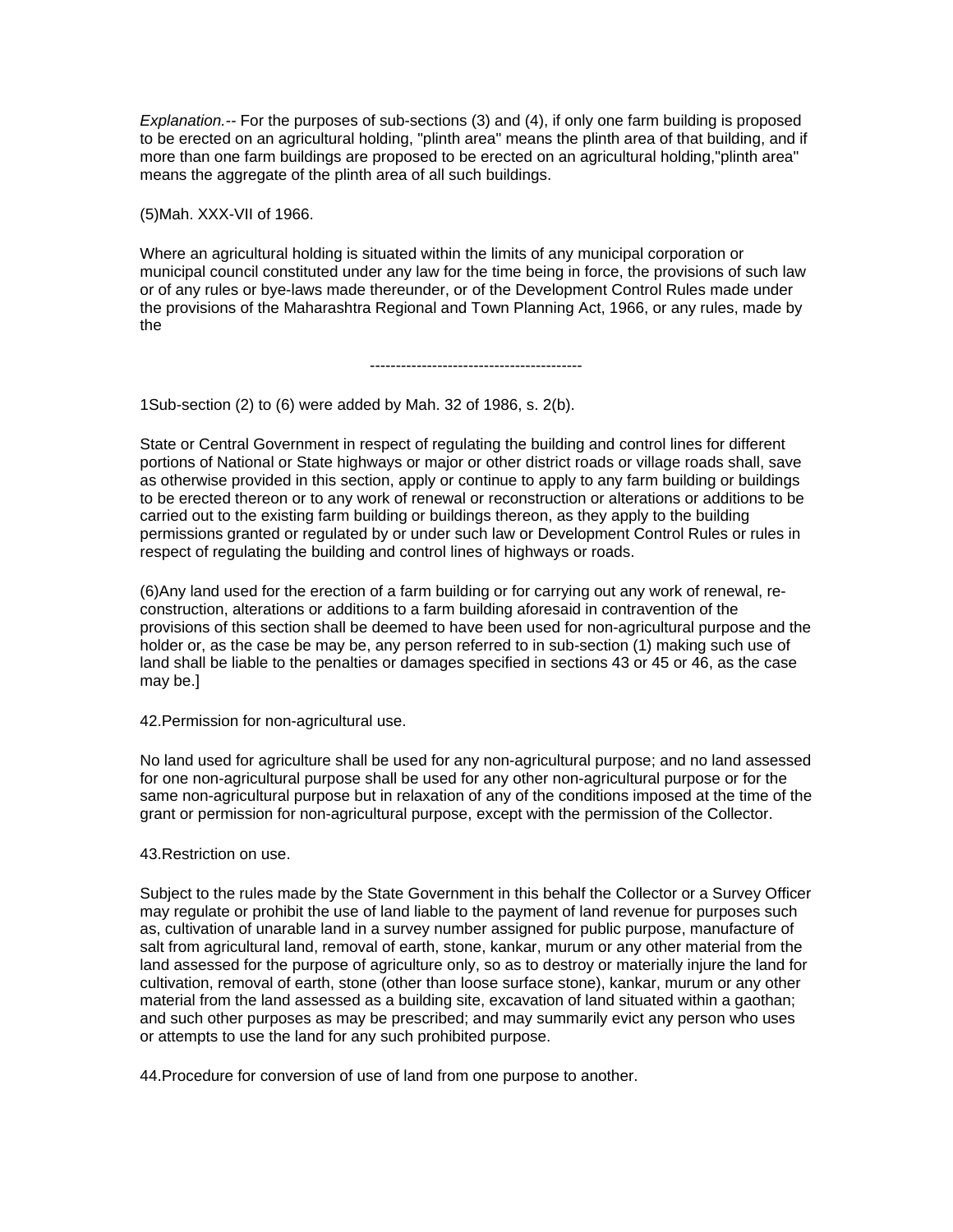(1)If an occupant of unalienated land or a superior holder of alienated land or a tenant of such land--

(a)which is assessed or held for the purpose of agriculture, wishes to use it for a non-agricultural purpose, or

(b)if land is assessed or held for a particular non-agricultural purpose, wishes to use it for another non-agricultural purpose, or

(c)desires to use it for the same non-agricultural purpose for which it is assessed but in relaxation of any of the conditions imposed at the time of grant of land or permission for such nonagricultural purpose, such occupant or superior holder or tenant shall, with the consent of the tenant, or as the case may be, of the occupant or superior holder, apply to the Collector for permission in accordance with the form prescribed.

(2)The Collector, on receipt of an application,--

(a)shall acknowledge the application within seven days;

(b)may, unless the Collector directs otherwise, return the application if it is not made by the occupant or superior holder or as the case may be, the tenant or if the consent of the tenant, or as the case may be, of the occupant or superior holder has not been obtained, or if it is not in accordance with the form prescribed,

(c)may, after due enquiry, either grant the permission on such terms and conditions as he may specify subject to any rules made in this behalf by the State Government; or refuse the permission applied for, if it is necessary so to do to secure the public health, safety and convenience or if such use is contrary to any scheme for the planned development of a village, town or city in force under any law for the time being in force and in the case of land which is to be used as building sites in order to secure in addition that the dimensions, arrangement and accessibility of the sites are adequate for the health and convenience of the occupiers or are suitable to the locality; where an application is rejected, the Collector shall state the reasons in writing of such rejection.

(3)If the Collector fails to inform the applicant of his decision within ninety days from the date of acknowledgement of the application, or from the date of receipt of the application-- if the application is not acknowledged, or within fifteen days from the date of receipt of application for a temporary change of user or where an application has been duly returned for the purposes mentioned in clause (b) of sub-section (2), then within ninety days  $1$  [or as the case may be, within fifteen days] from the date on which it is again presented duly complied with, the permission applied for shall be deemed to have been granted, but subject to any conditions prescribed in the rules made by the State Government in respect of such user.

(4)The person to whom permission is granted or deemed to have been granted under this section shall inform the Tahsildar in writing through the village officers the date on which the change of user of land commenced, within thirty days from such date.

(5) If the person fails to inform the Tahsildar within the period specified in sub-section (4), he shall be liable to pay in addition to the non-agricultural assessment such fine as the Collector may, subject to rules made in this behalf, direct but, not exceeding five hundred rupees.

-----------------------------------------------

1These words were inserted by Mah. 4 of 1970, s. 3.

(6)When the land is permitted to be used for a non-agricultural purpose, a sanad shall be granted to the holder thereof in the form prescribed under the rules. It shall be lawful for the Collector either of his own motion or on the application of a person affected by the error, to direct at any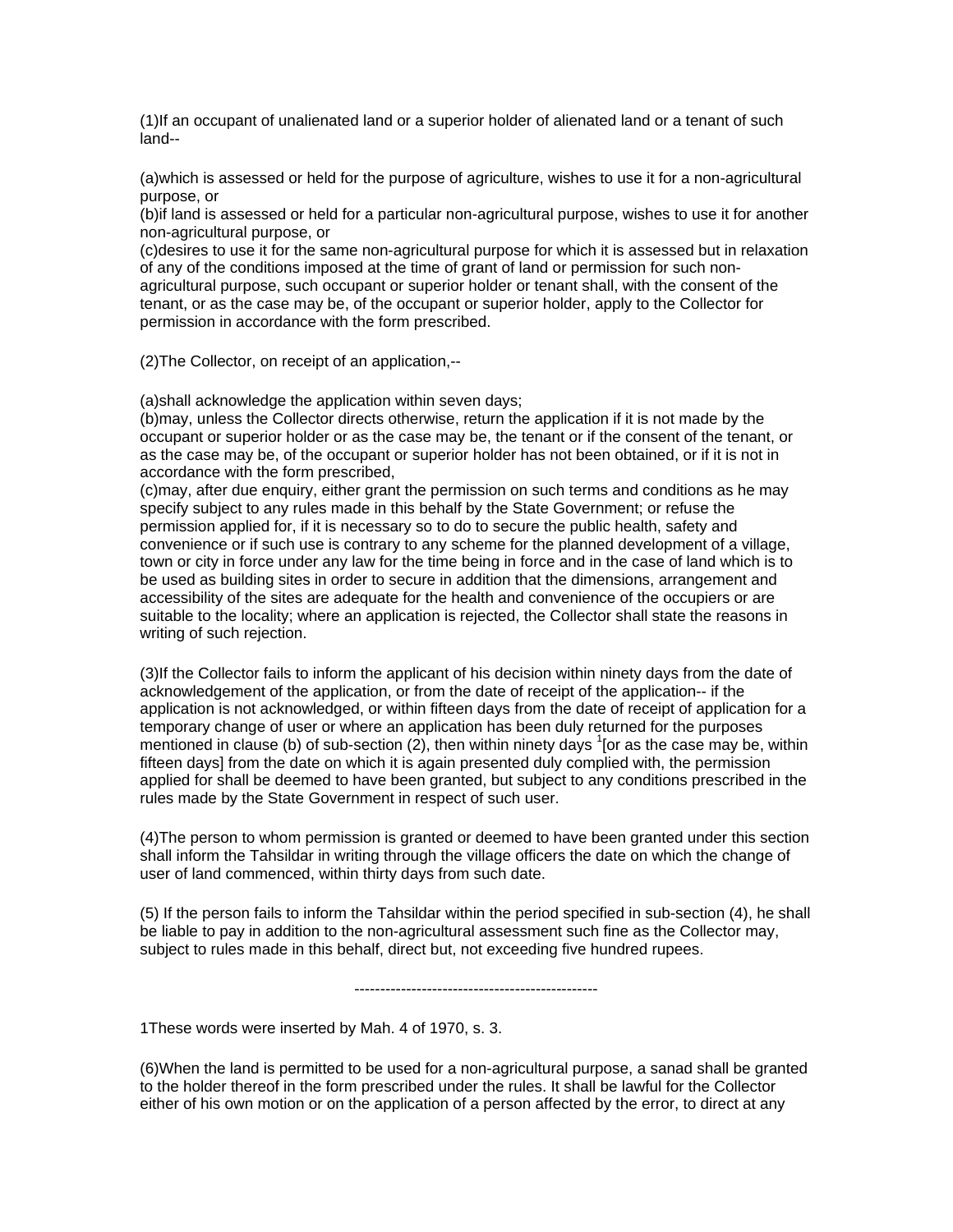time the correction of any clerical or arithmetical error in the sanad arising from any accidental slip or omission.

 $1/144$  A. No permission required for bona fide industrial use of land.

(1)Nowithstanding anything contained in section 42 or 44, where a person desires to convert any land held for the purpose of agriculture or held for a particular non-agricultural purpose, situated,--

(i)Mah. XXXVII of 1966. within the industrial zone of a draft or final regional plan or draft, interim or final development plan or draft or final town planning scheme, as the case may be, prepared under the Maharashtra Regional and Town Planning Act, 1966, or any other law for the time being in force; or within the agricultural zone of any of such plans or schemes and the development control regulations or rules framed under such Act or any of such laws permit industrial use of land; or

(ii)within the area where no plan or scheme as aforesaid exists, for a bona fide industrial use, then no permission for such conversion of use of land shall be required, subject to the following conditions, namely :-

(a)the person intending to put the land to such use has a clear title and proper access to the said land;

(b)such person has satisfied himself that no such land or part thereof is reserved for any other public purpose as per the Development plan (where such plan exists) and the proposed bona fide industrial use does not conflict with the overall scheme of the said Development plan; (c)I of 1894. Mah.III of 1962. no such land or part thereof is notified for acquisition under the Land Acquisition Act, 1894 or the Maharashtra Industrial Development Act, 1961 or covers the alignment of any road included in the 1981-2001 Road Plan or any subsequent Road Plan prepared by the State Government;

(d)such person ensures that the proposed industry does not come up within thirty metres of any railway line or within fifteen metres of a high voltage transmission line;

(e)there shall be no contravention of the provisions of any law, or any rules, regulations or orders made or issued, under any law for the time being in force, by the State or Central Government or any local authority, statutory authority, Corporation controlled by the Central or State Government or any Government Company pertaining to management of Coastal Regulation Zone, or of the Ribbon Development Rules, Building Regulations, or rules or any provisions with regard to the benefitted zones of irrigation project and also those pertaining to environment, public health, peace or safety.

(2)The person so using the land for a bona fide industrial use shall give intimation of the date on which the change of user of land has commenced and furnish other information, in the prescribed from, within thirty days from such date, to the Tahsildar through the village officers, and shall also endorse a copy thereof to the Collector:

Provided that, where such change of user of land has commenced before the rules prescribing such form are published finally in the Official Gazette, such intimation and information shall be furnished within thirty days from the date on which such rules are so published.

(3)(a)If the person fails to inform the Tahsildar and the Collector, as aforesaid, within the period specified in sub-section (2) or on verification it is found from the information given by him in the prescribed form that, the use of land is in contravention of any of the conditions specified in subsection (1), he shall be liable to either of, or to both, the following penalties, namely :-

(i)to pay in addition to the non-agricultural assessment which may be leviable by or under the provisions of this Code, such penalty not exceeding rupees ten thousand; as the Collector may, subject to the rules, if any, made by the State Government in this behalf direct: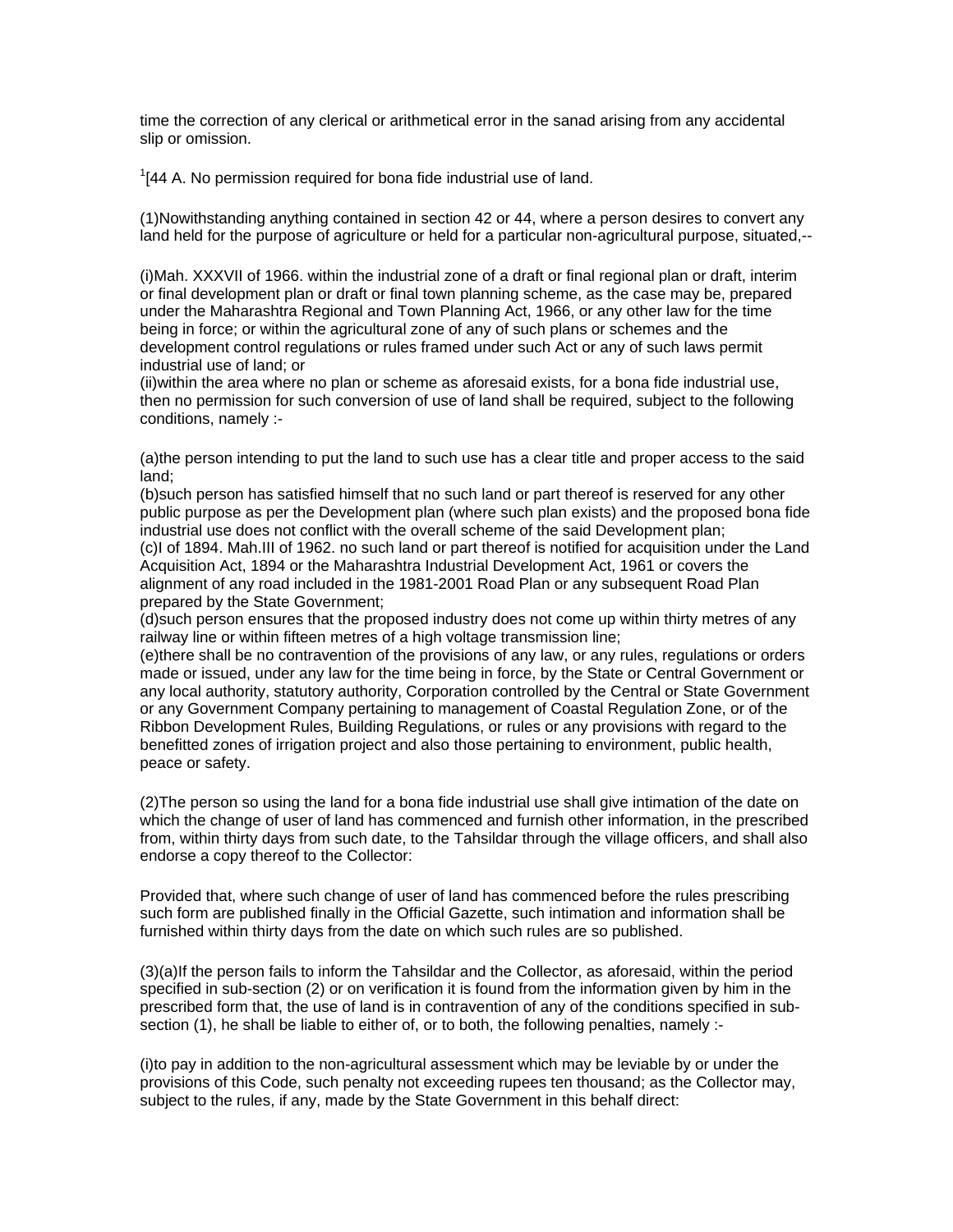Provided that, the penalty to levied shall not be less than twenty times the non-agricultural assessment of such land irrespective whether it does or does not exceed rupees ten thousand;

(ii)to restore the land to its original use.

(b) Where there has been a contravention of any of the conditions specified in sub-section (1), such person shall, on being called upon by the Collector, by notice in writing, be required to do anything to stop such contravention as directed by such notice and within such period as specified in such notice; and such notice may also require such person to remove any structure, to fill up any excavation or to take such other steps as may be required in order that the land may be used for its original purpose or that the conditions may be satisfied within the period specified in the notice.

(4)(a)If any person fails to comply with the directions or to take steps required to be taken within the period specified in the notice, as aforesaid, the Collector may also impose on such person a further penalty not

-------------------------------------------

1Section 44A was inserted by Mah. 26 of 1994, s. 2.

exceeding five thousand rupees for such contravention, and a daily penalty not exceeding one hundred rupees for each day during which the contravention continues.

(b)It shall be lawful for the Collector himself to take or cause to be taken such steps as may be necessary; and any cost incurred in so doing shall be recoverable from such person as if it were an arrear of land revenue.

(5) As soon as an intimation of use of land for bona fide industrial use is received under subsection (2) and on verification it is found that the holder of the land fulfills all the conditions specified in sub-section (1), a sanad shall be granted to the holder thereof in the prescribed form.

Where there is any clerical or arithmetical error in the sanad arising from any accidental slip or omission, it shall be lawful for the Collector either of his own motion or on the application of a person affected by the error to direct at any time the correction of any such error.

*Explanation.--* For the purposes of this section "bona fide industrial use" means the activity of manufacture, preservation or processing of goods, or any handicraft, or industrial business or enterprise, carried on by any person, and shall include construction of industrial buildings used for the manufacturing process or purpose, or power projects and ancillary industrial usages like research and development, godown, canteen, office-building of the industry concerned or providing housing accommodation to the workers of the industry concerned, or establishment of an industrial estate including co-operative industrial estate, service industry, cottage industry, gramodyog units or gramodyog Vasahats.]

45.Penalty for so using land without permission.

(1)If any land held or assessed for one purpose is used for another purpose--

(a)without obtaining permission of the Collector under section 44 or before the expiry of the period after which the change of user is deemed to have been granted under that section, or in contravention of any of the terms and conditions subject to which such permission is granted; or (b)in contravention of any of the conditions subject to which any exemption or concession in the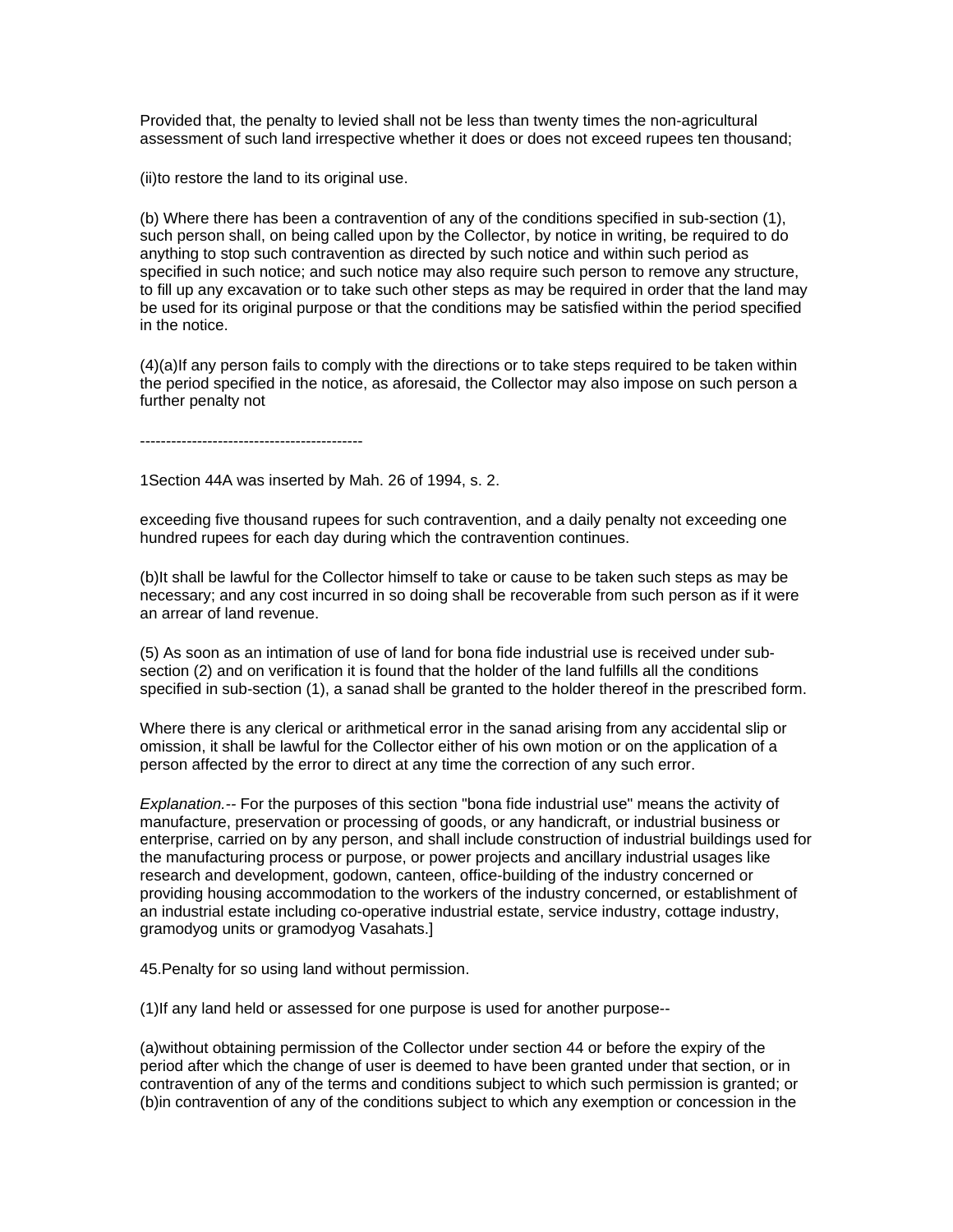payment of land revenue in relation to such land is granted, the holder there of other person claiming through or under him, as the case may be, shall be liable to the one or more of the following penalties, that is to say,--

(i)to pay non-agricultural assessment on the land leviable with reference to the altered use; (ii)to pay in addition to the non-agricultural assessment which may be leviable by or under the provisions of this Code such fine as the Collector may, subject to rules made by the State Government in this behalf, direct;

(iii)to restore the land to its original use or to observe the conditions on which the permission is granted within such reasonable period as the Collector may by notice in writing direct; and such notice may require such person to remove any structure, to fill up any excavation or to take such other steps as may be required in order that the land may be used for its original purpose or that the conditions may be satisfied.

(2)If any person fails within the period specified in the notice aforesaid to take steps required by the Collector, the Collector may also impose on such person a penalty not exceeding three hundred rupees for such contravention, and a further penalty not exceeding thirty rupees for each day during which the contravention is persisted in. The Collector may himself take those steps or cause them to be taken; and any cost incurred in so doing shall be recoverable from such person as if it were and arrear of land revenue.

*Explanation.--* Using land for the purpose of agriculture where it is assessed with reference to any other purpose shall not be deemed to be change of user.

46.Responsibility of tenant or other person for wrongful use.

If a tenant of any holder or any person claiming under or through him uses land for a purpose in contravention of the provisions of sections 42, 43 or 44 without the consent of the holder and thereby renders the holder liable to the penalties specified in sections 43, 44 or 45, the tenant or the person, as the case may be, shall be responsible to the holder in damages.

47. Power of State Government to exempt land from provisions of  $^1$ [sections 41, 42,] 44, 45, or 46.

Nothing in  $\mathrm{1}$ [section 41, 42,] 44, 45 or 46 shall prevent--

(a)the State Government from exempting any land or class of lands from the operation of any of the provisions of those sections, in the State Government is of opinion that it is necessary, in the public interest for the purpose of carrying out any of the objects of this Code to exempt such land or such class of lands; and

(b) the Collector from regularising the non-agricultural use of any land on such terms and conditions as may be prescribed by him subject to rules made in this behalf by the State Government.

 $2$ [47 A.Liability for payment of conversion tax by holder for change of user of land.

1The word and figures were substituted for the word and figures "section 42" by Mah. 32 of 1986, s. 3.

2Section 47A was inserted by Mah. 8 of 1979, s. 2.

(1)There shall be levied and collected additional land revenue, to be called the conversion tax, on account of change of user of lands.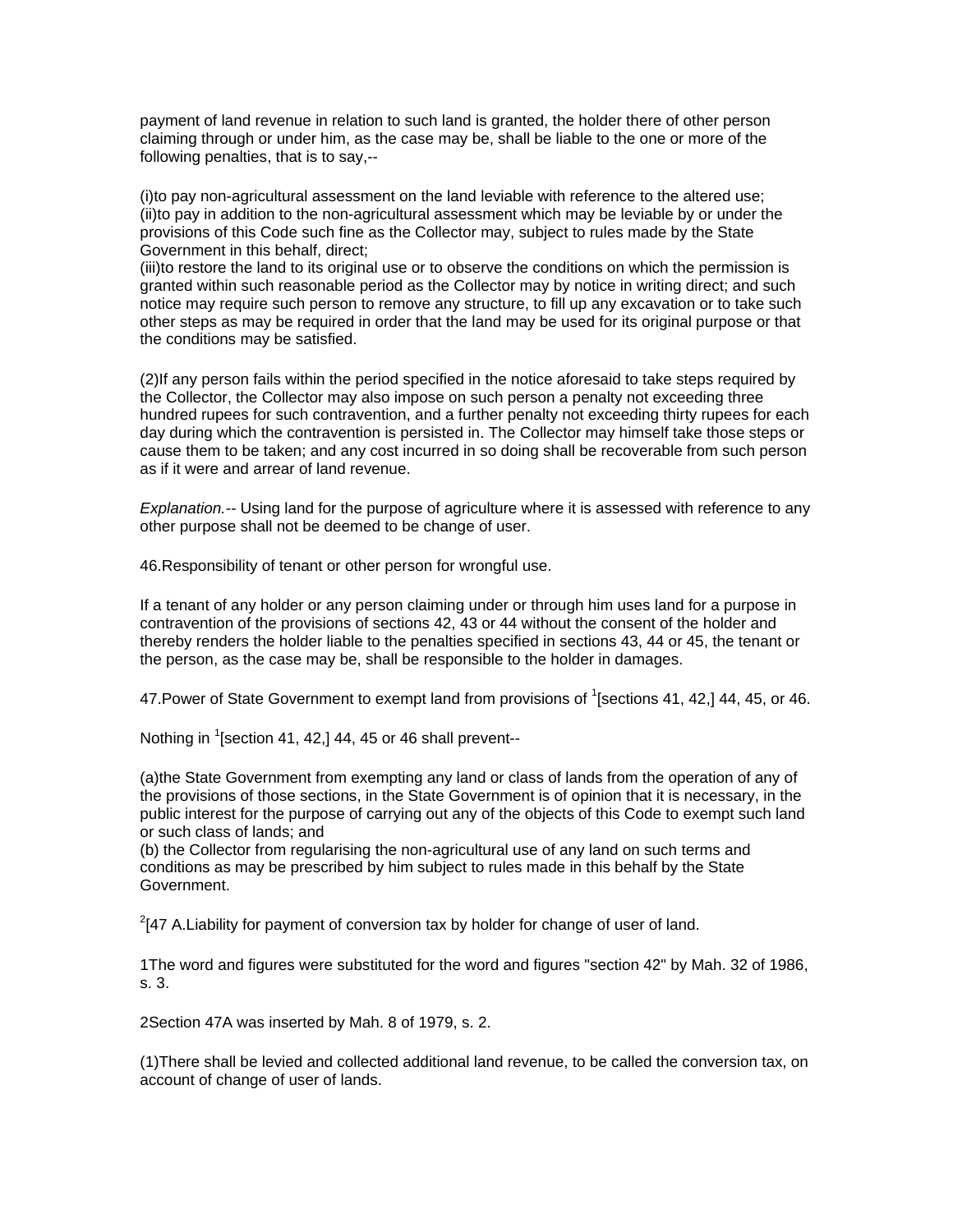(2)Where any land assessed or held for the purpose of agriculture is situated within the limits of Greater Bombay excluding the City of Bombay or of the Cities of Nagpur, Pune, Kolhapur or Solapur or of any `A' Class or `B' class municipal area or of any peripheral area of any of them, and--

(a)is permitted, or deemed to have been permitted under sub-section (3) of section 44, to be used for any non-agricultural purpose; 3\*

(b)is used for any non-agricultural purpose, without the permission of the Collector being first obtained, or before the expiry of the period referred to in sub-section (3) of section 44, and is regularised under clause (b) of  ${}^{4}$ [section 47; or]

 $5$ [(c)in put to a bona fide industrial use as provided in section 44A,--] then, the holder of such land shall, subject to any rules made in this behalf, be liable to pay to the State Government, the conversion tax, which shall be equal to three times the non-agricultural assessment leviable on such land, in accordance with the purpose for which it is so used or permitted to be used.

(3)Where, any land assessed or held for any non-agricultural purpose is situated in any of the areas referred to in sub-section (2), and--

(a)is permitted, or deemed to have been permitted under sub-section (3) of section 44, to be used for any other non-agricultural purpose;  $6*$ 

(b)is used for any other non-agricultural purpose, without the permission of the Collector being first obtained, or before the expiry of the period referred to in sub-section (3) of section 44, and is regularised under clause (b) of  $\sqrt{7}$  [section 47; or]

 ${}^{8}$ [(c)is put to a bona fide industrial use as provided in section 44A,--] then, the holder of such land shall, subject to any rules made in this behalf, be liable to pay to the State Government, the conversion tax, which shall be equal to three times the non-agricultural assessment leviable on such land, in accordance with the purpose for which it is so used or permitted to be used.

------------------------------------------

3 The word "or" was deleted by Mah. 26 of 1994, s. 3(a)(i).

4 These words and figures were substituted for the word and figures "section 47" ibid., s. 3(a)(ii).

5 This clause was inserted ibid., s. 3(a)(iii).

6 The word "or" was deleted ibid., s. 3(b)(i).

7 These words and figures were substituted for the word and figures "section 47, ibid., s.3(b)(ii).

8 This clause was inserted ibid., s. 3(b)(iii).

*Explanation.--* For the purposes of this section,--

(1)C.P.and Berar II of 1950.

(a)"City of Nagpur" means the City of Nagpur as constituted under the City of Nagpur Corporation Act, 1948; (b)Bom. LIX of 1949.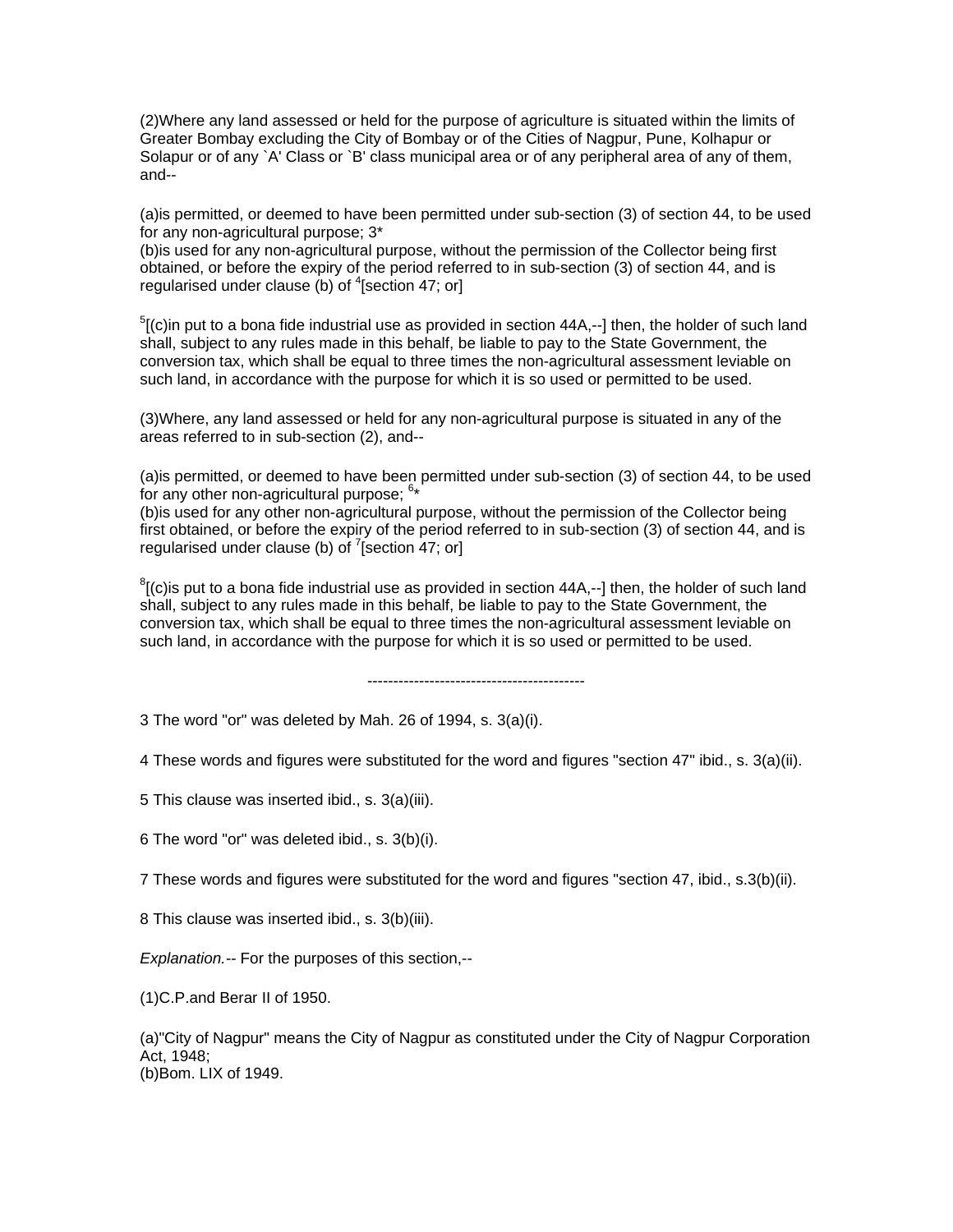"Cities of Pune, Kolhapur and Solapur" means the Cities of Pune, Kolhapur and Solapur as constituted under the Bombay Provincial Municipal Corporations Act, 1949;

(c)Mah. XL of 1965.

"'A' Class or 'B' Class municipal area "means any municipal area classified as 'A' Class or, as the case may be, 'B' Class municipal area under \*the Maharashtra Municipalities Act, 1965;

(2) "peripheral area" in relation to—

(a)Greater Bombay, excluding City of Bombay, means the area within eight kilometres from its periphery;

(b)the Cities of Pune and Solapur, means the area within five kilometres from the periphery of each of those Cities;

(c)the Cities of Nagpur and Kolhapur, means the area within one kilometer from the periphery of each of those Cities; and

(d)any `A' Class or `B' Class municipal area, means the area within one kilometer from the periphery of each of such `A' Class or 'B' Class municipal areas.

48.Government title to mines and minerals

 $1$ [The right to all minerals] at whatever place found, whether on surface or underground, including all derelict or working mines and quarries, old dumps, pits, fields, bandhas, nallas, creeks, riverbeds and such other places, is and is hereby declared to be expressly reserved and shall vest in the State Government which shall have all powers necessary for the proper enjoyment of such rights.<sup>2</sup>[\*\*\*\*]

1 These words were substituted for the words, "unless it is otherwise expressly provided by the terms of the grant made by the State Government the right to all minerals" by Mah. 16 of 1985, s. 14(a).

2 he proviso was deleted, ibid, s.14(b).

 Now, see the Maharashtra Municipal Councils, Nagarpanchayats and Industrial Townships Act, 1965.

(2)The right to all mines and quarries includes the right of access to land for the purpose of mining and quarrying and the right to occupy such other land as may be necessary for purposes subsidiary thereto, including the erection of officers, workmen's dwellings and machinery, the stacking of minerals and deposit of refuse, the construction of roads, railways or tram-lines, and any other purposes which the State Government may declare to be subsidiary to mining and quarrying.

(3)If the State Government has assigned to any person its right over any minerals, mines or quarries, and if for the proper enjoyment of such right, it is necessary that all or any of the powers specified in sub-sections (1) and (2) should be exercised, the Collector may, by an order in writing, subject to such conditions and reservations as he may specify, delegate such powers to the person to whom the right has been assigned:Provided that, no such delegation shall be made until notice has been duly served on all persons having rights in the land affected, and their objections have been heard and considered.

(4)I of 1894.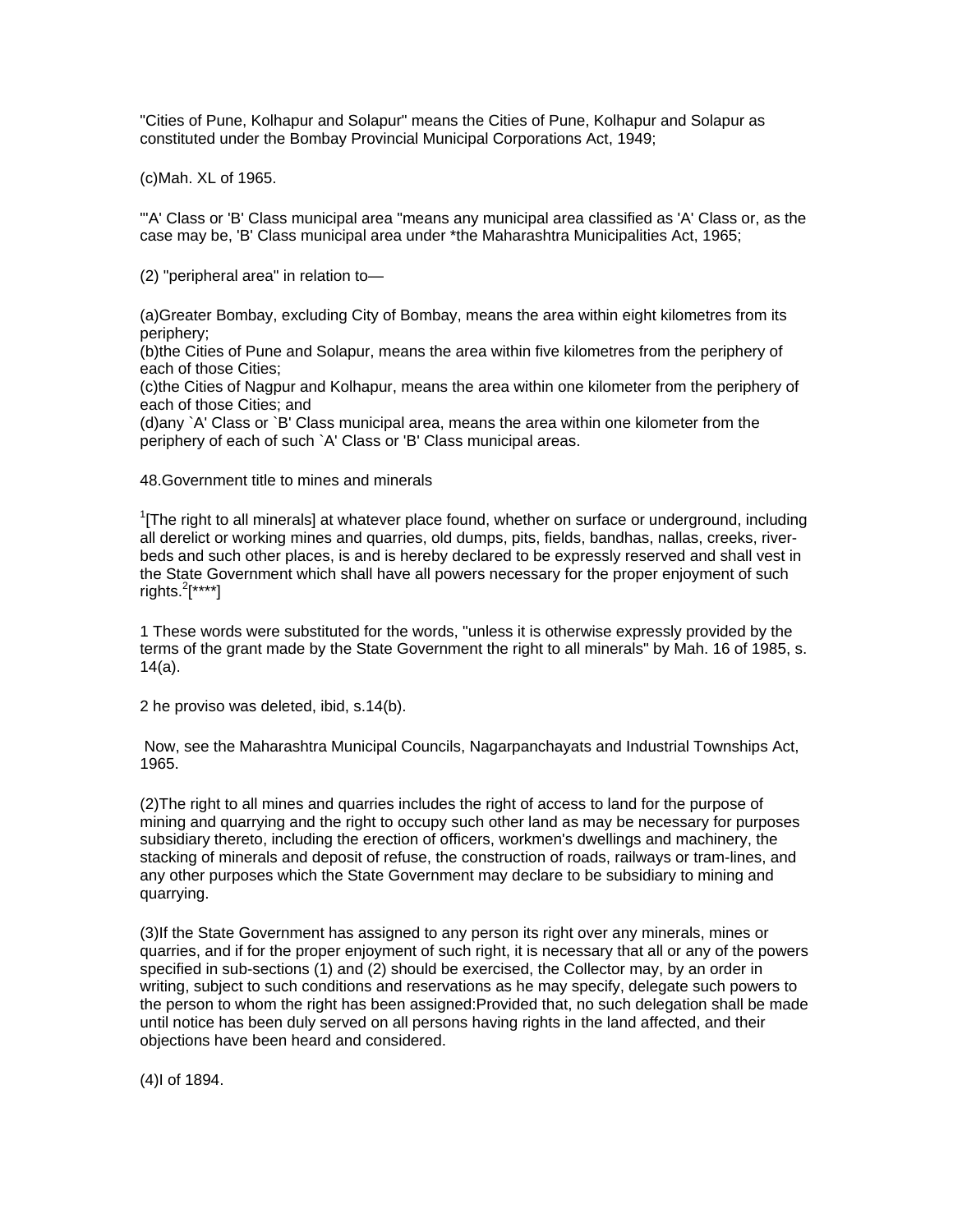If, in the exercise of the right herein referred to over any land, the rights of any persons are infringed by the occupation or disturbance of the surface of such land, the State Government or its assignee shall pay to such persons compensation for such infringement and the amount of such compensation shall, in the absence of agreements, be determined by the Collector or, if his award is not accepted, by the civil court, in accordance with the provisions of the Land Acquisition Act, 1894.

(5)No assignee of the State Government shall enter on or occupy the surface of any land without the previous sanction of the Collector unless compensation has been determined and tendered to the persons whose rights are infringed:

Provided that, it shall be lawful for the Collector to grant interim permission pending the award of the civil court in cases where the question of determining the proper amount of compensation is referred to such court under sub-section (4).

(6)If an assignee of the State Government fails to pay compensation as provided in sub-section (4), the Collector may recover such compensation from him on behalf of the persons entitled to it, as if it were an arrear of land revenue.

(7)Any person who without lawful authority extracts, removes, collects, replaces, picks up or disposes of any mineral from working or derelict mines, quarries, old dumps, fields, bandhas (whether on the plea of repairing or constructions of bund of the fields or an any other plea), nallas, creeks, river-beds, or such other places wherever situate, the right to which vests in, and has not been assigned by the State Government shall, without prejudice to any other mode of action that may be taken against him, be liable, on the order in writing of the Collector, to pay penalty not exceeding a sum determined, at three times the market value of the minerals so extracted, removed, collected, replaced, picked up or disposed of, as the case may be;

Provided that, if the sum so determined is less than one thousand rupees the penalty may be such larger sum not exceeding one thousand rupees as the Collector may impose.

(8)Without prejudice to the provision in sub-section (7), the Collector may seize and confiscate any mineral extracted, removed, collected, replaced, picked up or disposed of from any mine, quarry or other place referred, to in sub-section (7) the right to which vests in, and has not been assigned by, the State Government.

(9)The State Government may make rules to regulate the extraction and removal of minor minerals required by inhabitants of a village, town or city for their domestic, agricultural or professional use on payment of fees or free of charge as may be specified in the rules.

LXVII of 1957.

### *Explanation.--*

For the purposes of this section, "minor minerals" means the minor minerals in respect of which the State Government is empowered to make rules under section 15 of the Mines and Minerals (Regulation and Development) Act, 1957.

49.Construction of water course through land belonging to other person.

(1)If any person (hereinafter called "the applicant") desires to construct a water course to take water to irrigate his land for the purpose of agriculture from a source of water to which is he entitled (including any source of water belonging to Government from which water is permitted to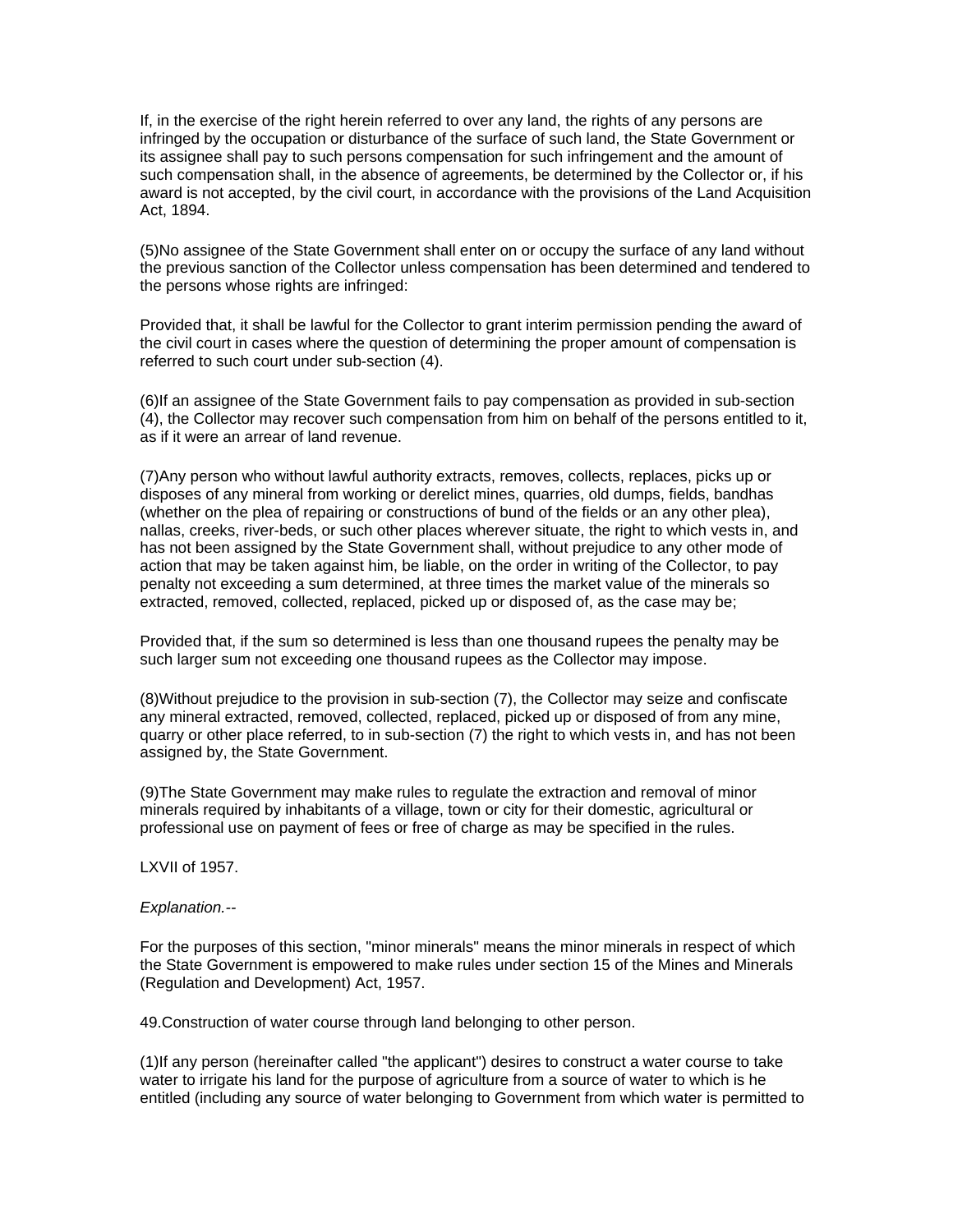be taken) but such water course is to be constructed through any land which belongs to or is in possession of another person (hereinafter called "the neighbouring holder"), and if no agreement is to arrived at for such construction between the applicant and the neighbouring holder, the person desiring to construct the water course may make an application in the prescribed form to the Tahsildar.

### *Explanation.--*

For the purposes of this section, the neighbouring holder includes the person to whom the land belongs and all persons holding through or under him.

(2)On receipt of the application, if the Tahsildar after making an enquiry and after giving the neighbouring holder and all other persons interested in the land, an opportunity of stating any objection to the application, is satisfied that for ensuring the full and efficient use for a agriculture of the land belonging to the applicant it is necessary to construct the water course, he may by order in writing, direct the neighbouring holder to permit the applicant to construct the water course on the following conditions :-

(i)The water course shall be constructed through such land in such direction and by manner as is agreed upon by the parties, or failing agreement, as directed by the Tahsildar, so as to cause as little damage to the land through which it is constructed, as may be possible.

(ii)Where the water course consists of pipes laid under or over the surface, it shall, as far as possible, be along the shortest distance through such land, regard being had to all the circumstances of the land of the neighbouring holder. Where the water course consists of underground pipes, the pipes shall be laid at a depth not less than half a metro from the surface of the land.

(iii)Where the water course consists of a water channel, the width of the channel shall not be more than is absolutely necessary for the carriage of water, and in any case shall not exceed one and one-half metres.

(iv)The applicant shall pay to the neighbouring holder--

(a)Such compensation for any damage caused to such land by reason of the construction of any water course injuriously affecting such land and

(b)such annual rent as the Tahsildar may decide to be reasonable in cases where the water course consists of a water channel and pipes laid over the surface; and where it consists of underground pipes, say, at a rate of 25 paise for every ten metres or a fraction thereof for the total length of land under which the underground pipe is laid.

(v)The applicant shall maintain the water course in a proper state of repair. (vi)Where the water course consists of underground pipes, the applicant shall--

(a)cause the underground pipe to be laid with the least practicable delay; and (b)dig up no more land than is reasonably necessary for the purpose of laying the underground pipe and any land so dug up shall be filled in, reinstated and made good by the applicant at his own cost for use by the neighbouring holder.

(vii)Where the applicant desires to lay, repair or renew the pipe, he shall do so after reasonable notice to the neighbouring holders of his intention so to do and in so doing shall cause as little damage as possible to the land or any crops standing thereon. (viii)Such other conditions as the Tahsildar may think fit to impose.

(3)An order made under sub-section (2) shall direct how the amount of compensation shall be apportioned among the neighbouring holders and all persons interested in the land.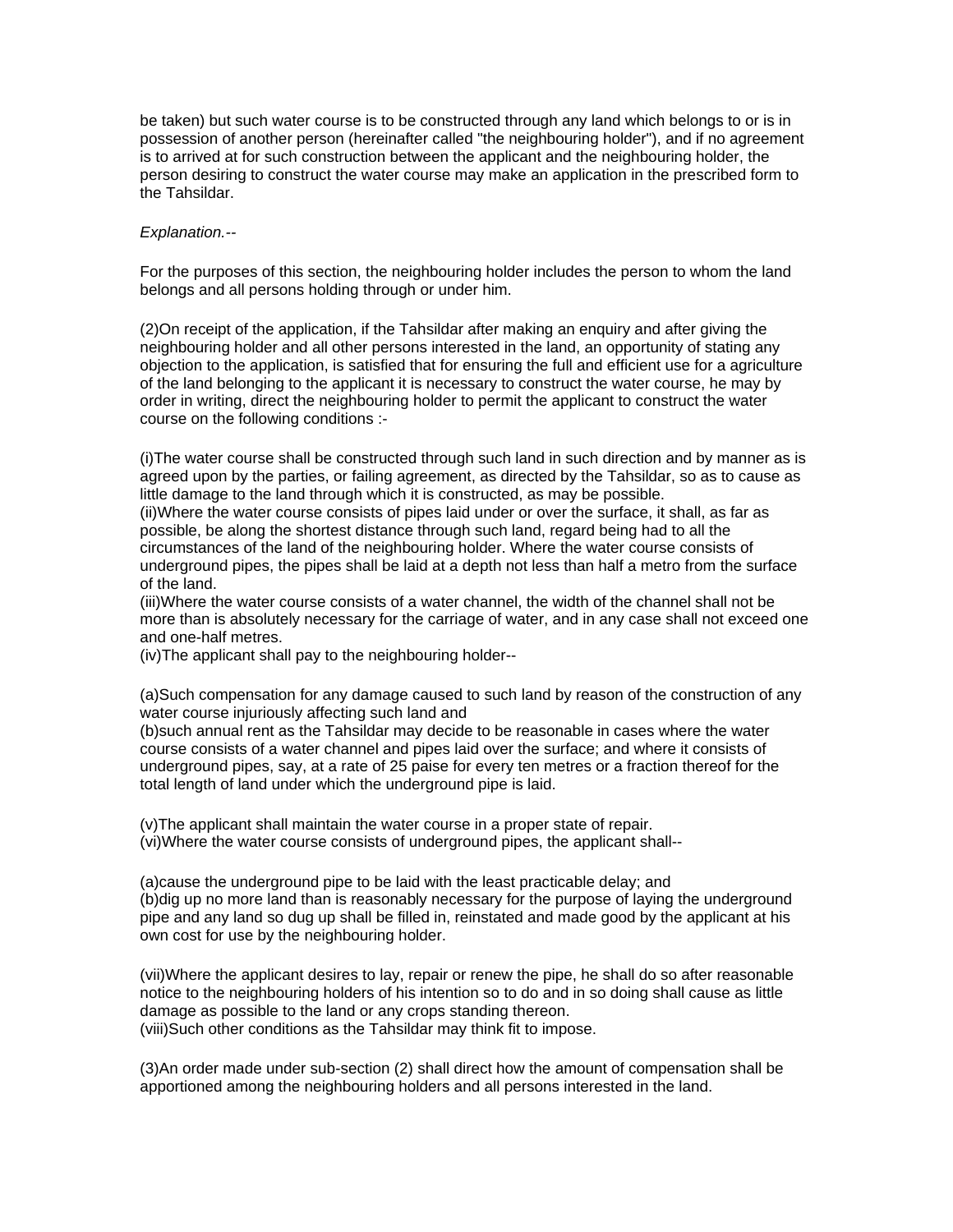(4)Any order made under sub-section (2) shall be final and be a complete authority to him or to any agent or other person employed by him for the purpose to enter upon the land specified in the order with assistants or workmen and to do all such work as may be necessary for the construction of the water course and for renewing or repairing the same.

(5)If the applicant in whose favour an order under sub-section (2) is made--

(a)fails to pay the amount of compensation or the amount of rent, it shall be recovered as an arrear of land revenue, on an application being made to the Tahsildar by the person entitled thereto;

(b)fails to maintain the water course in a proper state for repairs, he shall be liable to pay such compensation as may be determined by the Tahsildar for any damage caused on account of such failure.

(6)If a person intends to remove or discontinue the water course constructed under the authority conferred on him under this section, he may do so after giving notice to the Tahsildar and the neighbouring holder.

In the event of removal or discontinuance of such water course, the person taking the water shall fill in and reinstate the land at his own cost with the least practicable delay. If he fails to do so, the neighbouring holder may apply to the Tahsildar who shall require such person to fill in and reinstate the land.

(7)The neighbouring holder or any person, on his behalf shall have the right to the use of any surplus water from the water course on payment of such rates as may be agreed upon between the parties, and on failure of agreement, as may be determined by the Tahsildar. If a dispute arises whether there is or is no surplus water in the water course, it shall be determined by the Tahsildar, and his decisions shall be final.

(8)There shall be no appeal from any order passed by a Tahsildar under this section. But the Collector may call for the examine the record of any case and if he considers that the order passed by the Tahsildar is illegal or improper, he may, after due notice to the parties, pass such order as he deems fit.

(9)The orders passed by the Tahsildar or Collector under this section shall not be called in question in any Court.

(10)Where any person, who after a summary inquiry before the Collector or a Survey Officer, Tahsildar or Naib-Tahsildar is proved to have wilfully injured or damaged any water course duly constructed or laid under this section, he shall be liable to a fine not exceeding one hundred rupees every time for the injury or damage so caused.

50.Of Encroachments on Land.

Removal of encroachments on land vesting in Government; provisions for penalty and other incidental matters.

(1)In the event of any encroachment being made on any land or fore-shore vested in the State Government (whether or not in charge of any local authority) or any such land being used for the purpose of hawking or selling articles without the sanction of the competent authority, it shall be lawful for the Collector to summarily abate or remove any such encroachment or cause any article whatsoever hawked or exposed for sale to be removed; and the expenses incurred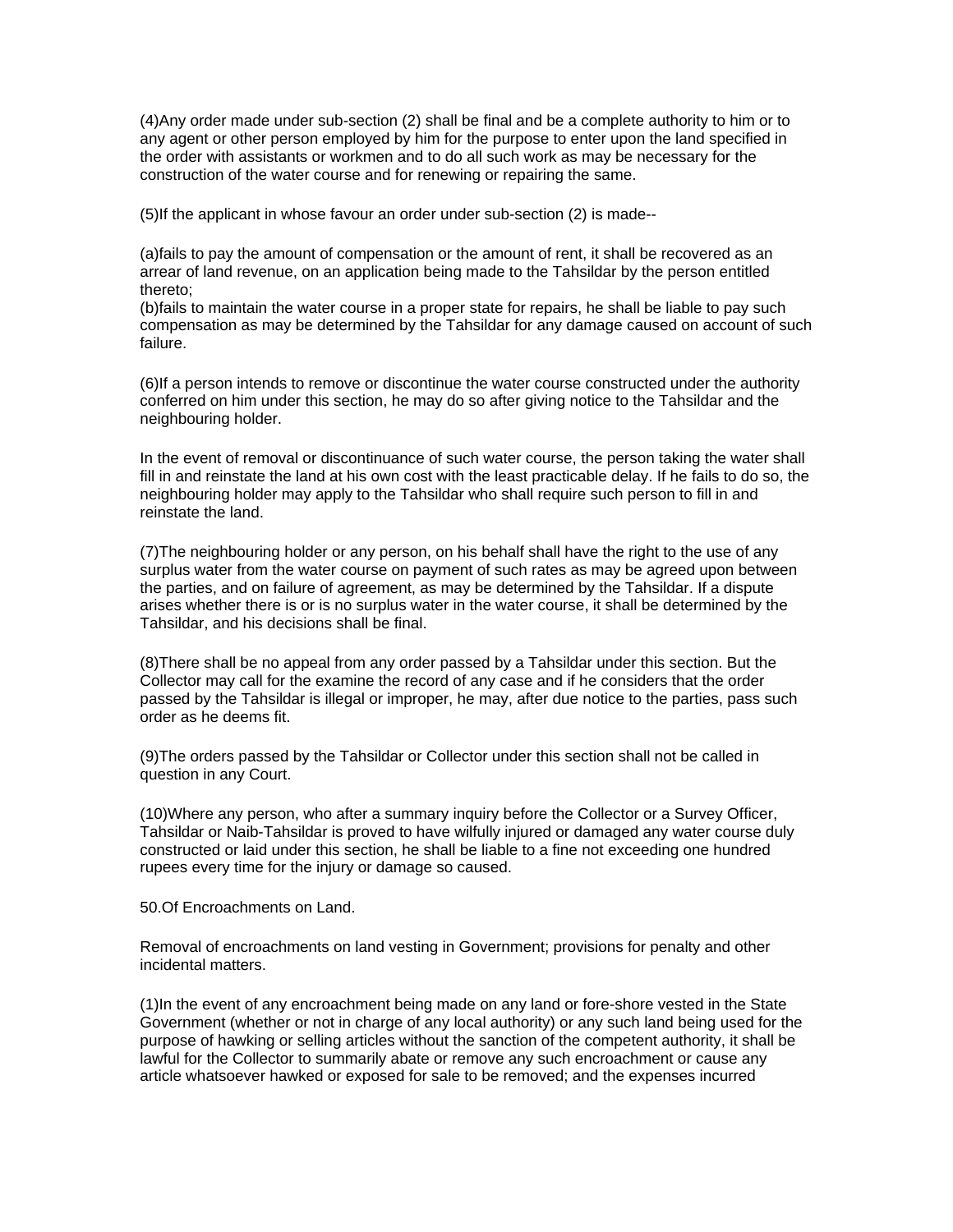therefore shall be leviable from the person in occupation of the land encroached upon or used as aforesaid.

(2)The person who made such encroachment or who is in unauthorised occupation of the land so encroached upon shall pay, if the land encroached upon forms part of an assessed survey number, assessment for the entire number for the whole period of the encroachment, and if the land has not been assessed, such amount of assessment as would be leviable for the said period in the same village on the same extent of similar land used for the same purpose. Such person shall pay in addition a fine which shall be not less than five rupees but not more than one thousand rupees if the land is used for an agricultural purpose, and if used for a purpose other than agriculture such fine not exceeding two thousand rupees. The person caught hawking or selling any articles shall be liable to pay fine of a sum not exceeding fifty rupees as the Collector may determine.

(3)The Collector may, by notice duly served under the provisions of this Code, prohibit or require the abatement or removal of encroachments on any such lands, and shall fix in such notice a date, which shall be a reasonable time after such notice, on which the same shall take effect.

(4)Every person who makes, causes, permits or continues any encroachment on any land referred to in a notice issued under sub-section (3), shall in addition to the penalties specified in sub-section (2), be liable at the discretion of the Collector to a fine not exceeding twenty-five rupees in the case of encroachment for agricultural purposes and fifty rupees in other cases for every day during any portion of which the encroachment continues after the date fixed for the notice to take effect.

(5)An order passed by the Collector under this section shall be subject to appeal and revision in accordance with the provisions of this Code.

(6)Nothing contained in sub-sections (1) to (4) shall prevent any person from establishing his rights in a civil court within a period of six months from the date of the final order under this Code.

51.Regularisation of encroachments.

Nothing in section 50 shall prevent the Collector, if the person making the encroachment so desires, to charge the said person a sum not exceeding five times the value of the land so encroached upon and to fix an assessment not exceeding five times the ordinary annual land revenue thereon and to grant the land to the encroacher on such terms and conditions as the Collector may impose subject to rules made in this behalf; and then to cause the said land to be entered in land records in the name of the said person:

Provided that, no land shall be granted as aforesaid, unless the Collector gives public notice of his intention so to do in such manner as he considers fit, and considers any objections or suggestions which may be received by him before granting the land as aforesaid. The expenses incurred in giving such public notice shall be paid by the person making the encroachment; and on his failure to do so on demand within a reasonable time, shall be recovered from him as an arrear of land revenue.

52.Value and land revenue how calculated.

(1)For the purposes of sections 50 and 51, the value of land that has been encroached upon shall be fixed by the Collector according to the market value of similar land in the same neighbourhood at the time of such valuation; and the annual revenue of such land shall be assessed at the same rate as the land revenue of similar land in the vicinity.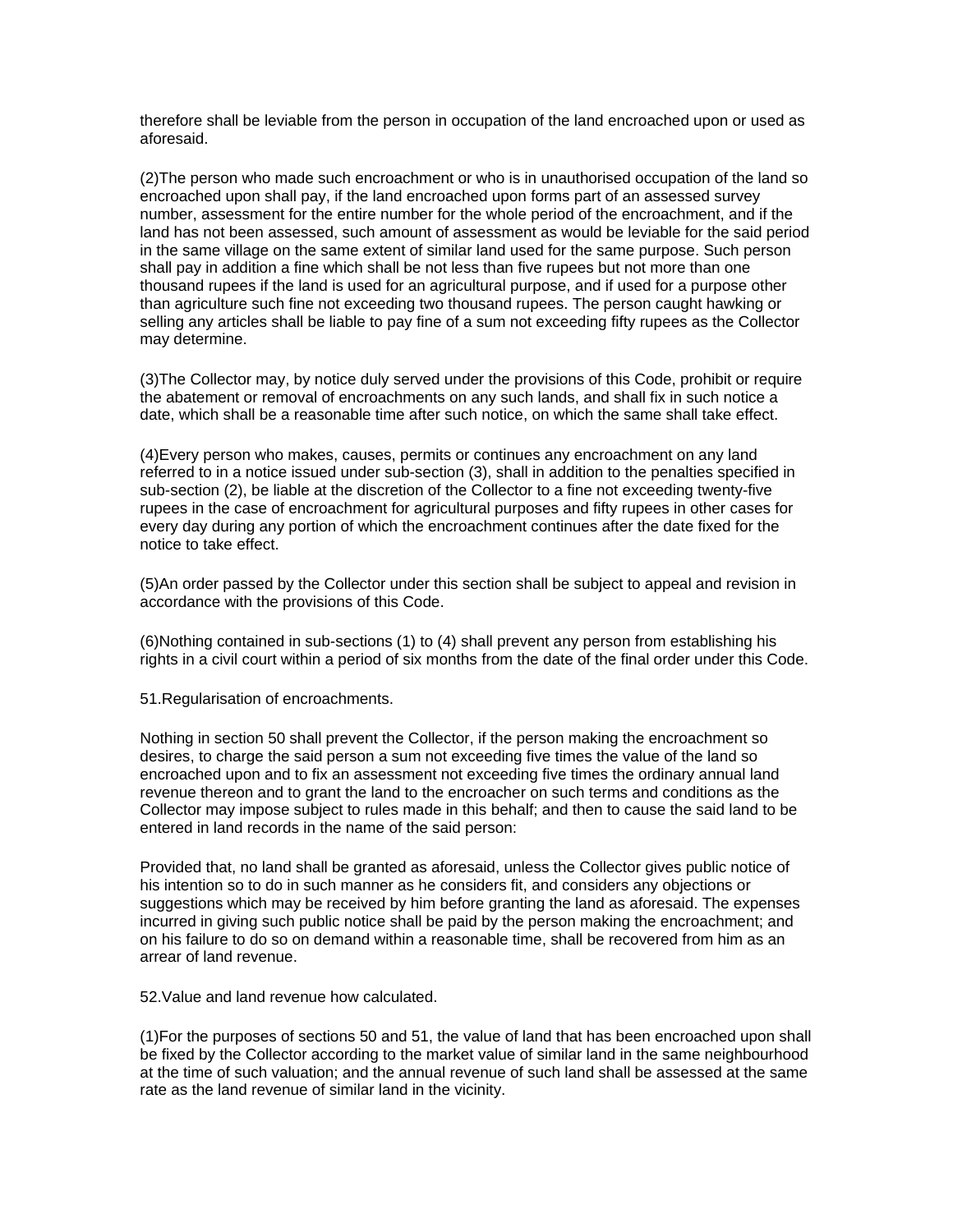(2)The Collector's decision as to the value of land and the amount of land revenue or assessment payable for the land encroached upon shall be conclusive, and in determining the amount of land revenue, occupation for a portion of year shall be counted as for a whole year.

53.Summary eviction of person unauthorisedly occupying land vesting in Government.

(1) If in the opinion of the Collector any person is unauthorisedly occupying or wrongfully in possession of any land or foreshore vesting in the State Government or is not entitled or has ceased to be entitled to continue the use, occupation or possession of any such land or foreshore by reason of the expiry of the period of lease or tenancy or termination of the lease or tenancy or breach of any of the conditions annexed to the tenure, it shall be lawful for the Collector to 1<sup>\*</sup> evict such person.

 $2(1-A)$  Before evicting such person, the Collector shall give him a reasonable opportunity of being heard and the Collector may make a summary enquiry, if necessary. The Collector shall record his reasons in brief for arriving at the opinion required by sub-section (1).]

---------------------------------------

1The words "summarily" and "in the manner provided in sub-section (2)" were deleted by s. Mah 36 of 1971, s. 3(a).

1 Sub-section (1A) was inserted, ibid., 3(b).

 $(2)^3$ [The Collector shall on his finding as aforesaid, serve] a notice on such person requiring him within such time as may appear reasonable after receipt of the said notice to vacate the land or foreshore, as the case may be, and if such notice is not obeyed, the Collector may remove him from such land or foreshore.

(1) A person unauthorisedly occupying or wrongfully in possession of land after he has ceased to be entitled to continue the use, occupation or possession by virtue of any of the reasons specified in sub-section (1), shall also be liable at the discretion of the Collector to pay a penalty not exceeding two times the assessment or rent for the land, for the period of such unauthorised use or occupation.

54.Forfeiture and removal of property left over after summary eviction.

(1)After summary eviction of any person under section 53, any building or other construction erected on the land or foreshore or any crop raised in the land shall, if not removed by such person after such written notice as the Collector may deem reasonable, be liable to forfeiture or to summary removal.

(2)Forfeitures under this section shall be adjudged by the Collector and any property so forfeited shall be disposed of as the Collector may direct; and the cost of the removal of any property under this section shall be recoverable as an arrear of land revenue.

\*54A.[This section has ceased to be in force with effect from 1st December 1978].

Of Relinquishment of Land

55.Relinquishment.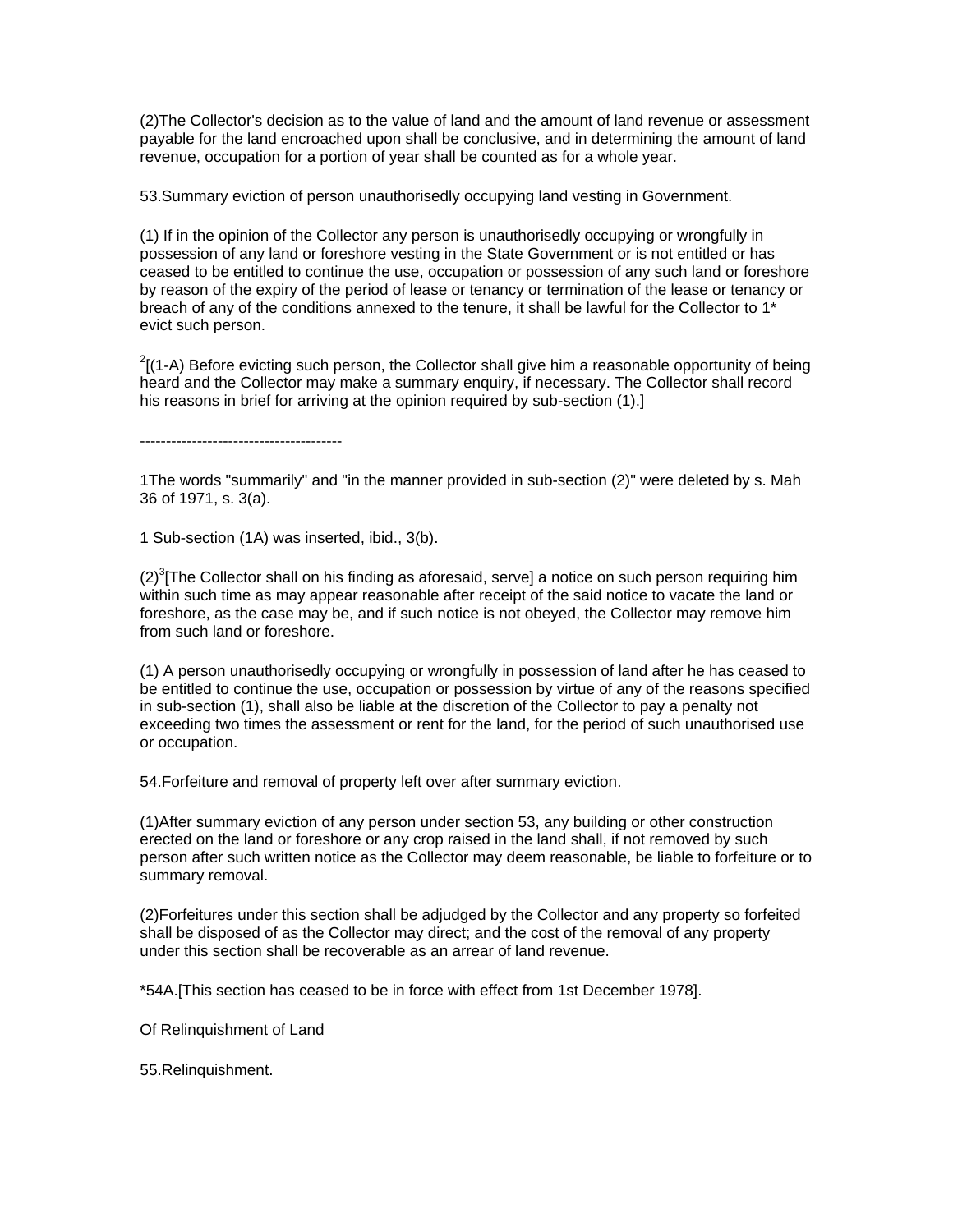An occupant many relinquish his land, that is, resign, in favour of the State Government, but subject to any rights, tenures, encumbrances or equities lawfully subsisting in favour of any person other than the Government or the occupant, by giving notice in writing to the Tahsildar not less than thirty days before the date of commencement of the agricultural year, and thereupon, he shall cease to be an occupant from the agricultural year next following such date:

Provided that, no portion of land which is less in extent than a whole survey number or subdivision of a survey number may be relinquished.

3)These words were substituted for the words "The Collector shall serve", ibid., s.3(c).

\* Section 54A was inserted by Mah. 41 of 1973, s. 2. It remained in force upto 30.11.1978.

The said section 54A reads as under:-

"54A.Additional temporary powers for termination of licences, and removal of any building or other structure on any land or foreshore which is forfeited and of persons re-entering or remaining on the land or foreshore after eviction.

### Where--

(a)any person is evicted from any land or foreshore under section 53;

(b)any building or other structure erected on any land or foreshore is forfeited under section 54; (c)any person who entered unauthorisedly on the land or foreshore is allowed to stay thereafter on payment of a licence fee for the land, or structure thereon or both,--then, without prejudice to any other proceeding which may be taken against any such person, or in respect of the structure given on licence as aforesaid,--

(1)the Collector or any officer of Government authorised by the Collector may, notwithstanding anything contained in any law, or in any contract or agreement, for the time being in force, at any time by order direct that the licence or permission (if any) granted to any such person shall be deemed to be terminated forthwith;

(2)the Collector may, by written notice, which shall not be of less duration than 24 hours, require any person for the time being in occupation of the forfeited structure to show sufficient cause, or or before such day and hour as shall be specified in such notice, why the forfeited building or other structure shall not be pulled down or removed; and if such person fails to show cause, on or before the specified day and hour, to the satisfaction of the Collector, the Collector may pull down or remove the building or other structure, as the case may be and,

(3)no person (including the person evicted) shall, without the previous permission of the Collector, enter on, or be on or in, or pass over, any such land or foreshore; and if any person enters on or remains on or in or passes over the land or foreshore in contravention of this section, he may be removed therefrom by the Collector or officer authorised, and the Collector or officer authorised may take all such assistance as is necessary for the purpose."

56.Relinquishment of alienated Land.

The provisions of sections 35 and 55 shall apply, as far as may be, to the holders of alienated land.

57.Right of way to relinquished Land.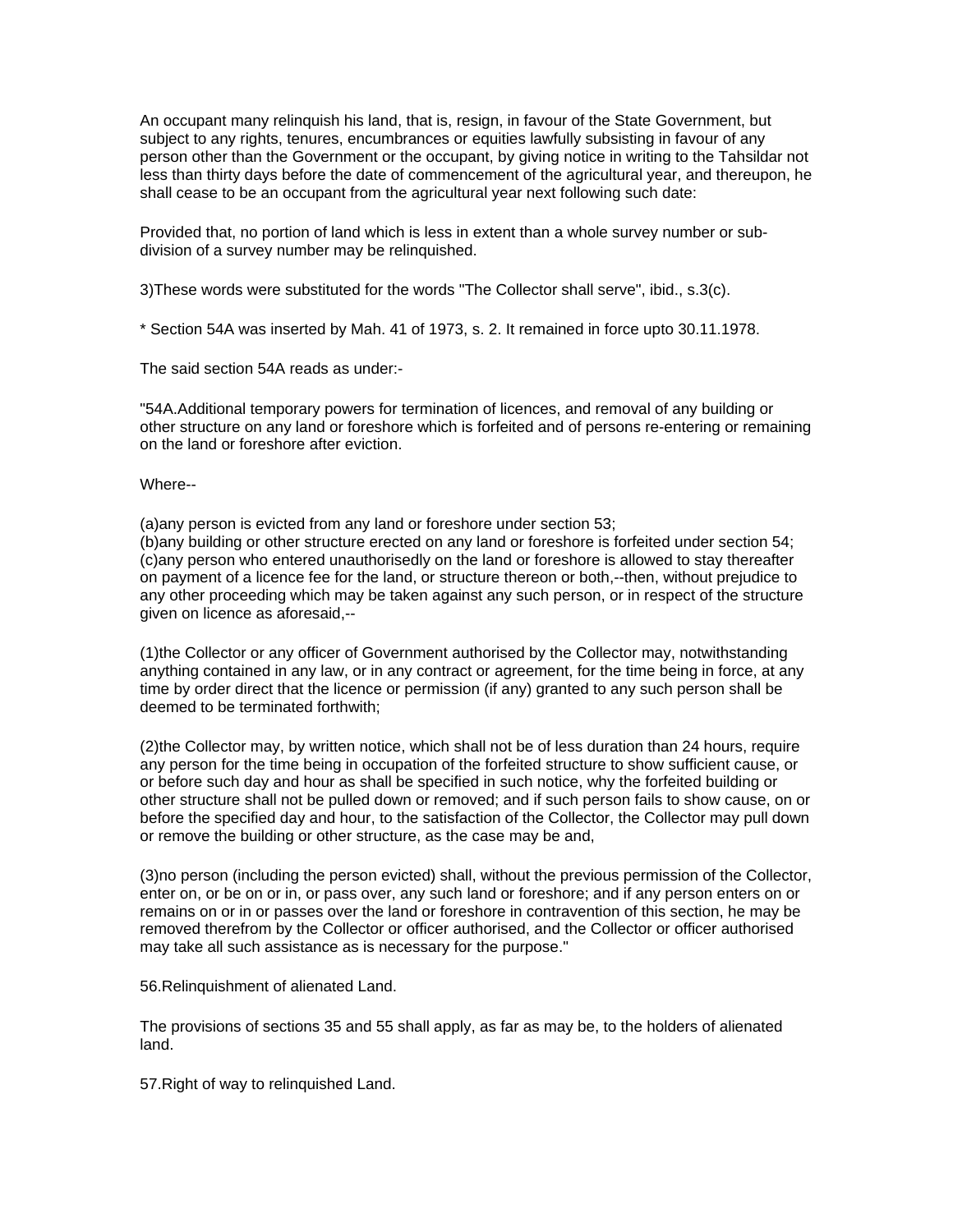If any person relinquishes land, the way to which lies through other land which he retains, the right of way through the land so retained shall continue to the future holder of the land relinguished.

58.Saving of operation of section 55 in certain case.

Nothing in section 55 shall affect the validity of the terms or conditions of any lease or other express instrument under which land is, or may hereafter be held from the State Government.

59.Summary eviction of person unauthorisedly occupying Land.

Any person unauthorisedly occupying, or wrongfully in possession of any land--

(a)to the use or occupation of which by reason of any of the provisions of this Code he is not entitled or has ceased to be entitled, or

(b)which is not transferable without the previous permission under sub-section (2) of section 36 or by virtue of any condition lawfully annexed to the tenure under the provisions of section 31, 37 or 44, may be summarily evicted by the Collector.

60.Power of State Government to suspend operation of section 55.

(1)It shall be lawful for the State Government, by notification in the Official Gazette from time to time,--

(a)to suspend the operation of section 55 within any prescribed local area, either generally, or in respect of cultivators or occupants of a particular class or classes, and (b)to cancel any such notification.

(2)During the period for which any notification under clause (a) of sub-section (1) is in force within any local area, such orders shall be substituted for the provisions of which the operation is suspended as the Commissioner shall from time to time direct.

Protection of certain occupancies for process of courts

61.Occupancy when not liable to process of civil Court; court to give effect to Collector's certificate.

In any case where an occupancy is not transferable without the previous sanction of the Collector, and such sanction has not been granted to a transfer which has been made or ordered by a civil court or on which the court's decree or order is founded,--

(a)such occupancy shall not be liable to the process of any court, and such transfer shall be null and void, and

(b)the court, on receipt of a certificate under the hand and seal of the Collector to the effect that any such occupancy is not transferable without his previous sanction and that such sanction has not been granted, shall remove any attachment or other process placed on or set aside any sale of, or affecting, such occupancy.

62.M.P.I of 1951.

Bar of attachment or sale.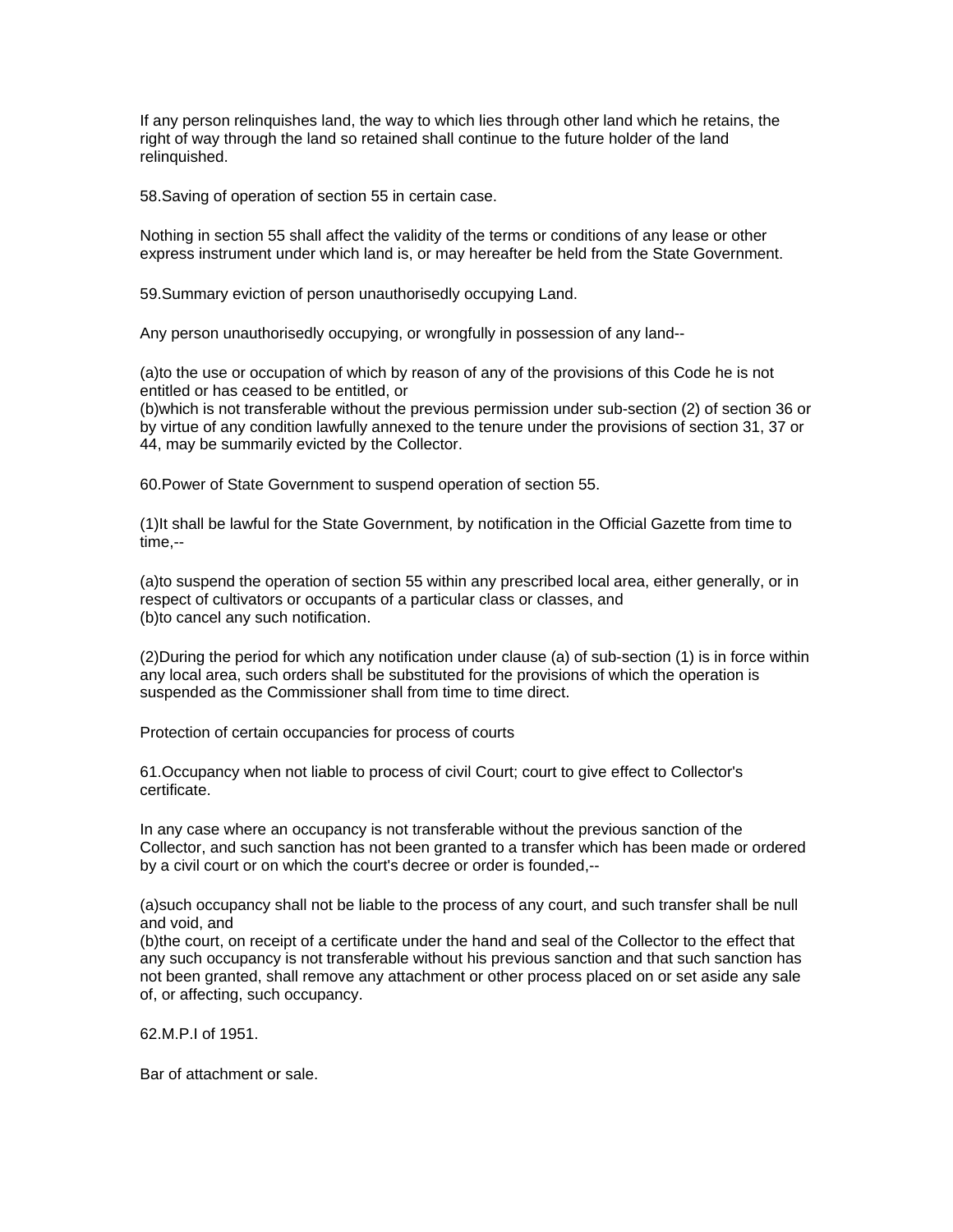Any land which immediately before the date of vesting under the Madhya Pradesh Abolition of Proprietary Rights (Estates, Mahals, Alienated Lands) Act, 1950, was recorded as sir land shall not be liable to attachment or sale in execution of a decree or order of a court for the recovery of any debt incurred before the date of vesting except where such debt was validly secured by mortgagee of, or charge on, the cultivating rights in such sir land.

63.M.P.II of 1955. V of 1908. V of 1920.

Bar of foreclosure or attachment of sale of Bhumidhari's right.

No decree or order shall be passed for the sale or foreclosure of any right of a person in land held by him immediately before the commencement of this Code in Bhumidhari tenure under the provisions of the Madhya Pradesh Land Revenue Code, 1954, not shall such right be attached or sold in execution of any decree or order, nor shall a receiver be appointed to manage such holding under section 51 of the Code of Civil Procedure, 1908, nor shall such right vest in the court or in a receiver under the Provincial Insolvency Act, 1920.

# **[Top](http://www.nagpuronline.com/nagpurcollectorate/laws/mlrc/oflands.htm#Of#Of)**

### **Chapter IV**. **Of Land Revenue.**

64.All land liable to pay revenue unless specially exempted.

All land, whether applied to agricultural or other purposes, and wherever situate, is liable to the payment of land revenue to the State Government as provided by or under this Code except such as may be wholly exempted under the provisions of any special contract with the State Government, or an any law for the time being in force or by special grant of the State Government.

But nothing in this Code shall be deemed to affect the power of the Legislature of the State to direct the levy of revenue on all land under whatever title they may be held whenever and so long as the exigencies of the State may render such levy necessary.

65.Liability of alluvial lands to land revenue.

All alluvial lands, newly-formed islands, or abandoned river-beds which vest under any law for the time being in force in any holder of alienated land, shall be subject in respect of liability to the payment of land revenue to the same privileges, conditions, or restrictions as are applicable to the original holding in virtue of which such lands, islands, or river-beds so vest in the said holder, but no land revenue shall be leviable in respect of any such lands, islands or, river-beds until or unless the area of the same exceeds one acre and also exceeds one-tenth of the area of the said original holding.

66.Assessment of land revenue in cases of diluvion.

Every holder of land paying land revenue in respect thereof shall be entitled, subject to rules as may be made by the State Government in this behalf, to a decrease of assessment if any portion thereof not being less than half an acre in extent, is lost by diluvion and the holder shall, subject to rules made in that behalf, be liable for payment of land revenue on reappearance of the land so lost by diluvion not less than half an acre in extent.

67.Manner of assessment and alteration of assessment.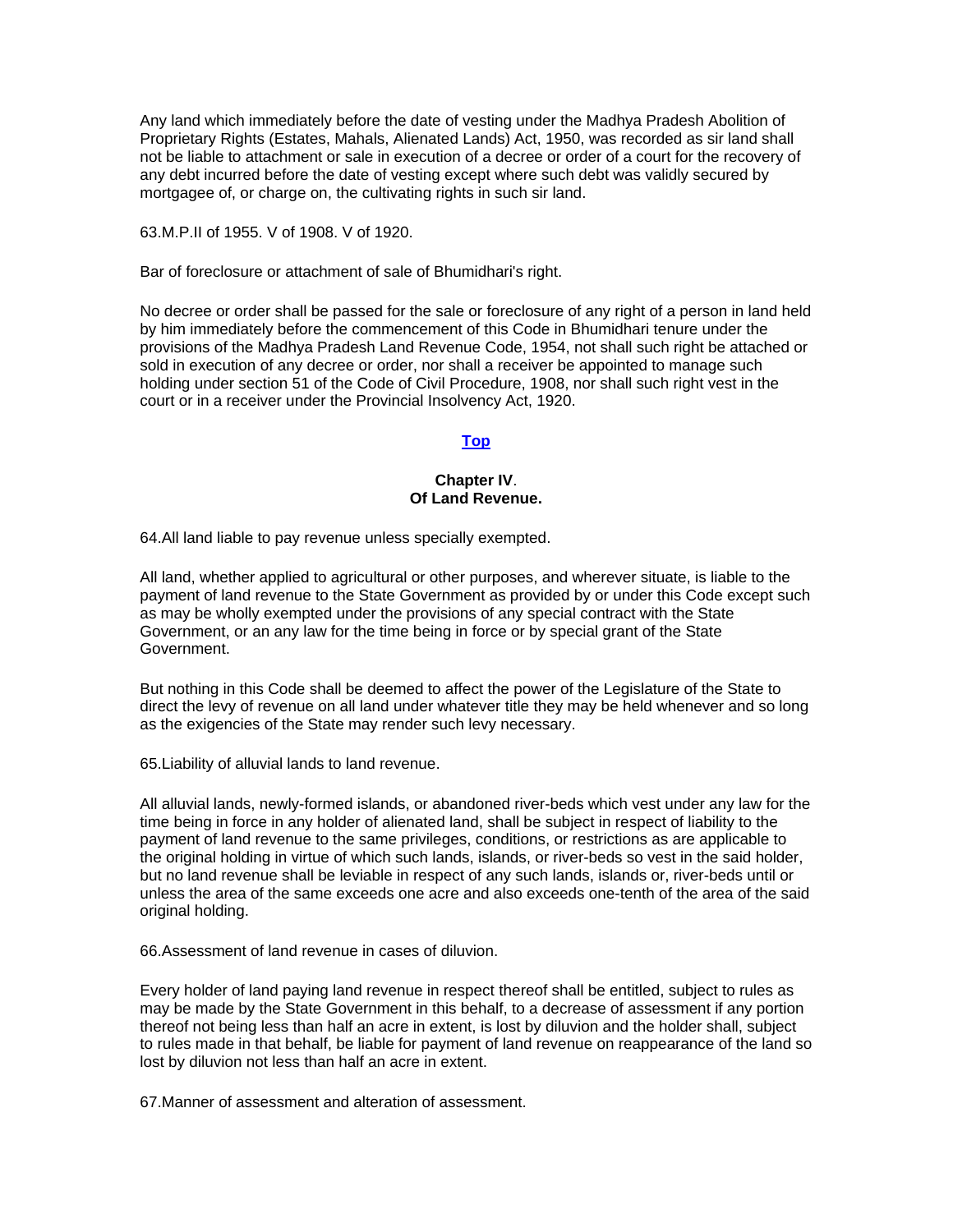(1)The land revenue leviable on any land under the provisions of this Code shall be assessed, or shall be deemed to have been assessed, as the case may be, with reference to the use of the land,--

- (a) for the purpose of agriculture,
- (b) for the purpose of residence,
- (c) for the purpose of industry,
- (d) for the purpose of commerce,
- (e) for any other purpose.

(2)Where land assessed to agriculture is used for non-agricultural purposes of vice versa or being assessed to one non-agricultural use is used for another non-agricultural purpose, then the assessment fixed under the provisions of this Code upon such land shall, notwithstanding that the term for which such assessment may have been fixed has not expired, be liable to be altered and assessed at a rate provided for under this Code in accordance with the purpose for which it is used or is permitted to be used.

(3) Where land held free of assessment on condition of being used for any purpose is used at any time for any other purpose, it shall be liable to assessment.

(4) The assessment under sub-sections (2) and (3) shall be made in accordance with the rules made in this behalf.

68.Assessment by whom to be fixed.

(1) On all lands which are not wholly exempt from the payment of land revenue and on which the assessment has not been fixed or deemed to be fixed under the provisions of this Code, the assessment of the amount to be paid as land revenue shall, subject to rules made in this behalf, be fixed by the Collector, for such period not-exceeding ninety-nine years as he may be authorized to prescribed by the State Government under its general or special orders made in that behalf, and the amounts due according to such assessment shall be levied on all such lands:

Provided that, in the case of lands partially exempt from land revenue or the liability of which to payment of land revenue is subject to special conditions or restrictions, respect shall be had in fixing the assessment and levy of land revenue to all rights legally subsisting, according to the nature of the said rights:

Provided further that, where any land which was wholly or partially exempt from payment of land revenue has ceased to be so exempt, it shall be lawful for the Collector to fix the assessment of the amount to be paid as land revenue on such and with effect from the date on which such land ceased to be so exempt or any subsequent date as he may deem fit.

(2)After the expiry of the period for which the assessment of any land is fixed under sub-section (1), the Collector may, from time to time, revise the same in accordance with the rules made in this behalf by the State Government. The assessment so revised shall be fixed each time for such period not exceeding ninety-nine years as the State Government may, by general or special order, specify.

(3)Nothing in this section shall be deemed to prevent the Collector from determining and registered the proper full assessment on lands wholly exempt from the payment of land revenue. The assessment so determined and registered shall be leviable as soon as the exemption is withdrawn, and shall for this purpose be deemed to be assessment fixed under this section.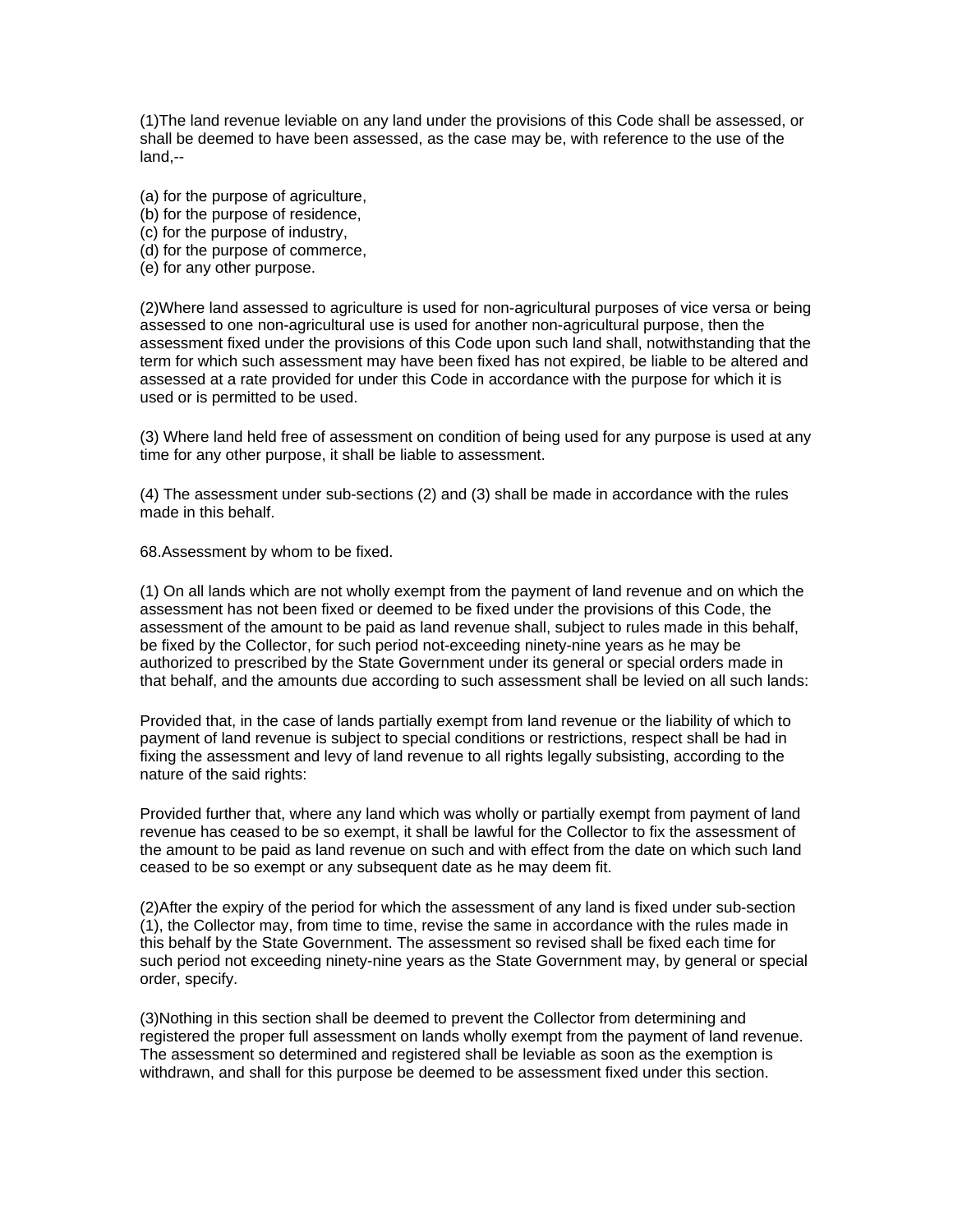69.Settlement of assessment to be made with holder directly from State Government.

The settlement of the assessment of each portion of land, or survey number to land revenue, shall be made with the person who is primarily responsible to the State Government for the same.

#### 70.Rates for use of water.

The State Government may authorize the Collector or the officer in charge of a survey or such other officer as it deems fit, to fix such rates as it may from time to time deem fit to sanction, for the use, by holders and other persons, of water, the right to which vests in the Government and in respect of which no rate is leviable under any law relating to irrigation in force in any part of the State. Such rates shall be liable to revision at such period as the State Government shall from time to time determine, and shall be recoverable as land revenue:

Provided that, the rate for use of water for agricultural purposes shall be one rupee only per year per holder.

71.The fixing of assessment under this Code limited to ordinary land revenue.

The fixing of the assessment under the provisions of this Code shall be strictly limited to the assessment of the ordinary land revenue, and shall not operate as a bar to the levy of any cess which it shall be lawful for the State Government to impose under the provisions of any law for the time being in force for purposes of local improvement, such as schools, village and district roads, bridges, tanks, wells, accommodation for travellers, and the like, or of any rate for the use of water which may be imposed under the provisions of section 70 or of any law relating to irrigation in force in any part of the State.

72.Land revenue to be paramount charge on land.

(1)Arrears of land revenue due on account of land by any landholder shall be a paramount charge on the holding and every part thereof, failure in payment of which shall make the occupancy or alienated holding together with all rights of the occupant or holder over all trees, crops, buildings and things attached to the land or permanently fastened to anything attached to the land, liable to forfeiture; whereupon, the Collector may, subject to the provisions of sub-sections (2) and (3), levy all sums in arrears by sale of the occupancy or alienated holding, or may otherwise dispose of such occupancy or alienated holding under rules made in this behalf and such occupancy or alienated holding when disposed of, whether by sale as aforesaid, or in any manner other than that provided by sub-sections (2) and (3), shall, unless the Collector otherwise directs, be deemed to be freed from all tenures, rights, encumbrances and equities theretofore created in favour of any person other than the Government in respect of such occupancy or holding.

(2)Where any occupancy or alienated holding is forfeited under the provisions of sub-section (1), the Collector shall take possession thereof and may lease it to the former occupant or superior holder thereof, or to any other person for a period of one year at a time so however, that the total holding of such holder, or as the case may be, the person does not exceed the ceiling fixed in that behalf under any law for the time being in force.

(3)If within three years of the date on which the Collector takes possession of the occupancy or alienated holding under sub-section (2), the former occupant or superior holder thereof applies for restoration of the occupancy or alienated holding, the Collector may restore the occupancy or alienated holding to the occupant or, as the case may be, to the superior holder on the occupant or superior holder paying arrears due from him as land revenue and a penalty equal to three times the assessment.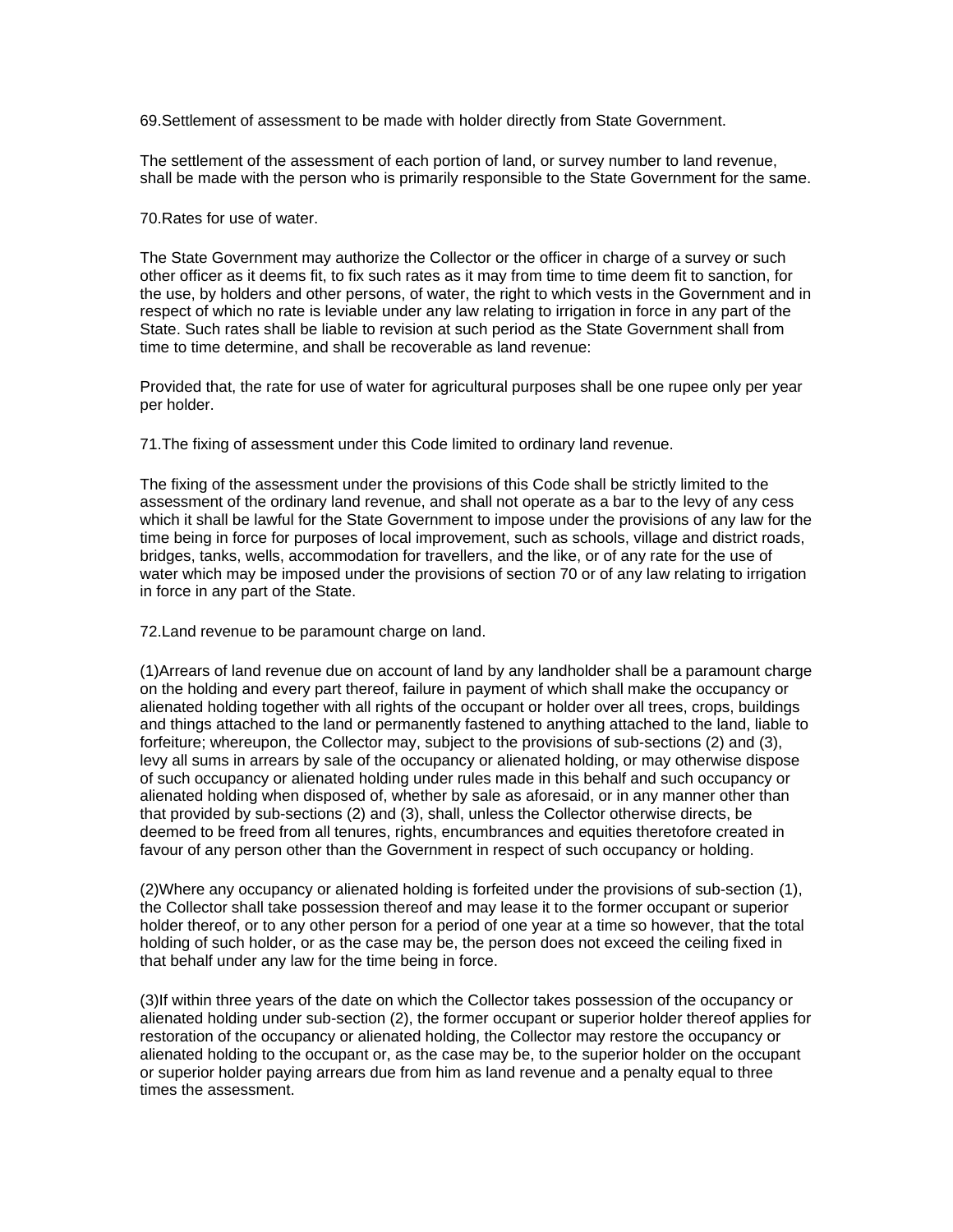If the occupant or superior holder fails to get the occupancy or alienated holding restored to him within the period aforesaid, the occupancy or alienated holding or part thereof shall be disposed of by the Collector in the manner provided in sub-section (1).

73.Forfeited holdings may be taken possession of and otherwise disposed.

It shall be lawful for the Collector in the event of the forfeiture of a holding through any default in payment or other failure occasioning such forfeiture under section 72 or any law for the time being in force, to take immediate possession of such holding and to dispose of the same by placing it in the possession of the purchaser or other person entitled to hold it according to the provisions of this Code or any other law for the time being in force.

74.To prevent forfeiture of occupancy certain persons other than occupant may pay land revenue.

In order to prevent the forfeiture of an occupancy under the provisions of section 72 or of any other law for the time being in force, through non-payment of the land revenue due on account thereof by the person primarily liable for payment of it, it shall be lawful for any person interested to pay on be half of such person all sums due on account of land revenue and the Collector shall on due tender thereof receive the same:

Provided that, nothing authorised or done under the provisions of this section shall affect the rights of the parties interested as the same may be established in any suit between such parties in a court of competent jurisdiction.

75.Register of alienated lands.

A register shall be kept by the Collector in the form prescribed by the State Government of all lands, the alienation of which has been established or recognized under the provisions of any law for the time being in force; and when it shall be shown to the satisfaction of the Collector that any sanad granted in relation to any such alienated lands has been permanently lost or destroyed, he may, subject to the rules and the payment of the fees prescribed by the State Government, grant to any person whom he may deem entitled to the same a certified extract from the said register, which shall be endorsed by the Collector to the effect that it has been issued in lieu of the sanad said to have been lost or destroyed and shall be deemed to be as valid a proof of title as the said sanad.

76.Receipts.

(1)Every revenue officer and every Talathi receiving payment of land revenue shall, at the time when such payment is received by him, give a written receipt for the same.

(2)Every superior holder who is entitled to recover direct from an inferior holder any sum due on account of rent or land revenue shall, at the time when such sum received by him, give to such inferior holder a written receipt for the same.

77.Penalty for failure to grant receipts.

If any person fails to give a receipt as required by section 76, he shall on the application of the payer, be liable by an order of the Collector, to pay a penalty not exceeding double the amount paid.

78.Reduction suspension or remission of land revenue.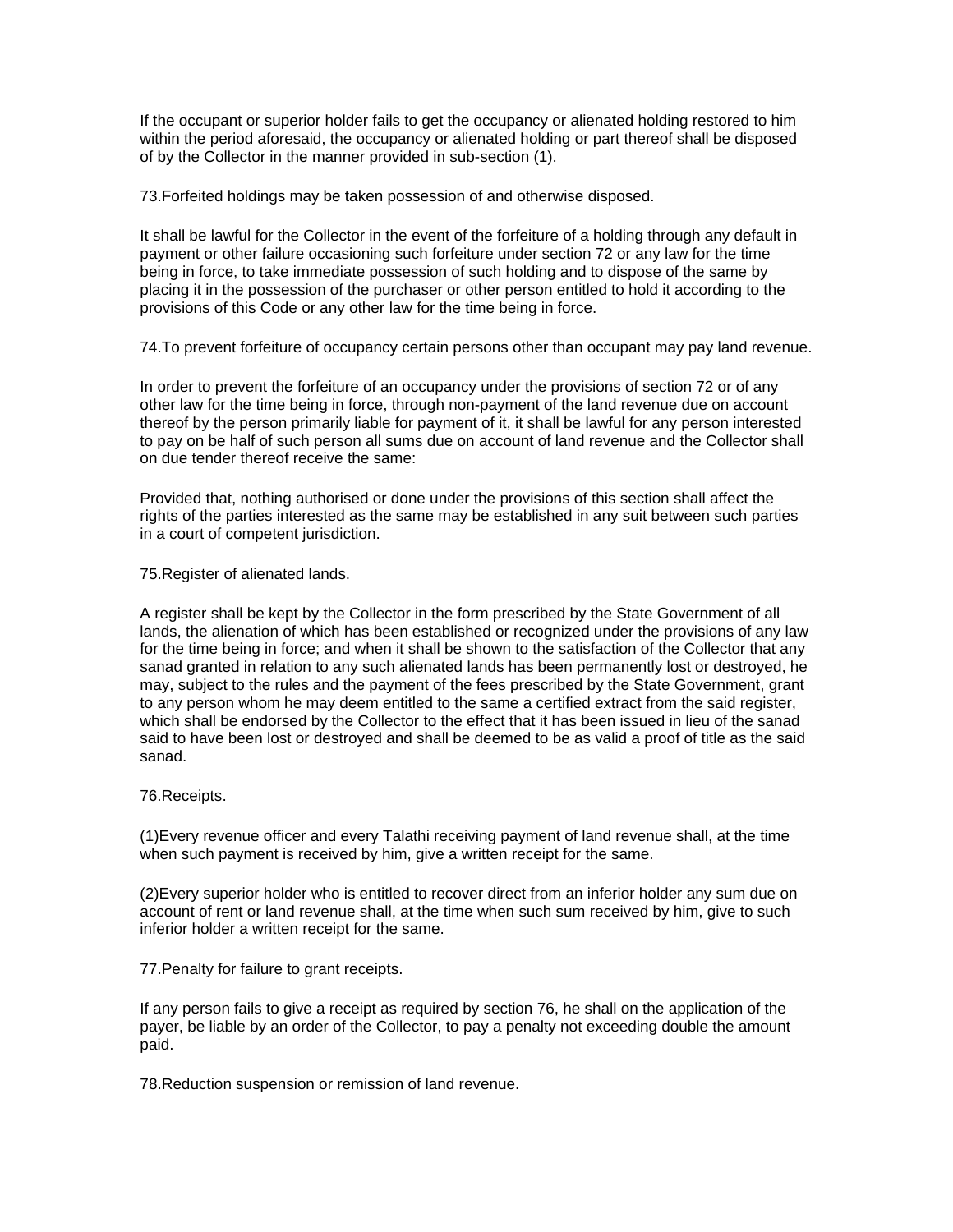Notwithstanding anything contained in this Code, the State Government may, in accordance with the rules or special orders made in this behalf, grant reduction, suspension or remission in whole or in part of land revenue in any area in any year due to failure of crops, floods, or any other natural calamity or for any reason whatsoever.

# **[Top](http://www.nagpuronline.com/nagpurcollectorate/laws/mlrc/oflandrevenue.htm#Of_Land_Revenue#Of_Land_Revenue)**

### **Chapter V Revenue Surveys.**

79.Revenue survey may be introduced by State Government into any part of State.

(1)It shall be lawful for the State Government whenever it may seem expedient to direct the survey of any land in any part of the State with a view to assessment or settlement of the land revenue, and to the record and preservation of rights connected therewith, or for any other similar purpose, and such survey shall be called a revenue survey. Such survey may extend to the lands of any village, town or city generally or to such land only as the State Government may direct and subject to the orders of the State Government, it shall be lawful for the Officers conducting any such survey to accept from the survey any land to which it may not seem expedient that such survey should be applied.

(2)The control of every revenue survey shall vest in and be exercised by the State Government.

80.Survey officer may require by general notice or by summons, suitable service from holders of land, etc.

It shall be lawful for a survey officer deputed to conduct or take part in any such survey or a survey under section 86 or 87 to require by general notice or by summons the attendance of holders of land and of all persons interested therein, in person, or by legally constituted agent duly instructed and able to answer all material questions, and the presence of taluka and village officers, who in their several stations and capacities are legally or by usage, bound to perform service in virtue of their respective officers and to require from them such assistance in the operations of the survey and such service in connection therewith, as may not be inconsistent with the position of the individual so called on.

81.Assistance to be given by holders and others in measurement or classification of lands.

It shall be lawful for a survey officer, while conducting surveys mentioned in the preceding section to call upon all holders of land and other persons interested therein to assist in the measurement or classification of the lands to which the survey extends by furnishing flag-holders; and in the event of a necessity for employing hired labour for this or other similar object incidental to survey operations, it shall be lawful to assess the cost thereof, with all contingent expenses on the land surveyed, for collection as a revenue demand.

82.Survey numbers not to be of less than certain extent.

(1)Except as hereinafter provided no survey number comprising land used for purposes of agriculture only shall be made of less extent than the minimum to be fixed from time to time for the several classes of land in each district by the Director of Land Records, with the sanction of the State Government. A record of the minima so fixed shall be kept in the office of the Tahsildar in each taluka, and shall be open to the inspection of the public at reasonable times.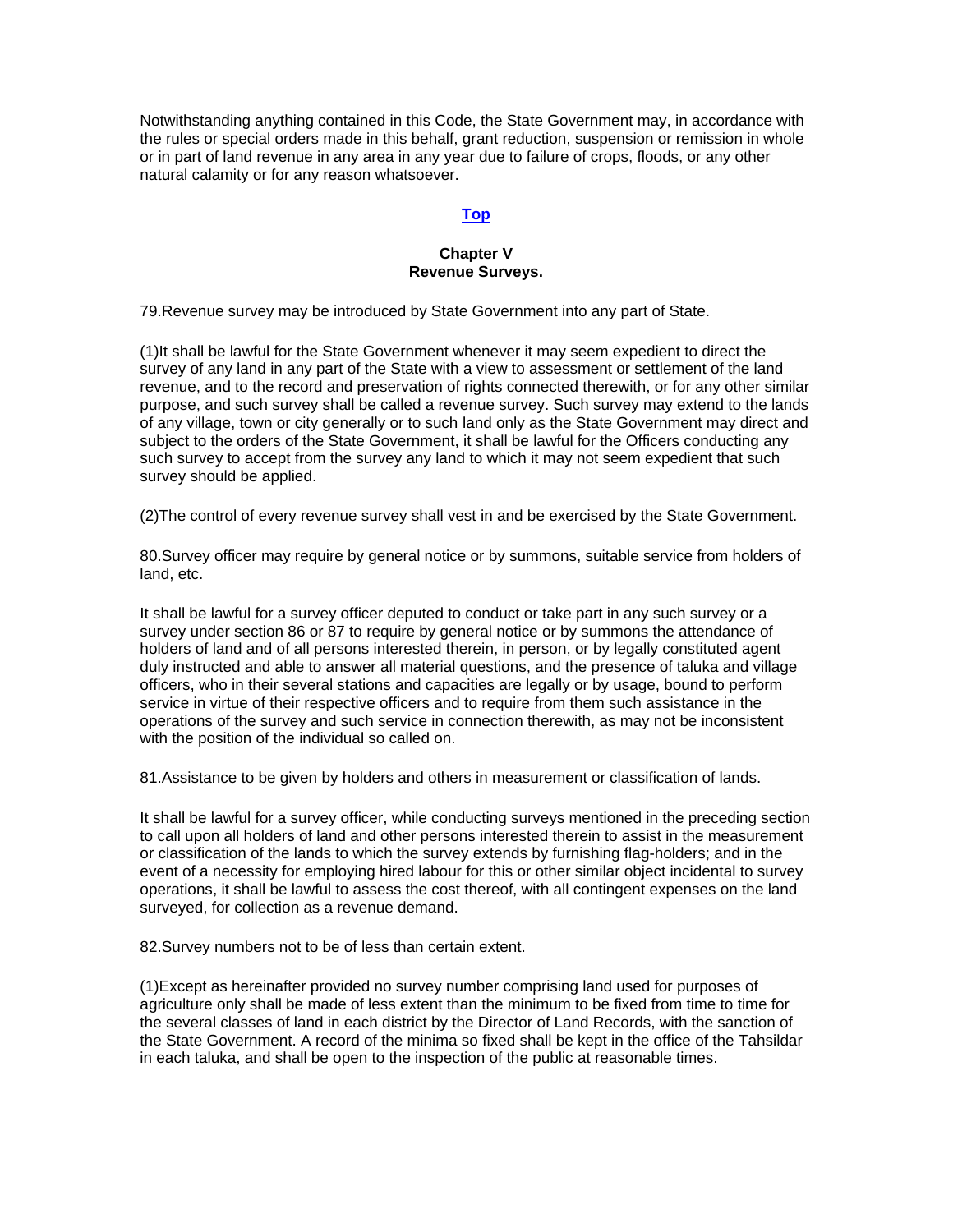(2)The provisions of sub-section (1) shall not apply to survey numbers which have already been made of less extent than the minima so fixed, or which may be so made under the authority to the Director of Land Records given either generally or in any particular instance in this behalf; and any survey number separately recognized in the land records shall be deemed to have been authorizedly made whatever be its extent.

83.Power of State Government to direct fresh survey and revision of assessment.

It shall be lawful for the State Government to direct at any time, a fresh survey or any operation subsidiary thereto:

Provided that, where a general classification of the soil of any area has been made a second time, or where any original classification of the soil of any area has been approved by the State Government as final, no such classification shall be again made with a view to the revision of the assessment of such area except when the State Government considers that owing to changes in the condition of the soil of such area or any errors in classification, such reclassification is necessary.

84.Entry of survey numbers and sub-divisions in records.

The area and assessment of survey numbers and sub-divisions of survey numbers shall be entered in such records as may be maintained under the rules made by the State Government in that behalf.

85.Bom LXII of 1947.

**Partition** 

(1)Subject to the provisions of the Bombay Prevention of Fragmentation and Consolidation of Holdings Act, 1947, a holding may be partitioned on the decree of a civil court or an application of co-holders in the manner hereinafter provided.

(2)If in any holding there are more than one co-holder, any such co-holder may apply to the Collector for a partition of his share in the holding:

Provided that, where any question as to title is raised, no such partition shall be made until such question has been decided by a civil suit.

 $(3)^{1}$ [The Collector] may, after hearing the co-holder divide the holding and apportion the assessment of the holding in accordance with the rules made by the State Government under this Code.<sup>2</sup> \* \* \* \*

(4)Expenses properly incurred in making partition of a holding paying revenue to the State Government shall be recoverable as a revenue demand in such proportion as the Collector may think fit from the co-holders at whose request the partition is made, or from the persons interested in the partition.

86.Division of survey numbers into new survey numbers.

Where any portion of cultivable land is permitted to be used under the provisions of this Code for any non-agricultural purpose or when any portion of land is specially assigned under section 22, or when any assessment is altered or levied or any portion of land under sub-section (2) or sub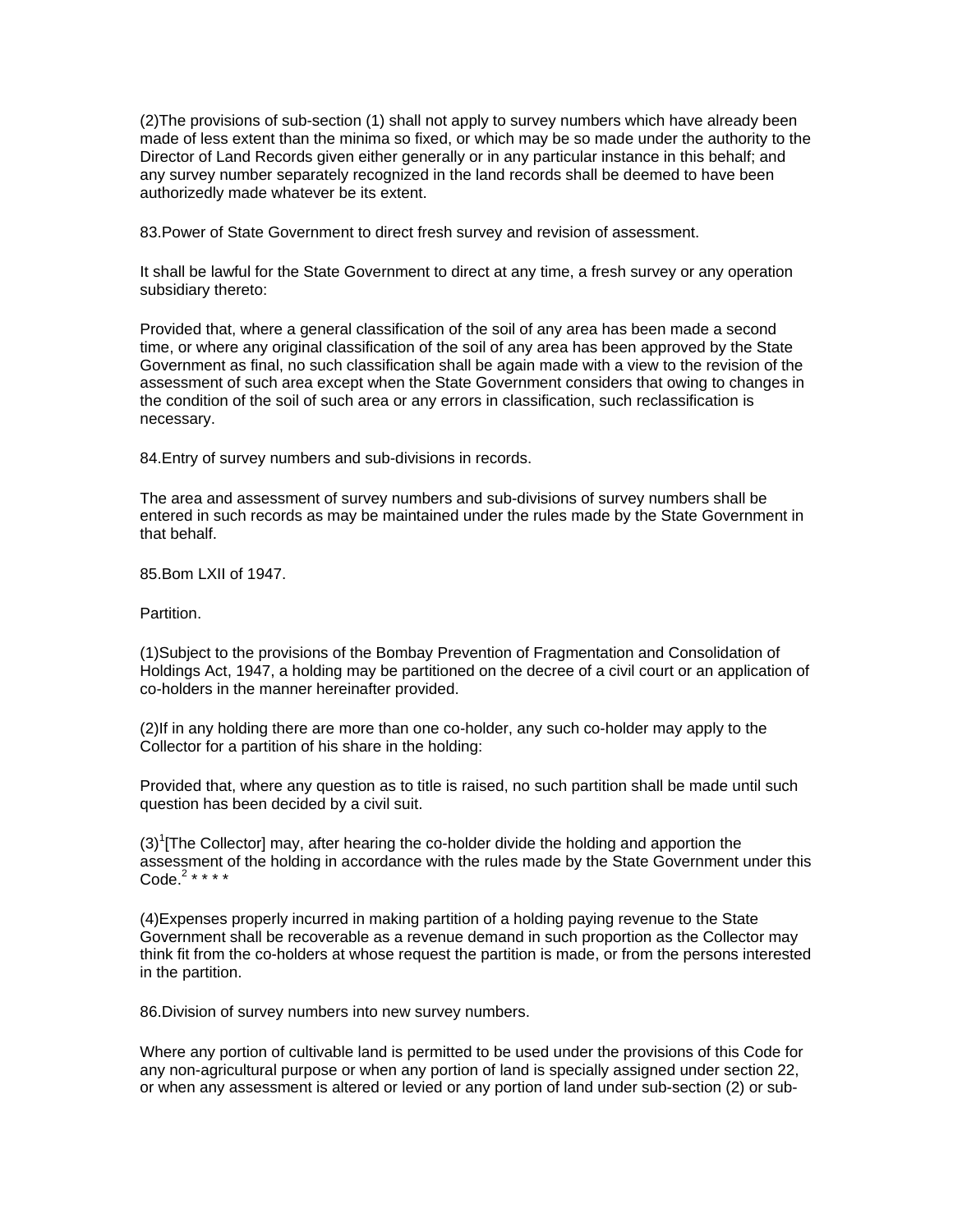section (3) of section 67, such portion may, with the sanction of the Collector, be made into a separate survey number at any time, the provisions of section 82, notwithstanding.

87.Division of survey numbers into sub-divisions.

Bom LXII of 1947.

(1)Subject to the provisions of the Bombay Prevention of Fragmentation and Consolidation of Holdings Act, 1947--

(a)survey numbers may from time to time and at any time be divided into so many sub-divisions as may be required in view of the acquisition of rights in land or for any other reason;

(b) the division of survey numbers into sub-divisions and the fixing of the assessment of the subdivisions shall be carried out and from time to time revised in accordance with the rules made by the State Government in this behalf:

Provided that, the total amount of the assessment of any survey number or sub-division shall not be enhanced during any term for which such assessment may have been fixed under the provisions of this Code, unless such assessment is liable to alteration under section 67;

(c)the area and assessment of such sub-divisions shall be entered in such land records as the State Government may prescribe in this behalf.

(1) Where a holding consists of several Khasra numbers in any area in the State, the Settlement Officer shall assess the land revenue payable for each Khasra number and record them as separate survey numbers.

---------------------------------------------------------

1These words were substituted for the words, brackets and figure "Subject to the provisions of sub-section (4), the Collector" by Mah 8 of 1969, s. 3(a) 2Sub-section (4) was deleted, ibid., s. 3(b).

88.Privilege of title-deeds.

When the original survey of any land has been once completed, approved and confirmed, under the authority of the State Government, no person shall, for the purposes of subsequent surveys of the said lands undertaken under the provisions of this Chapter, be compelled to produce his titledeeds to such land or to disclose their contents.

89.Survey made before Commencement of this Code to be deemed to be made under this Chapter.

And surveys heretofore made, and introduced under any law for the time being in force or otherwise, and in operation on the date of the commencement of this Code, shall be deemed to have been made under the provisions of this Chapter.

#### **[Top](http://www.nagpuronline.com/nagpurcollectorate/laws/mlrc/revenuesurveys.htm#Revenue_Surveys#Revenue_Surveys)**

### **Chapter VI Assessment And Settlement Of Land Revenue Of Agricultural Land**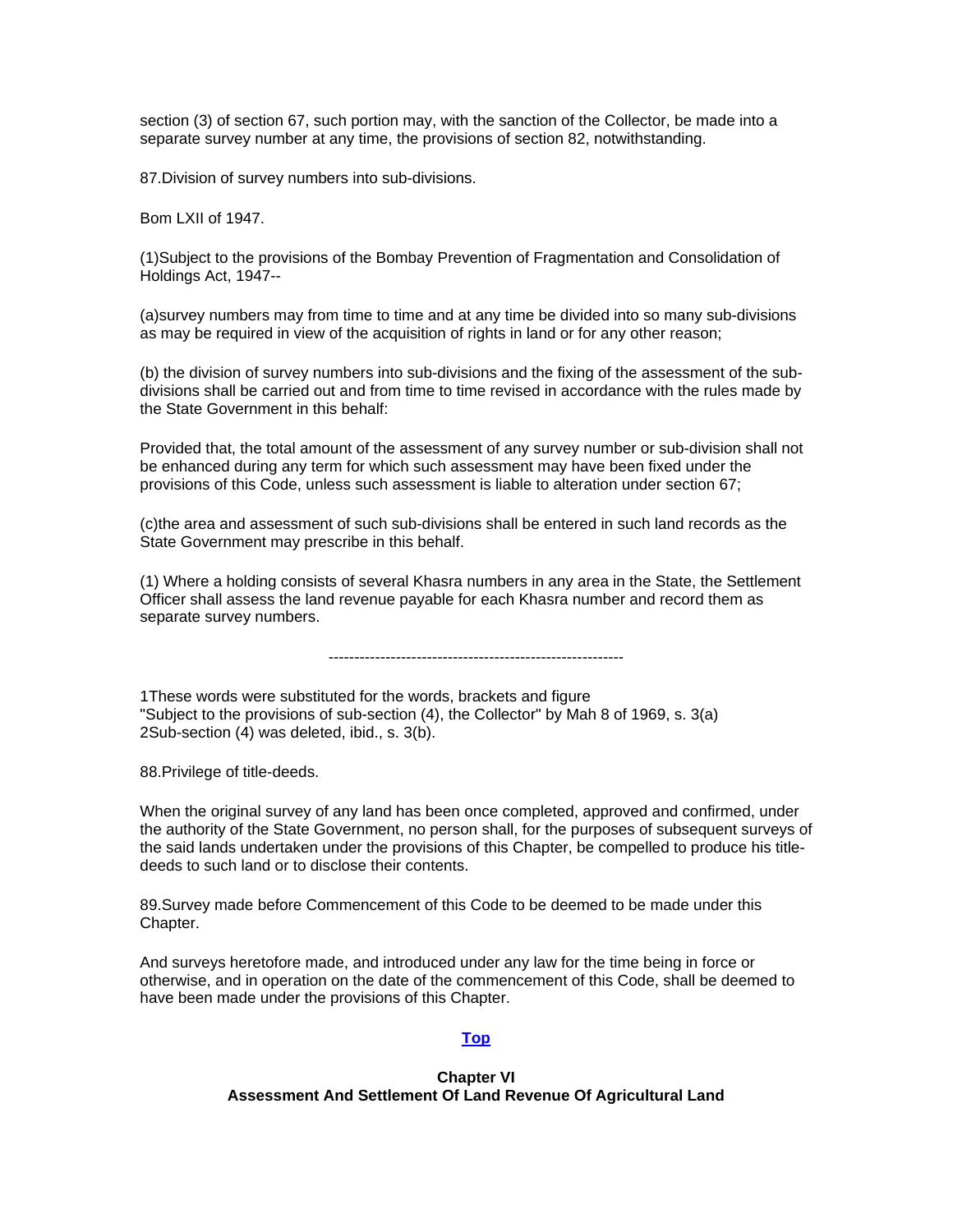#### 90.Interpretation.

In this Chapter, unless the context otherwise requires,--

(a)"classification value" means the relative valuation of land as recorded in the survey records having regard to its soil, situation, water and other advantages, and includes the valuation of land expressed in terms of soil units on the basis of the factor scale in the Districts of Nagpur, Chanda, Wardha and Bhandara and Melghat Talukas in Amravati District;

(b) "class of land" means any of the following classes of land, namely warkas, dry crop, paddy or rice or garden land;

(c)"factor scale" means the relative value of each class of land included in the sanctioned scheme of soil classification;

(d)"group" means all lands in a zone, which in the opinion of the State Government or an officer authorised by it in this behalf, are sufficiently homogeneous in respect of matters enumerated in sub-section (2) of section 94 to admit of the application to them of the same standard rates for the purposes of assessment of land revenue;

(e)"settlement" means the result of the operations conducted in a zone to determine the land revenue assessment therein.

(f)"standard rate" means, with reference to any particular class of land, the value (not exceeding one-twenty-fifth) of the average yield of crops per acre for that class of land of sixteen annas classification.

#### *Explanation.--*

In the areas mentioned in clause (a) in which the factor scale prevails, `land of sixteen annas classification' means land possessing the number of soil units in the factor scale, corresponding to the sixteen annas classification as prescribed by the State Government;

(g) "term of a settlement" means the period for which the State Government has declared that a settlement shall remain in force;

(h)"zone" means a local area comprising a taluka or a group of talukas or portions thereof, of one or more districts, which in the opinion of the State Government or an officer authorised by it, in this behalf, is contiguous and homogeneous in respect of--

(i)physical configuration, (ii)climate and rainfall, (iii)principal crops grown in the local area, and (iv)soil characteristics.

91.Forecast as to settlement.

(1)Before directing a settlement or fresh settlement of any land under section 92, the State Government shall cause a forecast of the probable results of the settlement to be prepared in accordance with such instructions as may be issued for the purpose.

(2)A notice of the intention of the State Government to make the settlement together with proposals based on the said forecast for the determination or revision of land revenue and the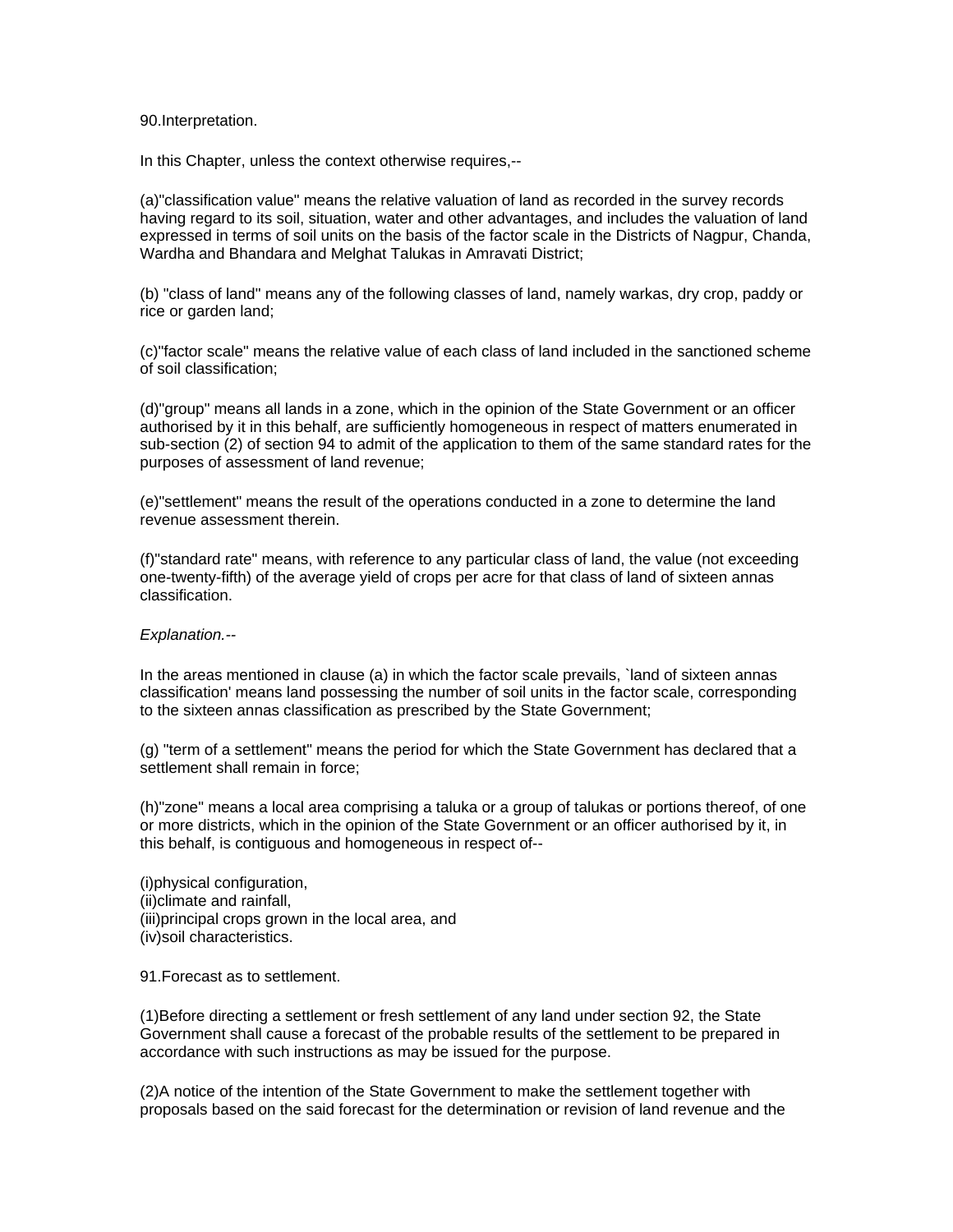term for which the settlement is to be made shall be published for objections in such manner as the State Government may determine.

(3) Such forecast and proposals shall be dispatched to every member of each of the two Houses of the State Legislature not less than twenty-one days before the commencement of a session thereof.

(4)Any member of the State Legislature desiring to make any modification in the proposals shall give notice of motion not later than the opening day of the session and the State Government shall arrange for discussion of such motion in each House.

(5)The State Government shall accept any resolution concerning the said forecast and proposals in which both the Houses concur and shall take into consideration any objections which may be received from the persons concerned, before directing the settlement.

92.Power of State Government to direct original or revision settlement of land revenue of any lands.

Subject to the provisions of section 91, the State Government may at any time direct a settlement of land revenue of any land (hereinafter referred to as an "original settlement"), or a fresh settlement thereof (hereinafter referred to as "revision settlement"), whether or not a revenue survey thereof has been made under section 79:

Provided that, no enhancement of assessment shall take effect before the expiration of the settlement for the time being in force.

93.Term of settlement.

A settlement shall remain in force for a period of thirty years and on the expiry of such period, the settlement shall continue to remain in force until the commencement of the term of a fresh settlement.

94.Assessment how determined.

(1)The assessment of land revenue on all lands in respect of which a settlement has been directed under section 92 and which are not wholly exempted from the payment of land revenue shall, subject to the limitations contained in the first proviso to sub-section (1) of section 68, be determined by dividing the lands to be settled into groups and fixing the standard rates for each group in accordance with the rules made by the State Government in this behalf,

(2)The matters specified in clause (a) of this sub-section shall ordinarily be taken into consideration in forming groups, but those specified in clause (b) thereof may also where necessary be taken into consideration for that purpose:-

(a)(i)physical configuration,

(ii)climate and rainfall,

(iii)prices, and

(iv)yield or principal crops;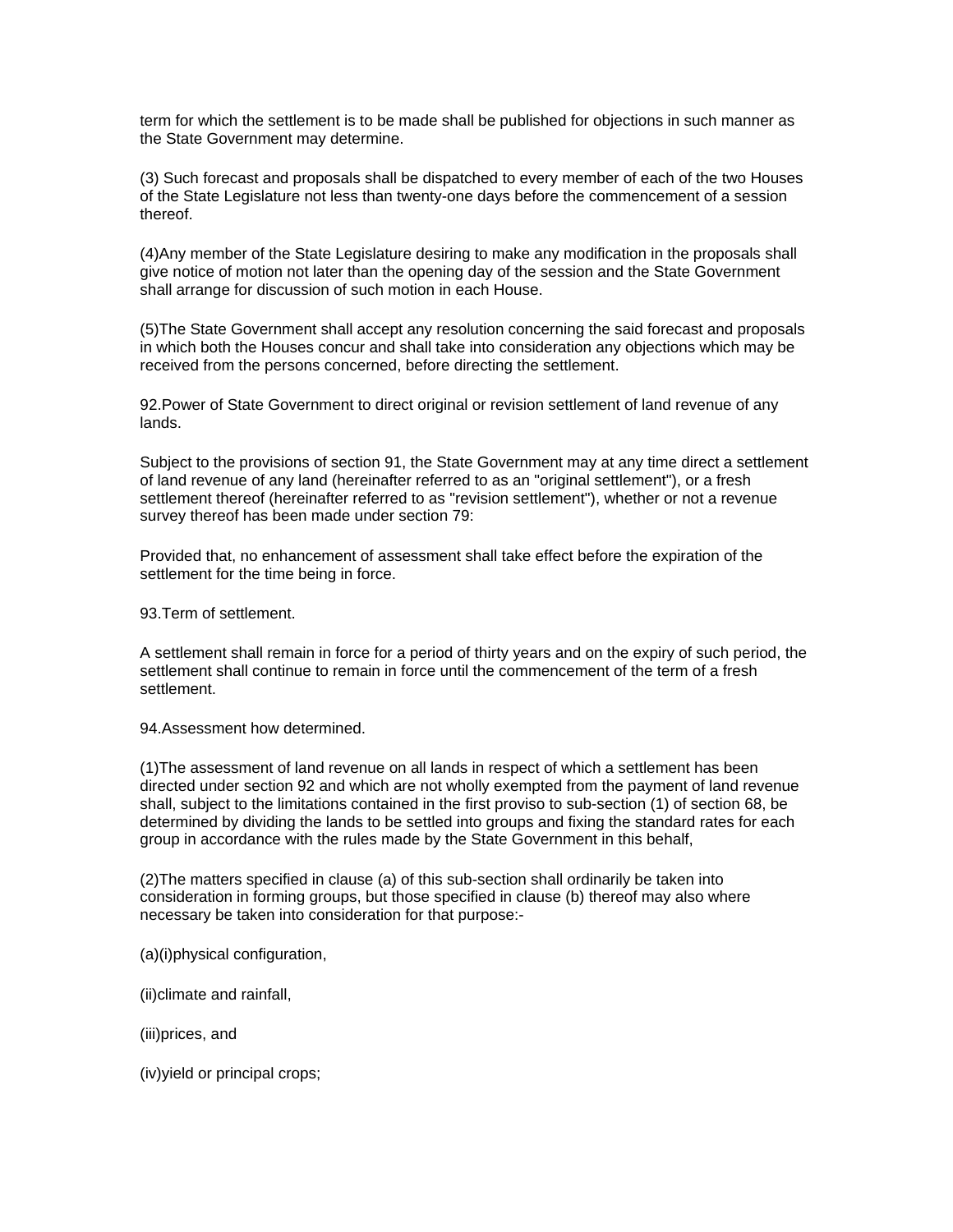(b)(i)markets,

(ii)communications,

(iii)standard of husbandry,

(iv)population and supply of labour,

(v)agricultural resources,

(vi)variations in the area of occupied and cultivated lands during the last thirty years,

(vii)wages,

(viii)ordinary expenses of cultivating principal crops including the value of the labour in cultivating the land in terms of wages.

(2) The land revenue assessment of individual survey numbers and sub-divisions shall be fixed by the Settlement Officer on the basis of their classification value in the prescribed manner.

95. Increase in average yield due to improvements at the expense of holders not to be taken into account.

If any improvements have been effected in any land by or at the expense of the holder thereof, the increase in the average yields of crops of such land due to the said improvements shall not be taken into account in fixing the revised assessment thereof.

96.Settlement Officer how to proceed for making settlement.

In making a settlement, the Settlement Officer shall proceed as follows :-

(1)He shall divide the lands to be settled into groups as provided by section 94;

(2)He shall ascertain in the prescribed manner the average yield of crops of lands for the purposes of the settlement;

(3)He shall then fix standard rates for each class of land in each group on a consideration of the relevant matters as provided in sub-section (2) of section 94;

(4) He shall hold an enquiry in the manner prescribed by rules made under this Code for the purpose of this section;

(5)He shall submit to the Collector in the prescribed manner a report (hereinafter called "the settlement report") containing his proposals for the settlement.

97.Settlement report to be printed and published.

(1)On submission of a settlement report, the Collector shall cause such report to be published in the prescribed manner.

(2)There shall also be published in each village a notice in Marathi stating for each class of land in the Village the existing standard rate and the extent of any increase or decrease proposed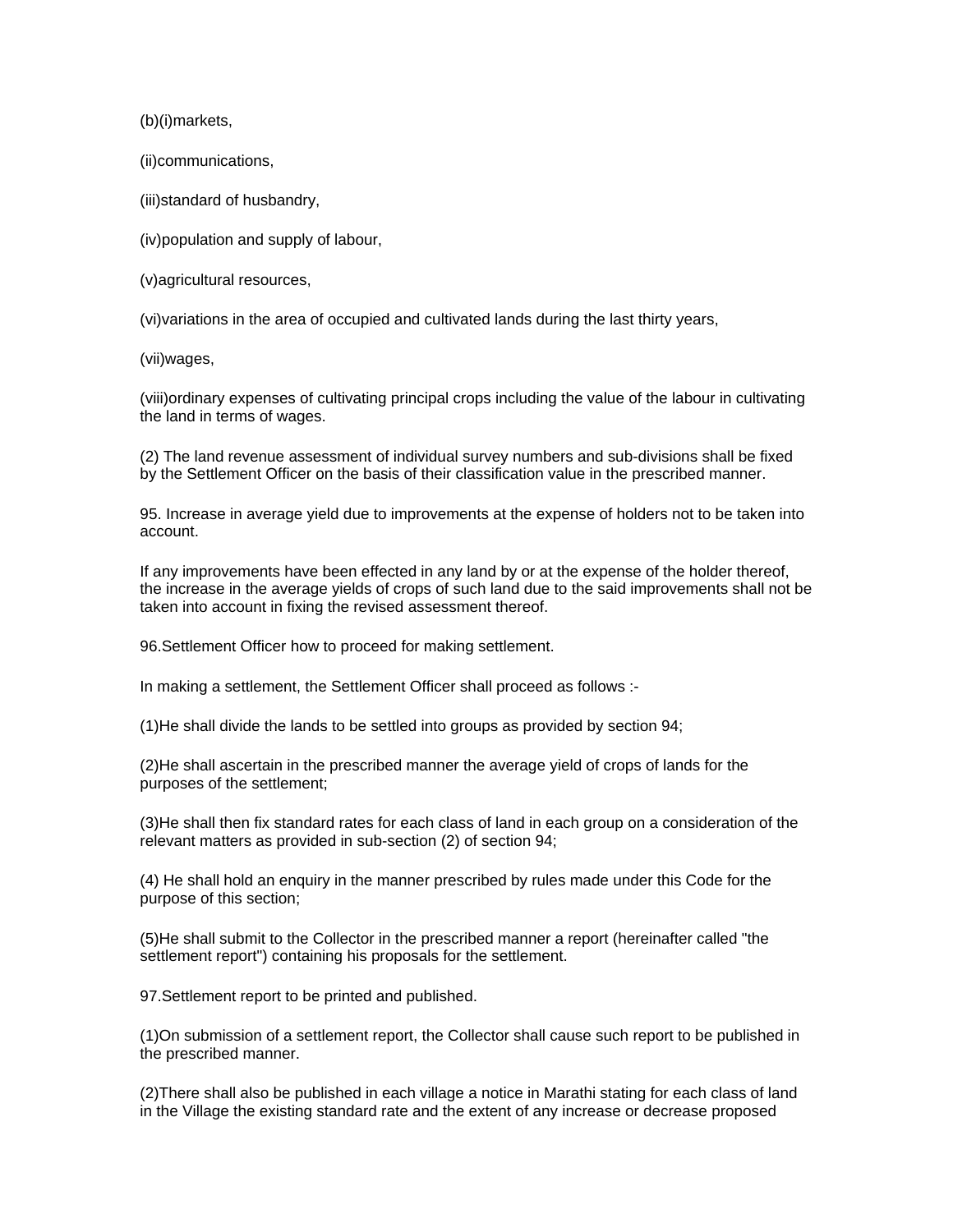therein by the Settlement Officer. The notice shall also state that any person may submit to the Collector his objections in writing to the proposals contained in the settlement report within three months from the date of such notice.

98.Submission to Government of settlement report with statement of objections, etc., and Collector's opinion thereon.

After taking into consideration such objections as may have been received by him, the Collector shall forward to the State Government, through such officers as the State Government may direct, the settlement report with his remarks thereon.

99.Reference to Revenue Tribunal.

Any person aggrieved by the report published by the Collector under section 97 may, within two months from the date of notice under sub-section (2) of section 97, apply to the State Government for reference to the Maharashtra Revenue Tribunal. On such person depositing such amount of costs as may be prescribed, the State Government shall direct the report to be sent to the Revenue Tribunal for inquiry. The Revenue Tribunal after making an inquiry in the manner prescribed shall submit its own opinion on the objections raised and on such other matters as my be referred to it by the State Government. The State Government may make rules for the refund of the whole of the whole or any portion of the cost in such cases as it deems fit.

#### 100.Orders on Settlement Report

(1)The settlement report, together with the objections, if any, received thereon and the opinion of the Revenue Tribunal on a reference, if any, made to it under section 99 shall be considered by the State Government, which may pass such order thereon as it may deem fit:

Provided that, no increase in the standard rate proposed in the settlement report shall be made by the State Government, unless a fresh notice as provided in section 97 has been published in each village affected by such rates and objections received, if any, have been considered by the State Government. The provisions of this section shall, so far as may be, apply to orders passed regarding such increase.

(2)The settlement report, together with objections, if any, received thereon and the opinion of the Revenue Tribunal on a reference, if any, made to it under section 99 and the orders passed by the State Government under sub-section (1) shall be laid on the Table of each House of the State Legislature.

(3)The orders passed by the State Government shall be final and shall not be called in question in any court.

101.Power of State Government to exempt from assessment for water advantages.

(1)The State Government may at the time of passing orders under section 100 exempt any land from assessment under this Chapter for any advantage or specified kind of advantage accruing to it from water.

(2)The State Government may at any time during the term of the settlement, after publishing a notice in Marathi in the village concerned and after the expiry of a period of six months from the date of the publication of such notice, withdraw any exemption granted by it under sub-section (1) and direct that such land shall be assessed for such advantage.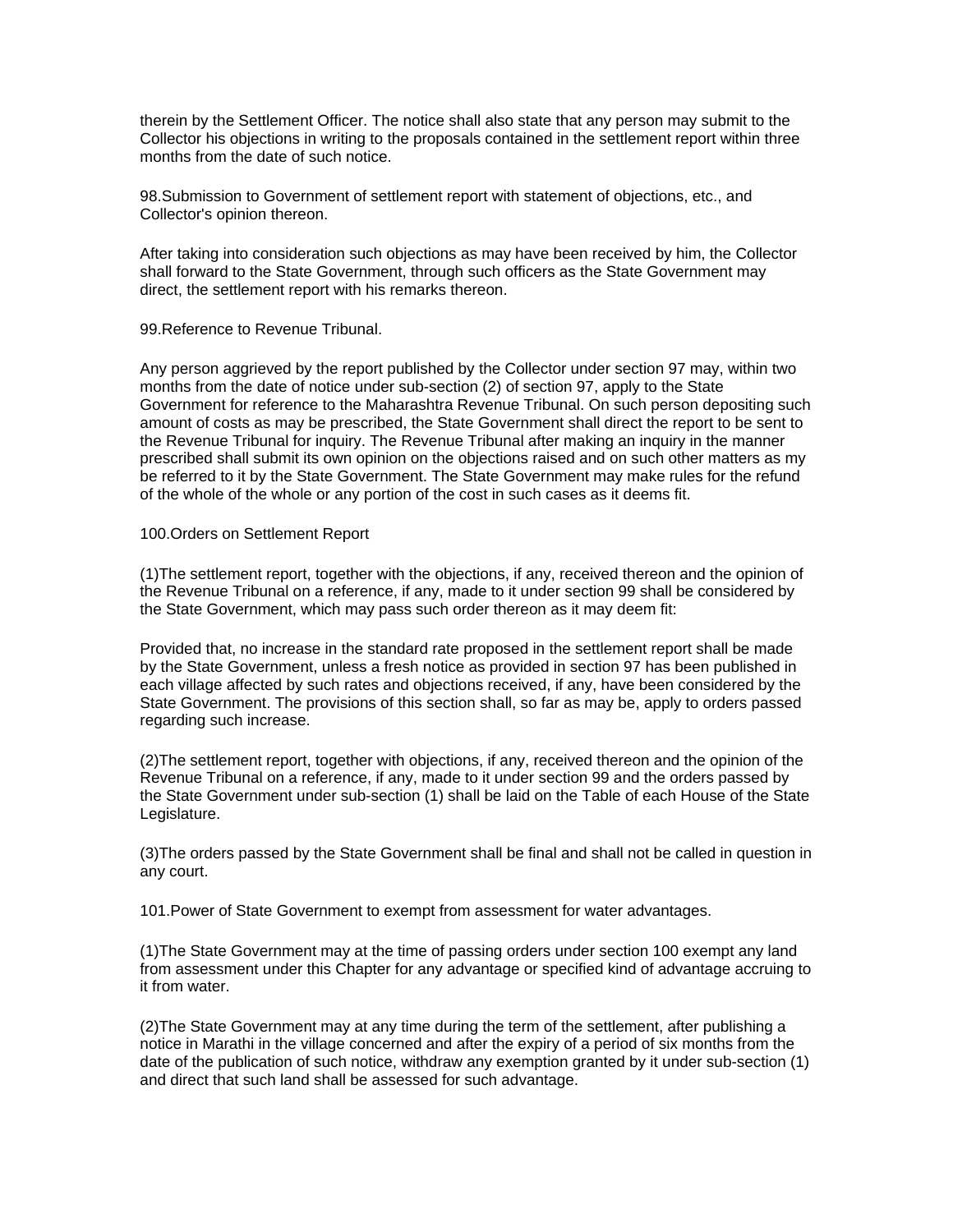102 Introduction of settlement

After the State Government has passed orders under section 100 and notice of the same has been given in the prescribed manner, the settlement shall be deemed to have been introduced and the land revenue according to such settlement shall be levied from, such date as the State Government may direct:

Provided that, in the year in course of which a settlement, whether original or revised, is introduced under this section, the difference between the old and the new assessment of all lands on which the latter may be in excess of the former shall be remitted and the revised assessment shall be levied only from the next following year:

Provided further that, in the year next following that in which any original or revised settlement is introduced, any occupant who may be dissatisfied with the increased rate imposed by such new assessment on any of the survey numbers or sub-divisions of survey numbers held by him shall, on relinquishing such number or sub-division in the manner provided by section 55, receive a remission of the increase so imposed.

103.Claims to hold land free of land revenue.

(1) Any person claiming to hold wholly or party free of land revenue as against the State Government any land shall be bound to prove his title thereto to the satisfaction of the Settlement Officer.

(2) If he so proves his title, the case shall be reported for the orders of the State Government.

104.Assessment of lands wholly exempt from payment of land revenue.

(1)Nothing in this Chapter shall be deemed to prevent a Settlement Officer from determining and registering the proper full assessment on lands, wholly exempt from the payment of land revenue.

(2) The assessment so determined and registered shall be leviable as soon as the exemption is withdrawn and shall be deemed for this purpose, to have been fixed under the provisions of this Chapter.

105.Power of State Government to direct assessment for water advantages.

Notwithstanding anything contained in this Chapter, the State Government may direct at the time of passing orders under section 100 that any land in respect of which a settlement is made under this Chapter shall be liable to be assessed to additional land revenue during the term of the settlement for additional advantages accruing to it from water received on account of irrigation works or improvements on existing irrigation works completed after the State Government has directed the settlement under section 92 and not effected by or at the expense oft he holder of the land, and only when no rate in respect of such additional advantages is levied under any law relating to irrigation in force in any part of the State.

Provided that, the State Government shall, before making such direction, publish a notice in this behalf in Marathi in the village concerned and shall consider the objections, if any, received to the proposal contained therein and no such direction shall be issued until after the expiry of a period of six months from the date of publication of such notice.

106.Power of Collector to correct errors.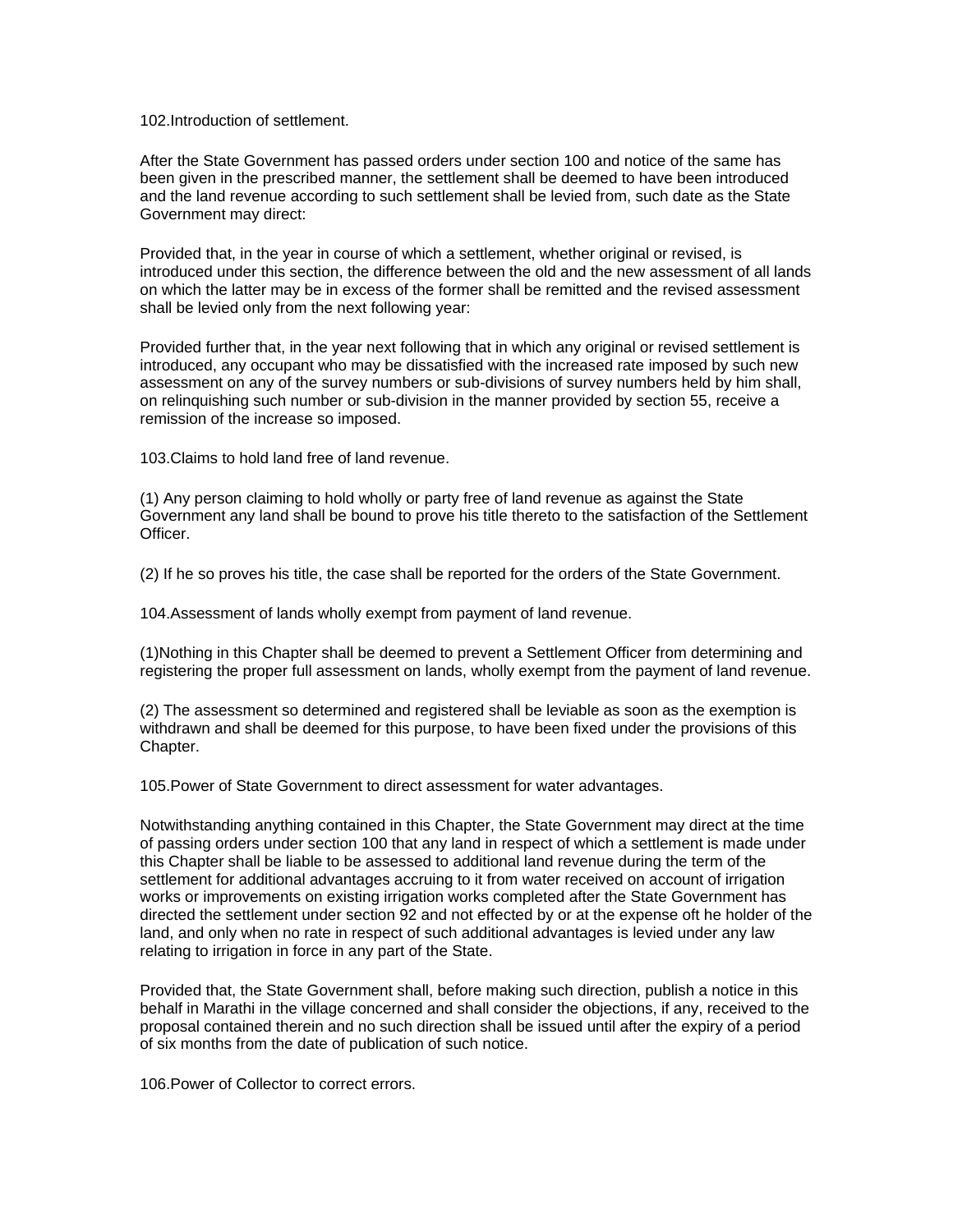The Collector may, at any time during the term of settlement, after giving notice to the holder correct any error in the area or assessment of his holding due to mistake of survey or arithmetical miscalculation

Provided that, no arrears of land revenue shall become payable by reason of such correction; but excess payment as land revenue made, if any, shall be adjusted against the payment of land revenue which may become due.

107.Settlement made before this Code to be deemed to be made under this Chapter.

All settlements of land revenue heretofore made and in operation at the date of the commencement of this Code, shall be deemed to have been made and introduced in accordance with the provisions of this Chapter ; and shall continue to remain in operation until the introduction of a revision settlement under the provision of this Code.

### **[Top](http://www.nagpuronline.com/nagpurcollectorate/laws/mlrc/agricultural.htm#Agricultural Land#Agricultural Land)**

#### **Chapter VIII.**

#### **Of Lands Within The Sites Of Villages, Towns And Cities.**

121. Application of Chapter.

The provisions of this Chapter shall apply to all lands situated within the site of a village, town or city.

122. Limits of sites of villages, towns and cities how to be fixed.

It shall be lawful for the Collector or for a survey officer acting under the general or special orders of the State Government, to ascertain and determine what lands are included within the site of any village, town or city and to fix and from time to time, to vary the limits of the site determined as aforesaid, regard being had to all subsisting rights of landholders.

123. No land revenue to be levied in certain cases on lands. within sites of village, town or city.

No land revenue shall, in the following cases, be levied on lands situated within the sites of a village, town or city and not used for purposes of agriculture, namely.

(a) lands which are exempted from the payment of assessment immediately before the commencement of this Code under the provisions of any law in force before such commencement or which are exempted by virtue of any custom, usage grant, sanad, order or agreement ;

(b) residential building sites situated within the sites of a village, town or city, which is a non-urban area.

124. Right to exempt to be determined by Collector.

(1) Claims to exemption under the last preceding section shall be determined by the Collector after a summary inquiry, and his decision shall, subject to sub-section (2), be final.

(2) Any person aggrieved by any order made under sub-section (1) may institute a civil suit to contest the validity of the order within a period of two years from the date of such order.

125.Pardi and wada lands exempted from payment of land revenue.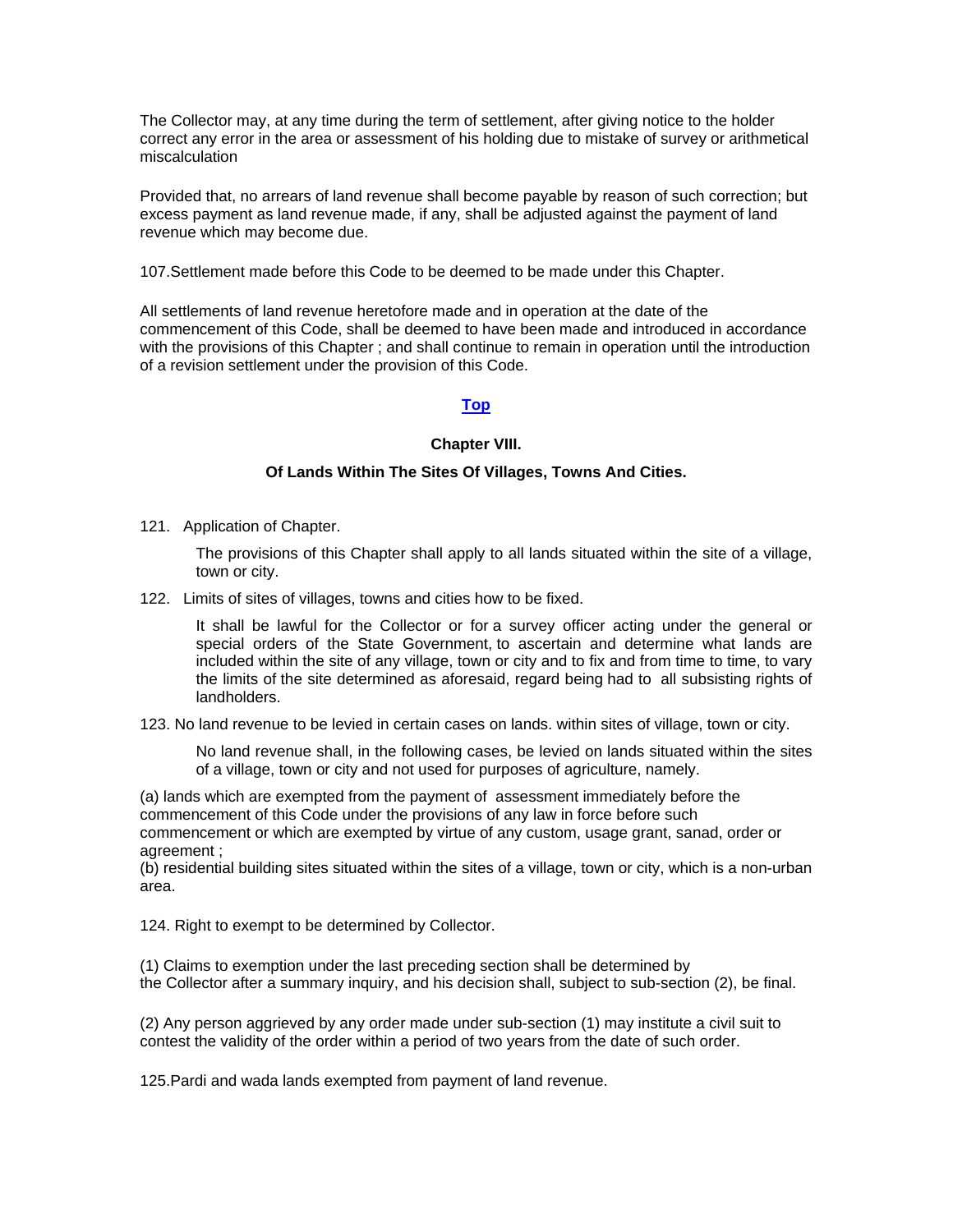Pardi land not exceeding one-fourth of an acre, and wada land, used only for an agricultural purpose or a purpose subsidiary or ancillary thereto, shall be exempt from the payment of land revenue.

Provided that, in the case of pardi land the holder thereof shall be liable to the payment of non-agricultural assessment and fine, as the case may be, under sections 44, 45 and 67 for alteration of the use for any purpose from agricultural use.

126.Survey of lands in village sites how to be conducted.

If the State Government shall at any time deem it expedient to direct a survey of lands other than those used ordinarily for the purposes of agriculture only within the site of any village, town or city, under the provisions of section 79, or a fresh survey thereof under the provisions of section 83, such survey shall be conducted, and all its operations shall be regulated, according to the provisions of Chapters V and IX of this Code.

Provided that, nothing contained in section 80, 81 or 133 thereof shall apply to any such survey in any town or city having a population of more than two thousand persons.

127.In certain cases survey fee to be charged.

(1)Where a survey is extended under the provisions of section 126 to the site of any village, town or city having a population of more than two thousand persons, each holder of a building site shall be liable to the payment of a survey fee assessed on the area and ratable value of such site.

(2)The amount of survey fee payable under sub-section(1) shall be regulated by the Collector in accordance with rules made by the State Government in this behalf.

(3) The said survey fee shall be payable within six months from the date of a public notice to be given in this behalf by the Collector after the completion of the survey of the site of the village, town or city, or of such part thereof as the notice shall refer to .

128.Maps of village sites.

(1) The results of the operations conducted under suction 126 shall be recorded in such manner in such maps and registers as the State Government may prescribe.

(2) If any village panchayat passes a resolution that a map of a village-site should be prepared showing the plots occupied by the holders and that it is willing to contribute to the cost of preparing such maps in such proportions as may be prescribed, the State Government may undertake the preparation of such maps.

129. Sanad to be granted without extra charge.

Every holder of a building site as aforesaid and every holder of a building site newly formed or first used as such, after the completion of a survey under section 126 shall be entitled, where the holder is required to pay survey fee provided therefore, to receive from the Collector without extra charge one or more sanads, in the form of Schedule C or to the like effect specifying by plan and description the extent and conditions of his holding and where a holder is not required to pay any survey fee he shall be entitled to receive such sanad or sanads on payment of a fee of one rupee per sanad. Every such sanad shall be executed on behalf of the Governor by such person as he may direct or authorize.

Provided that, if such holder do not apply for such sanad or sanads at the time of payment of the survey fee or thereafter within one year from the date of the public notice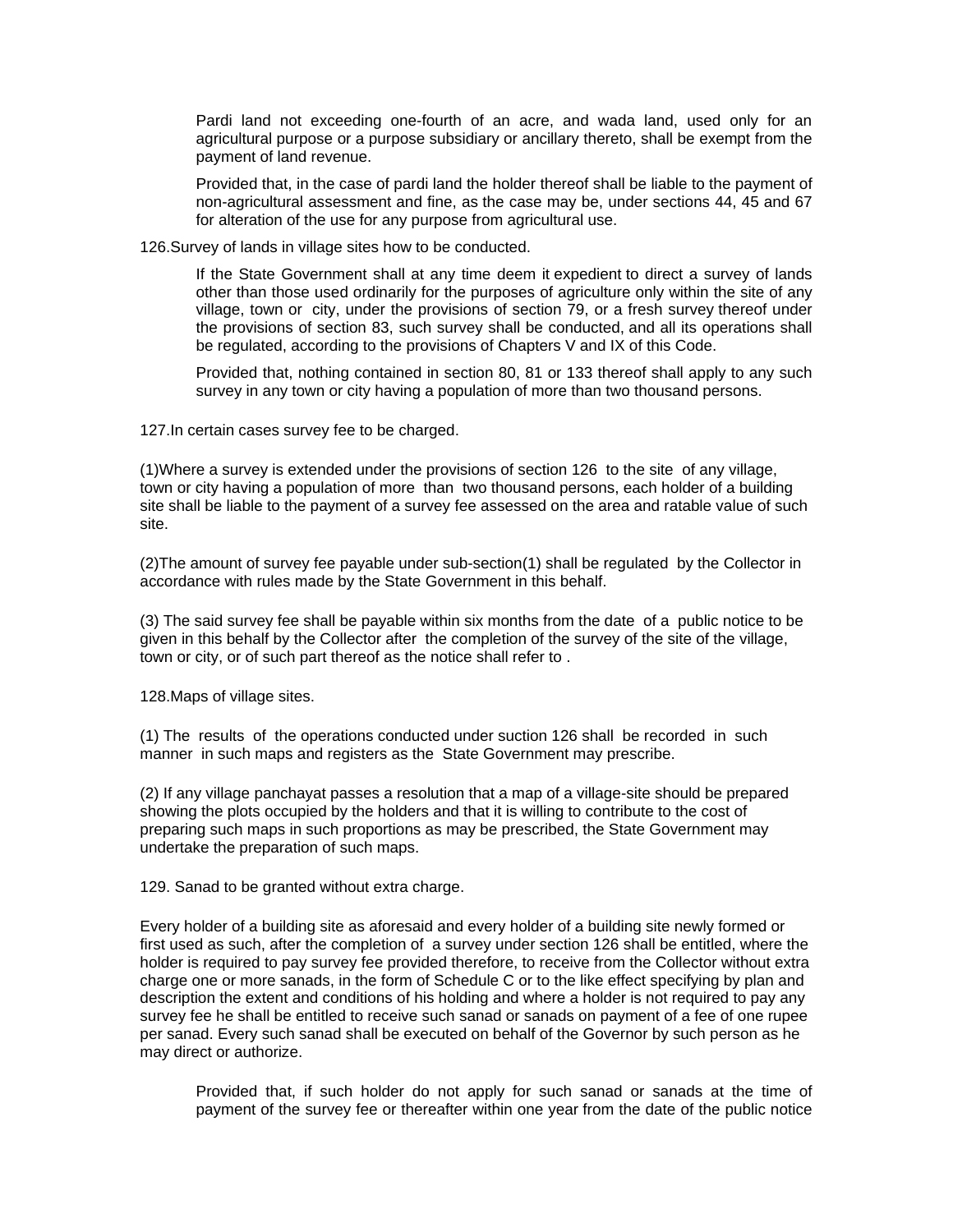issued by the Collector under section 127, the Collector may require him to pay an additional fee not exceeding one rupee for each sanad.

130. Grant of sanad on alteration of holding.

After a survey has been made under section 126, and after sanads have been granted under section 129, every holder of a building site as aforesaid whose holding is altered by increase, decrease, sub-division, alteration of tenure or otherwise shall be entitled on payment of a correction fee to be fixed by regulations made by the Collector with the sanction of the Commissioner for each village, city or town to receive from the Collector a fresh sanad in the form of Schedule C or to the like effect specifying by plan and description the extent and conditions of his altered holding or, as the case may be, to have the sanad already issued to him under section 129 amended by the Collector.

131. Duplicate sanads may be granted.

If any holder informs the Collector that the sanad granted to him has been lost of destroyed by accident, a copy of the sanad granted to him under section 129 or section 130 may be given to him on payment of such charges or fees, if any, as may be prescribed.

# **[Top](http://www.nagpuronline.com/nagpurcollectorate/laws/mlrc/oflandwithsite.htm#chapter VIII#chapter VIII)**

### **Chapter IX Boundary And Boundary Marks.**

132.Fixation and demarcation of boundaries.

Boundaries of all villages in the State and of all survey numbers in villages therein shall be fixed and demarcated by boundary marks.

Provided that, in the villages in the districts of Nagpur, Chanda, Wardha and Bhandara and Melghat Taluka of the Amravati District, the boundaries of survey numbers shall be fixed and demarcated by boundary marks with effect from such date as the State Government may, by notification in the Official Gazette, direct.

133.Determination of village boundaries.

The boundaries of villages shall be fixed, and all disputes relating thereto shall be determined by survey officers, or by such other officers as may be appointed by the State Government for the purpose, after holding a formal inquiry at which the village officers and all persons interested have an opportunity of appearing and producing evidence.

134.Determination of field boundaries.

If at the time of a survey, the boundary of a field or holding be undisputed, and its correctness be affirmed by the village officers then present, it may be laid down as pointed by the holder or person in occupation and, if disputed, or if the said holder or person in occupation be not present, it shall be fixed by the survey officer according to the land records and according to occupation as ascertained from the village officers and the holders of adjoining lands, or on such other evidence or information as the survey officer may be able to procure.

135.Disputes regarding boundaries between villages, survey numbers and sub-divisions

If any dispute arises concerning the boundary of a village or a field or a holding which has not been surveyed, or if at any time after the completion of a survey a dispute arises concerning the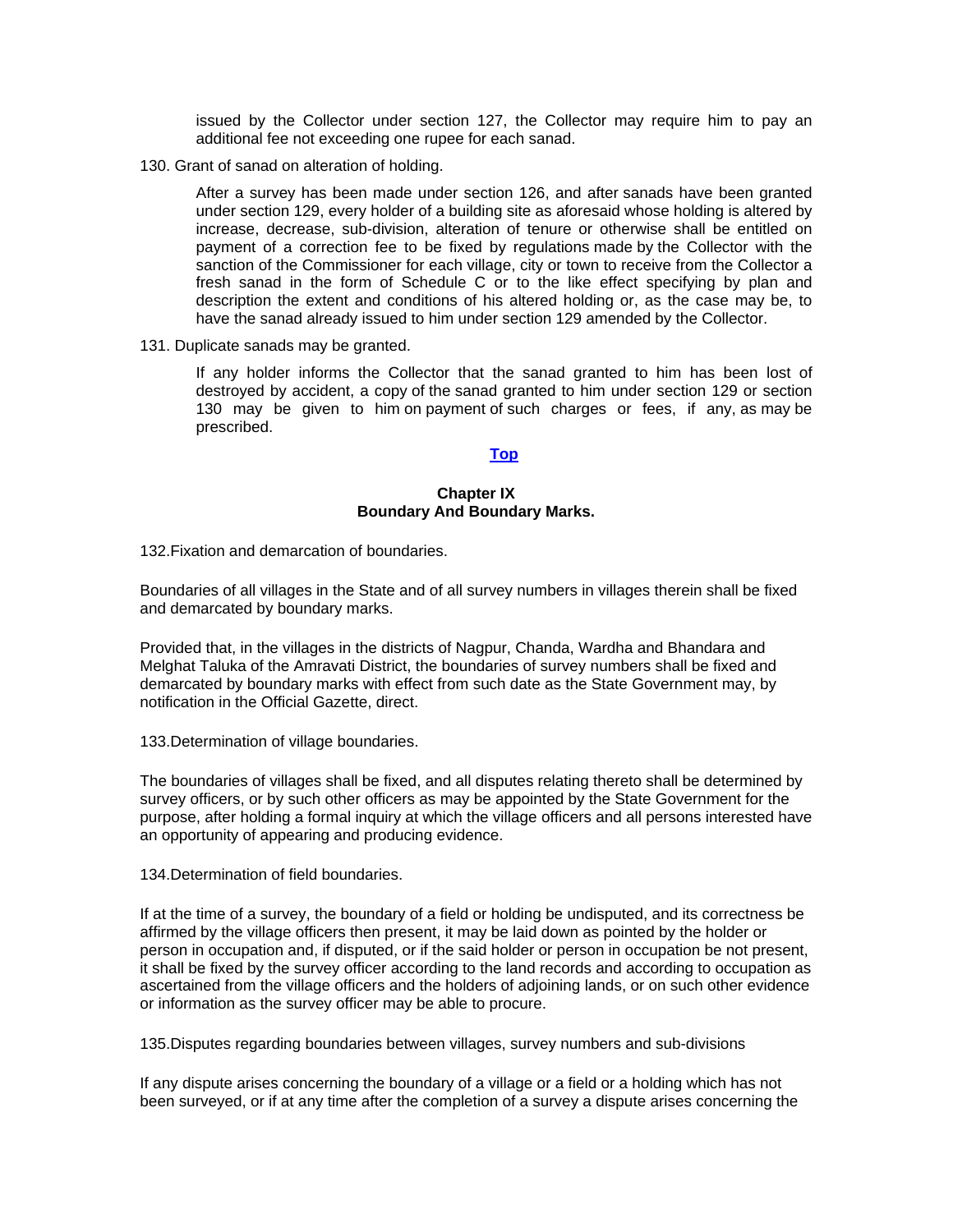boundary of any village or survey number or sub-division of a survey number or sub-division of a survey number , it shall be decided by the Collector after holding a formal inquiry at which the village officers and all persons interested shall have an opportunity of appealing and producing evidence.

136.Demarcation of boundaries of survey number or sub-division.

(1)The Collector may, on the application of a party interested, demarcate the boundaries of a survey number or of a sub-division and construct boundary marks thereon.

(2)The State Government may make rules for regulating the procedure of the Collector in demarcating the boundary of a survey number or of a sub-division, prescribing the nature of the boundary marks to be used, and authorising the levy of fees from the holders of land in a demarcated survey number or sub-division.

(3)Survey numbers and sub-divisions demarcated under the provisions of this section shall be deemed to be survey numbers for purposes of section 132, 139 and 140.

137.Straightening out crooked boundaries.

(1)When any person (in this section referred to as the applicant) desires to regularise or straighten out the boundaries of any of his fields or holdings in a village, he may make an application in that behalf to the Survey Officer.

The application shall be accompanied by a sketch showing the boundaries of his field or holding, and the names of holders adjoining thereto.

(2)Bom.LXII of 1947.

I of 1894.

If on receipt of the application, the Survey Officer in the interest of better cultivation of the field or holding and easier maintenance of boundary marks, deems it expedient to regularise or straighten out the boundaries of the field or holding as desired by the applicant, he may, subject to the provisions of the Bombay

Prevention of Fragmentation and Consolidation of Holdings Act, 1947, prepare a plan to revise the boundaries of such field or holding and for payment of compensation by the applicant to persons who would suffer loss of land on account of such revision and publish the same in village in such manner as may be prescribed by rules. In revising the boundaries, the survey officer shall be guided by such rules as may be made by the State Government in this behalf. The amount of compensation shall be determined by him, so far as practicable, in accordance with the provisions of section 23 of the Land Acquisition Act, 1894.

(3)If the applicant and the persons who suffer loss of land agree to the plan prepared by the survey officer, the survey officer shall record their agreement and revise the boundaries and fix them accordingly. Such agreement shall be binding on the applicant and such persons and the amount of compensation payable by any person thereunder shall be recoverable from him as an arrear of land revenue.

(4)(a)In the absence of mutual agreement, the survey Officer shall refer the question of the amount of compensation to be paid or recovered by each person concerned under the plan for decision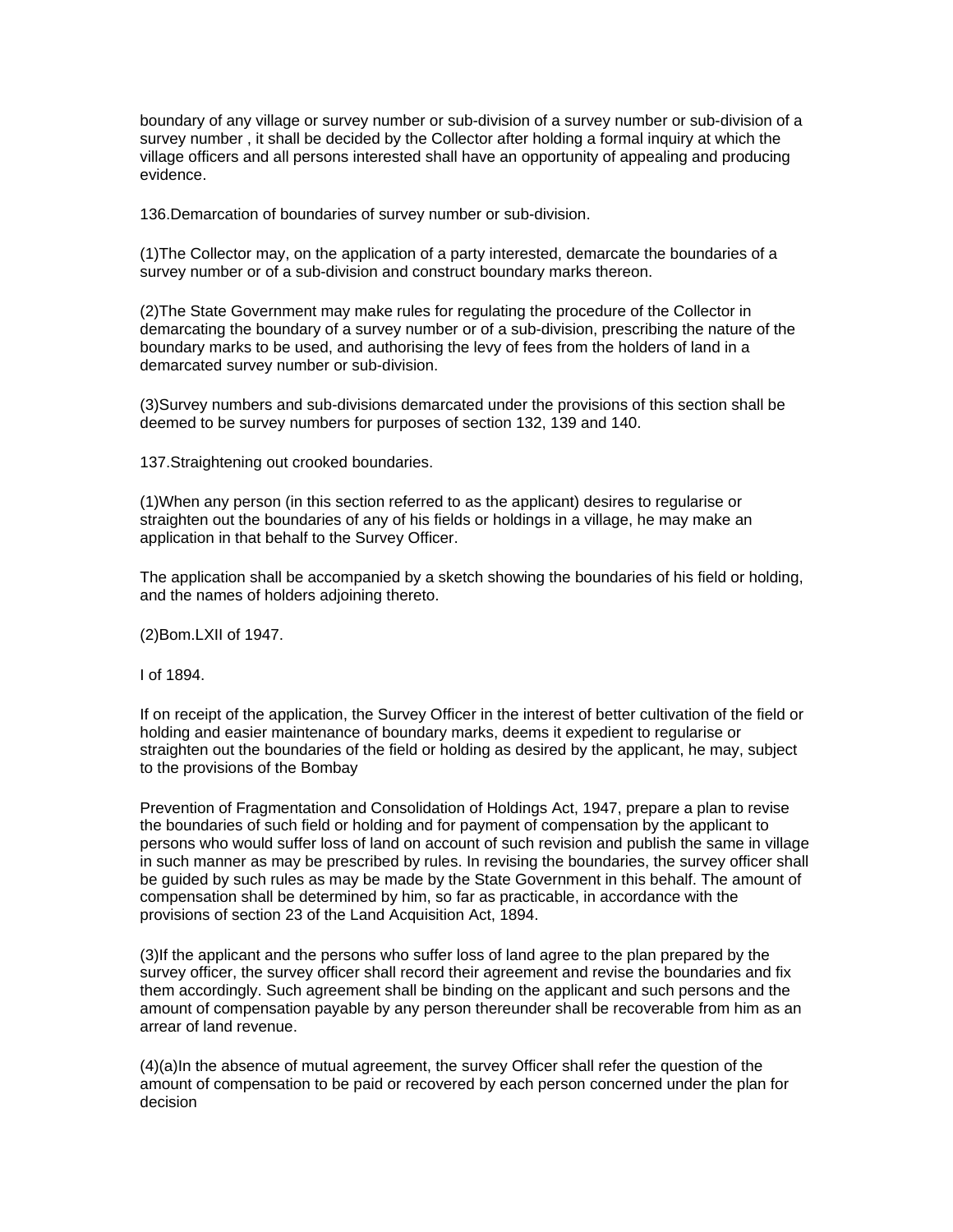(i)to a village committee consisting of such number and elected by the applicant and persons suffering loss of land in such manner as may be prescribed by rules ;

(ii)on the failure to elect such village committee, to a committee consisting of three person nominated by the Survey Officer not below the rank of the District Inspector of Land Records with the approval of the Superintendent of Land Records ;

(b)The decision of the village committee or the committee nominated by the Survey Officer of the rank of District Inspector of Land Records, as the case may be, shall be final and binding on all the parties concerned. The amount of compensation payable by the applicant thereunder shall be recoverable from him as an arrear of land revenue. When such decision is given, the plan prepared by the survey officer, so far as it relates to revision of boundaries, shall also become final and the boundaries shall be deemed to be fixed accordingly.

(5)When the boundary is so fixed under this section is shall be deemed to be a settlement of boundary for the purposes of section 138.

### *Effect of settlement of boundary.*

(1)The settlement of a boundary under any of the foregoing provisions of this Chapter shall be determinative

(a)of the proper position of the boundary line or boundary marks, and

(b)of the rights of the landholders on either side of the boundary fixed in respect of the land adjudged to appertain, or not to appertain, to their respective holdings.

(2)Where a boundary has been settled as aforesaid the Collector may at any time summarily evict any landholder who is wrongfully in possession of any land which has been adjudged in the settlement of a boundary not to appertain to his holing or to the holding of any person through or under whom he claims.

(3)An order of ejectment under sub-section (2) shall, subject to the provisions of sub-section (4) and (5) be subject to appeal and revision in accordance with the provisions of this Code.

(4)Where any person has been ejected or is about to be ejected from any lands under the provisions of sub-section (2), he may, with n a period of one year from the date of the ejectment or the settlement of the boundary, institute a civil suit to establish his title thereto.

Provided that, the State Government or the Collector, or any revenue or survey officer as such, shall not be made a party to such suit.

(5)Where a civil suit has been instituted under sub-section (4) against any order of ejectment, such order shall not be subject to appeal or revision.

(6)The Collector may at any time make an order for redistribution of land revenue which, in his opinion, should be made as a result of the decision of the appeal or revision, or as the case may be, the suit, and such redistribution shall take effect from the beginning of the revenue year following the date of the order.

139.Construction and repairs of boundary marks of survey numbers and villages. etc.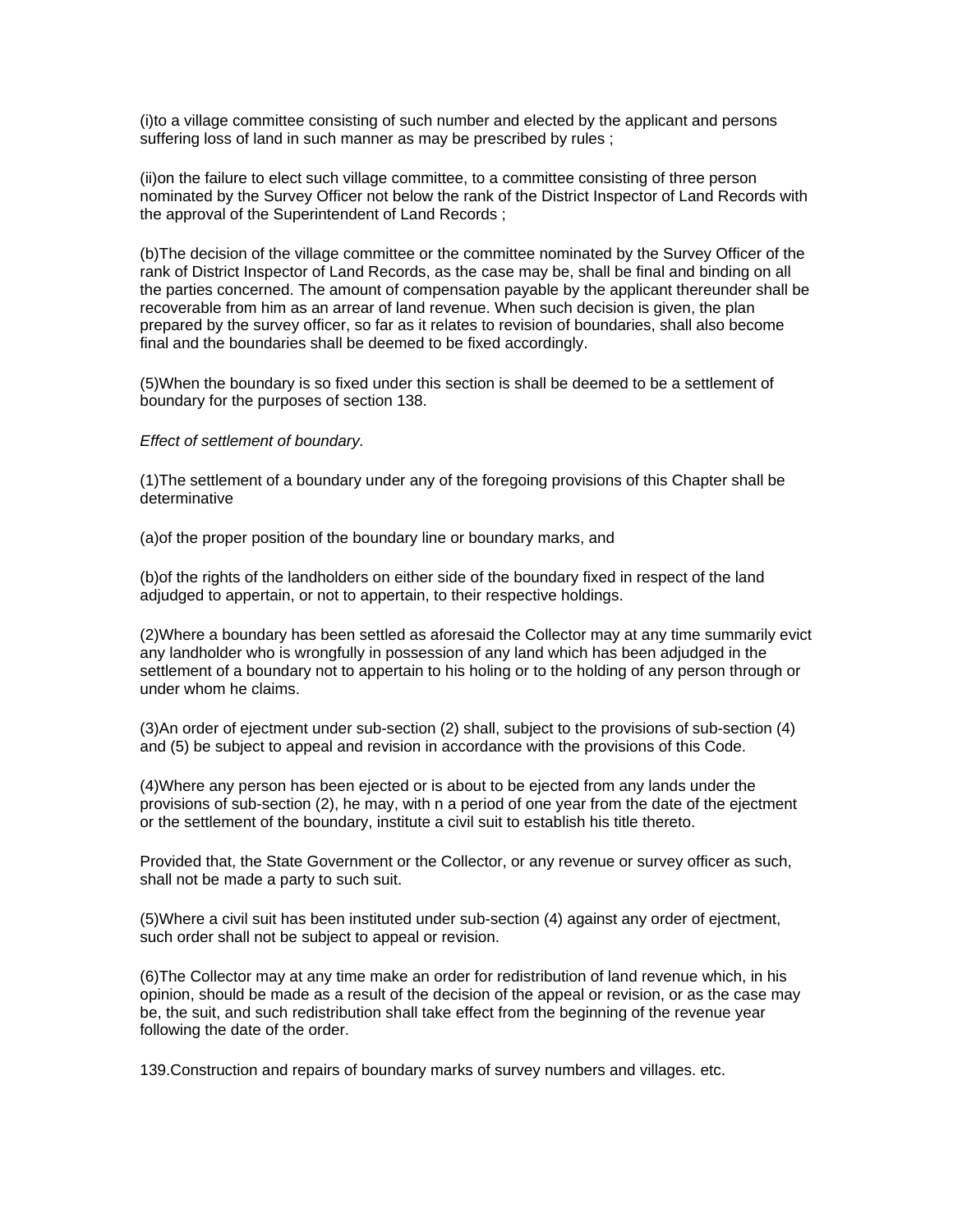(1)It shall be lawful for any survey officer authorised by a Superintendent of Land Records, or Settlement Officer, to specify or cause to be constructed, laid out, maintained or repaired boundary marks and survey marks of villages or survey numbers or sub-divisions of survey numbers, whether cultivated or uncultivated and to assess all charges incurred thereby on the holders or others having an interest therein.

(2)Such officer may by notice in writing require landholders to construct, layout, maintain or repair within a specified time, the boundary marks or survey marks of their respective survey numbers or sub-division ; and on their failure to do so the survey officer shall construct, lay-out or repair them and assess all charges incurred thereby as hereinbefore provided.

(3)The boundary marks and survey marks shall be of such description, and shall be constructed, laid out, maintained or repaired in such manner and shall be of such dimensions and materials as may, subject to rules made by the State Government in this behalf, be determined by the Superintendent of Land Records, according to the requirement of soil, climate, durability and cheapness of materials.

140.Responsibility for maintenance of boundary marks and survey marks.

Every landholder shall be responsible for the maintenance and good repair of the boundary marks and survey marks of his holding, and for any charges reasonably incurred on account of the same by the revenue or survey officers in cases of alteration, removal or disrepair, It shall be the duty of the village officers and servants to prevent the destruction or unauthorised alteration of the village boundary marks or survey marks.

141.Collector to have charge of boundary marks and survey marks after introduction of survey.

Where a survey is introduced into a district, the charge of the boundary marks and survey marks shall devolve on the Collector, and it shall be his duty to take measures for their construction, laying out, maintenance and repair, and for this purpose the powers conferred on survey officers by section 139 shall vest in him.

142.Demarcation and maintenance of boundary marks between holding and village road.

(1)Unless the boundaries of his land are demarcated and fixed under any of the foregoing provisions of this Chapter, every holder of the land adjoining a village road shall, at his own cost and in the manner prescribed,

(a)demarcate the boundary between his land and village road adjoining it by boundary marks ; and

(b)repair and renew such boundary marks from time to time.

(2)If the holder fails to demarcate the boundary or to repair or renew the boundary marks as required by sub-section (1), the Collector may, after such notice as he deems fit, cause the boundary to be demarcated or the boundary marks to be repaired or renewed and may recover the cost incurred as an arrears of land revenue.

(3)In the event of any dispute regarding the demarcation of the boundary or the maintenance of the boundary marks in proper state of repair the matter shall be decided by the Collector whose decision shall be final.

*Explanation,*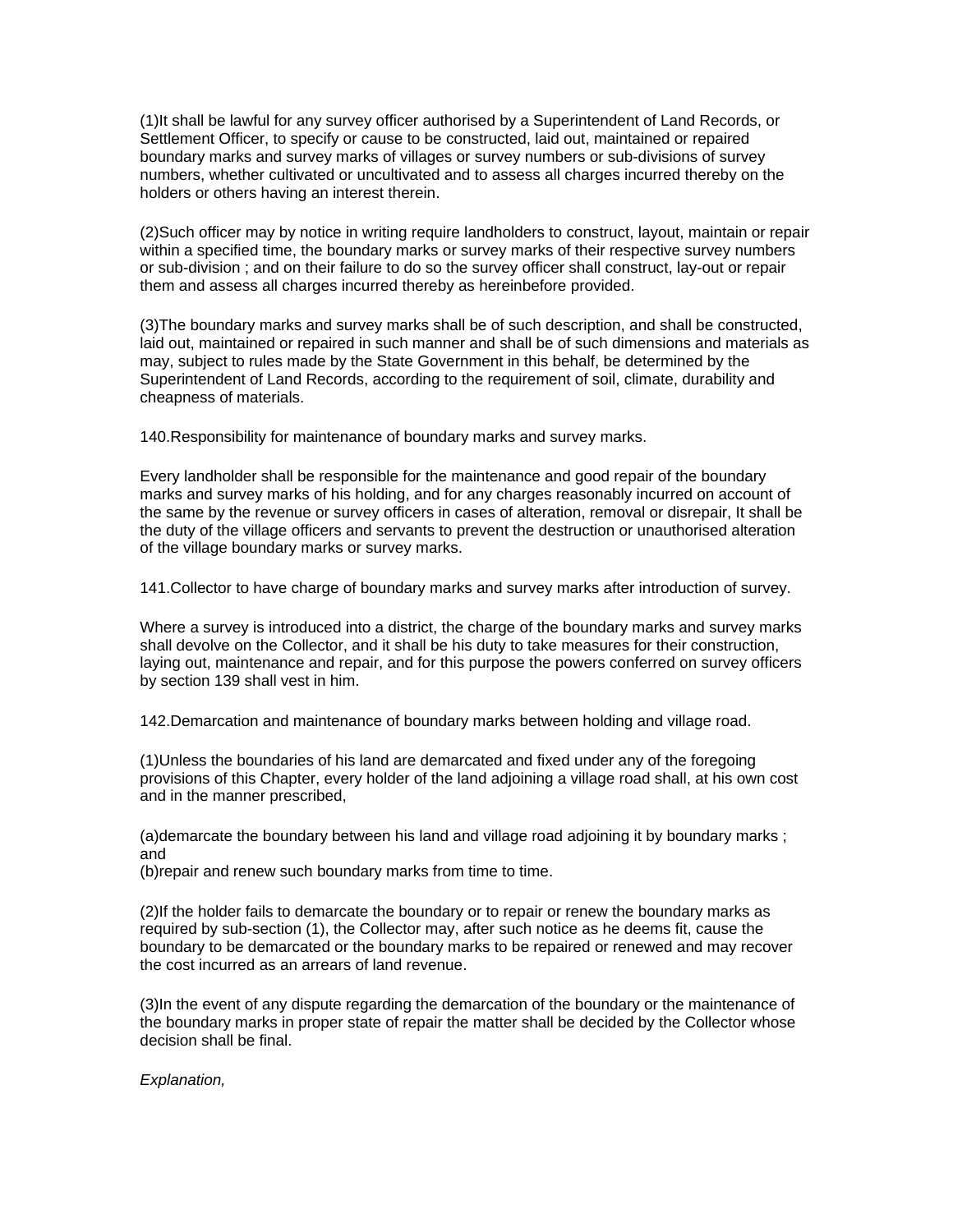Village road for the purposes of this section means in the districts of Nagpur, Chanda, Wardha and Bhandara and Melghat taluka in the Amravati District a road which bears an indicative Khasra number ; and in the rest of the State, a road which has been record in the record of rights or village maps.

143.Right of way over boundaries.

(1)The Tahsildar may inquire into and decide claims by persons holding land in a survey number to a right of way over the boundaries of other survey numbers.

(2)In deciding such claims, the Tahsildar shall have regard to the needs of cultivators for reasonable access to their field.

(3)The Tahsildar's decision under this section shall, subject to the provisions of sub-sections (4) and (5), be subject to appeal and revision in accordance with the provisions of this Code.

(4)Any person who is aggrieved by a decision of the Tahsildar under this section may, within a period of one year from the date of such decision, institute a civil suit to have it set aside or modified.

(5)Where a civil suit has been instituted under sub-section (4) against the Tahsildar's decision, such decisions shall not be subject to appeal or revision.

144.Demarcation of boundaries in areas under town planning scheme or improvement scheme, or consolidation scheme.

As soon as possible after a final town planning scheme or improvement scheme or a scheme for the consolidation of holdings has come into force in any area under any law in force in the State, it shall be the duty of the Collector to alter the boundaries fixed and demarcated under the provisions of this Chapter, so as to accord with the plots, reconstitute or laid out or consolidated under such scheme, and for that purpose, he may cause to be erected, constructed and laid out boundary marks of such plots and thereupon, the provisions of this Chapter for the recoveries of charges shall apply to each plots as they apply in relation to the construction, maintenance and repair of boundary marks.

145.Penalty for injuring boundary marks.

Any person who after a summary inquiry before the Collector, or before survey officer, Tahsildar or Naib-Tahsildar, is proved to have wilfully erased, removed or injured a boundary mark or survey mark shall be liable to a fine not exceeding one hundred rupees for each mark so erased, removed or injured

146.Power to exempt from operation of this chapter.

The State Government may, by notification in the Official Gazette, declare that all or any of the provisions of this Chapter shall not apply to any village or class of villages.

# **Chapter X Land Records**

# **A-Record of Rights**

147.Exemption from provisions of this Chapter.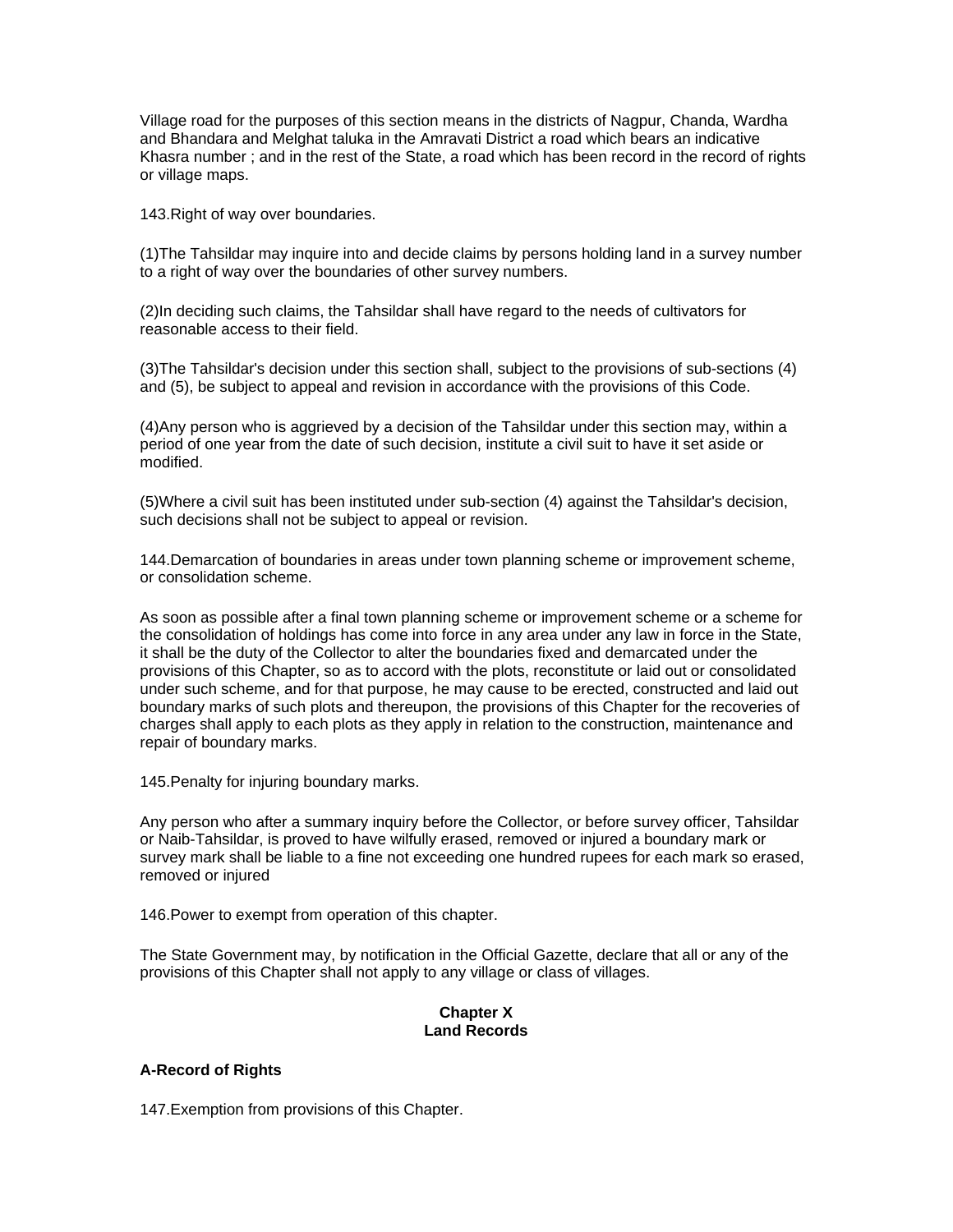The State Government may, by notification in the Official Gazette direct that the provisions of sections 148 to 159 (both inclusive) or any part thereof, shall not be in force in any specified local area, or with reference to any class of villages or lands, or generally.

148.Record of Rights.

A record of rights shall be maintained in every village and such record shall include the following particulars

(a)the names of all persons (other than tenants) who are holders, occupants, owners or mortgages of the land or assignees of the rent or revenue thereof ;

(b)the names of all persons who are holding as Government lessees or tenants including tenants within the meaning of the relevant tenancy law;

(c)the nature and extent of the respective interests of such persons and the conditions or liabilities, if any, attaching thereto ;

(d)the rent or revenue, if any, payable by or to any of such persons;

(e)such order particulars as the State Government may prescribed by rules made in this behalf, either generally or for purposes of any area specified therein.

149.Acquisition of rights to be reported.

Any person acquiring by succession, survivorship, inheritance, partition purchase, mortgage, gift, lease or otherwise, any right as holder, occupant, owner, mortgagee, landlord, Government lessee or tenant of the land situated in any part of the State or assignee of the rent or revenue thereof, shall report orally or in writing his acquisition of such right to the Talathi within three months from the date of such acquisition, and the said Talathi shall at once give a written acknowledgement of the receipt of such report to the person making it.

Provided that, where the person acquiring the right is a minor or otherwise disqualified, his guardian or other person having charge of his property shall make the report to the Talathi.

Provided further that, any person acquiring aright with the permission of the Collector or by virtue of a registered document shall be exempted form the obligation to report to the Talathi.

Provided also that, where a person claims to have acquired aright with the permission of the Collector where such permission is required under the provisions of this Code or any law for the time being in force, such person shall on being required by the Talathi so to produce such evidence of the order by which such permission is given as may be required by rules made under this Code.

IV of 1882.

#### *Explanation I.*

The rights mentioned above include a mortgage without possession, but do not include an easement or a charge not amounting to a mortgage of the kind specified in section 100 of the Transfer of Property Act, 1882.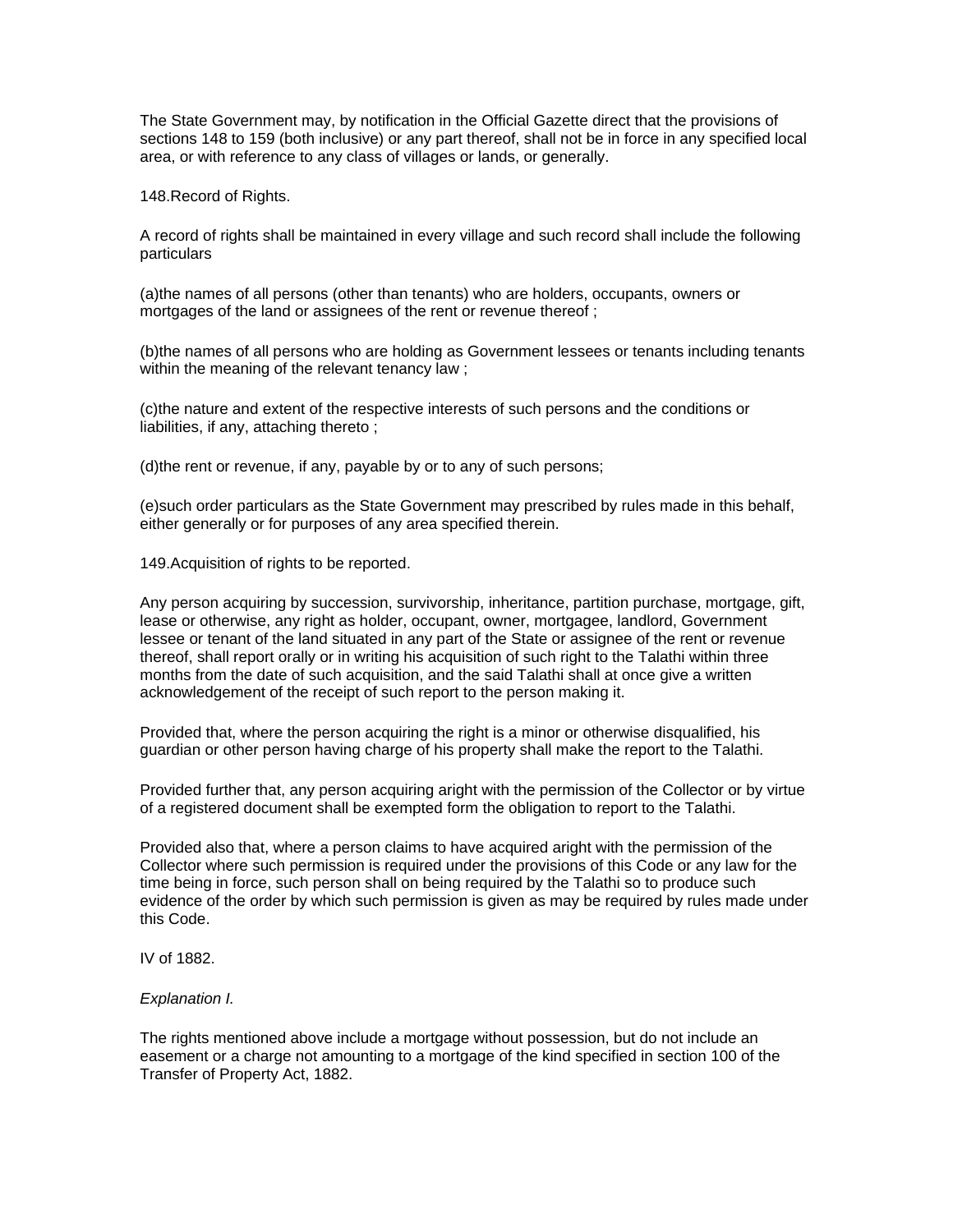### *Explanation II.*

A person in whose favour a mortgage is discharged or extinguished or lease determined, acquires a right within the meaning of this section.

### *Explanation III.*

For the purpose of this Chapter, the term `` Talathi " includes any person appointed by the Collector to perform the duties of a Talathi under this Chapter.

150.Register of mutations and register of disputed cases.

(1)The Talathi shall entertain a register of mutations every report made to him under section 149 or any intimation of acquisition or transfer under section 154 or from any Collector.

(2)Whenever a Talathi makes an entry in the register of mutations, he shall at the same time post up a complete copy of the entry in a conspicuous place in the Chavdi, and shall give written intimation to all persons appearing from the record of rights or register of mutations to be interested in the mutation, and to any other person whom he has reason to believe to be interested therein.

(3)When any objection to any entry made under sub-section (1) in the register of mutations is made either orally or in writing to the Talathi, it shall be the duty of the talathi to enter the particulars of the objections in a register of disputed cases.

The Talathi shall at once give a written acknowledgement for the objection to the person making it in the prescribed form.

(4)Disputes entered in the register of disputed cases shall as far as possible be disposed of within one year by a revenue or survey officer not below the rank of an Aval Karkun and orders disposing of objections entered in such register shall be recorded in the register of mutations by such officer in such manner as may be prescribed by rules made by the State Government in this behalf.

(5)The transfer to entries from the register of mutations to the record of rights shall be effected subject to such rules as may be made by the State Government in this behalf.

Provided that, an entry in the register of mutations shall not be transferred to the record of rights until such entry has been duly certified.

(6)Entries in the register of mutations shall be tested and if found correct, or after correction, as the case may be, shall be certified by any revenue or survey officer not below the rank of an Aval Karkun in such manner as may be prescribed.

 $1$ <sup>1</sup>(Provided that, entries in respect of which there is no dispute may be tested and certified by a Circle Inspector.)

 $2$ (Provided further that) no such entries shall be certified unless notice in that behalf is serve on the parties concerned.

(7) The State Government may direct that a register of tenancies shall be maintained in such manner and under such procedure as may be prescribed by rules made by the State Government in this behalf.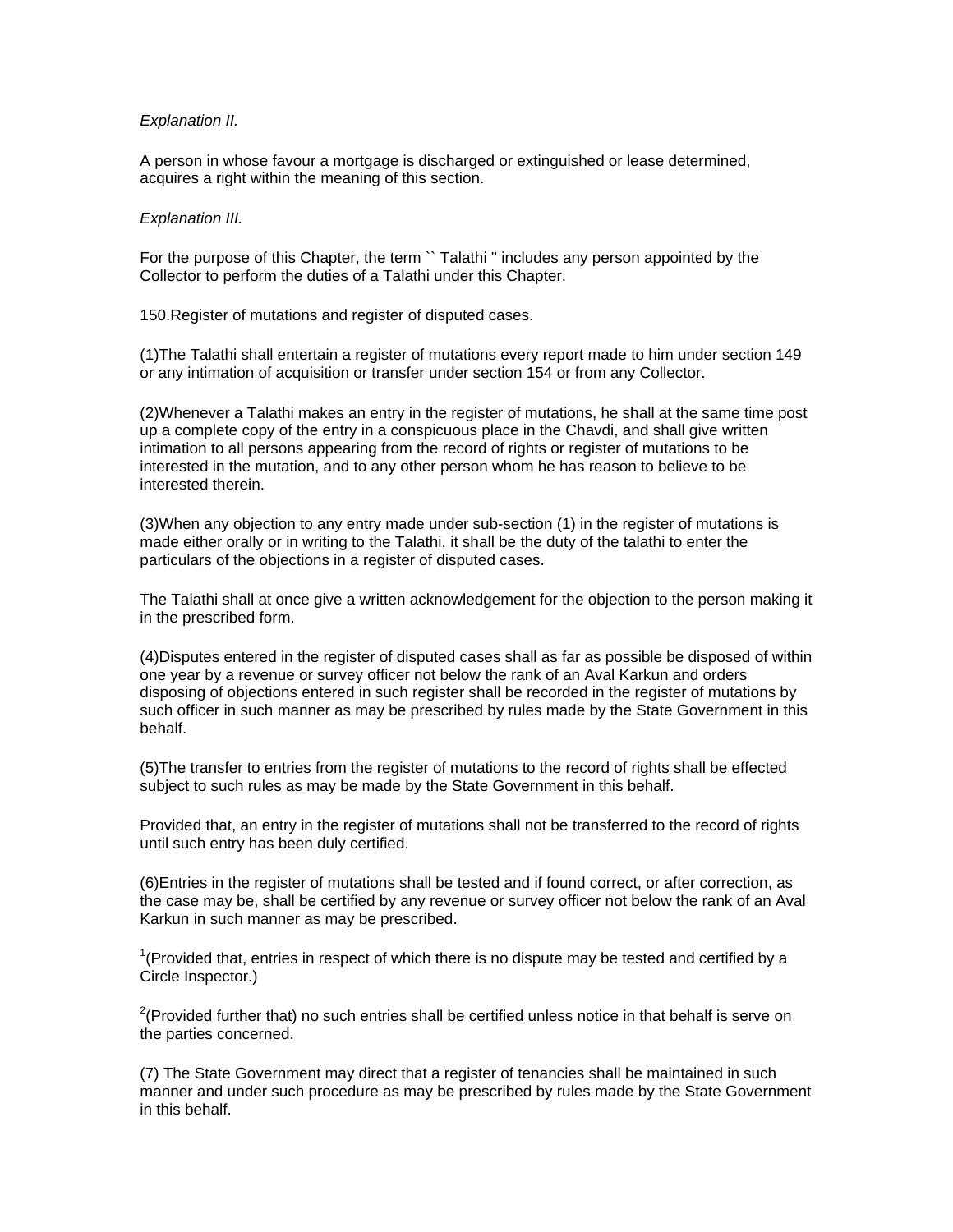151.Obligation to furnish to information, obligation to furnish entries from record of rights, etc. to holder or tenant in booklet form and to maintain booklet, etc.

(1)Any person whose rights, interests or liabilities are required to be , or have been entered in any record or register, under this Chapter shall be bound, on the requisition of any revenue officer or Talathi engaged in compiling or revising the record or register, to furnish or produce for his inspection, within one month from the date of such requisition, all such information or documents needed for the correct compilation or revision thereof as may be within his knowledge or in his possession or power.

(2)A revenue officer or a Talathi to whom any information is furnished or before whom any document is produced in accordance with the requisition under sub-section (1), shall at once give a written acknowledgement thereof to the person furnishing or producing the same and shall endorse on any such document a note under his signature stating the fact of its production and the date thereof and may return the same immediately after keeping copy of it, if necessary.

(3)Every holder of agricultural land (including a tenant if he is primarily liable to pay land revenue therefor), on making an application in that behalf in writing, may be supplied by the Talathi with a booklet containing a copy of the record of rights pertaining to such land.

(4)The booklet shall also contain information regarding the payment of land revenue in respect of land and other Government dues by the holder or, as the case may be, the tenant and also information as respects the cultivation of his land and the areas of crops sown in it as shown in the village accounts and such other matters as may be prescribed.

(5)Every such booklet shall be prepared, issued and maintained in accordance with the rules made by the State Government in that behalf. Such rules may provide for fees to be charged for preparing, issuing and maintaining the booklet. <sup>1</sup>(The fees so charged may, subject to the orders of the State Government, if any, be retained by revenue officer preparing, issuing and maintaining the booklet).

(6)Where any booklet is prepared, issued or maintained immediately before the coming into force of this Act, such booklet shall be deemed to have been prepared, issued and maintained in accordance with the provisions of this Act and the rules made thereunder until provision is made for preparing, issuing and maintaining the booklet in any other form or manner under the rules made in that behalf by the State Government.

 $2(7)$ Every information in so far as it relates to the record of rights, contained in the booklet prepared, issued or maintained or deemed to have been prepared issued or maintained in accordance with the provisions of this Code and the rules made thereunder shall be presumed to be true until the contrary is proved or until such information is duly modified under this Code.)

152.Fine for neglect to afford information.

Any person neglecting to make the report required by section 149, or furnish the information or produce the documents required by section 151 within the period specified in that section shall be liable, at the discretion of the Collector, to be charged a fine not exceeding five rupees, which shall be leviable as an arrear of land revenue.

153.Subject to rules made in this behalf by the State Government

Requisition of assistance in preparation of maps.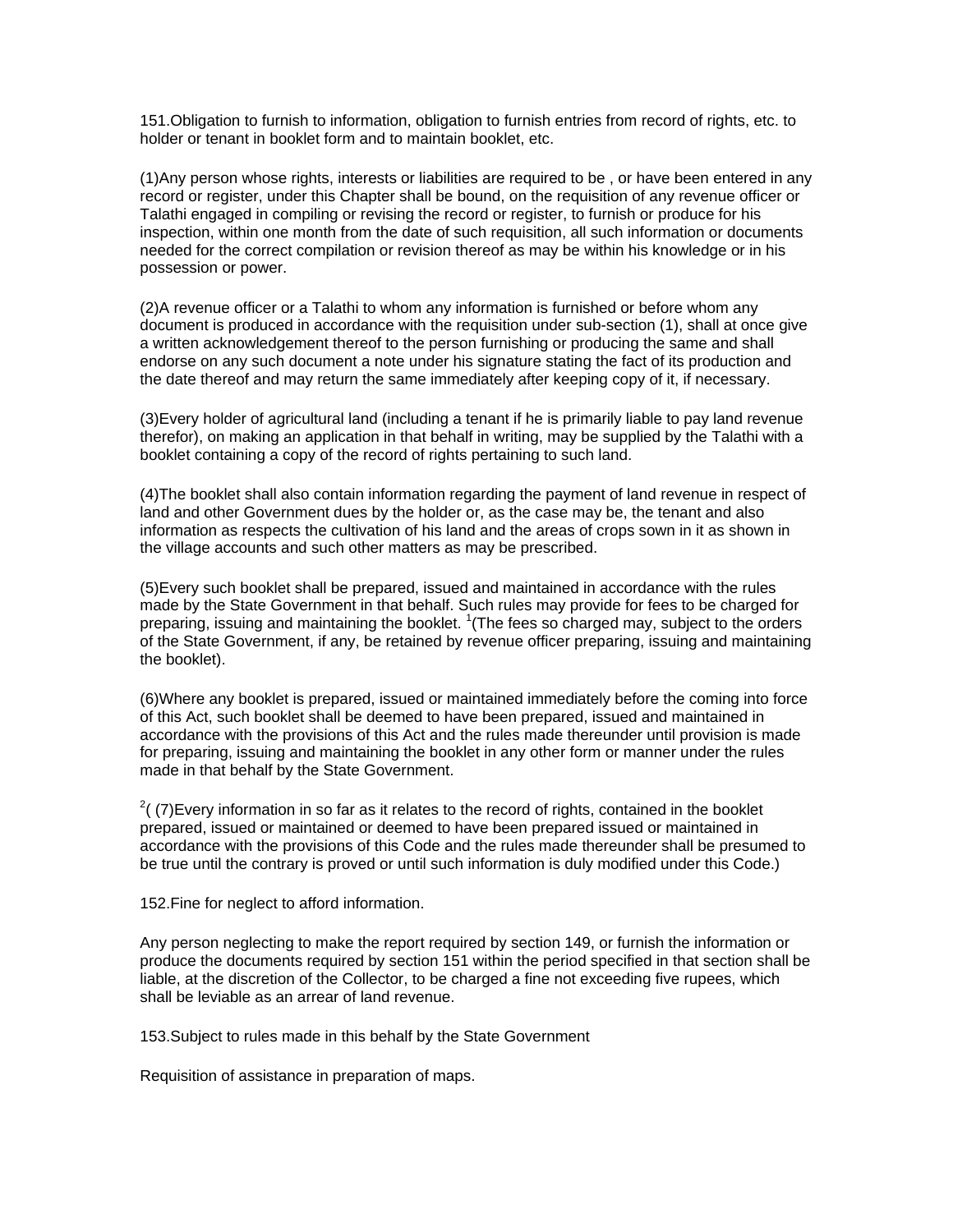(a) any revenue officer or a Talathi may for the purpose of preparing or revising any map or plan required for, or in connection with any record or register under this Chapter exercise any of the powers of a survey officer under sections 80 and 81 except the power of assessing the cost of hired labour under section 81, and

------------------------------------------

1 This proviso was inserted by Mah. 8 of 1969,s. 5(a).

2 These words were substituted for the words `` Provided that '' abid., s. 5(b).

1 These words were added by Mah. 18 of 1976, s. 2(a)

2 This sub-section was added, ibid., s. 2(b).

(b) any revenue officer of a rank not lower than that of an Assistant or Deputy Collector or of a survey officer may assess the cost of the preparation or revision of such map or plan all contingent expenses, including the cost of clerical labour and supervision, on the lands to which such maps of plans relate and such costs shall be recoverable as a revenue demand.

154. Intimation of transfers by registering officers.

XVI of 1908.

When any document purporting to create, assign or extinguish any title to, or any, charge on, land used for agricultural purposes, or in respect of which a record of rights has been prepared is registered under the Indian Registration Act, 1908, the officer registering the document shall send intimation to the Talathi of the village in which the land is situate and to the Tahsildar of the taluka, in such form and at such times as may be prescribed by rules made under this Code.

155.Correction of clerical errors.

The Collector may, at any time, correct or cause to be corrected any clerical errors and any errors which the parties interested admit the have been made in the record of rights or registers maintained under this Chapter or which a revenue officer may notice during the course of his inspection.

Provided that, when any error is noticed by a revenue officer during the course of his inspection, no such error shall be corrected unless notice has been given to the parties and objections, if any, have been disposed of finally in accordance with the procedure relating to disputed entries.

156.Land records.

In addition to the map, the registers and the record of rights, there shall be prepared for each village such other land records as may be prescribed.

157.Presumption of correctness of entries in record of rights and register of mutations.

An entry in the record of rights, and a certified entry in the register of mutations shall be presumed to be true until the contrary in proved or a new entry is lawfully substituted therefor.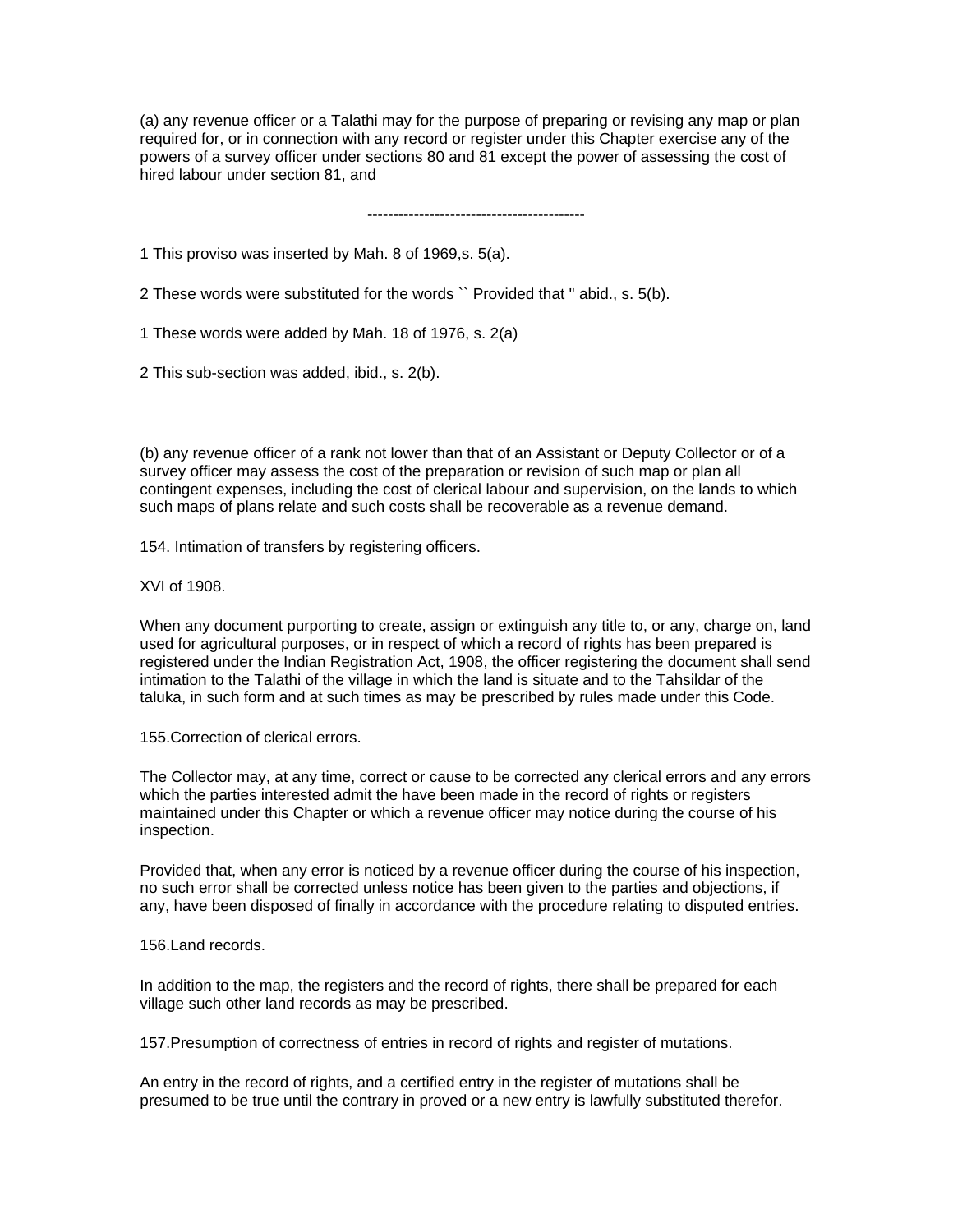158.Bar of suits. 1 \* \* \*

No suit shall lie against the State Government or any officer of the State Government in respect of a claim to have an entry made in any record or register that is maintained under this Chapter or to have any entry omitted or amended.

159.Record of rights at commencement of Code.

M.P. II of 1955.

Until the record of rights of any area in the State is prepared in accordance with the provisions of this Chapter, the existing record of rights in force in that area under any law for the time being in force (including the record of rights prepared under section 115 of the Madhya Pradesh Land Revenue Code, 1954), shall be deemed to be the record of rights prepared under this Chapter.

#### **B- Rights in unoccupied land**

160.Application of provisions of sections 161 to 167

The provisions of section 161 to 167 shall apply to those areas in the State to which provisions corresponding thereto applied immediately before the commencement of this Code ; but the State Government may, by notification in the Official Gazette, apply the sections aforesaid to such other areas in the State as may be specified in the notification.

161.Nistar Patrak

(1) The Collector shall consistently with the provisions of this Code and the rules made thereunder, prepare a Nistar Patrak embodying a scheme of management of all unoccupied land in a village and all matters incidental thereto, and more particularly the matters specified in section 162.

(2)A draft of the Nistar Patrak shall be published in the village and after ascertaining the wishes of the residents of the village in the manner determined by the Collector, it shall be finalised by the Collector.

(3)On a request being made by the village panchayat, or where there is no village panchayat, on the application of not less than one-fourth of the adult residents of a village, the Collector may, at any time, modify any entry in the Nistar Patrak after such enquiry as he deems fit.

162.Matter to be provided for in Nistar Patrak.

The following matters shall be provided in a Nistar Patrak, that is to say,

(a)the terms and conditions on which grazing of cattle in the village will be permitted ;

--------------------------------------------------------------------------------------------------------------------------------- --

1 The words and figures `` and exclusion of Chapter XIII '' were deleted by Mah. 30 of 1968, s. 4.

(b)the terms and conditions on which and the extent to which any resident of the village may obtain, (i)wood, timber, fuel or any other forest produce ;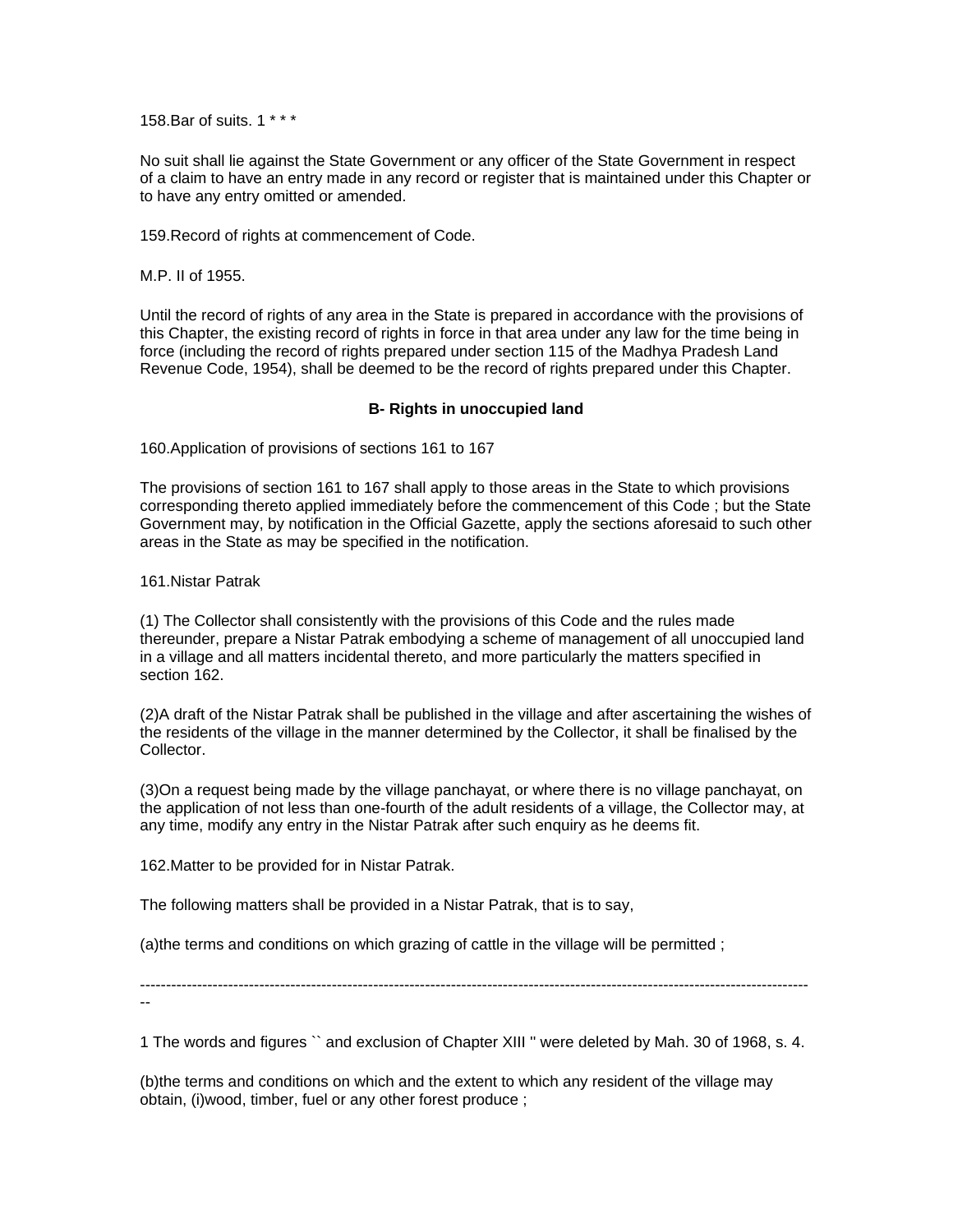(ii)moram, kankar, sand, earth, clay, stones or any other minor minerals;

(c)instructions regulating generally the grazing of cattle and removal of articles mentioned in paragraph (b);

(c) any other matter required to be recorded in the Nistar Patrak by or under this Code,

163.Provision in Nistar Patrak for certain matters.

In preparing a Nistar Patrak the Collector shall, as far as possible, make provision for

(a)free grazing of the cattle used for agriculture ;

(b)removal free of charge by the residents of the village for their bona fide domestic consumption of any

(i)forest product ;

(ii)minor minerals ;

(d) the concessions to be granted to the village craftsmen for the removal of articles specified in clause (b) for the purpose of their craft.

164.Right in waste land of another village.

(1)Where the Collector is of the opinion that waste land of any village is insufficient and it is in the public interest to proceed under this section, he may after such enquiry as he deems fit, order that the residents of the village shall have a right of Nistar or a right or grazing cattle, as the case may be, in the neighboring village to the extent specified in the order.

(2)The residents of a village having a right of grazing cattle in the neighboring village under subsection (1), or Government forest may make an application to the Collector for recording their right of passage for the purpose of exercising the rights.

(3)If, on enquiry into an application made under sub-section (2), the Collector finds that the right of passage is reasonably necessary to enable such residents to excise a right to graze their cattle in any other village or in a Government forest, he shall pass an order declaring that such right of passage exists and shall state the conditions upon which it shall be exercised.

(4)The Collector shall, thereupon, determine the route of passage through unoccupied land and shall restrict such route in such manner as to cause minimum inconvenience to the residents of the village through which it passes.

(5)The Collector may, if he thinks fit, demarcate such route.

(6)Orders passed by the Collector under this section shall be recorded in the Nistar Patrak.

(7)Where the village mentioned in sub-section (1) lie in different districts the following provisions shall apply, namely

(a)the orders specifying the right of Nistar or the right of grazing cattle shall be passed by the Collector in whose district the village over which such right is claimed lies ;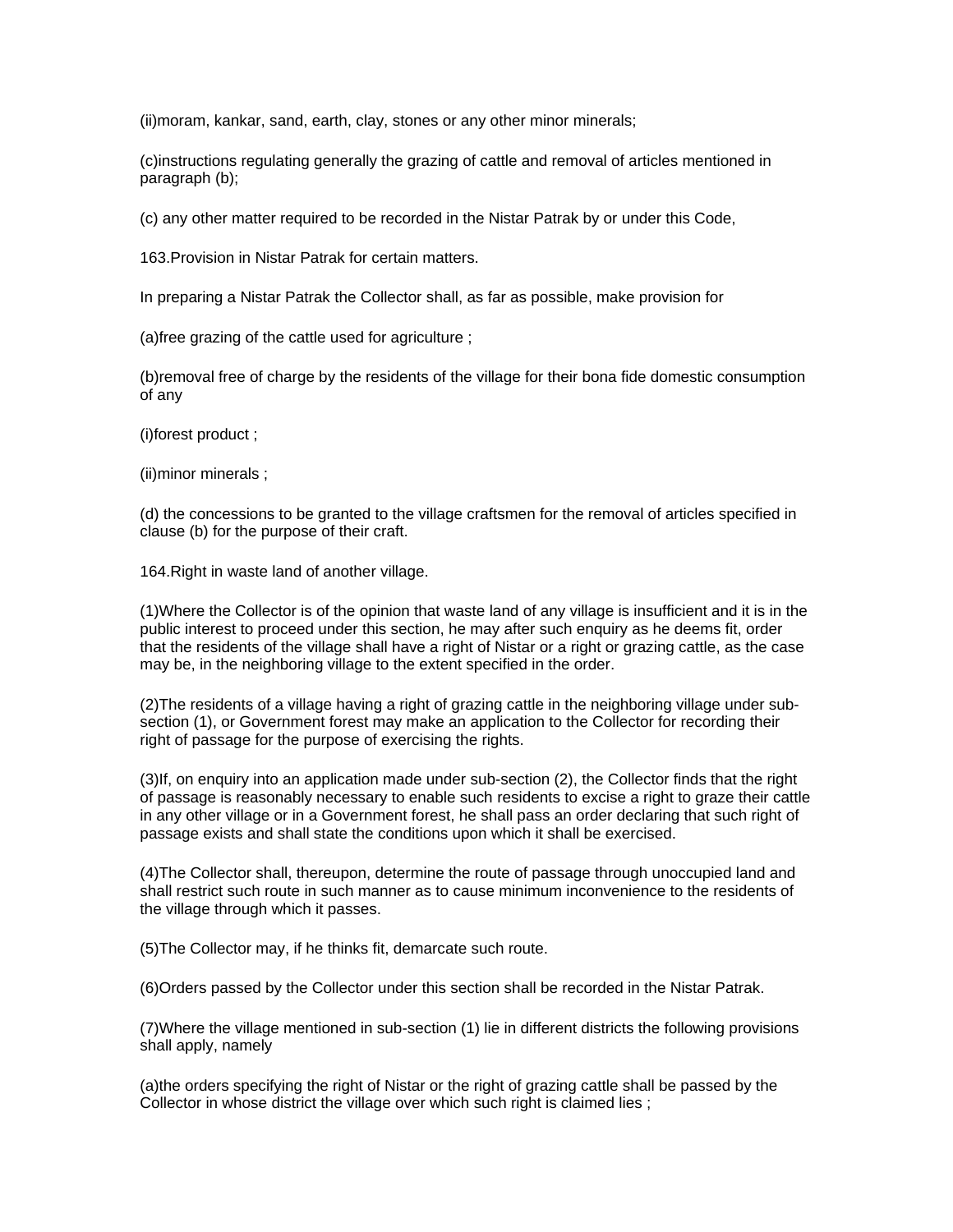(b)any orders regarding route of passages shall be passed by the Collector in whose respective jurisdiction the area over which passage is allowed lies ;

(c)the Collector passing an order in accordance with clauses (a) and

(d)shall consult in writing the order Collector concerned.

165.Wajib-ul-arz.

(1)As soon as may be after this Code comes into force, the Collector shall, according to any general or special order made by the State Government in that behalf, ascertain and record the customs in each village in regard to

(a)the right to irrigation or right of way or other easements,

(b)the right to fishing,

it any land or water belonging to or controlled or managed by the State Government or a local authority and such record shall be know as the Wajib-ul-arz of the village.

(2)The record made in pursuance of sub-section (1) shall be published by the Collector in such manner as he may deem fit and it shall, subject to the decision of a civil court in the suit instituted under sub-section (3), be final and conclusive.

(3)Any person aggrieved by any entry made in such record may, within one year from the date of the publication of such record under sub-section (2), institute a suit in a civil court to have such entry cancelled or modified.

(2) The Collector may, on the application of any person interested therein or on his own motion, modify any entry or insert any new entry in the Wajib-ul-arz on any of the following grounds

(a)that, all persons interested in such entry wish to have it modified ; or

(b)that, by a decree in a civil suit, it has been declared to be erroneous ; or

(c)that, being founded on a decree or order of a civil court or on the order of a revenue officer, it is not in accordance with such decree or order ; or

(d) that, being so founded, such decree or order has subsequently been varied on appeal, revision or review ; or

(e)that, the civil court has by a decree determined any custom existing in the village.

166.(1) The State Government may make rules for regulating, Regulation of fishing, <sup>1\*\*\*</sup> etc.

(a)fishing in Government tanks ;

(b)the removal of any materials from lands belonging to the State Government.

(2)Such rules may provide for the issue of permits, the conditions attaching to such permits and the imposition of fees therefor and other incidental matters.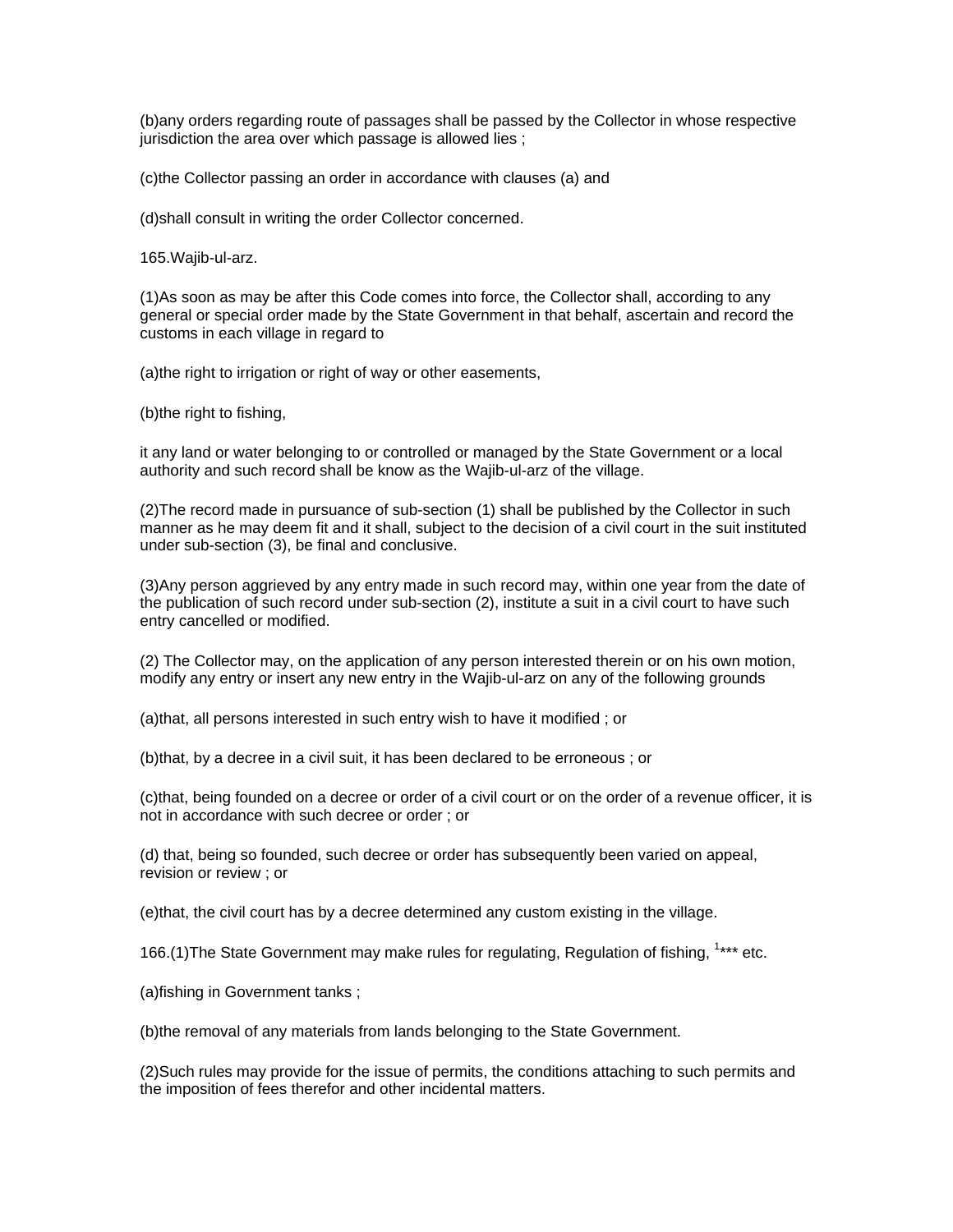167.Punishment for contravention of provisions.

(1)Except as otherwise provided in this Code, any person who acts in contravention of the provisions in sections 161 to 166 or rules made under section 166 or who contravenes or fails to observe any rules or custom entered in the Wajib-ul-arz or commits a breach of any entry entered in the Nistar Patrak shall be liable to such penalty not exceeding rupees one thousand as the Collector may, after giving such person an opportunity to be heard, deem fit ; and the Collector may further order confiscation of any produce, or any other produce which such person may have appropriated or removed from lands belonging to the State Government.

(2) Where the Collector passes an order imposing a penalty under this section, he may direct that the whole or any part of the penalty may be applied to meeting the cost of such measures as may be necessary to prevent loss or injury to the public owing to such contravention, breach or nonobservance.

----------------------------------------

1 The word `` hunting'' was deleted by Mah. 30 of 1968,s. 5.

### **[Top](http://www.nagpuronline.com/nagpurcollectorate/laws/mlrc/landrecords.htm#Chapter X#Chapter X)**

# **[Top](http://www.nagpuronline.com/nagpurcollectorate/laws/mlrc/BOUNDARY.htm#Chapter IX#Chapter IX)**

# **Chapter XI. Realisation Of Land Revenue And Other Revenue Demands.**

168.Liability for land revenue.

(1)In the case of

(a)unalienated land, the occupant or the lessee of the State Government,

(b)alienated land, the superior holder, and

(c)land in the possession of a tenant, such tenant if he is liable to pay land revenue therefor under the relevant tenancy law, shall be primarily liable to the State Government for the payment of the land revenue, including all arrears of land revenue, due in respect of the land. Joint occupants and joint holders who are primarily liable under this section shall be jointly and severally liable.

(1) In case of default by any person who is primarily liable under this section, the land revenue, including arrears as aforesaid, shall be recoverable from any person in possession of the land.

Provide that, where such person is a tenant, the amount recoverable from him shall not exceed the demands of the year in which the recovery is made.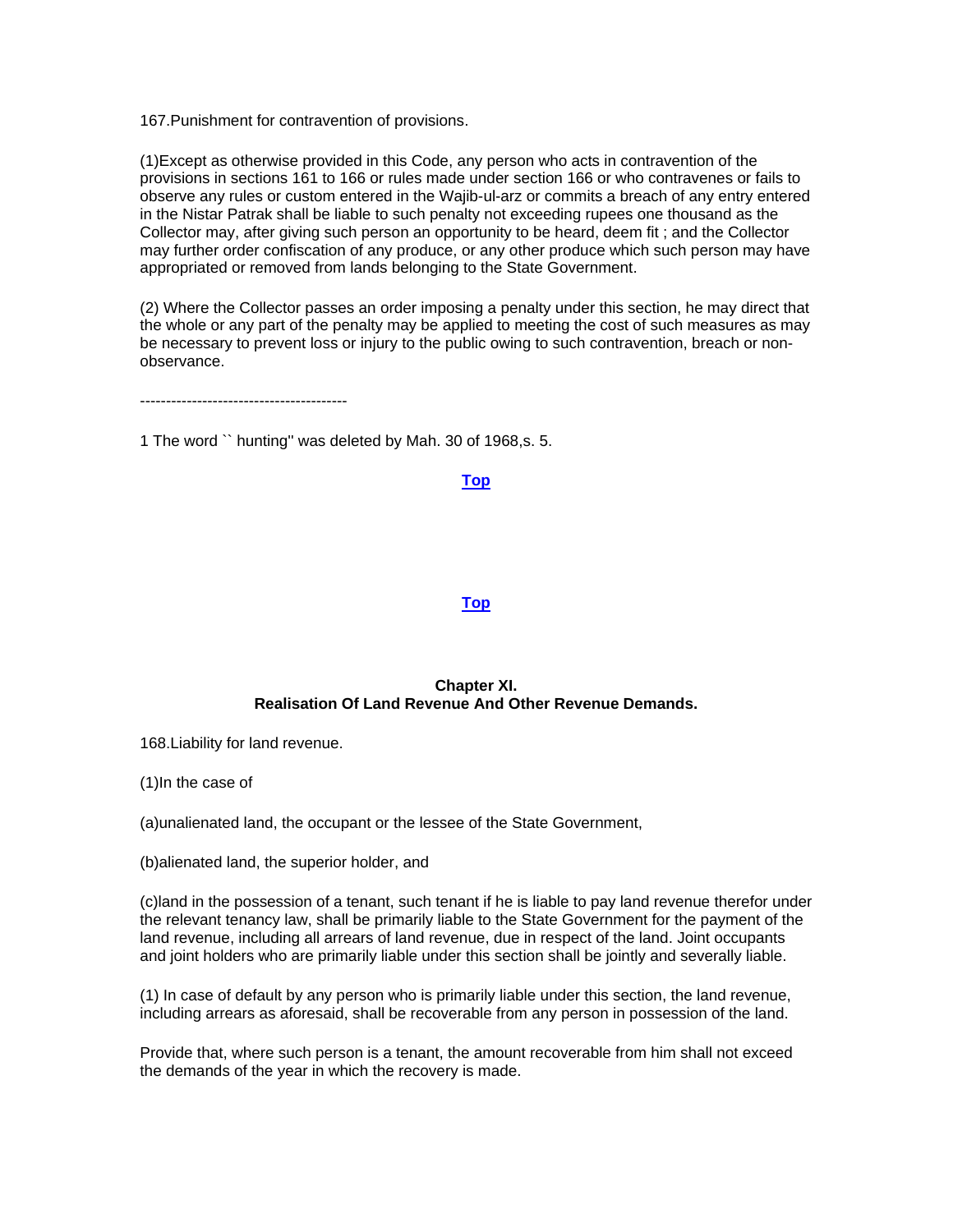Provided further that, when land revenue is recovered under this section from any person who is not primarily liable for the same, such person shall be allowed credit for any payments which he may have duly made to the person who is primarily liable, and shall be entitled to credit, for the amount recovered from him, in account with the person who is primarily liable.

169.Claims of State Government to have precedence over all others.

(1)The arrears of land revenue due on account of land shall be a paramount charge on the land and on every thereof and shall have precedence over any other debt, demand or claim whatsoever, whether in respect of mortgage, judgement-decree, execution or attachment, or otherwise howsoever, against any land or the holder thereof.

(2)The claim of the State Government to any monies other than arrears of land revenue, but recoverable as a revenue demand under the provisions of this Chapter, shall have priority over all unsecured claims against any land or holder thereof.

170.Dates on which land revenue falls due and is payable.

(1)The land revenue payable on account of a revenue year shall fall due on the first day of that year ; but except when temporary attachment and management of a village or share of a village is deemed necessary under the provisions of section 171, payment will be required only on the dates to be fixed as provided under sub-section (2)

(2)The State Government may make rules providing for the payment of land revenue in instalments and on dates (hereinafter referred to as the `` prescribed dated'') subsequent to the first day of the revenue year, and such rules may prescribe the persons to whom and the places whereat such instalments shall be paid.

(3)The payment of land revenue to the person prescribed under sub-section (2) may be made in cash or may, at the cost of the remitter, be remitted by money order.

(4)Any period intervening between the first day of the revenue year and any date fixed for the payment of land revenue by such rules shall be deemed to be a period of grace, and shall not affect the provisions of sub-section(1).

171.Temporary attachment and management of Village or share of Village.

(1)If owing to disputes amongst the shares, or for other cause, the Collector shall deem that there is reason to apprehend that the land revenue payable in respect of any holding consisting of an entire village or of a share of a village will not be paid as it falls due, he may cause the village or share of village to be attached and taken under the management of himself, or any agent whom he appoints for that purpose.

(2)The provisions of suction 186 shall apply to any village or share of a village so attached and all surplus profits of the land attached, beyond the cost of such attachment and management, including the payments of the land revenue and the cost of the introduction of a revenue survey, if the same be introduced under the provisions of section 187 shall be kept in deposit for the eventual benefit of the person or persons entitled to the same, or paid to the said person or persons from time to time as the Collector may direct.

172. Temporary attachment and management of Village or share of Village to be vacated (withdrawn) on security being furnished.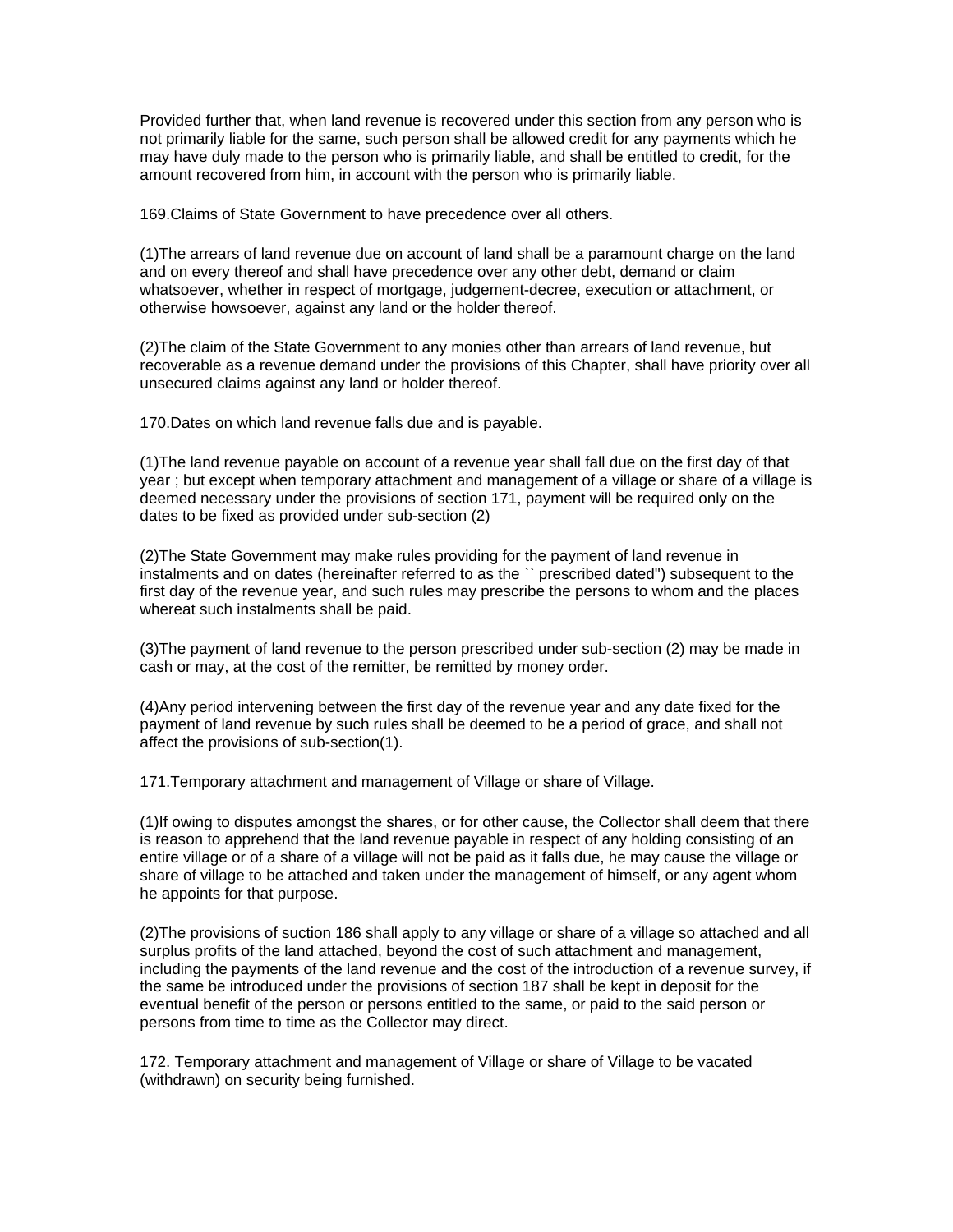The temporary attachment and management of a village or share of a village under section 171 shall be vacated if the person primarily responsible for the payment of revenue or any person who would; be responsible for the same if default were made by the person primarily responsible shall pay the costs, if any, lawfully incurred by the Collector up to the time of such vacation and shall furnish security satisfactory to the Collector for the payment of the revenue, at the time at which or in the instalments, if any, in which it is payable under the provisions hereinafter contained.

173. Arrear' ; 'defaulter'.

Any land revenue due and not paid on or before the prescribed dates becomes therefrom an arrear, and the persons responsible for it under the provisions of section 168 or otherwise become defaulters.

174.Penalty for default of payment of land revenue.

If any instalment of land revenue or any part thereof is not paid within one month after the prescribed date, the Collector may in the case of a willful defaulter impose a penalty not exceeding twenty-five per cent of the amount not so paid.

Provided that, no such penalty shall be imposed for non-payment of any instalment (the payment of which is suspended by the order of the State Government)in respect of the period during which the payment remained suspended.

175.Certified account to be evidence as to arrears.

(1)A statement of account, certified by the Collector or by an Assistant or Deputy Collector or by a Tahsildar shall, for the purposes of this Chapter, be conclusive evidence of the existence of the arrear of the amount of land revenue due, and of the person who is the defaulter.

(2)On receipt of such a certified statement of account, it shall be lawful for the Collector, the Assistant or Deputy Collector or the Tahsildar in one district to proceed to recover the demands of the Collector of any other district under the provisions of this Chapter as if the demand arose in his own district.

(3)A similar statement of account certified by the Collector of Bombay may by proceeded upon as if certified by the Collector of a district under this Code.

176.Process of recovery of arrears.

An arrear of land revenue may be recovered by any one or more of the following processes, that is to say,

(a)by serving a written notice of demand on the defaulter under section 178,

(b)by forfeiture of the occupancy or alienated holding in respect of which the arrear is due under section 179 ;

(c)by distraint and sale of the defaulters movable property under section 180 ;

(d)by attachment and sale of the defaulter's movable property under section 181 ;

(e)by attachment of the defaulter's immovable property under section 182 ;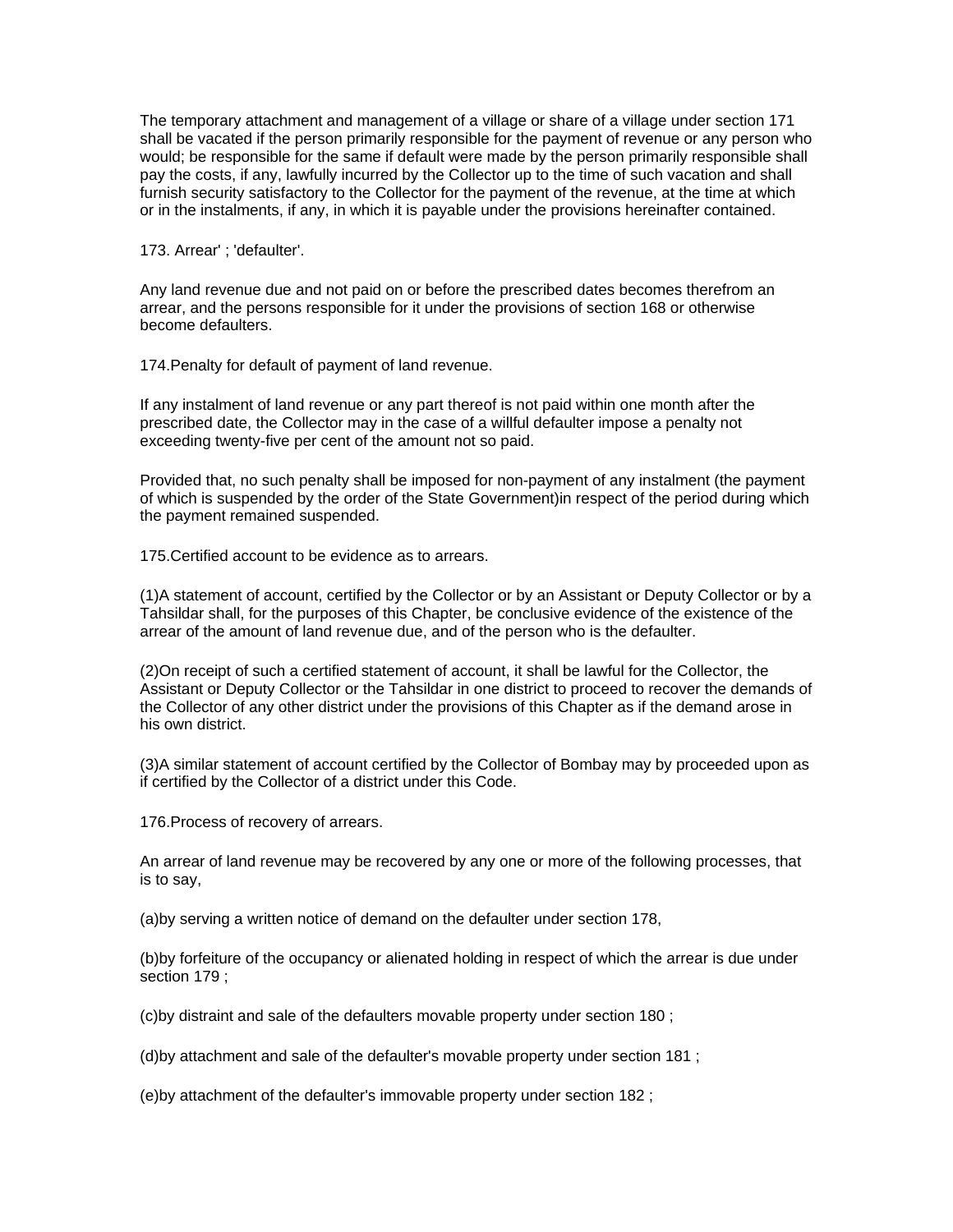(f)by arrest imprisonment of the defaulter under sections 183 and 184 ;

(g)in the case of alienated holding consisting of entire villages, or shares or villages, by attachment of the said villages or shares of villages under sections 185 to 190 (both inclusive).

Provided that, the processes specified in clauses (c), (d) and(e) shall not permit the attachment and sale of the following, namely.

(i)the necessary wearing apparel, cooking vessels, beds and bedding of the defaulter, his wife and children, and such personal ornaments as, in accordance with the religious usage, cannot be parted with by any woman ;

(ii)tools of artisans and, if the defaulter is an agriculturists, his implements of husbandry, except an implement driven by mechanical power and such cattle and seed as may, in the opinion of the Collector, be necessary to enable him to earn his livelihood as such and also such portion of the agricultural produce as in the opinion of the Collector is necessary for the purpose of providing, until the next harvest, for the due cultivation of the land and for the support of the holder and his family ;

(iii)articles set aside exclusively for the use of religious endowments;

(iv)houses and other buildings (with the materials and sites thereof and the land immediately appurtenant thereto and necessary for their enjoyment ) belonging to an agriculturist and occupied by him.

177.Revenue demands of former years how recoverable.

The said processes may be employed for the recovery of arrears of former years as well as of the current year.

178.When notice of demand may issue.

(1) A notice of demand may be issued on or after the day following that on which the arrear accrues.

(2) The Commissioner may from time to time make orders for the issue of such notices, and with the sanction of the State Government shall fix the costs recoverable from the defaulter as an arrear of revenue, and direct by what officer such notices shall be issued.

179.Occupancy or alienated holding for which arrear is due may be forfeited.

The Collector may declare the occupancy or alienated holding in respect of which an arrear of land revenue is due, to be forfeited to the State Government, and subject to rules made in this behalf, sell or otherwise dispose of the same under the provisions of section 72 to 73 and credit the proceeds, if any, to the defaulters accounts.

Provided that, the Collector shall not declare any such occupancy or alienated holding to be forfeited

(a)unless previously thereto he shall have issued a proclamation and written notices of the intended declaration in the manner provided by sections 192 and 193 for sales of immovable property ; and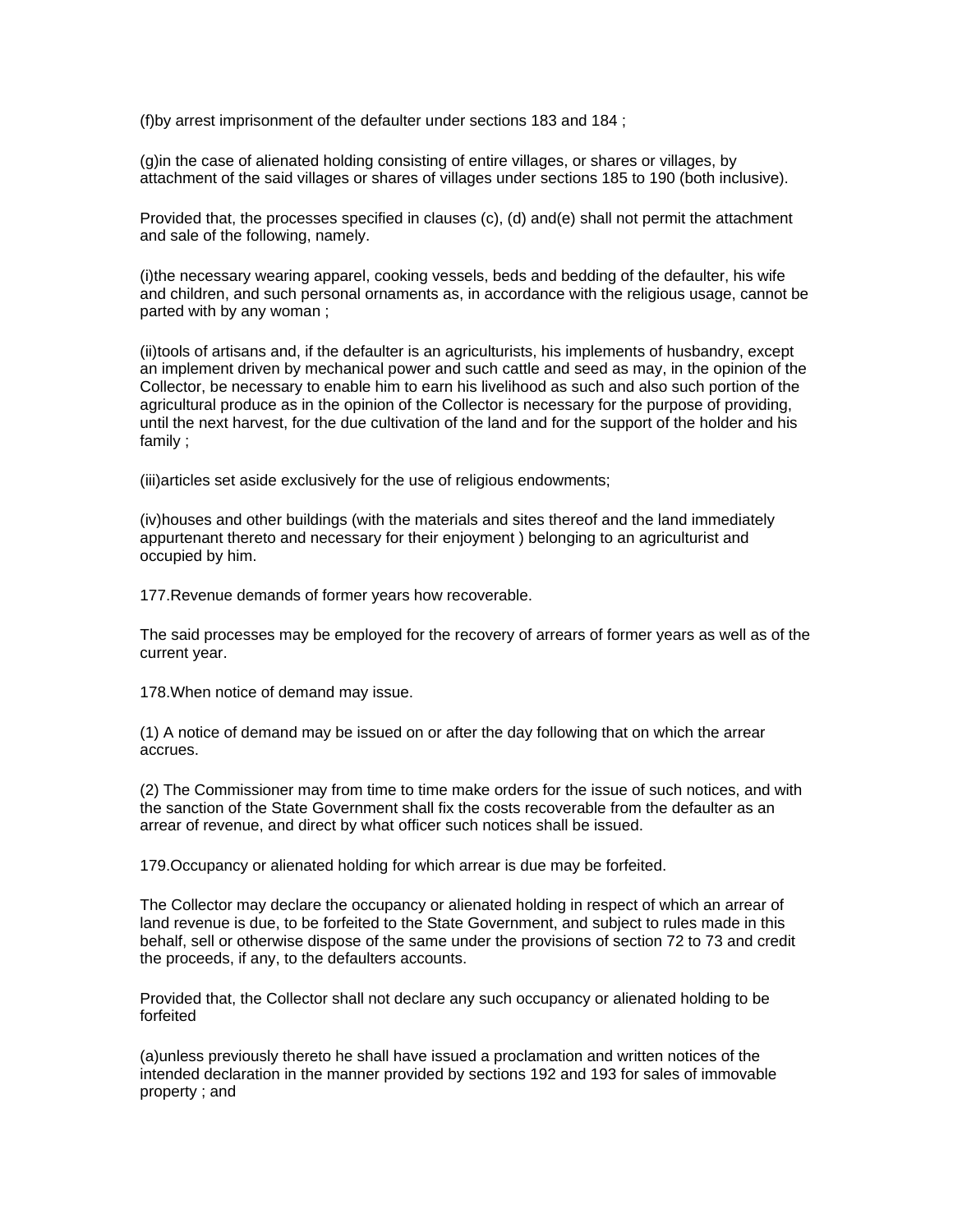(b)until after the expiration of at least fifteen days from the latest date on which any of the said notices shall have been affixed as required by section 193.

180.Distrained and sale of defaulter's movable property.

(1)The Collector may also cause the defaulter's movable property to be distrained and sold.

(2)Such distraints shall be made by such officers or class of officers as the Collector under the orders of the State Government may from time to time direct.

181.Sale of defaulter's immovable property.

The Collector may also cause the right, title and interest of the defaulter  $\frac{1}{1}$  (not being a person belonging to a Scheduled Tribe)) in any immovable property other than the land on which the arrear is due to be attached and sold.

182.Power to attach defaulter's immovable property and take it under management

(1)If the Collector deems it inexpedient to adopt any of the processes specified in the foregoing provision for recovery of arrears, 2(he shall, in case where the immovable property belongs to a person belonging t a Scheduled Tribe, and in any other case, be may,) cause the immovable property of a defaulter to be attached and taken under the management of himself or any agent whom he may appoint for that purpose.

(2)The Collector or the agent so appointed shall be entitled to manage the lands attached and to receive all rents and profits accruing therefrom until the Collector restores the defaulter to the management thereof.

(3)All surplus profits of the land attached, beyond the cost of such attachment and management, including the payment of the current revenue, shall apply in defraying the arrears due in respect of such lands.

(4)The land so attached shall be released from attachment and restored to the defaulter on his making an application to the Collector for that purpose at any time within twelve years from the date of attachment

(a)if at the time that such application made it appears that the arrear has been liquidated ; or

(b)if the defaulter is willing to pay the balance, if any, still due by him, and shall do so within such period as the Collector may specify in that behalf.

(2) If no application be made for the restoration of the land within twelve years, or if, after such application has been made, the defaulter fails to pay the balance, if any, still due by him within the period specified by the Collector in this behalf, the Collector may sell the right, title and interest of the defaulter in the land without prejudice to the encumbrances created prior to the attachment of the land ; and shall make over the sale proceeds to the defaulter after deducting therefrom the sum due to the State Government and expenses of the sale.

----------------------------------------

1 These brackets and words were inserted by Mah. 35 of 1947 s. 4.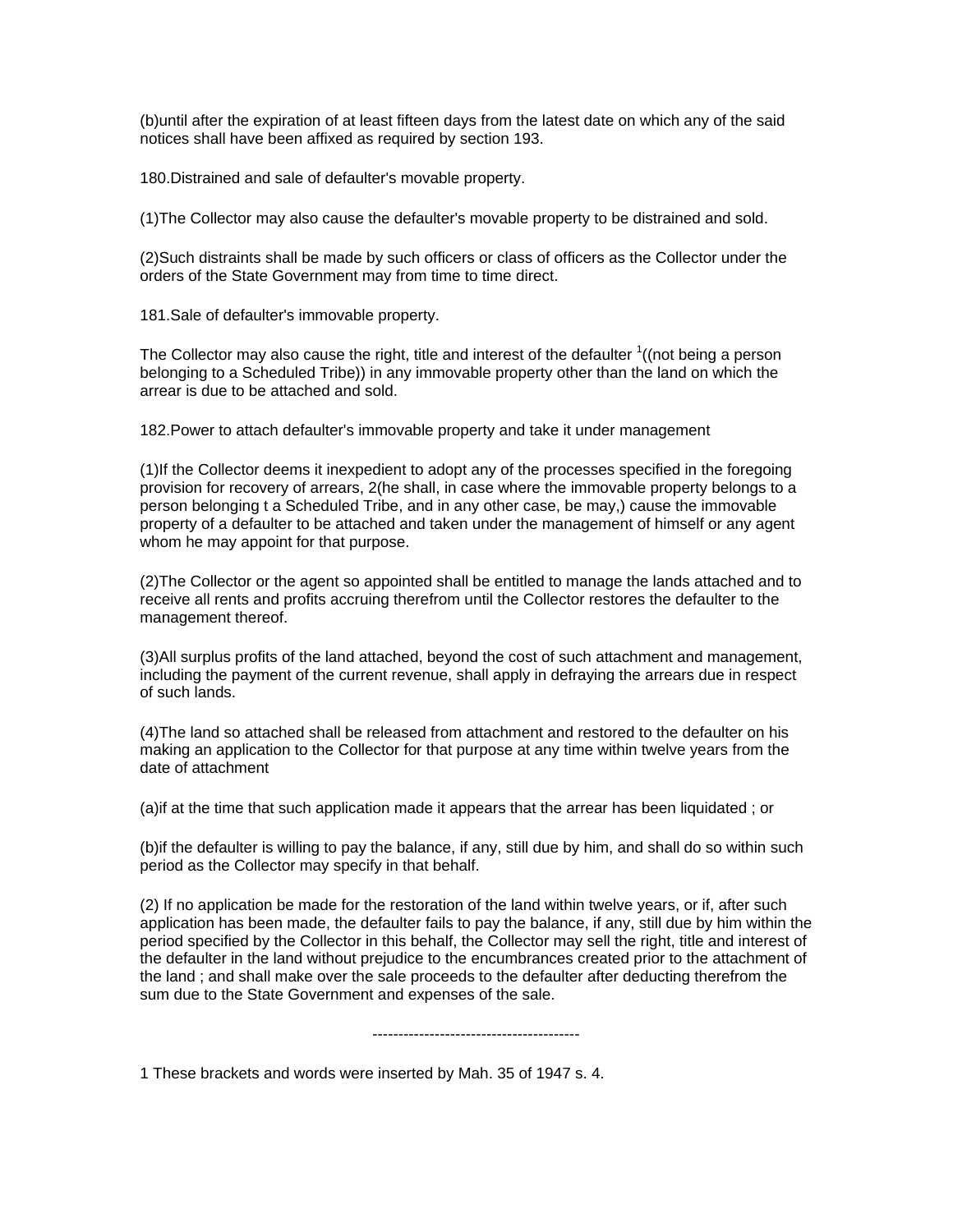2These words were substituted for the words "he may'', ibid., s. 5.

183.Arrest and detention of defaulter.

(1)At any time after any arrear becomes due, the defaulter (not being an agriculturist from whom such arrear in respect of his occupancy is due) may be arrested and detained in custody for ten days in the office of the Collector or of a Tahsildar unless the revenue due together with the penalty or interest and the cost of arrest and of notice of demand and the cost of his subsistence during detention is sooner paid.

Provided that, no such arrest shall be made unless the default is willful and the defaulter is given an opportunity to show cause against his arrest and detention.

(2)If, on the expiry of ten days the amount due by the defaulter is not paid then, or if the Collector deems fit on any earlier day, he may be sent by the Collector with a warrant, in the form of Schedule A for imprisonment in the civil jail of the district.

Provided that, no defaulter shall be detained in imprisonment for a longer period than the time limited by law in the case of the execution of a decree of a civil court or a debt equal in amount to the arrear of revenue due by such defaulter.

184.Power to arrest by whom to be exercised.

The State Government may, from time to time, declare by what officers or class of Officers, the powers of arrest conferred by section 183 may be exercised, and also fix the costs of arrest and the amount of subsistence money to be paid by the State Government to any defaulter under detention or imprisonment.

185.Power to attach defaulter's Village and take it under management.

If the holding, in respect of which an arrear is due, consists of an entire alienated village, or of a share of an alienated village, and the adoption of any of the other processes before specified is deemed inexpedient, the Collector may, with the previous sanction of the Commissioner, cause such village or share of a village to be attached and taken under the management of himself or any agent whom he appoints for that purpose.

186.Lands of each village to revert free of encumbrances.

The lands of any village or share of a village or share of a village so attached shall revert to the State Government unaffected by the acts of the superior holder or of any of the sharers, or by any charges or liabilities subsisting against such lands, or against such superior holder or sharers as are interested therein, or far as the public revenue is concerned, but without prejudice in other respects to the rights of individuals ; and the Collector or the agent so appointed shall be entitled to manage the lands attached, and to receive all rents and profits accruing therefrom to the exclusion of the superior holder or any of the sharers thereof, until the Collector restores the said superior holder to the management thereof.

187.Revenue management of villages or estates not belonging to Government that may be temporarily under management of State Government In the event of any alienated village or estate coming under the temporary management of the officers of the State Government, it shall be lawful for the Collector to let out the lands thereof, at rates determined by means of a survey settlement or at such other fixed rates as he may deem to be reasonable, and to grant unoccupied land therein on lease and otherwise to conduct the revenue management thereof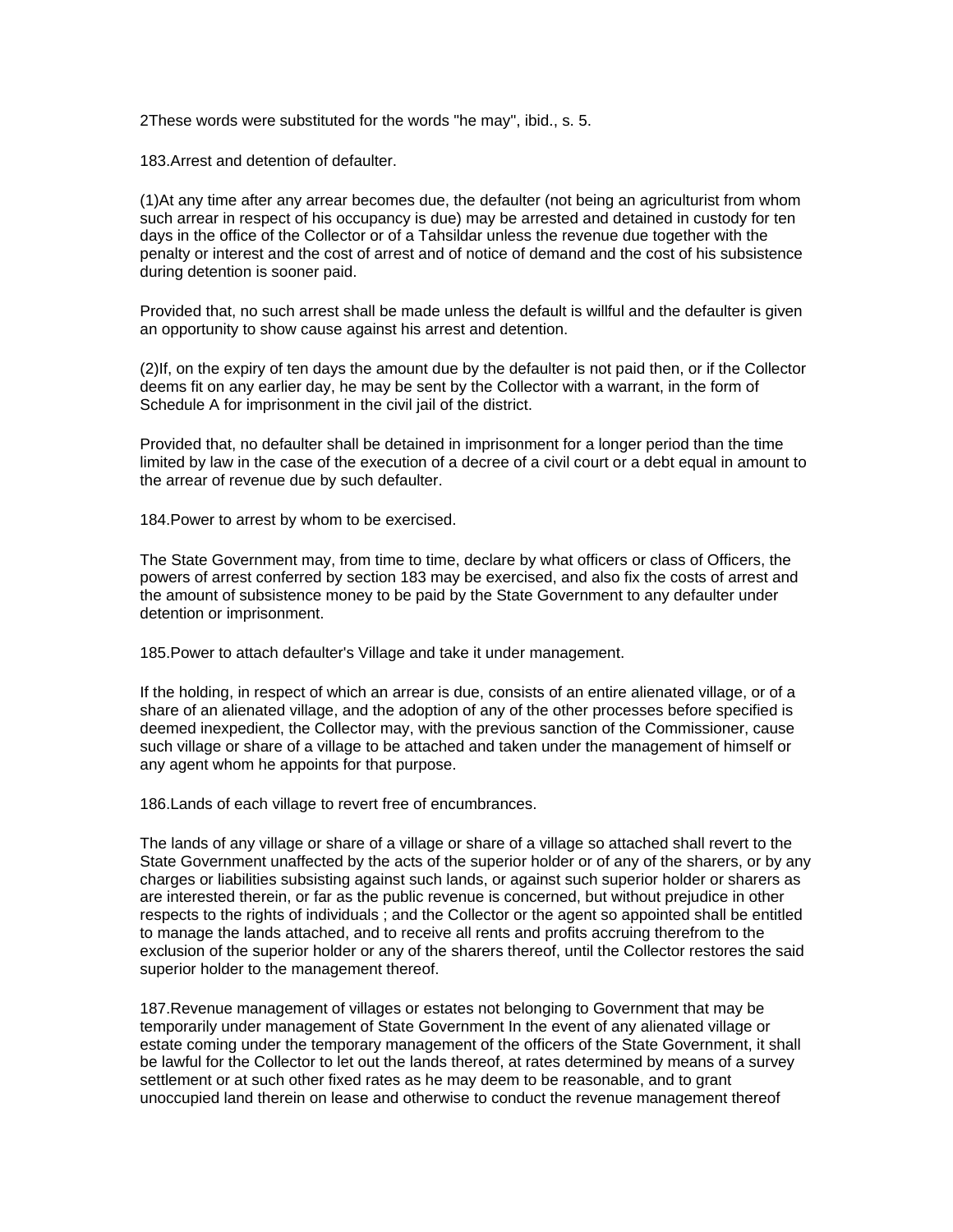under the rules for the management of unalienated lands, so far as such rules may be applicable and for so long as the said village or estate shall be under the management of Government officers ; provided, however, that any written agreements relating to the land made by the superior holder of such village or estate, shall not be affected by any proceedings under this section in so far as they shall not operate to the detriment of the lawful claims of the State Government on the land.

188.Application of surplus profits.

All surplus profits of the lands attached, beyond the cost of such attachment and management, including the payment of the current revenue, and the cost of the introduction of a revenue survey if the same be introduced under the provisions of section 187 shall be applied in defraying the said arrear.

189.Restoration of village so attached.

(1)The village or share of village so attached shall be released from attachment, and the management thereof shall be restored to the superior holder on the said superior holder's making an application to the Collector for that purpose at any time within twelve years from the commencement of the agricultural year next after the attachment,

(a)if at the time that such application is made it shall appear that the arrear has been liquidated ; or

(b)if the said superior holder is willing to pay the balance, if any, still due by him, and shall do so within such period as the Collector may specify in that behalf.

(2)The Collector shall over to the superior holder the surplus receipts, if any, which have accrued in the year in which his application for restoration of the village or share of a village is made after defraying all arrears and costs; but such surplus receipts, if any, of previous years shall be at the disposal of the State Government.

190.Village, etc. to vest in State Government if not redeemed within twelve years.

If no application be made for the restoration of a village or portion a village so attached within the said period of twelve years, or if, after such application has been made, the superior holder fails to pay the balance, if any, still due by him within the period specified by the Collector in this behalf, the said village or portion of a village shall thence forward vest in the State Government free from all encumbrances created by the superior or holder or any of the shares or any of his or their predecessors in title, or in any wise subsisting as against such superior holder or any of the sharers, but without prejudice to the persons in actual possession of the land.

191.But all processes to be stayed on security being given.

(1)Any defaulter detained in custody, or imprisoned, shall forthwith be set at liberty and the execution of any process shall, at any time, be stayed, on the defaulter's giving before the Collector or other person nominated by him for the purpose, or if the defaulter is in jail, before the officer in the charge of such jail, security in the form of Schedule B satisfactory to the Collector or to such other person or officer.

(3) Any person against whom proceedings are taken under this Chapter may pay the amount claimed under protest to the officer taking such proceedings, and upon such payment, the proceedings shall be stayed.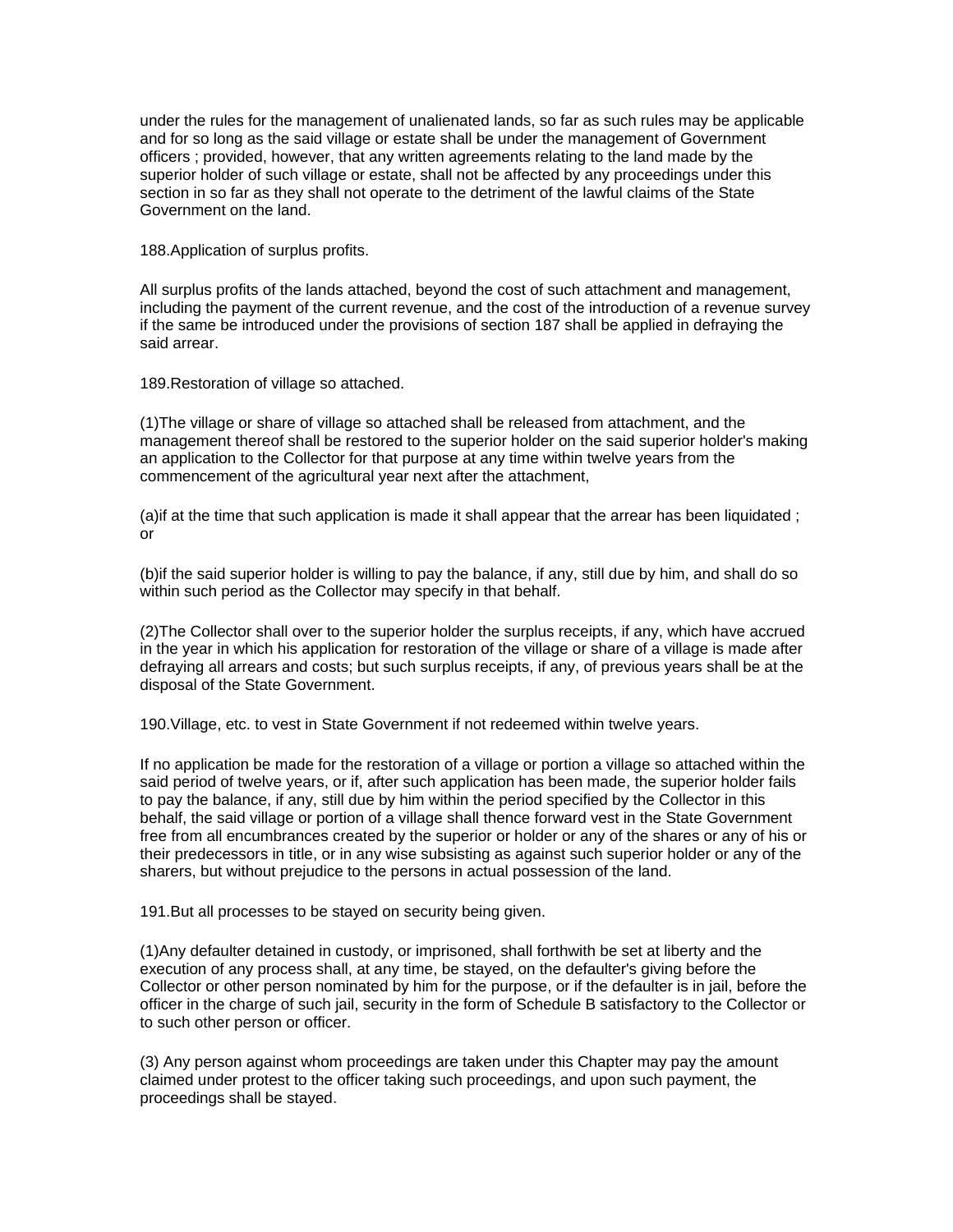192.Procedure in effecting sales.

(1)When any sale of either movable or immovable property is ordered under the provisions of this Chapter, the Collector shall issued a proclamation in the prescribed form with its translation in Marathi of the intended sale, specifying the time and place of sale, and in the case of movable property whether the sale is subject to confirmation, or not and when land paying revenue to the State Government is to be sold, the revenue assessed upon it, together with any other particulars he may think necessary.

(2)Such proclamation shall be made by beat of drum at the headquarters of the taluka and in the village in which the immovable property is situate if the sale be of immovable property ; and if the sale be of movable property , the proclamation shall be made in the village in which such property was seized, and in such other places as the Collector may direct.

(3)A copy of the proclamation issued under this section where it relates to the sale of any holding shall be sent to the Co-operative Bank or the Land Development Bank or both operating within the area in which the holdings is situate.

193.Notification of sales.

(1)A written notice of the intended sale of immovable property , and of the time and place thereof, shall be affixed in each of the following places, namely

(a)the office of the Collector of the district,

(b)the office of the Tahsildar of the taluka in which the immovable property is situate.

(c)the chavdi, or some other public building in the village in which it is situate , and

(d)the defaulter's dwelling place.

(2) In the case of movable property the written notice shall be affixed in the Tahsildar's office, and in the Chavdi, or some other public building in the village in which such property was seized.

(3)The Collector may also cause notice of any sale, whether of movable or immovable property, to be published in any other manner that he may deem fit.

(4)A notice referred to in this section shall be in such form as may be prescribed.

194.Sale by whom to be made ; time of sale, etc.

(1)Sales shall be made by auction by such persons as the Collector may direct.

(2)No such sale shall take place on a Sunday or other general holiday recognized by the State Government, nor until after the expiration of at least thirty property, from the latest date on which any of the said notices shall have been affixed as required by section 193.

195.Postponement of sale.

The sale may from time to be postponed for any sufficient reason .

Provided that, when the sale is postponed for a period longer than thirty days a fresh proclamation and notice shall be issued unless the defaulter consents to, waive it.

196.Sale of perishable articles.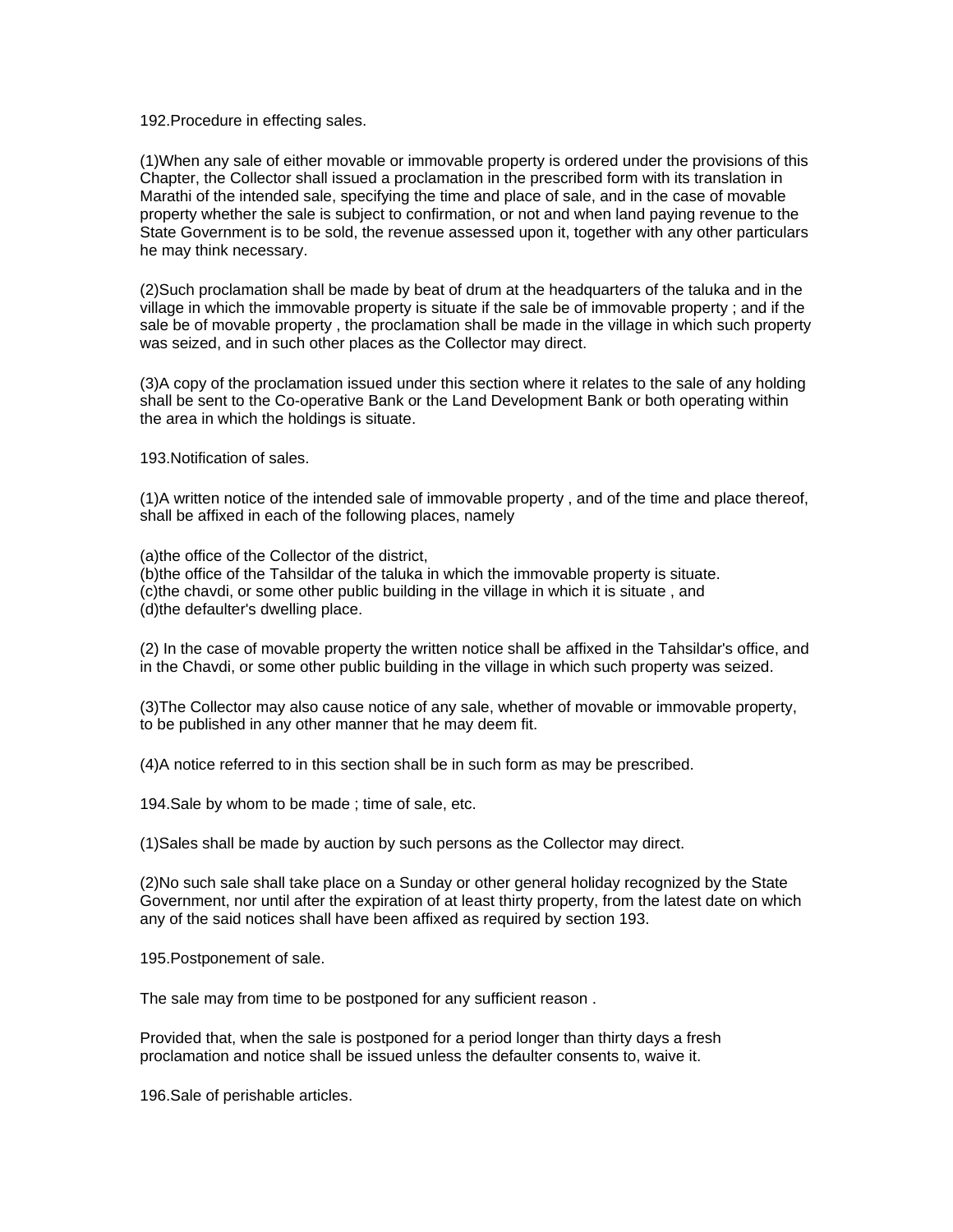Nothing in section 192, 193, 194 and 195 applies to the sale of perishable articles, such articles shall be sold by auction with the least possible delay, in accordance with such orders as may from time to be made by the Collector either generally or especially in that behalf.

197.When sale may be stayed.

If the defaulter or any person on his behalf, pays the arrear in respect of which the property is to be sold and all other charges legally due by him at any time before the property is knocked down, to the person prescribed under section 170 to receive payment of the land revenue due, or to the officer appointed to conduct the sale or if he furnishes security under section 191, the sale shall be stayed.

198.Sales of movable property when liable to confirmation.

Sales of perishable articles shall be at once finally concluded by the officer conducting such sales. All other sales of movable property shall be finally concluded by the officer conducting such sales or shall be subject to confirmation, as may be directed in orders to be made by the Collector either generally or specially in that behalf. In the case of sales made subject to confirmation, the Collector shall direct by whom such sales may be confirmed.

199.Mode of payment for movable property when sale is concluded. at once.

When a sale is finally concluded by the officer conducting the same, the price of every lot shall be paid for at the time of sale, or as soon after as the said officer shall direct, and in default of such payment, the property shall forthwith be again put up and sold. On payment of the purchase money, the officer holding the sale shall grant a receipt for the same 1 ( and the sale shall become absolute as against all persons whomsoever, after the expiry of a period of seven days from the date of sale, if no application is made under section 206, or if made, after it is rejected.)

200.Mode of payment when sale is subject to confirmation.

(1)When sale is subject to confirmation, the party who is declared to be the purchaser shall be required to deposit immediately twenty-five per centum of the amount of his bid, and in default of such deposit, the property shall forthwith be again put up and sold.

(2) The full amount of purchase money-shall be paid by the purchaser before the sunset of the third day after he is informed of the sale having been confirmed, or if the said third day be a Sunday or other authorized holiday, then before sunset of the first office day after such day. On payment of such full amount of the purchase money, the purchaser shall be granted, a receipt for the same, and the sale shall become absolute as against all person whomsoever  $1$  (after the expiry of a period of seven days from the date of sale, if no application is made under section 206, or if made, after it is rejected.)

---------------------------------------------------

(1) This portion was substituted for the words and figures `` and the sale shall after seven days from the date of sale become absolute as against all persons whomsoever unless it is set aside under section 206 `` by Mah., 8 of 1959,s.6.

201.Deposit by purchaser in case of sale of immovable property.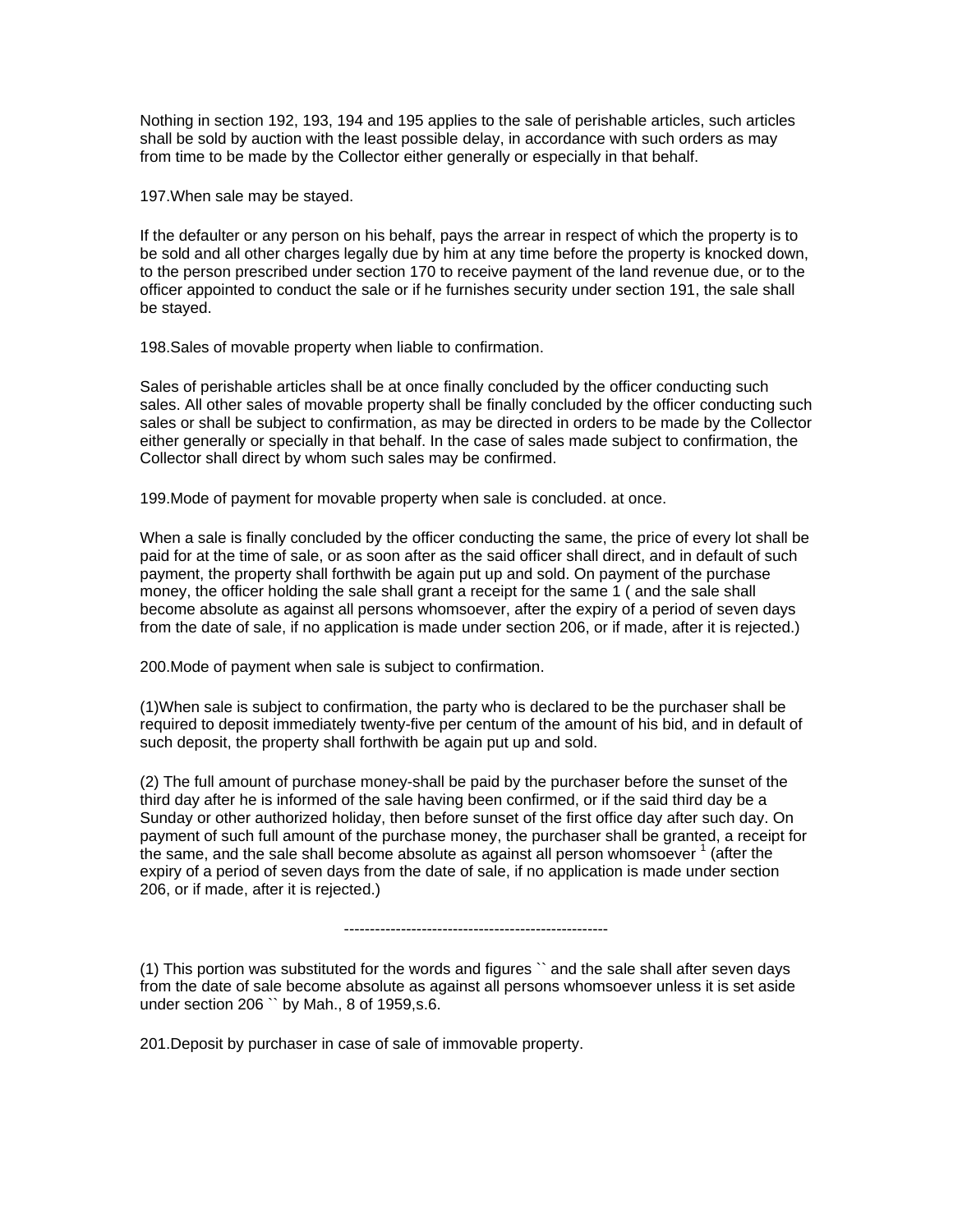In all cases of sale of immovable property, the party who is declared to be the purchaser shall be required to deposit immediately twenty-five per centum of the amount of his bid, and in default of such deposit, the property shall forthwith be again put up and sold.

202.Purchase money when to be paid.

The full amount of purchase-money shall be paid by the purchaser before the expiration of two months from the date on which the sale of the immovable property took place or before expiration of fifteen days from the date on which the intimation of confirmation of the sale is received by the purchaser, whichever is earlier.

Provided that, if the last date on which the purchase-money is to be paid happens to be a Sunday or other authorised holiday, then the payment shall be made before the sunset of the first office day after such date.

203. In default of payment within the prescribed period of the full amount of purchase-money, whether of movable or immovable property, the deposit after defraying there out the expenses of the sale, shall be forfeited to the State Government, and the property shall be resold, and the defaulting purchaser shall forfeit all claims to the property or to any part of the sum for which it may be subsequently sold.

204.Liability of purchaser for loss by resale.

If the proceeds of the sale, which is eventually made, be less than the price bid by such defaulting purchaser, for difference shall be recoverable from him by the Collector as an arrear of land revenue.

205.Notification before resale.

Every resale of property in default of payment of the purchase-money, shall, except when such resale takes place forthwith, be made after the issue of a notice in the manner prescribed for original sale.

206.Setting aside sales of movables.

Sales of movables, except perishable articles, may be set aside on the ground of some material irregularity or mistake in publishing or conducting it if a person (on application made within seven days from the date of sale) proves to the satisfaction of the Collector that he has sustained substantial injury by reason thereof.

207. (1)At any time within thirty days from the date of sale of immovable property an application may be made to the Collector to set aside the sale on the ground of some material irregularity, or mistake, or fraud, in publishing or conducting it ; but, except as is otherwise provided in sections 208, 209 and 210, no sale shall be set aside on the ground of any such irregularity or mistake, unless the applicant proves to the satisfaction of the Collector that he has sustained substantial injury by reason thereof.

<sup>2</sup>(Provided that, such application may be made by a defaulter who is a person belonging to a Scheduled Tribe or any person on his behalf, within one hundred and eighty days from such date.)

(2)If the application be allowed, the Collector shall set aside the sale, and direct fresh one.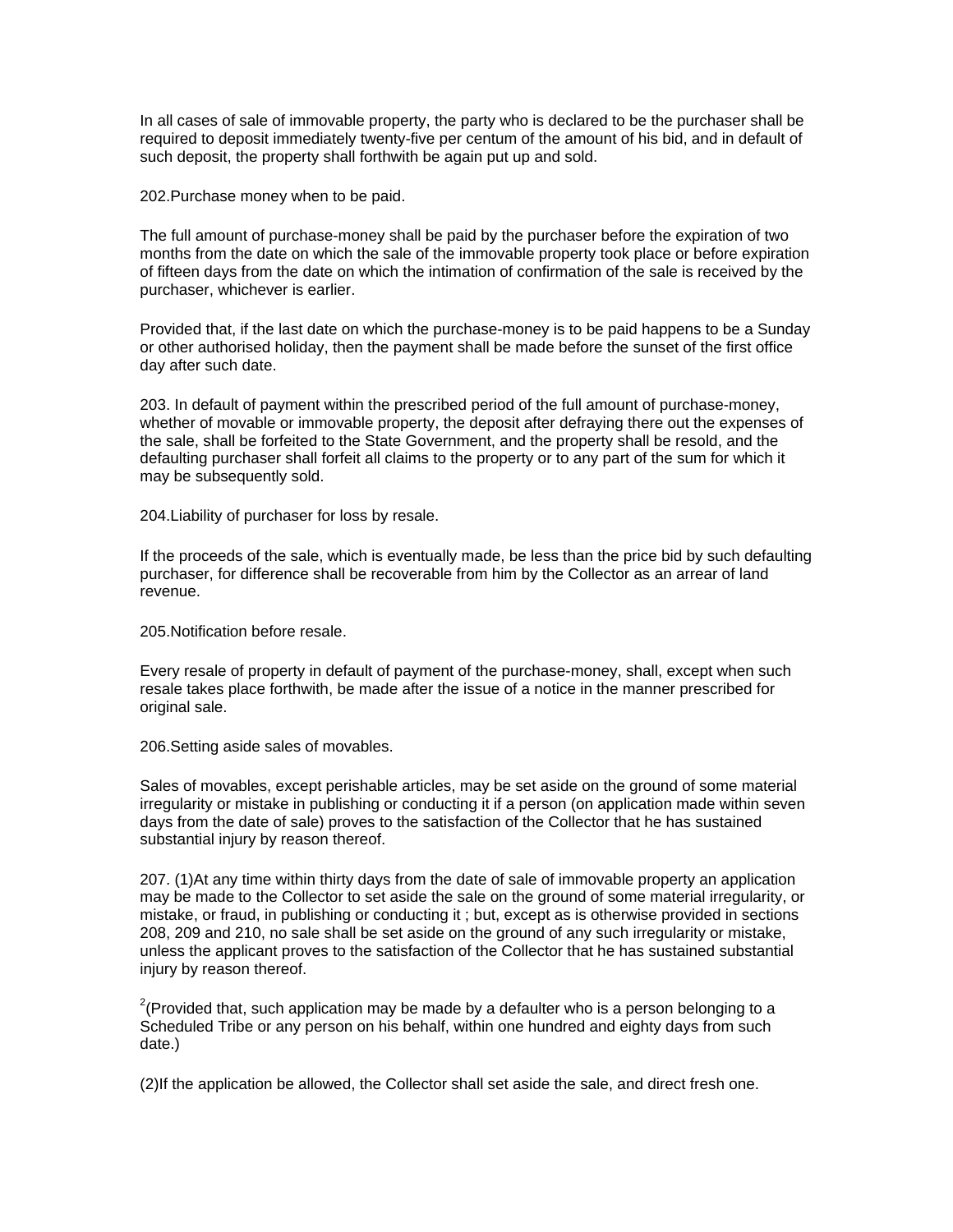208.Order confirming or setting aside sale.

On the expiration of thirty days 3 (or, as the case may be, one hundred and eighty days) from the date of the sale, if no such application as is mentioned in section 207 has been made, or if such application has been made and rejected, the Collector shall make an order confirming the sale.

Provided that, if he has reason to think that the sale ought to be set aside not withstanding that no such application has been made, or on grounds other than those alleged in any application has been made, or on grounds other than those alleged in any application which has been rejected, he may, after recording his reasons in writhing, set aside the sale.

-------------------------------------------------------

1 These words and figures were added by Mah. 30 of 1968,s.7.

- 2 This proviso was added by Mah. 35 of 1974, s.6.
- 3 These words were inserted, ibid., s.7.

209.Purchaser may apply to set aside sale under certain circumstances.

Except in a case, where land has been sold for arrears which form a charge on the land, the purchaser may, at any time within thirty days from the date of sale, apply to the Collector to set aside the sale on the ground that the defaulter had no saleable interest in the property sold ; and the Collector shall, after due enquiry, pass such orders on such application as he deems fit.

210.Application to set aside sale by person owning to holding interest in property.

(1)Where immovable property has been sold under this Code, any person either owning such property or holding an interest therein by virtue of a title acquired before such sale may, at any time within thirty days from the date of sale, apply to the Collector to have the sale set aside on his depositing

(a)for payment to the purchaser a sum equal to five per cent. of the purchase money ;

(b)for payment on account of the arrear, the amounts specified in the proclamation of sale as that for the recovery of which the sale was ordered, less any amount which may have been paid since the date of sale on that account ; and

(c)the cost of the sale.

 $1$  (Provided that, such application may be made by many such person belonging to a Scheduled Tribe within one hundred and eighty days from the date of sale .)

(2)If such deposit is made within thirty days  $2$  (or as the case may be, one hundred and eighty days) from the date of sale, the Collector shall pass an order setting aside the sale.

211.Refund deposit or purchase money when sale set aside.

Whenever the sale of any property is not confirmed, or is set aside, the purchaser shall be entitled to receive back his deposit or his purchase-money, as the case may be and the sum equal to five per cent, of the purchase-money deposited under clause (a) of sub-section (1) of section 210.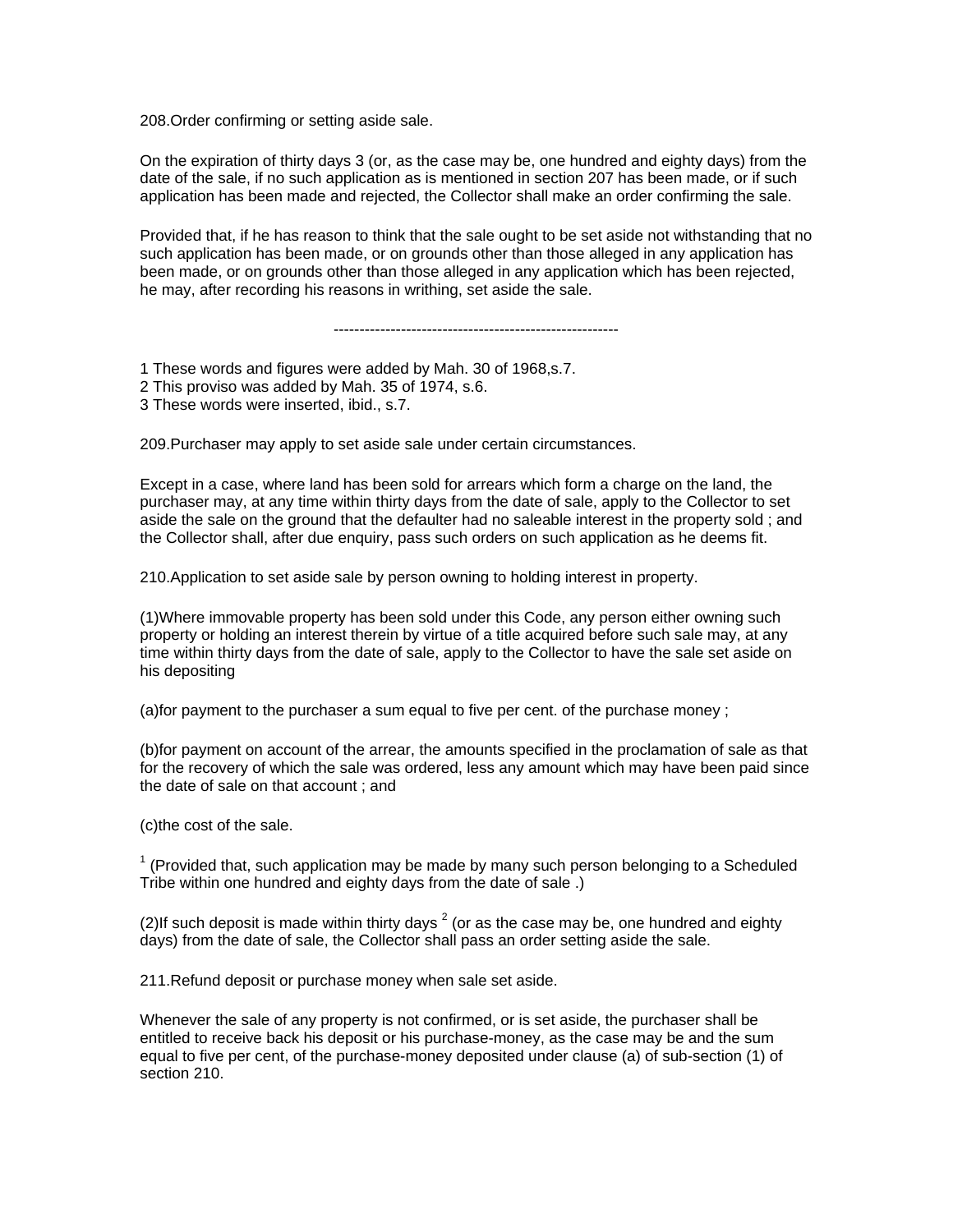---------------------------------------------------------

1 This provision was added by Mah. 35 of 1974, s.8(1). 2These words were inserted, ibid., s.8(2).

212.On confirmation of sale purchase to be out in possession. Certificate of purchase.

After a sale of any occupancy or alienate holding has been confirmed in the manner aforesaid, the Collector shall put the person declared to be the purchaser into possession of the land and shall cause his name to be entered in the land records as occupant or holder in lieu of that of the defaulter and shall grant him a certificate to the effect that he has purchased the land to which the certificate refers.

213.Bar of suit against certified purchaser.

The certificate shall state the name of the person declared at the time of sale to be the actual purchaser ; and any suit brought in a civil court against the certified purchaser on the ground that the purchase was made on behalf of another person not the certified purchaser, thought by agreement the name of the certified purchaser was used, shall be dismissed.

214.Application of proceeds of sale.

(1)When any sale of movable property under this Chapter has become absolute, and when any sale of immovable property has been confirmed, the proceeds of the sale shall be applied to defraying the expenses of the sale and to the payment of any arrears due by the defaulter at the date of the confirmation of such sale, and recoverable as an arrear of land revenue and any other sum recoverable from the defaulter as an arrear of land revenue and notified to the Collector before the confirmation of such sale, and the surplus, if any, shall be paid to the person whose property has been sold.

(2) The expenses of sale shall be estimated at such rates and according to such orders as may from time to time be sanctioned by the Commissioner under the orders of the State Government.

215.Surplus not to be paid to creditors except under order of court.

The said surplus shall not, except under an order of a civil court, be payable to any creditor of the person whose property has been sold.

216. Certified purchaser liable only for land revenue subsequently due.

Not withstanding anything contained in section 168, the person named in the certificate of title as purchaser shall not be liable for land revenue due in respect to the land for any period previous to the date of the sale.

217.Purchaser's title.

Where immovable property is sold under the provisions of this Chapter and such sale has been confirmed, the property shall be deemed to have vested, in the purchaser on the date when the property is sold and not on the date when the sale was confirmed.

218.Claims to attached property how to be disposed.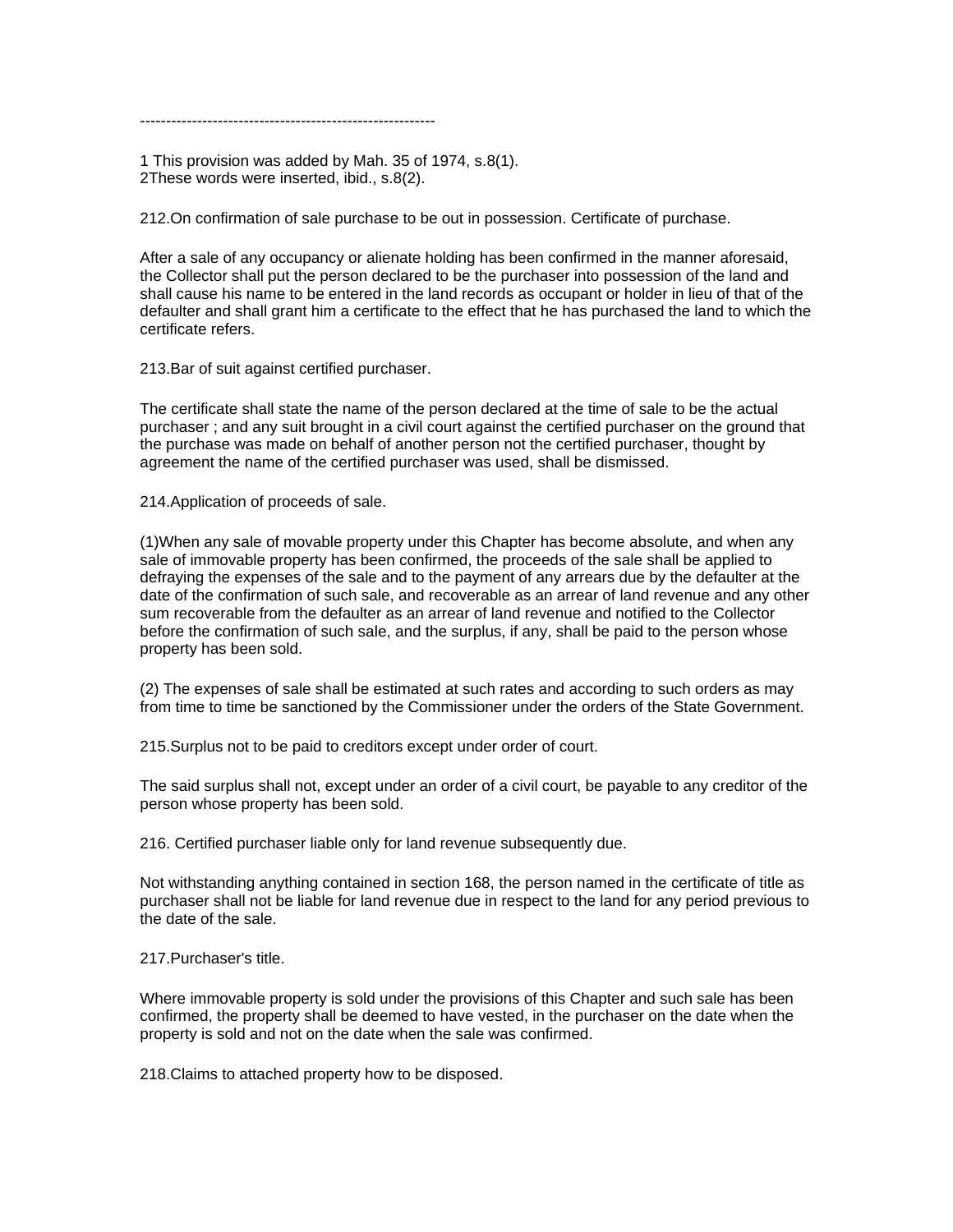(1)If any claim is set up by a third person to the property attached or proceeded against under the provisions of this Code, the Collector may on a formal inquiry held after reasonable notice, admit or reject it.

(2)The person against whom an order is made under sub-section (1) may, within one year from the date of the order, institute a suit to establish the right which he claims to the property attached or proceeded against, but subject to the result of such suit, if any, the order shall be conclusive.

219.Bar of revenue officer to bid etc. at sale.

Except a provided in section 220, no officer or other person having any duty to perform in connection with any sale shall, either directly or indirectly, bid for , acquire or attempt to acquire any interest in the property sold.

220.Purchase on nominal bid.

Where at any sale held under the provisions of this Chapter, there is no bidder or the bids made are inadequate or nominal, it shall be lawful for the Collector to authorise any of his subordinates to purchase such property on behalf of the State Government for such bid as such subordinate may make.

Provided that, if the property so purchased is subsequently sold by the State Government within twelve years of the purchase, the following amounts shall be recovered from the sale proceeds and the surplus, if any, shall be paid to the person whose property has been sold, namely.

(a)dues, that is, the principal outstanding with interest ;

(b)loss of revenue, if any, caused to the State Government during the period the land remains with the State Government and no person takes it on lease or otherwise ;

(c)actual expenditure incurred in the auction sale ;

(d)penalty equal to one-fourth of the principal ;

Provided further that, if the property, is not subsequently sold as aforesaid, it may be returned or granted on the tenure on which he held it immediately before its purchase by Government, as the case may be, to the defaulter on his paying the amounts specified in the previous proviso, at any time within a period of twelve years from the date of purchase on behalf of the State Government.

221.Sum recoverable under provisions of this Chapter.

(1)(a)All sums due on account of land revenue, rent, quit-rents, nazranas succession duties, transfer duties and forfeitures, cesses, profits from land, emoluments, fees, charges, fines, penalties, water rates, royalty, costs, payable or leviable under this Code or any enactment for the time being in force relating to land revenue ;

(b)all moneys due by any contractor for the farm of any tax, duty, cess or fee or any other item of revenue whatsoever, and all specific pecuniary penalties to which any such contractor renders himself liable under the terms of his agreement ;

(c)all sums declared by this Code or any law for the time being in force or by any agreement or contract with the Government to be leviable as an assessment or as a revenue demand or as an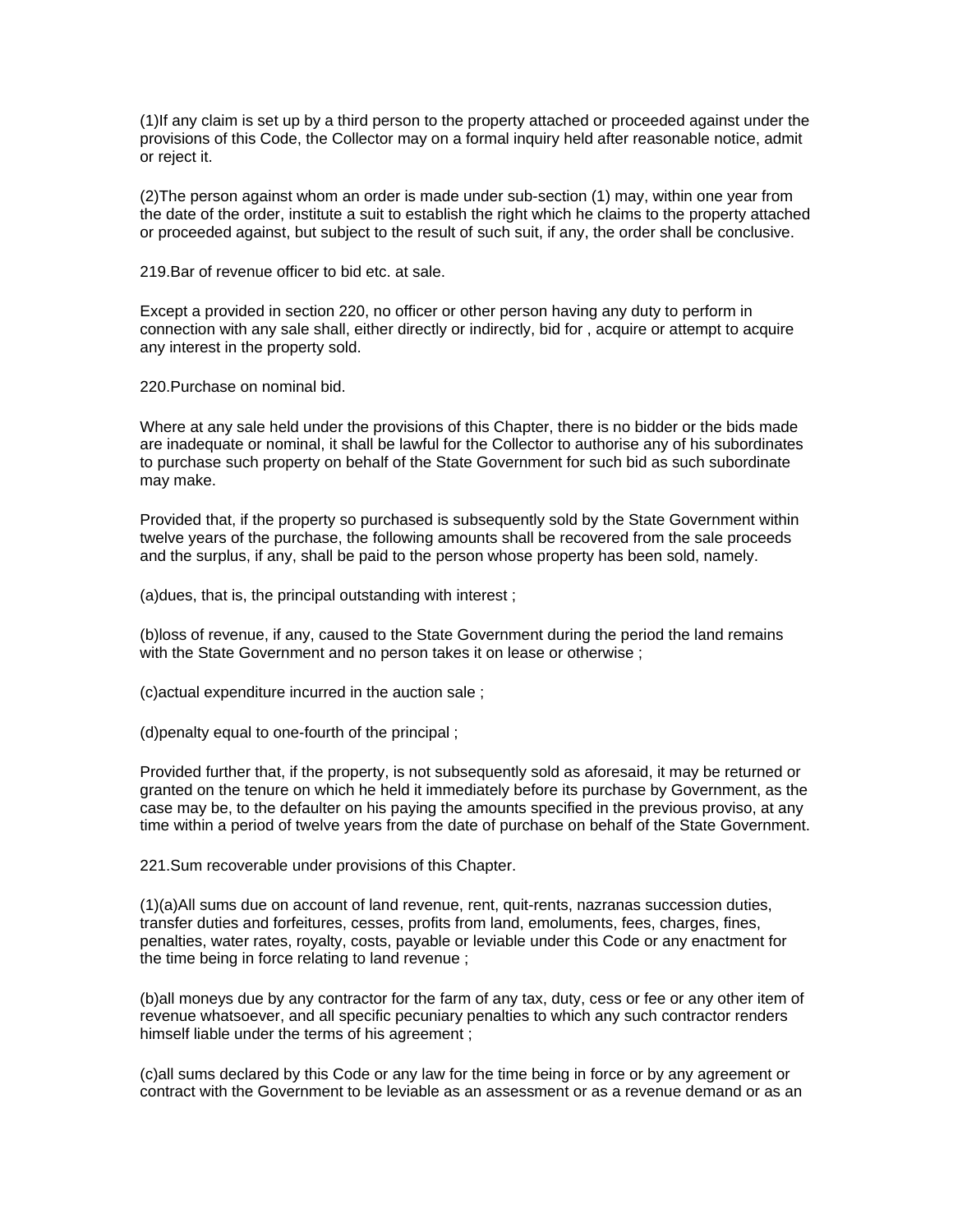arrear of land revenue, shall be levied under the foregoing provisions of this Chapter and all the provisions of this Chapter shall, so far as may be, applicable thereto.

(2) In the event of the resumption of any farm referred to in clause (b) of sub-section (1), no person shall be entitled to any credit for any-payments which he may have made to the contractor in anticipation.

222.Recovery of free grants as arrear of revenue in case of misuse.

Any person who has received from the State Government a free grant of money for any agricultural purpose, subject to the condition that he shall refund the same on failure to observe any of the conditions of the grant, shall on failure to observe any such condition and to repay the said sum to the State Government be liable to be proceeded against under the provisions of this Chapter as a revenue defaulter ; and all the foregoing provisions of this Chapter shall, so far as may be, applicable to such person.

223.Recovery of monies from surety.

Every person who may have become a surety under any of the provisions of this Code, or under any other enactment or any grant, lease or contract whereunder the sum secured is recoverable from the principal as an arrear of land revenue including a contractor referred to in clause (b) of sub-section (1) of section 221 shall, on failure to pay the amount or any portion thereof which he may have become liable to pay under the terms of his security bond, be liable to be proceeded against under the provisions of this Code as a revenue defaulter ; and all the foregoing provisions of this Chapter shall, so far as may be, be applicable to such person.

# **Chapter XII Procedure Of Revenue Officers.**

224.Subordination of revenue officers.

In all official acts and proceedings revenue officer shall, in the absence of any express provision of law or any rule made thereunder to the contrary, be subject as to the place, time and manner of performing his duties to the direction and control of the officer to whom he is Subordinate

225.Power to transfer cases.

Whenever it appears to the State Government that an order under this section is expedient for the ends of justice, it may direct that any particular case be transferred from one revenue officer to another revenue officer of an equal or superior rank in same district or any other district.

226.Power to transfer cases to and from subordinates.

(1)A Commissioner, a Collector, a Sub-Divisional Officer or a Tahsildar may make over any cases or class or cases,arising under the provisions of this Code or any other enactment for the time being in force, for decision from his own file to any revenue officer subordinate to him competent to decide such case or class of cases or may withdraw any case or class of cases from any such revenue officer and may deal with such case or class of cases himself or refer the same for disposal to any other revenue officer competent to decide such case or class of cases.

(2)A Commissioner, a Collector, a Sub-Divisional Officer, or a Tahsildar may make over for inquiry and report any case or class of cases arising under the provisions of this Code or any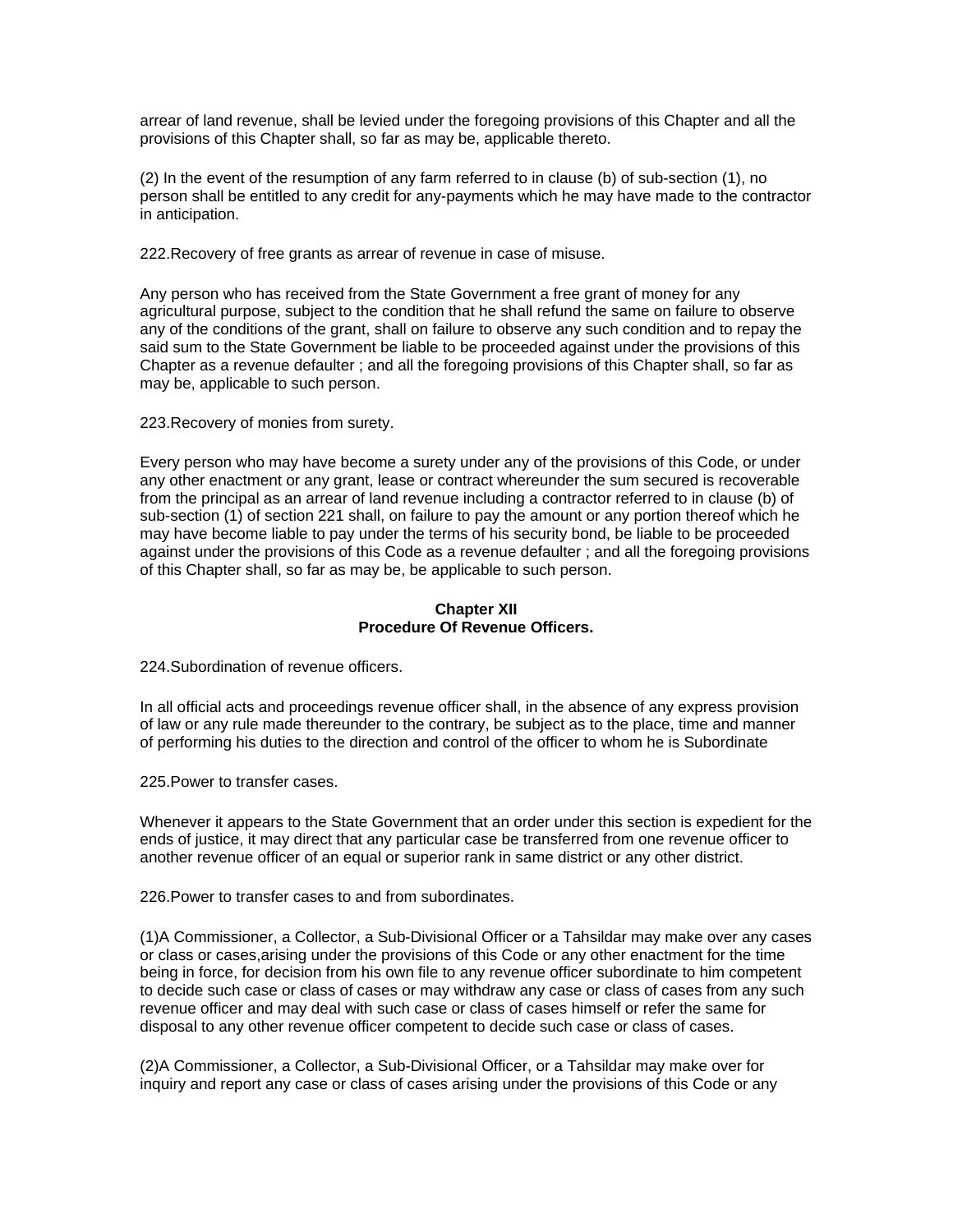other enactment for the time being in force from his own file to any revenue officer subordinate to him.

227.Power to summon person to give evidence and produce documents.

(1)Every revenue or survey officer not below the rank of an Aval Karkun or a District Inspector of Land Records in their respective departments shall have power to summon any person whose attendance he considers necessary either to be examined as a party or to give evidence as a witness, or to produce documents for the purposes of any inquiry which such officer is legally empowered to make. A summons to produce documents may be for the production of certain specified documents for or the production of all documents of a certain description in the possession of the person summoned.

(2) Subject to the provisions of sections 132 and 133 of the Code of Civil Procedure, 1908, all persons so summoned shall be bound to attend, either in person or by an authorised agent, as such officer may direct.

(3)All persons summoned as aforesaid shall be bound to state the truth upon any subject respecting which they are examined or make statements and to produce such documents and other things as may be required.

228.summons to be in writing, signed and sealed ; service of summons.

(1)Every summons shall be in writing in duplicate, and shall state the purpose for which it is issued and shall be signed by the officer issuing it, and if he has a seal shall also bear his seal.

(2)The summons shall be served by tendering or delivering a copy of it to the person summoned or, if he cannot be found, by affixing a copy of it to some conspicuous part of his usual residence.

(3)If his usual residence be in another district, the summons may be sent by post to the Collector of that district, who shall cause it to be served in accordance with the provisions of sub-section (2).

229.Compelling attendance of witness.

If any person on whom a summons to attend as witness or to produce any documents has been served fails to comply with the summons, the officer by whom the summons is issued under section 227 may,

(a)issues a bailable warrant of arrest ;

(b)order him to furnish security for appearance ; or

(c)impose upon him a fine not exceeding fifty rupees.

230. (1)Subject to the provisions of this Code and the rules made thereunder, every notice under this Code may be served either by tendering or delivering a copy thereof, or sending such copy by post to the person on whom it is to be served or his authorised agent, or if service in the manner aforesaid cannot be made, by affixing a copy thereof at his last known place or residence or at some place of public resort in the village in which the land to which the notice relates is situated or from which the land is cultivated.

(2)No such notice shall be deemed void on account of any error in the name or designation of any person, or in the description of any land, referred to therein, unless such error has produced substantial injustice.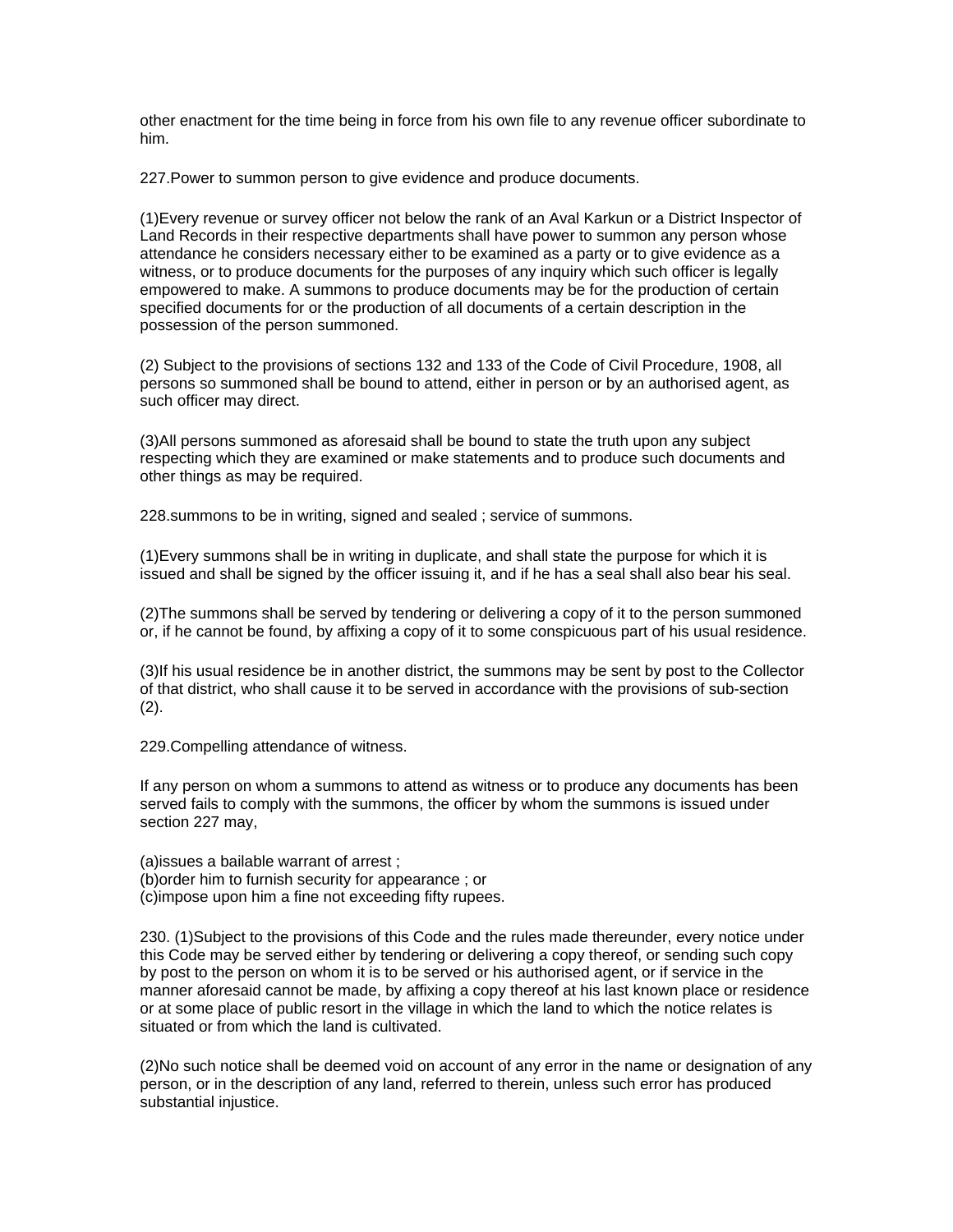### 231.Procedure for producing attendance of witnesses

In any formal or summary inquiry if any party desires the attendance or witnesses he shall follow the procedure prescribed by the Code of Civil Procedure, 1908, for parties applying for summons for witnesses.

232.Hearing in absence of party.

(1)If on the date fixed for hearing a case or proceeding, a revenue officer or survey officer finds that summons or notice was not served on any party due to the failure of the opposite party to pay the requisite process fees for such service, the case or proceeding may be dismissed in default of payment of such process fees.

(2)If any party of a case or proceeding before the revenue officer or survey officer does not appear on the date fixed for hearing, the case may be heard and determined in his absence or may be dismissed in default.

(3)The party against whom any order is passed under sub-section (1) or (2) may apply within thirty days from the date of such order to have it set aside on the ground that he was prevented by any sufficient cause from paying the requisite `process fees' for service of a summons or notice on the opposite party or from appearing at the hearing and the revenue officer or survey officer may, after notice to the opposite party which was present on the date on which such order was passed and after making such inquiry as he considers necessary set aside the order passed.

(4) Where an application filed under sub-section (3) is rejected, the party aggrieved may file an appeal to the authority to whom an appeal lies from an original order passed by such officer.

(5) Except as provided in sub-section (4) or except where a case or proceeding before any such officer has been decided on merits, no appeal shall lie from an order passed under this section.

### 233.Adjournment of hearing

(1)A revenue or survey officer may, from time to time, for reasons to be recorded, adjourn the hearing of a case or proceeding before him.

(2)The date and place of an adjourned hearing of a case or proceeding shall be intimated at the time of the adjournment to such of the parties and witnesses as are present.

234.Mode of taking evidence in formal inquiries.

(1)In all formal inquiries the evidence shall be taken down in full, in writing, in Marathi, by or in the presence and hearing and under the personal superintendence and direction of, the officer making the investigation or inquiry, and shall be signed by him. The officer shall read out or cause to be read out the evidence so taken to the witness and obtain his signature thereto in token of its correctness.

(2)In case in which the evidence is not taken down in full in writhing by the officer making the inquiry he shall, as the examination of each witness proceeds, make a memorandum of the substance of what such witness deposes ; and such memorandum shall be written and singed by such officer with his own hand, and shall form part of the record.

(3) If such officer is prevented from making a memorandum as required aforesaid, he shall record the reason of his inability to do so.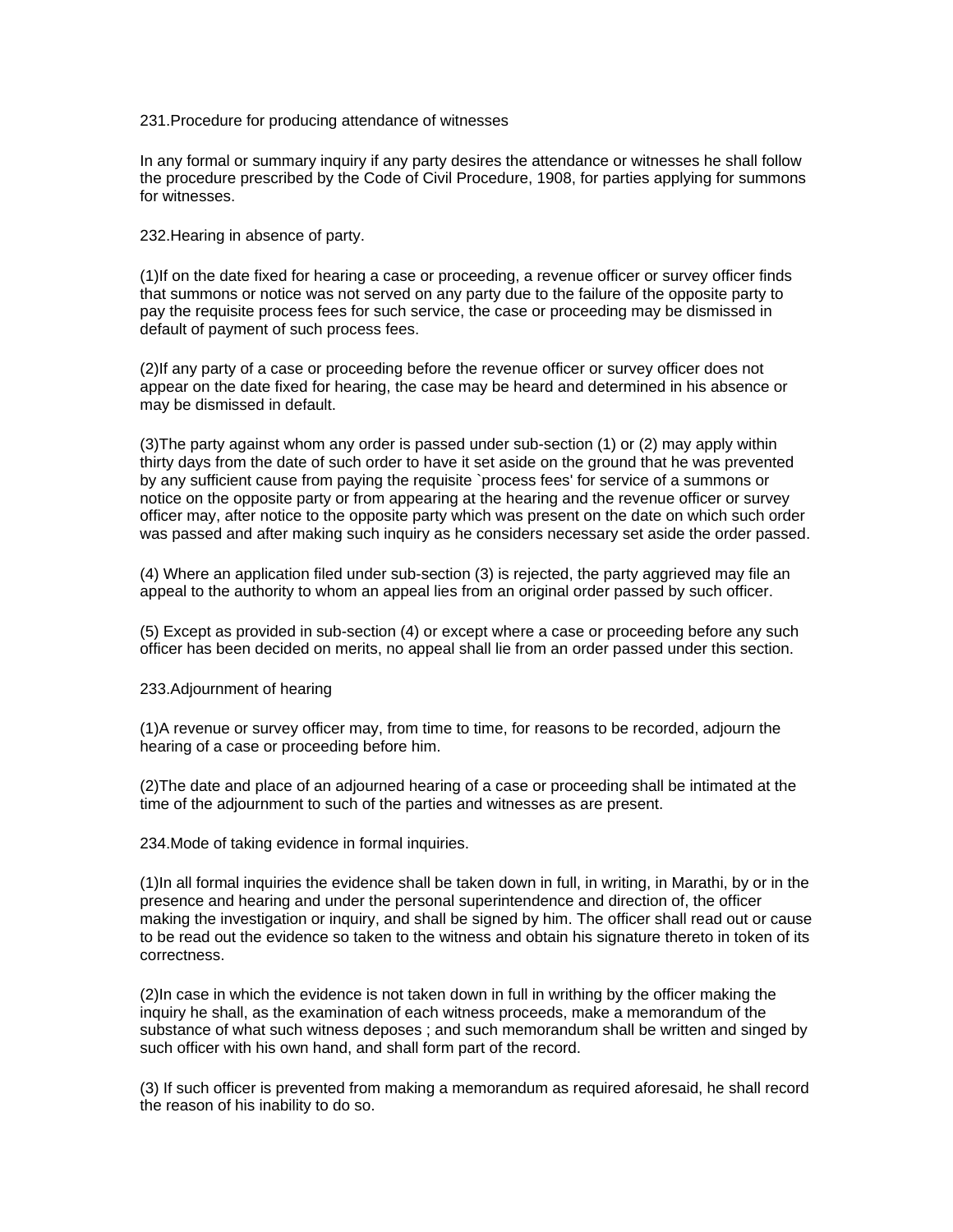(4)When the evidence is given in English, such officer may take it down in that language with his own hand, and an authenticated translation of the same in Marathi shall be made and shall from part of the record.

235.Writing and explanation of decisions.

Every decision, after a formal inquiry, shall be in writing signed by the officer passing the same, and shall contain a full statement of the grounds on which it is passed.

236.Summary inquiries how to be conducted.

In summary inquiries, the revenue officer or survey officer shall himself, as any such inquiry proceeds, record a minute of the proceedings in his own hand in English or in Marathi embracing the material averments made by the parties interest, the material parts of the evidence, the decision and the reasons for the same

Provided that, it shall at any time be lawful for such officer to conduct an inquiry directed by this Code to be summary under all, or any of the rules applicable to a formal inquiry, if he deems fit.

237.Formal and summary inquiries to be deemed judicial proceedings.

XLV of 1860.

(1)A formal or summary inquiry under this Code shall be deemed to be a judicial proceeding within the meaning of section 193, 219 and 228 of the Indian Penal Code, and the office of any authority holding a formal or summary inquiry shall be deemed a civil court for the purpose of such inquiry.

(2)Every hearing and decision, whether in a formal or summary inquiry, shall be in public, and the parties or their authorised agents shall have due notice to attend.

238.Ordinary inquiries how to be conducted.

An inquiry which this Code does not require to be either formal or summary , or which any revenue or survey officer may on any occasion deem to be necessary to make , in the execution of his lawful duties, shall be conducted according to such rules applicable thereto, whether general or special, as may have been prescribed by the State Government ,or an authority superior to the officer conducting such inquiry and, except in so far as controlled by such rules, according to the discretion of the officer in such way as may seem best calculated for the ascertainment of all essential facts and the furtherance of the public good.

239.Copies and translations, etc., how to be obtained.

In all cases in which a formal or summary inquiry is made, authenticated copies and translations of decisions, orders, and original documents used as evidence shall be restored to the person who produced them, or to persons claiming under them on due application being made for the same, subject to such charges for copying, searches, inspection and other like matters as may, from time to time , be prescribed by the State Government.

240.Arrest of defaulter to be made upon warrant.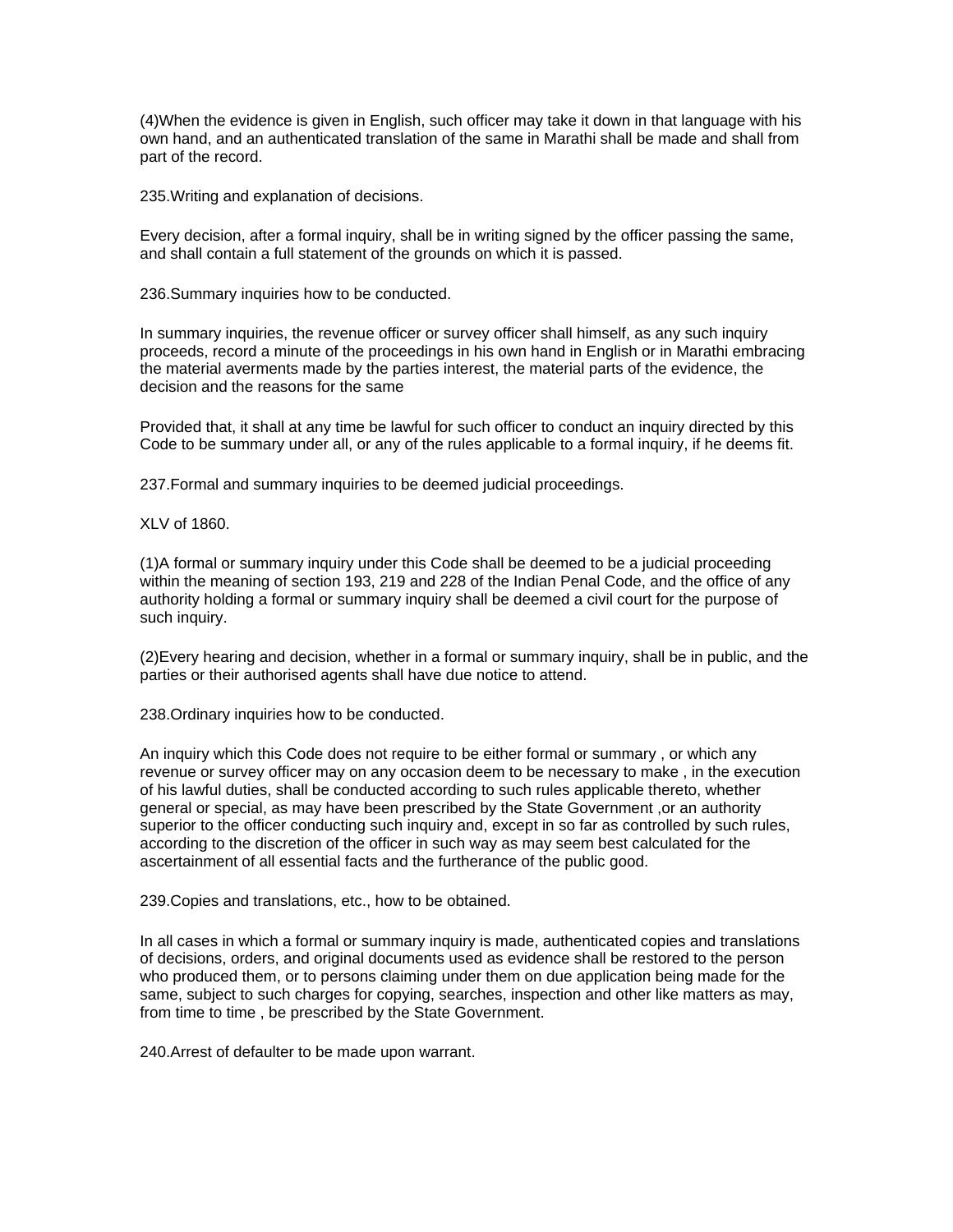Whenever it is provided by this Code, that a defaulter, or any other person may be arrested, such arrest shall be made upon a warrant issued by any officer competent to direct such person's arrest.

241.Power to enter upon and survey land.

All revenue and survey officers and when under their observation and control, their servants and workmen when so directed, may enter upon and survey land and demarcate boundaries and do other acts connected with the lawful exercise of their office under this Code or any other law for the time being in force relating to land revenue and in so doing shall cause no more damage than may be required for the due performances of their duties.

Provided that, no person shall enter into any building or upon any enclosed court or garden attached to a dwelling house, unless with the consent of the occupier thereof, without giving such occupier at least twenty-four hours notice, and in making such entry due regard shall be paid to the social and religious sentiments of the occupier.

242.Collector how to proceed in order to evict any person wrongfully in possession of land.

Whenever it is provided by this Code or by any other law for the time being in force that the Collector may or shall evict any person wrongfully in possession of land, such eviction shall be made in the following manner, that is to say,

(a)by serving a notice on the person or persons in possession requiring them (within such time as may appear reasonable after receipt of the said notice) to vacate the land, and

(b)if such notice is not obeyed, by removing, or deputing a subordinate to remove, any person who may refuse to vacate the same, and

(c)if the officer removing any such person shall be resisted or obstructed by any person, the Collector shall hold a summary inquiry into the facts of the case, and if satisfied that the resistance or obstruction was without any just cause, and that such resistance and obstruction still continue, may, without prejudice to any proceedings to which such person may be liable under any law for he time being in force for the punishment of such resistance or obstruction, issue a warrant for the arrest of the said person, and on his appearance commit him to close custody in the office of the Collector or of any Tahsildar, or send him with a warrant in the form of Schedule D, for imprisonment in the civil jail of the district for such period not exceeding thirty days, as may be necessary to prevent the continuance of such obstruction or resistance.

243.Power to give and apportion costs.

A revenue or survey officer may give and apportion costs incurred in any case or proceeding arising under this Code or any other law for the time being in force in such manner and to such extent as he thinks fit.

Provided that, the fees of a legal practitioner shall not be allowed as costs in any such case or proceedings, unless such officer considers otherwise for reasons to be recorded by him in writing.

244.Persons by whom appearances and applications may be by made before and to revenue or survey officer.

Save as otherwise provided in any other enactment for the time being in force, all appearances before, application to and acts to be done before, any revenue or survey officer under this Code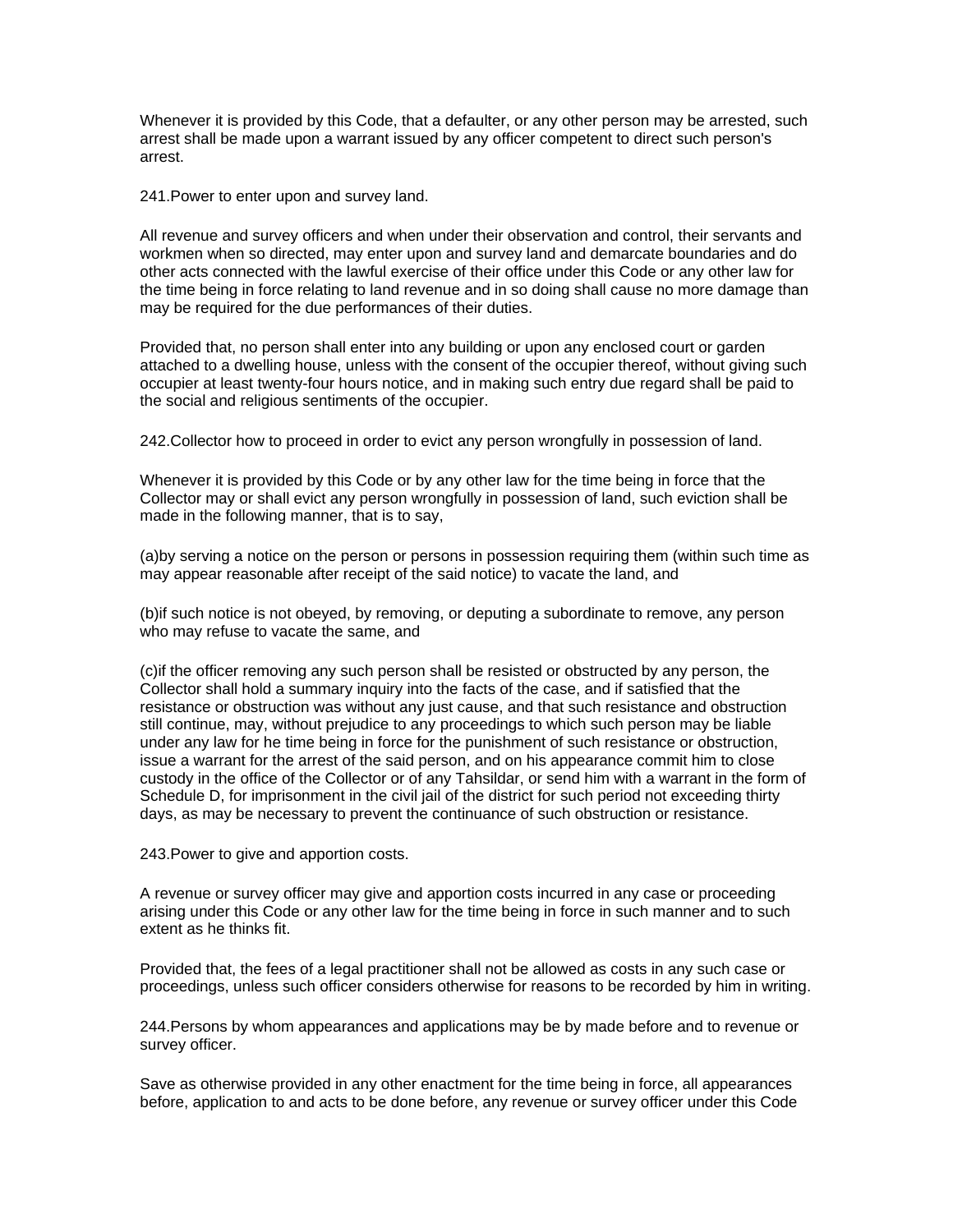or any other law for the time being in force may be made or done by the parties themselves or by their recognised agents or by any legal practitioner.

V of 1908.

Provided that, subject to the provisions of sections 132 and 133 of the Code of Civil Procedure, 1908, any such appearance shall, if the revenue or survey officer so directs, be made by the party in person.

245.Saving.

Nothing contained in this Chapter shall apply to any proceeding before the Maharashtra Revenue Tribunal under Chapter XV.

## **[Top](http://www.nagpuronline.com/nagpurcollectorate/laws/mlrc/PROCEDURE.htm#Procedure#Procedure)**

### **Chapter XIII Appeals, Revision And Review**

246.Application of this Chapter.

The provisions of this Chapter shall not apply to proceedings before the Maharashtra Revenue Tribunal under Chapter XV.

247.Appeal and appellate authorities.

(1)In the absence of any express provisions of this Code, or of any law for the time being in force to the contrary, an appeal shall lie from any decision or order passed by a revenue or survey officer specified in column 1 of the Schedule E under this Code or any other law for the time being in force to the officer specified in column 2 of that Schedule whether or not such decision or order may itself have been passed on appeal from the decision of order of the officer specified in column 1 of the said Schedule.

Provided that, in no case the number of appeals shall exceed two.

(2)When on account of promotion of change of designation, an appeal against any decision or order lies under this section to the same officer who has passed the decision or order appealed against, the appeal shall lie to such other officer competent to decide the appeal to whom it may be transferred under the provisions of this Code.

248.Appeal when to lie to State Government.

An appeal shall lie to the State Government from any decision or order passed by a Commissioner or by a Settlement Commissioner or by a Director of Land Records, or by a Deputy Director of Land Records invested with powers of Director of Land Records 1 \* \* \* except in the case of any decision or order passed by such officer on appeal from a decision or order itself recorded in appeal by any officer subordinate to him.

249.Appeal against review or revision.

(1)An order passed in review varying or reversing any order shall be appealable in the like manner as an original decision or order.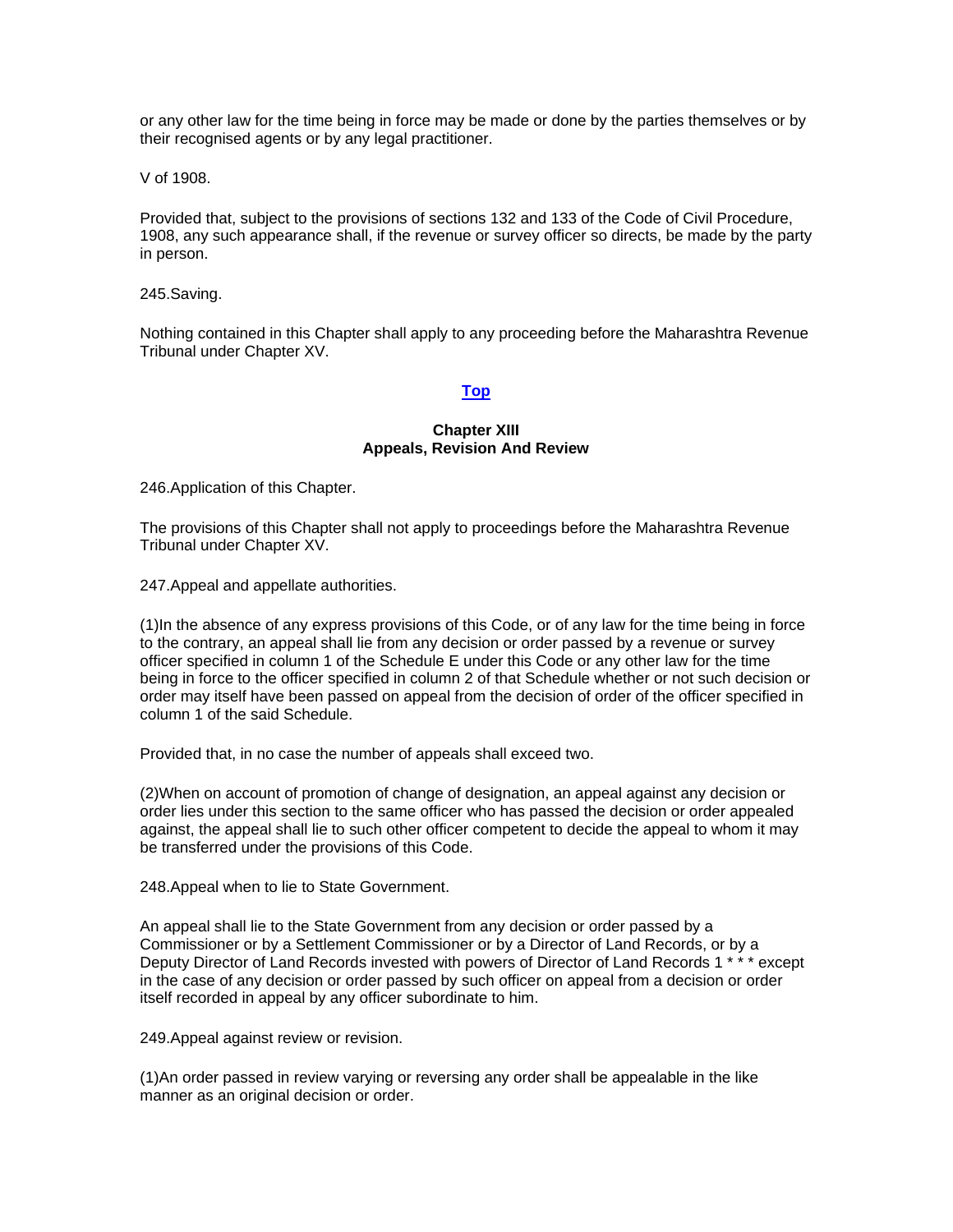(2)An order passed in revision varying or reversing any order shall be appealable as if it were an order passed by the revisional authority in appeal.

250.Periods within which appeals must be brought.

No appeal shall be brought after the expiration of sixty days if the decision or order complained of have been passed by an officer inferior n rank to a Collector or a Superintendent of Land Records in their respective departments; nor after the expiration of ninety days in any other case. The period of sixty and ninety days shall be counted from the date on which the decision or order is received by the appellant.

In computing the above periods, the time required to obtain a copy of the decision or order appealed against shall be excluded.

251.Admission of appeal after period of limitation.

Any appeal or an application for review under this Chapter may be admitted after the period of limitation prescribed therefor when the appellant or the applicant, as the case may be, satisfies the officer or the State Government to whom or to which he appeals or applies, that he had sufficient cause for not presenting the appeal or application, as the case may be, within such period.

252.Appeal shall not be against certain orders.

No appeal shall lie from an order

(a)admitting an appeal or an application for review under section 251 ;

(b)rejecting an application for revision or review; or

(c)granting or rejecting an application for stay.

---------------------------------------------------------------------------------------------------------------------------------

--

1 The words `` or by the Collector of Bombay or by an Assistant or Deputy Collector subordinate to him invested with the appellate power of the Collector '' were deleted by Mah. 47 of 1981, s. 8.

253.Provision where last day for appeal falls on Sunday or holiday.

Whenever the last day of any period provided in this Chapter for presentation of an appeal or an application for review falls on a Sunday or other holiday recognised by the State Government the day next following the close of the holiday shall be deemed to be such last day.

254.Copy of order to accompany petition of appeal.

Every petition for appeal, review or revision shall be accompanied by a certified copy of the order to which objection is made unless the production of such copy is dispensed with.

255.Power of appellate authority.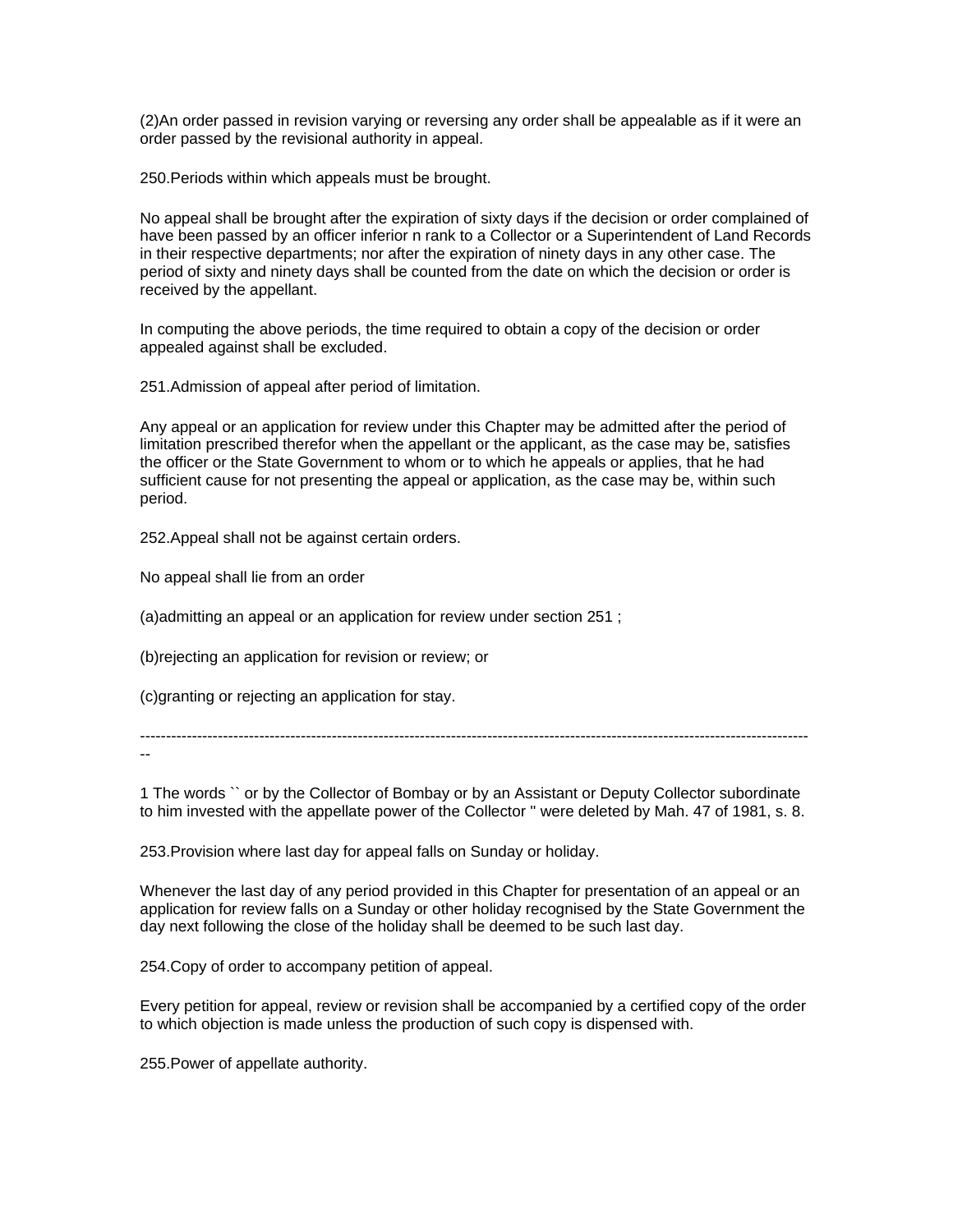(1)The appellate authority may either admit the appeal or, after calling for the record and giving the appellant an opportunity to be heard, may summarily reject it.

Provided that, the appellate authority shall not be bound to call for the record where the appeal is time-barred or does not lie.

(2)If the appeal is admitted, a date shall be fixed for hearing and notice thereof shall be served on the respondent.

(3)After hearing the parties, if they appear, the appellate authority may, for reasons to be recorded in writing, either annul, confirm, modify, or reverse the order appealed against, or may direct such further investigation to be made, or such additional evidence to be taken as it may think necessary ; or may itself take such additional evidence; or may remand the case for disposal with such direction as it thinks fit.

256.Stay of execution of orders.

(1)A revenue or survey officer who has passed any order or his successor in office may, at any time before the expire of the period, prescribed for appeal, direct the execution of such order to be stayed for such time as he thinks fit, provided no appeal has been filed.

(2)The appellate authority may, at any time, direct the execution of the order appealed from, to be stayed for such time as it may think fit.

(3)The authority exercising the powers of revision or review may direct the execution of the order under revision or review, as the case may be, to be stayed for such time as it may think fit.

(4)The appellate authority or the authority exercising the powers of revision or review may set aside or modify any direction made under sub-section (1).

(5) The revenue or survey officer or the authority directing the execution of an order to be stayed may impose such conditions or order such security to be furnished as he or it thinks fit.

(6) No order directing the stay of execution of any order shall be passed, except in accordance with the provisions of this section.

257.Power of State Government and of certain revenue and survey officers to call for and examine records and proceedings of subordinate officers.

(1)The State Government and any revenue of survey officer, not inferior in rank to an Assistant or Deputy Collector or a Superintendent of Land Records, in their respective departments, may call for and examine the record of any inquiry or the proceedings of any subordinate revenue or survey officer, for the purpose of satisfying itself or himself, as the case may be, as to the legality or propriety of any decision or order passed, and as to the regularity of the proceedings of such officer.

(2)A Tahsildar, a Naib-Tahsildar, and a District Inspector of Land Records may in the same manner call for and examine the proceedings of any officer subordinate to them in any matter in which neither a formal nor a summary inquiry has been held.

(3)If in any case, it shall appear to the State Government, or any officer referred to in sub-section (1) or sub-section (2) that any decision or order or proceedings so called for should be modified, annulled or reversed, it or he may pass such order thereon as it or he deems fit.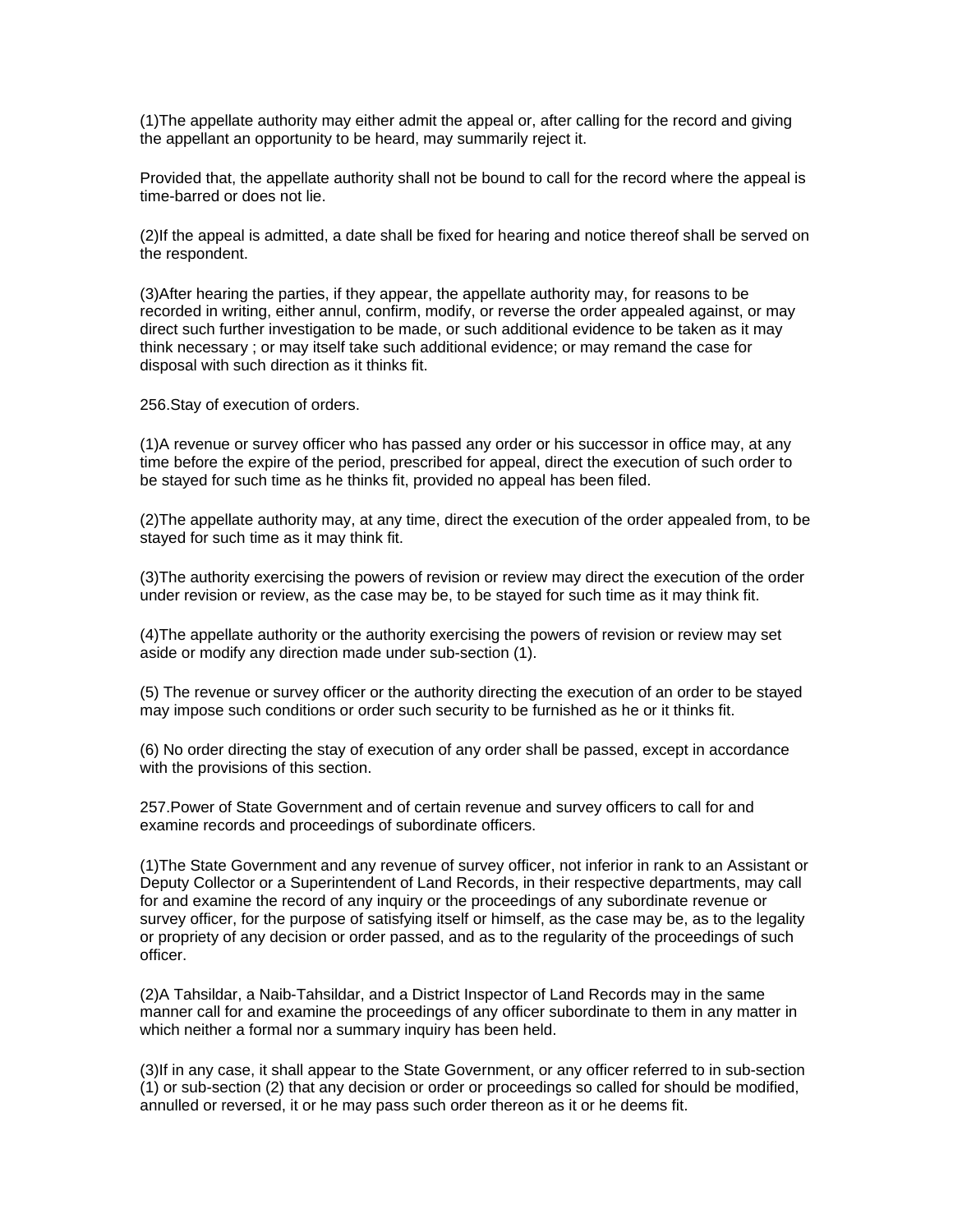Provided that, the State Government or such officer shall not vary or reverse any order affecting any question of right between private persons without having to the parties interested notice to appear and to be heard in support of such order.

Provided further that, an Assistant of Deputy Collector shall not himself pass such order in any matter in which a formal inquiry has been held, but shall submit the record with his opinion to the Collector, who shall pall such order thereon as he may deem fit.

258.Review of orders.

(1)The State Government and every revenue or survey officer may, either on its or his own motion or on the application of any party interested, review any order passed by itself or himself or any of its or his predecessors in office and pass such orders in reference thereto as it or he thinks fit.

Provided that,

(i)if the Collector or Settlement Officer thinks it necessary to review any order which he has not himself passed, on the ground other than that of clerical mistake, he shall first obtain the sanction of the Commissioner or the Settlement Commissioner, as the case may be, and if an officer subordinate to a Collector or Settlement Officer proposes to review any order on the ground other than that of clerical mistake, whether such order is passed by himself or his predecessor, he shall first obtain the sanction of the authority to whom he is immediately subordinate ;

(ii)no order shall be varied or reversed unless notice has been given to the parties interested to appear and be heard in support of such order ;

(iii)no order from which an appeal has been made, or which is the subject of any revision proceedings shall, so long as such appeal or proceedings are pending be reviewed.

(iv)no order affecting any question of right between private persons shall be reviewed except on an application of a party to the proceedings, and no such application for review of such order shall be entertained unless it is made within ninety days from the passing of the order.

(2)No order shall be reviewed except the Collector shall be deemed to be the successor in office of any revenue or survey officer who has left the district or who has ceased to exercise powers as a revenue or survey officer and to whom there is no successor in the district.

(3)For the purposes of this section the Collector shall be deemed to be the successor in office of any revenue or survey officer who has left the district or who has ceased to exercise powers as a revenue or survey officer and to whom there is no successor in the district.

(4)An order which has been dealt with in appeal or on revision shall not be reviewed by any revenue or survey officer subordinate to the appellate or revisional authority.

(5)Orders passed in review shall on no account be reviewed.

259.Rules as to decisions or orders expressly made final.

Whenever in this Code it is provided that a decision or order shall be final or conclusive, such provision shall mean that no appeal lies from any such, decision or order ; but is shall be lawful to the State Government alone to modify annul or reverse any such decision or order under the provisions of section 257.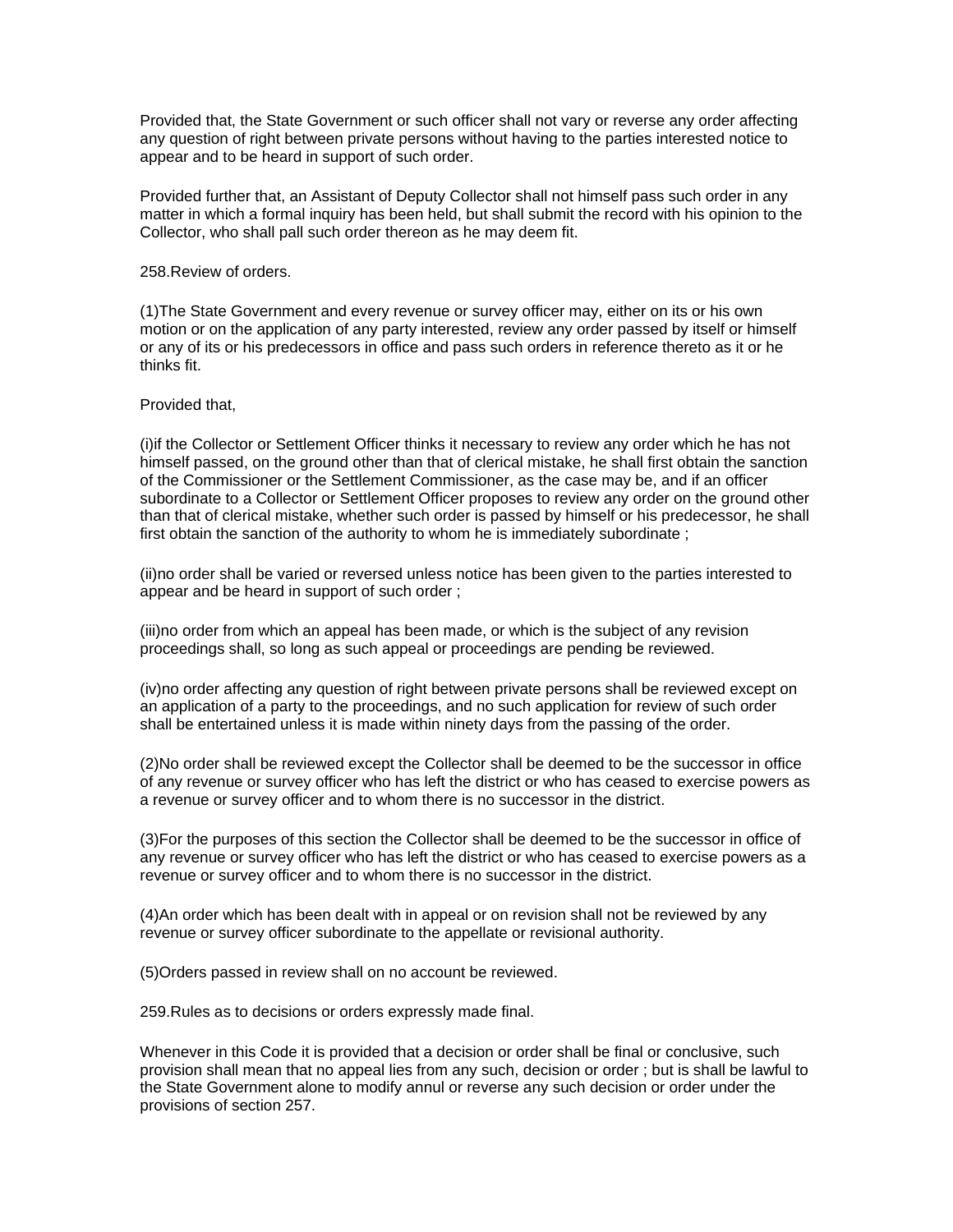# **[Top](http://www.nagpuronline.com/nagpurcollectorate/laws/mlrc/APPEALS.htm#Appeals#Appeals)**

# **Chapter XIV Special Provisions For Land Revenue In The City Of Bombay.**

260.Extent of this Chapter.

The provisions of this Chapter extend to the City of Bombay only.

261.Interpretation.

Mah.XLIV of 1969.

In this Chapter, unless the context requires otherwise,

 $1/(1a)$  City Tenures Abolition Act" means the Bombay City (Inami and Special Tenures) Abolition and Maharashtra Land Revenue Code (Amendment) Act, 1969 ;)

(a)`` holder '' in relation to any land, means the occupier of such land, or where rent is paid for such land, any person is receipt of rent for such land who does not pay rent to another person;

*Explanation.-* 

"Rent'' in this clause does not include, money paid for land to the Government or to the Municipal Corporation of Greater Bombay or to the Trustees of the Port of Bombay or to a fazendar, except when such money s paid by a person holding such land on a tenancy for a term of less than one year ;

 $1$ ((aa)  $\degree$  revenue division " means such local area in the City of Bombay as the Collector may, subject to the order of the State Government, by an order in the Official Gazette, constitute to be a revenue division for the purpose of determining the standard rate of assessment of lands therein ;)

(b)``superior holder '' means the person having the highest title under the State Government to any land in the City of Bombay ;

(c)`` survey '' includes identification of boundaries and all other operations antecedent to, or connected with, survey;

(d)`` survey-boundary-mark '' means primarily any iron or other mark set up by the officers who conducted the Bombay City Survey hereinafter described ; and include any such new mark that may hereafter be set up by the Collector or under his orders, according to the provisions of this Chapter.

 $1$ (e) words and expressions used but not defined in this Chapter shall have the meanings respectively assigned to them in the City Tenures Abolition Act.)

*Assessment and Collection of Land Revenue* 

262.Power of Collector to for fix and to levy assessment for land revenue.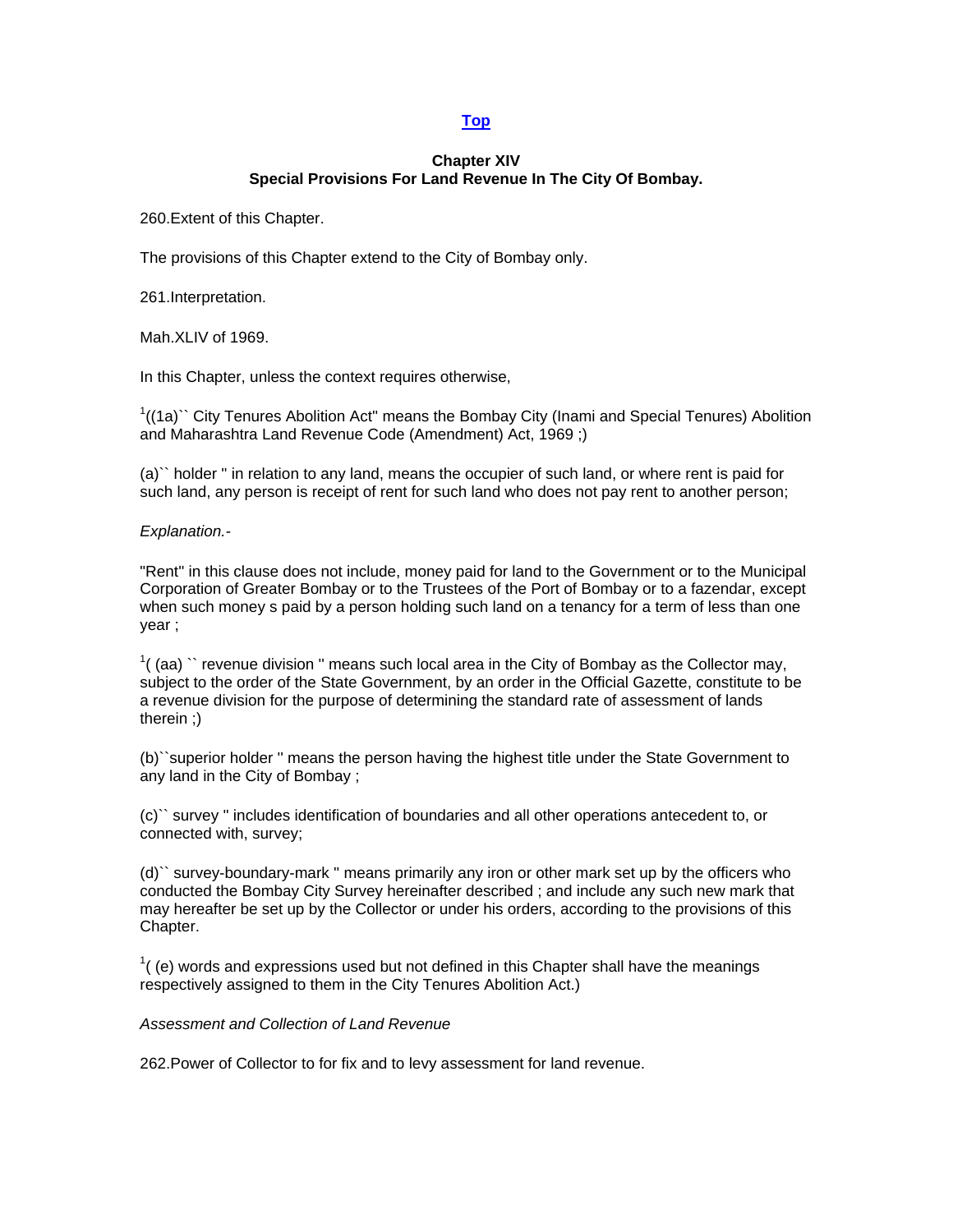(1)It shall be the duty of the Collector to fix and to levy the assessment for land revenue subject to the provisions of sub-sections (2) and sub-section (3).

(2)Where there is no right on the part of a superior holder in limitation of the right of the State Government to assess, then, subject to the provisions of the City Tenures Abolition Act, the assessment shall be fixed in accordance with this Chapter.

(3)Where there is a right on the part of a superior holder in limitation of the right of the State Government to assess in consequence of a specific limit established and preserved, and not abolished under the City Tenures Abolition Act, the assessment shall not exceed such specific limit.)

 $3$ (262A.Rate of assessment not to exceed percentage of market value.

II of 1934.

Except as provided in the City Tenures Abolition Act for the initial assessment of land held on inami or special tenure, the rate of assessment of such lands in each revenue division shall not exceed such percentage of the average of the market value thereof, when used as unbuilt plots, as the State Government may, from time to time, fix in this behalf on the basis of the bank rate of interest published by the Reserve Bank of India under section 49 of the Reserve Bank of India Act,1934.

262B.Standard rate of assessment.

(1) Subject to the provisions of section 262A, the Collector shall, with the approval of the State Government, fix the rate of assessment per square meter of land in each revenue division (to be called ` the standard rate of assessment') which shall be a sum equal to such percentage of the average of the market value of the unbuilt plots in each division as may have been fixed by the State Government under section 262A.

--------------------------------

1Clause (1a) and (aa) were inserted and clause (e) was added by Mah. 44 of 1969,s. 20, Second Sch.

2 Section 262 was substituted, ibid.

3 Section 262 A to 262 E were inserted, ibid.

(2)The market value shall be estimated in the prescribed manner on the basis of

(a)sales of land in the revenue division during the period of fifteen years immediately preceding the year in which proceedings for the fixation of the standard rate of assessment are initiated ;

(b)I of 1894 awards relating to the acquisition of land under the Land Acquisition Act, 1894, in the revenue division during the period of fifteen years aforesaid ;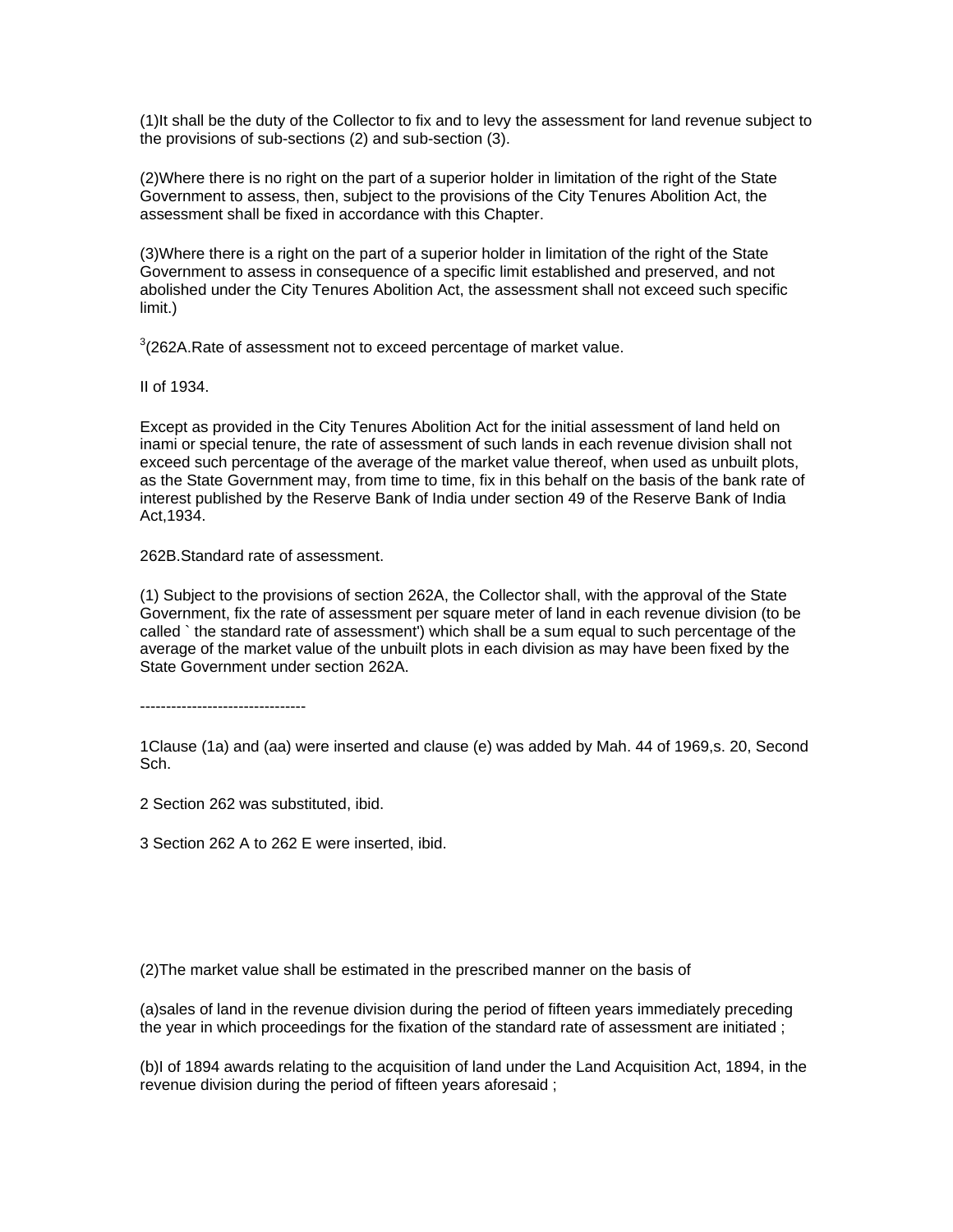(c)rental value of lands in the revenue division during the period aforesaid ;

(3)The actual assessment of an individual plot in each revenue division shall be fixed by the Collector at an amount equal to the product of the standard rate of assessment in rupees per square meter and the area of the plot in square meter rounded off in the prescribed manner (here in after referred to as `the full assessment').

(4)Any person aggrieved by the decision of the Collector regarding the standard rate of assessment or market value of lands in any revenue division, may 1 (appeal to the Commissioner)2\*

(5)The State Government may make rules under section 306 for the institution and disposal of such appeal (including provision for period of limitation and hearing).

262C.Publication of standard rates of assessment.

The standard rates of assessment fixed or revised under this Chapter shall be published in the Official Gazette and in such other manner as may be prescribed before they are brought into force.

262D.Standard rate of assessment to be in force for ten years until revised.

The standard rate of assessment fixed for each division shall come into force from the 1st day of the revenue year immediately following the year in which the rate is fixed; and

--------------------------------------

1 These words were substituted for the words ``appeal to the State Government '' by Mah. 47 of 1981, s. 9(a).

2 Proviso was deleted, ibid., s. 9(b).

+ Section 13 of Mah. 47 of 1981 rends as under `` 13.

notwithstanding any alteration in the bank rate of interest or average market value of lands referred to in section 262A, shall remain in force for a period of ten years; and shall be liable to be revised in accordance with the provision of this Chapter after the expire of the said period. Until it is so revised, the rate fixed as aforesaid shall be deemed to be in force.

262E.Period of guarantee.

(1)Notwithstanding any alteration in the bank rate of interest referred to in section 262A, or the revision of the standard rate of assessment, the assessment fixed in respect of any land under this Chapter shall remain in force for a period of fifty years from the date on which it is fixed (such period being called the period of guarantee).

(2)On the expire of the period of guarantee, the assessment shall be liable to revision; and the foregoing provisions of this Chapter shall, so far as may be, apply to such revision.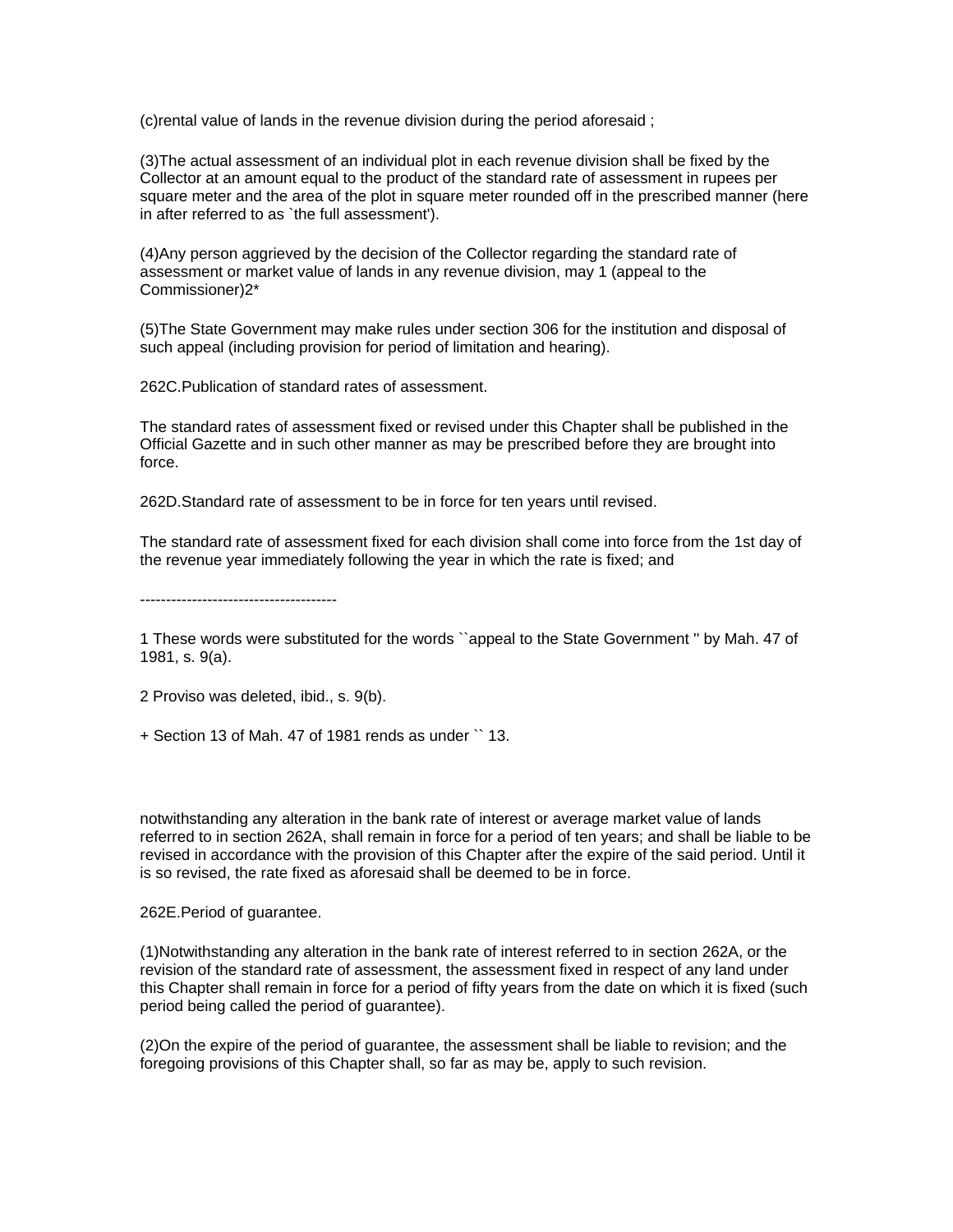(3)Until the assessment is so revised, the assessment made shall continue in force notwithstanding the expire of the period of guarantee.)

The amendments made by this Act in the principle Act shall not have any affect in respect of and apply to any appeals or other proceedings, pertaining to the City of Bombay or the Bombay Suburban District, filed and pending before the State Government of the Commissioner for the Konkan Division on the date of commencement of this Act, and such appeals and proceedings shall be continued and disposed of by the State Government or by the said Commissioner, or by the officers authorised by them in this behalf, as the case may be, as if this Act had not been enacted.''

263.Settlement of assessment with whom to be made.

(1)The settlement of the assessment of each portion of land to the land revenue shall be made with the superior holder of the same.

(2)If the superior holder be absent and have left no known, authorized agent in Bombay, or if there be a dispute as to who is entitled to be considered the superior holder of the land, the settlement may be made with the person actually in possession of the land and any assessment so fixed shall be binding upon the rightful superior holder of the land.

(3)Any payment made by the person in possession in accordance with the provision of this Code shall be deemed to have been made on behalf of the superior holder.

(4)Where the superior holder or the person in possession cannot be readily ascertained, the Collector shall give notice calling on all persons claiming the right of a superior holder in or over the said land or right to the possession thereof, to intimate such claim to the Collector at his office.

(5)If no person asserts such right by informing the Collector as aforesaid within twenty-one-days from the date of such notice, the Collector may assess such land at his discretion, and the superior holder and every person then or thereafter in possession of the land shall be liable accordingly.

264.Liability of land revenue.

(1)The superior holder of land, or in his absence the person actually in possession shall be liable in person and property for the land revenue due upon the holding.

(2)Arrears of land revenue due on account of land shall, on failure by the persons interested therein to pay the same on or before the date specified in that behalf in a notice demanding payment posted on or near the land, be a paramount charge on the land and on every part thereof.

265.Claims of State Government to have precedence.

(1)Arrears of land revenue due on any land under this Chapter shall have precedence over any other debt, demand or claim whatsoever, whether in respect of mortgage, judgement-decree, execution, attachment or otherwise howsoever, against such land, or the superior holder thereof.

(2)The claim of the State Government to any moneys other than the arrears of land revenue but recoverable as a revenue demand under the provisions of this Chapter shall have priority over all unsecured claims against any land.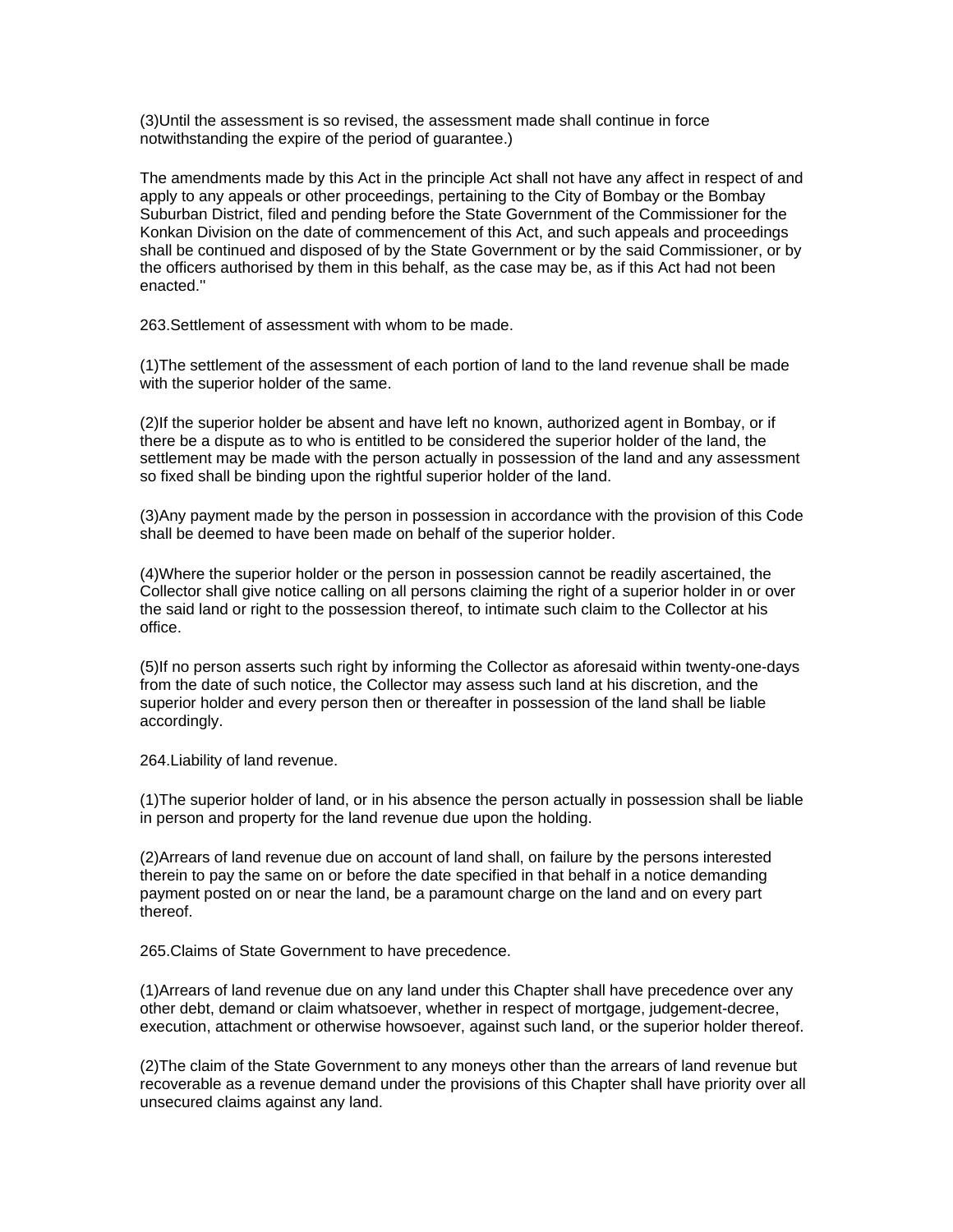266.Power of Collector to give direction regarding payment of revenue.

Subject to such orders as may be passed by the State Government, the Collector shall from time to give orders and make known the same by notice, to be served on al superior holders of land paying revenue, or in their absence persons in possession, regulating the persons places and times to whom and within which the revenue payable in respect of any land shall be paid

Provided that, where the assessment leviable in any case under the provisions of this Chapter does not exceed one rupees per annum, it shall be lawful or the Collector subject to the orders of the State Government to levy, in lieu of such assessment, a single lump sum of such amount as the Collector, subject as aforesaid deems to be a fair equivalent of the assessment but not in any case exceeding thirty times the assessment.

267.Notice of demand may be served after arrears due.

(1)If any land revenue is not paid, at or within, the time when at becomes payable the Collector may, on or after the day following that on which the arrears accrue due, cause a notice of demand to be served on the superior holder or on the person in possession, or on both.

(2)Every person to whom any such notice is issued shall be chargeable in respect thereof with a fee not exceeding two rupees calculated according to the rates specified in this behalf in the table in Schedule F

Provided that , in no case shall the fee chargeable for any notice exceed the amount of the land revenue in respect of which the said notice is issued.

(3)If the superior holder or person in possession as the case may be, shall, for the space of twenty days after service of written notice of demand of payment, fail to discharge the revenue due, it shall be lawful for the Collector to levy the same by

(a)attachment and sale of the defaulter's movable property; or

(b)attachment and sale of such portion of the land on which the revenue is due as may be required to satisfy the demand; or

(c)attachment and sale of the right, title and interest of the defaulter in any other immovable property.

Such sales shall be by public auction and shall not take place until at least fifteen days after notice thereof shall have been published in the Official Gazette.

268.Sales how to be Conducted.

Sales under the provisions in this Chapter shall be conducted in accordance with the provisions contained in sections 197, 198, 199, 200, 201, 202, 203, 204, 205, 206, 207, 208, 209, 210, 211, 212, 213, 214, 215, 216, 217, 218, 219 and 220 of this Code.

Provided that, a sale may from time to time be postponed for any sufficient reason recorded in that behalf; and when the sale is postponed for a period longer than thirty days , a fresh notice shall be issued unless the defaulter consents to wave it.

269.Defaulters may be arrested and confined.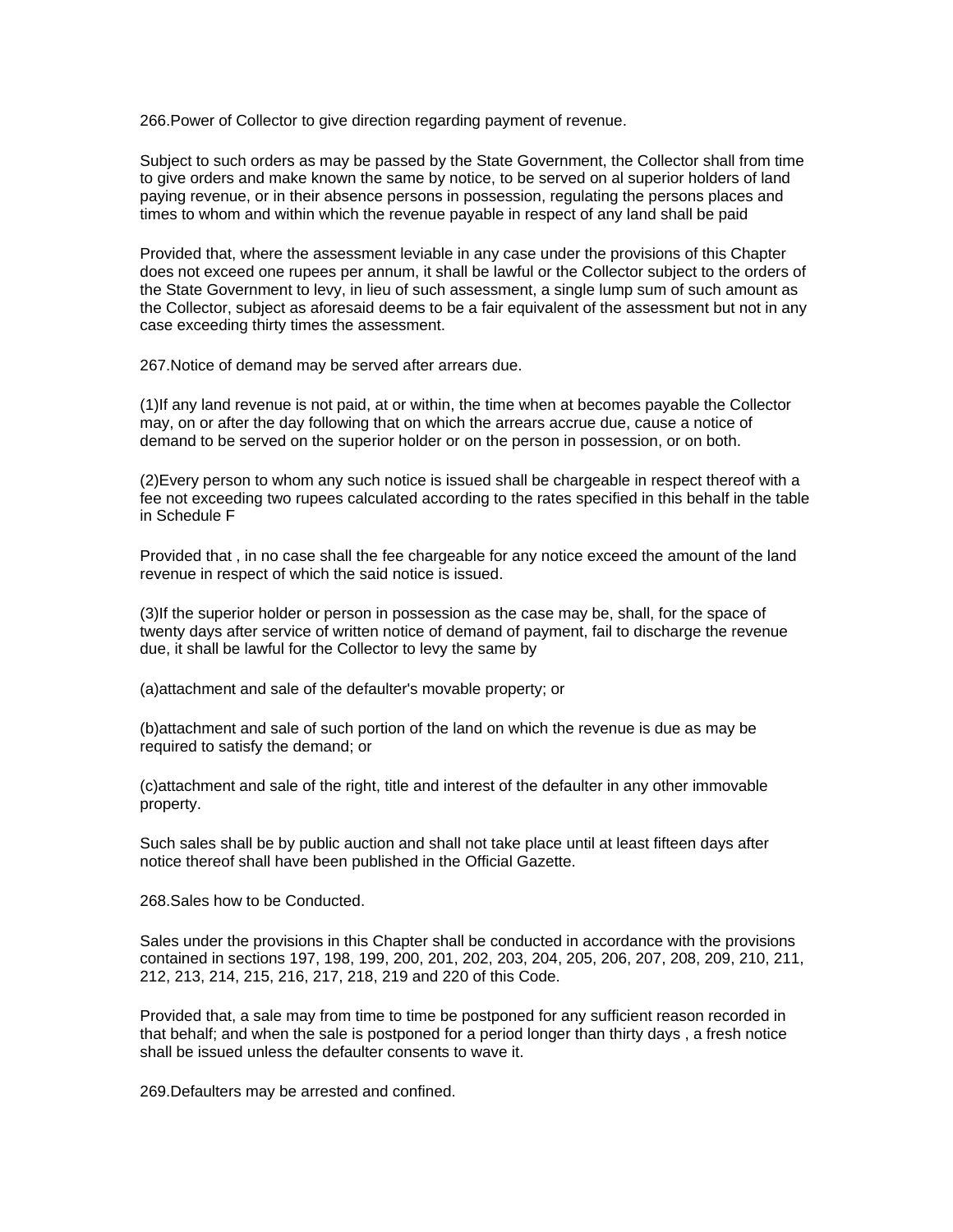If the sale of the defaulter's property does not satisfy the demand in respect of the arrears of land revenue, it shall be lawful for the Collector to cause the defaulter to be apprehended and confined in the civil jail according to the law in force in the City of Bombay for the confinement of debtors, for which purpose a certificate of demand under the Collector's signature sent with the defaulter shall be the Sheriff's sufficient warrant equally with the usual legal process in ordinary cases of arrest in execution of judgement for debt

Provided that no such apprehension shall be made unless the default is willful and the defaulter is given an opportunity to show cause against his apprehension and confinement

Provided further that, such imprisonment shall cease at any time upon payment of the sum due and that it shall in no case exceed,

(i)a period of six months when the sum due is more than fifty rupees ; and

(ii)a period of six weeks in any other case.

270.Exemption from attachment and sale.

(1) All such property as is by the Code of Civil Procedure, 1908, exempted from attachment and sale in execution of a decree, shall also be exempted from attachment and sale under section 267.

(2)The Collector's decision as to what property is so entitled to exemption shall be conclusive.

271.Collectors decision to be acted in the first instance but may be stayed on security being furnished.

The decision of the Collector upon any question arising out of the provisions of sections 262 to 269 shall, <sup>1</sup> (subject to the provisions of sub-section  $(4)$  and  $(5)$  of section 262B and section 274) be binding upon all persons whom it may concern, and shall be acted upon accordingly, but the Collector's decision shall be stayed on any such person giving security to the satisfaction of the Collector that he will, within sixty days from the date when such decision was made known to him, make an appeal <sup>2</sup>(before <sup>3</sup>(the Commissioner), or as the case may be,) the Maharashtra Revenue Tribunal for the purpose of contesting the legality of the Collector's decision and will fulfill the order that may be passed against him, and will pay all costs and interest which may be so ordered or that, if he fails to file an appeal as above specified , he will when required, pay the amount demanded.

272.Compulsory process to cease on payment under protest and on filing appeal and furnishing security

All compulsory process against a defaulter shall cease on his paying or tendering the amount demanded of him under protest to the officer executing such process or on his filing an appeal before  $1/2$ (the Commissioner) or as the case may be,) the Maharashtra Revenue Tribunal to contest the legality of the demand and furnishing security satisfactory to the Collector.  $2($ the Commissioner), or the Maharashtra Revenue Tribunal that he will pending the decision of he said appeal neither quit the jurisdiction nor remove nor transfer his property therein, without providing to the satisfaction of the Collector (or (the Commissioner)) or of the Maharashtra Revenue Tribunal for the execution of the order passed in appeal.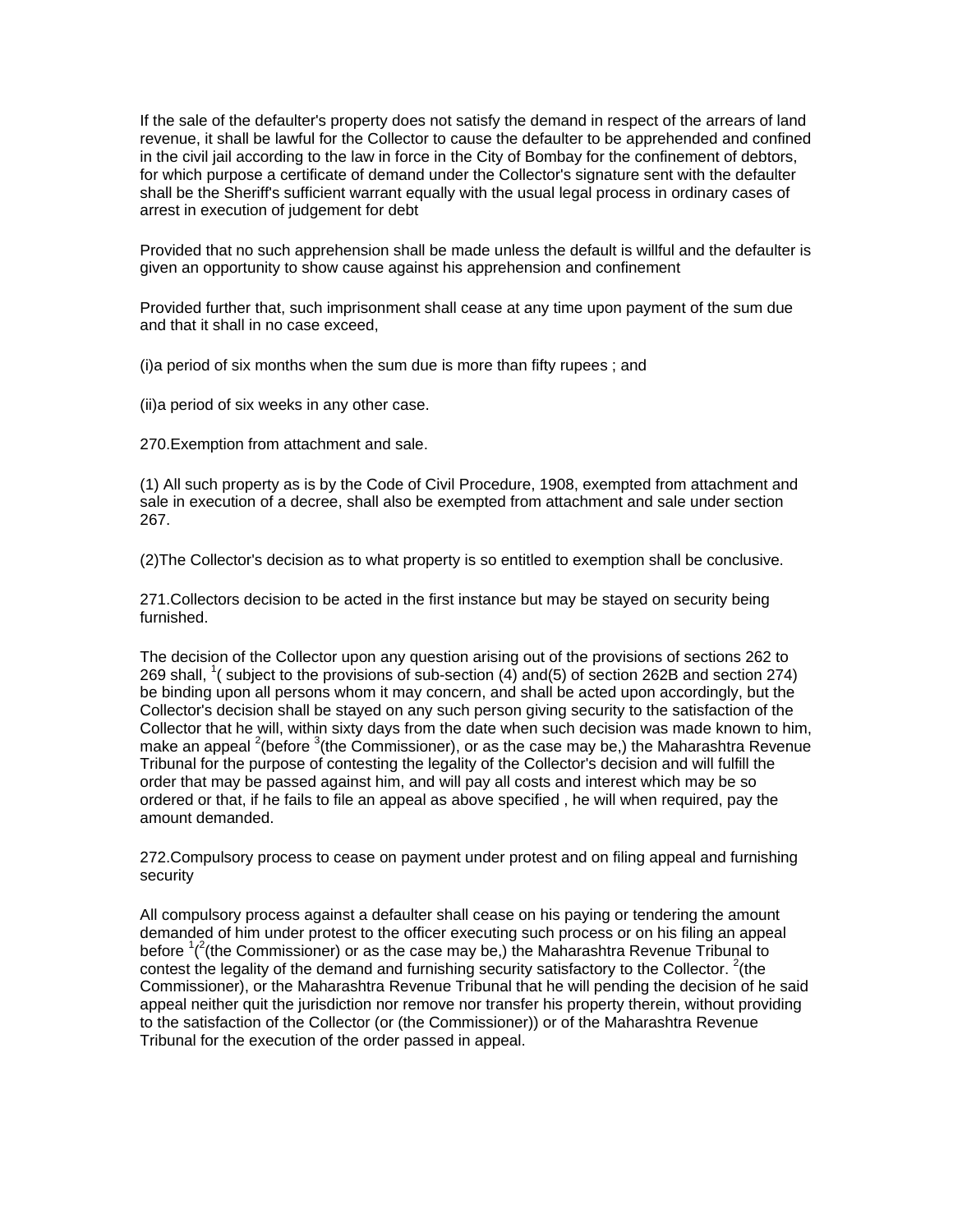----------------------------------------

1 These words, brackets, figures and letter were substituted for the words and figures `` subject to the provisions of section 274'' by Mah. 44 of 1969,s. 20, Second Schedule.

2 These words were inserted, ibid.

3 These words were substituted for the words `` the State Government'' by Mah. 47 of 1981,s.10

273.Fees in respect of warrant for attachment and sale of defaulters property Additional fee.

Fees shall be payable according to the table in Schedule G on all warrants issued under the provisions of section 269 or the attachment and sale of he property of defaulters by the person in respect of whose property such warrants are issued, and an additional fee of twenty-five paise per diem shall be paid in like manner in respect of each peon employed, whenever the property distrained is placed in charge of any peon or peons.

274.Appeals before Maharashtra Revenue Tribunal.

 $3$ (Except as provided in sub-section (4) and (5) of section 262B, an appeal) shall lie against any decision or order passed by the Collector under this Chapter to the Maharashtra Revenue Tribunal.

275.Court-fees.

Bom.XXX VI of 1959.

Notwithstanding anything contained in the Bombay Court-fees Act, 1959, and in section 324 of the Code, every appeal before the Maharashtra Revenue Tribunal shall bear a court-fee stamp of such value as may be prescribed by rules under this Chapter.

276.Power of State Government to make grants of lands free of revenue.

If shall be lawful for the State Government to grant lands free of price and free of revenue, whether in perpetuity or for a term of years, and on such other terms and conditions (if any) as may be annexed to the grant.

The Bombay City Survey and Boundary Marks

277.Bombay City survey recognised.

The latest survey completed under the authority of the State Government shall be called `` the Bombay City Survey ''and the demarcation of lands then made, and all the records of the said survey (including alteration or correction made therein before the commencement of this Code) shall be taken as prima facie evidence for all proceedings under and for all the purposes of this Chapter.

Provided that, the Collector may, on the application of the parties interested in such land, and shall, in pursuance of a decree or order of a competent court, cause any alteration or correction to be made of any such demarcation of lands, or of any entry in any such record.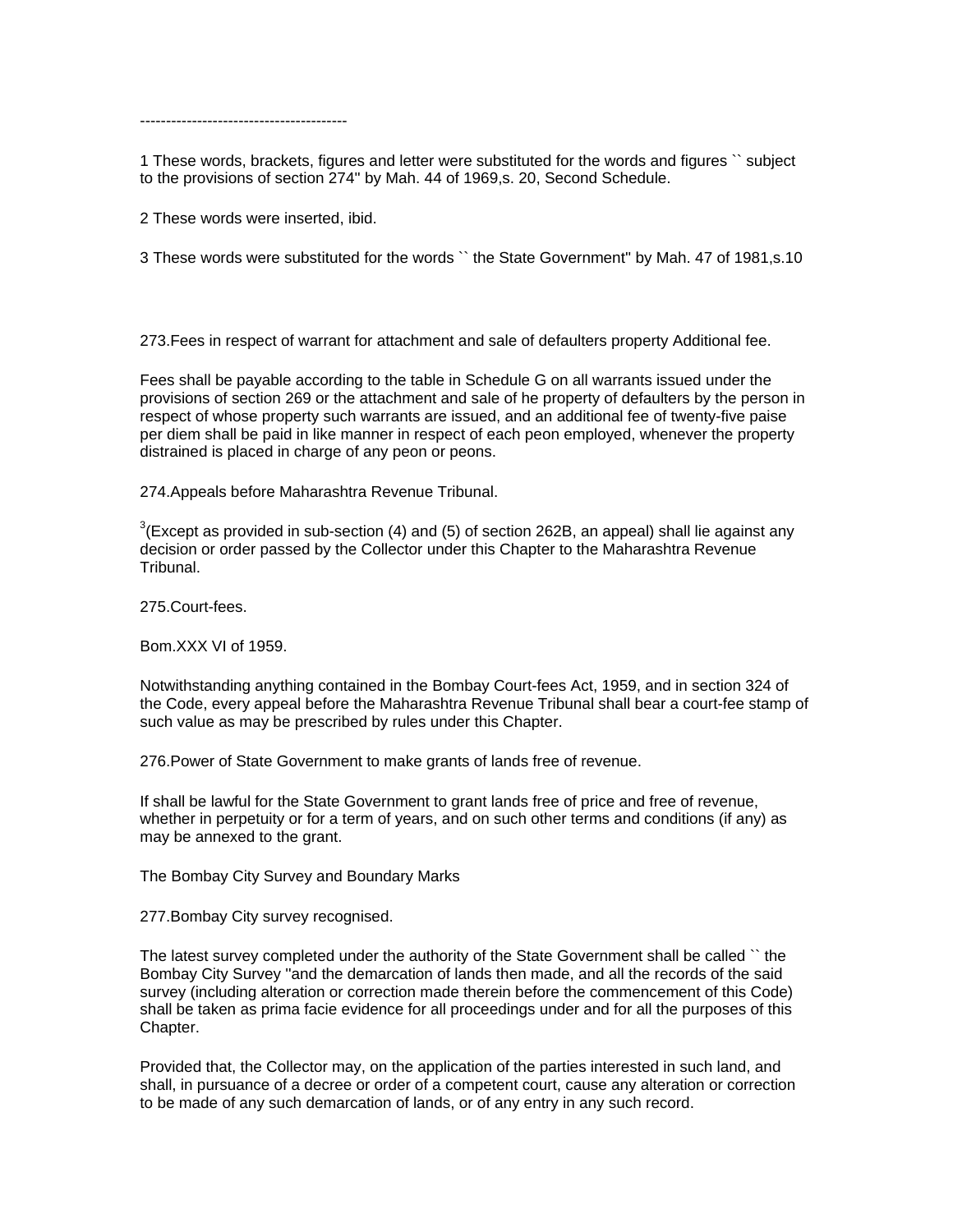---------------------------------------

1 Theses words were inserted by Mah. 44 of 1969, s. 20. Second Schedule.

2 The words `` The Commissioner '' were substituted for the words `` the State Government '' by Mah. 47 of 1981, s. 11.

3 These words, brackets, figures and letter were substituted for the words `` An appeal '', by Mah. 44 of 1969, s. 20 Second Schedule.

278.State Government may order survey and appoint Superintendent.

(1)The State Government may, whenever it thinks fit, order that a survey shall be made of the lands situated in the City of Bombay and for such purpose may appoint a Superintendent of Survey and one or more Assistant Superintendents of Survey.

(2)The Assistant Superintendents shall exercise such powers as may be delegated to them by the Superintendent.

279.Collector or subordinated may enter upon lands.

It shall be lawful for the Collector or any of his assistants or other subordinated duly authorised by writing under his hand in that behalf and for the Superintendent or any other officer employed in the survey after giving not less than twenty-four hours notice to enter upon any lands for the purpose of inspecting the survey boundary marks erected thereon or of altering, renewing or repairing such marks or for survey in the manner provided in section 241 of this Code.

280.Notice to be served on holder to attend.

Before entering on any land for the purposes of survey, the Superintendent may cause a notice in writing under his hand to be served on the holder or occupier of the land about to be sureyed and on the holders or occupiers of coterminous lands, calling upon them to attend either personally or by agent on such land before him or before such officer as may be authorised by him in that behalf, within a specified time (which shall not be less than three days after the service of such notice), for the purpose of pointing out boundaries and of affording such information as may be needed for the purposes of this Chapter and intimating that in the event of their failing to attend, he or such officer will proceed with the survey in their absence.

281.After service of notices superintendent may proceed with survey.

After due service of notice under section 280, the Superintendent, or such officer as may be authorised by him may proceed with the survey whether the person upon whom notices have been served are present or not.

282.Survey maps and registers.

(1)The Superintendent shall prepare a map and a register of all lands, which have been surveyed under this Chapter.

(2)To every piece of land separately shown on the map and entered in the register an indicative number shall be assigned, and the name of the person appearing to be the holder thereof at the time of the survey shall be entered in the register.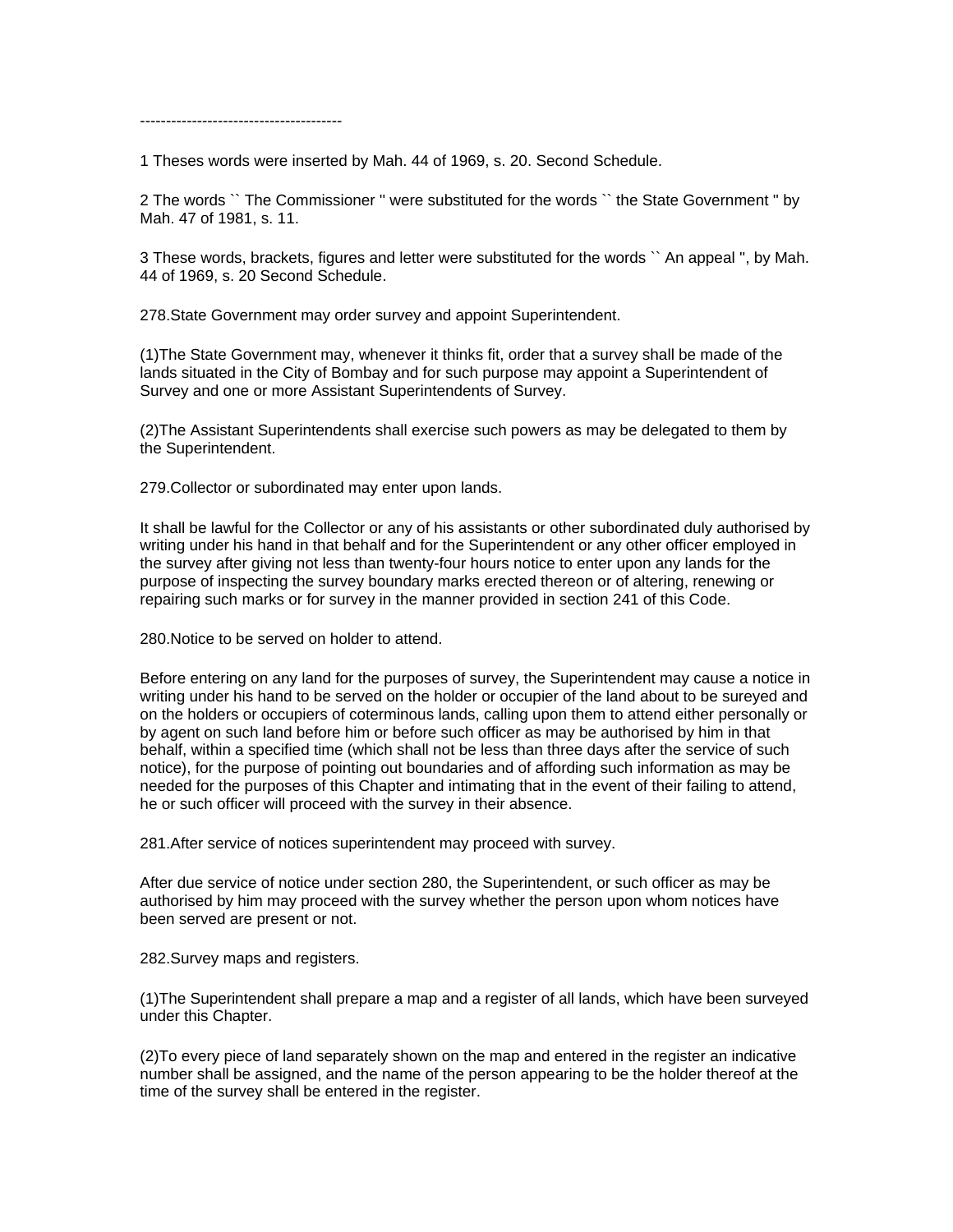(3)Nothing contained in such map or register shall affect the rights of any person

283. Superintendent may erect boundary marks.

The Superintendent may at any time cause to be erected, on any land which is to be, or has been surveyed under this Chapter temporary or permanent boundary marks of such materials and in such number and manner as he may determine to be sufficient for the purpose of the survey.

Provided that, no permanent boundary marks shall be erected when the boundary is defined by a permanent building, wall or fence.

284.Maintenance of temporary boundary marks.

(1)When any temporary boundary mark has been erected under section 283, the Superintendent may cause a notice in writing under his hand to be served on the holder of the land whereon, or adjoining which, such boundary mark is situate requiring him to maintain such boundary mark till the survey has been completed.

(2)If such holder does not comply with such notice, the Superintendent may repair the boundary mark and expenses shall be recoverable from such holder as an arrear of land revenue under the provisions of this Chapter.

285.Survey fee may be charged.

(1)The holder of any land surveyed under this Chapter shall be liable to the payment of a survey fee assessed on the area and ratable value of such land.

(2)The amount of the survey fee payable under sub-section (1) shall be regulated by the Collector in accordance with rules made by the State Government in that behalf.

(3)Any survey fee assessed in accordance with sub-sections (1) and (2) shall be payable within three months from the date of notice to be served by the Collector upon the person liable therefor after the completion of the survey of the City of Bombay ; and such survey fee shall be leviable as an arrear of land revenue under the provisions of this Chapter.

(4)Any person who has paid the survey fee assessed on any land under this section shall be entitled to receive free of charge a certified extract from the map and a certified extract from the register prepared under section 282, so far as they relate to such land.

286.All documents connected with survey to be sent to Collector.

(1)After the survey of any part of the City has been completed, the Superintendent shall deposit with the Collector all maps, registers and other documents connected with the survey of such part.

(2)Such deposit shall be notified in the Official Gazette, and any person interested in the survey may, at any time within two months from the date of such notification, inspect such maps, registers and other documents free of charge.

(3)During such period the Collector may, if necessary, and without prejudice to the rights of any of the parties concerned, cause the map or the register prepared under section 282 to be corrected free of charge.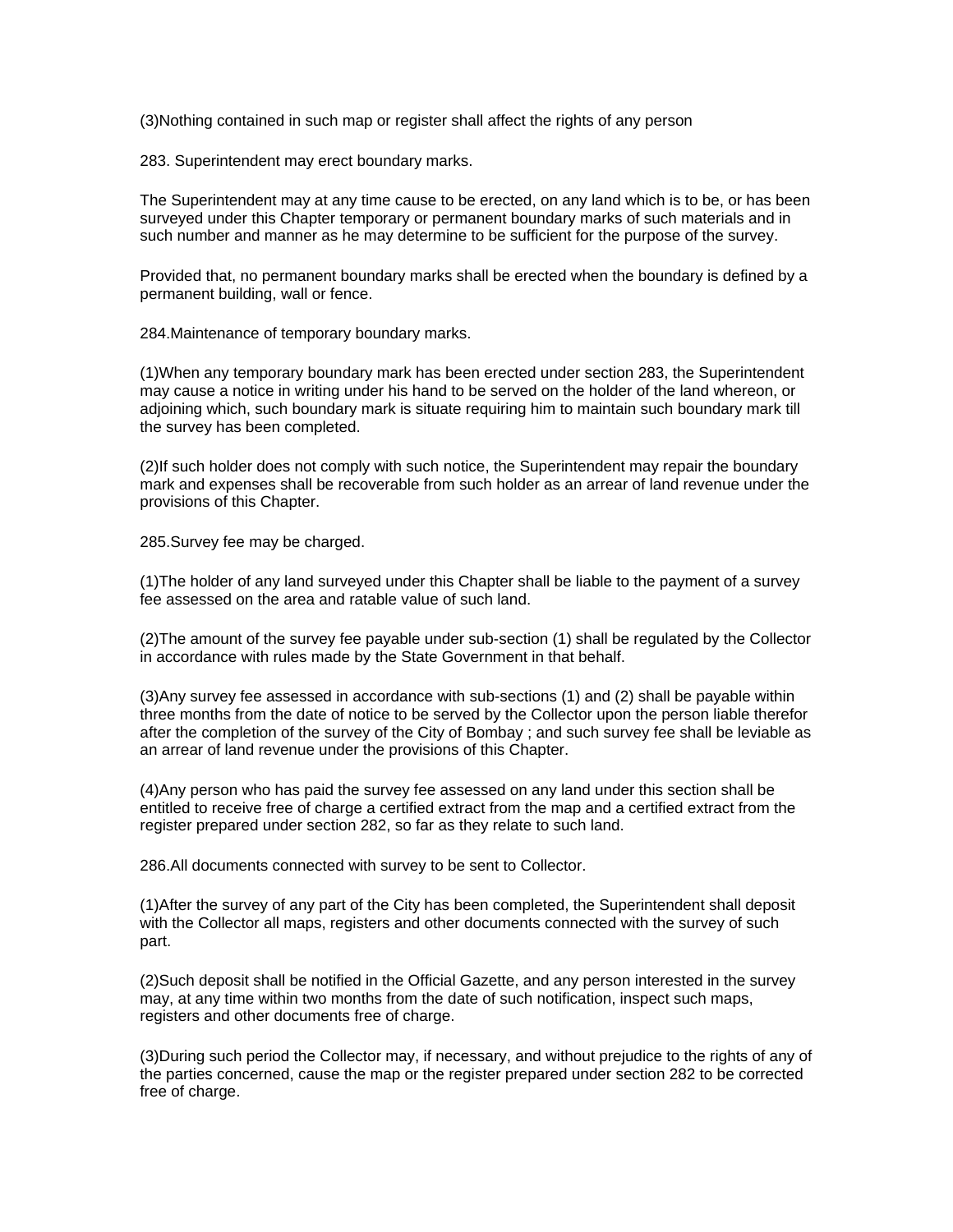287.Maintenance of survey map and register.

(1)The map and register prepared under section 282 shall be maintained by the Collector, who shall cause the map to be revised and the entries in the register to be corrected from time to time as may be necessary, without prejudice to the rights of any person

Provided that, no person shall, for the purposes of this section be required to give notice of the acquisition of any interest in land.

(2)The Collector may assess the cost of the revision of any part of the map and all contingent expenses on the land to which such part relates and such cost shall be payable by the holder of such land, and shall be leviable as an arrear of land revenue under the provisions of this Chapter.

288.Revision of maps.

Subject to rules made in this behalf by the State Government under this Chapter, any officer acting under the orders of the Collector of Bombay may, for the purpose of revising any map prepared under this Chapter, exercise any of the powers of a Superintendent under this Chapter.

289.Responsibility for maintenance and repair of boundary marks.

Every superior holder of land shall be responsible for the maintenance and good repair of the survey boundary marks of his holding and for any expenses not exceeding five rupees for each mark, reasonably incurred on account of the same by the Collector in cases of alteration or removal.

290.Collector may require superior holder to renew or repair survey marks. Requisition how made.

In the event of any survey boundary mark being destroyed, defaced, injured or removed, it shall be lawful for the Collector to cause to be served on the superior holder, or in his absence the person in possession of any land of which such mark designated the boundary, a requisition in writing signed by the said Collector, calling on such superior holder or person in possession to renew or repair the said mark, at his own expense, within fifteen days from the date of the service of such requisition.

291.On default Collector or assistants may enter and renew or repair.

Charge for renewal or repair.

If the said survey-boundary mark be not renewed on repaired, within the said period, to the Collector's satisfaction, it shall be lawful for the Collector or any of his assistants or other subordinates, or other person duly authorised as hereinbefore mentioned, to enter upon any land to which the said mark appertains and to renew or repair it, and for each such mark so renewed or repaired, it shall be lawful for the Collector to charge each superior holder or person in possession, the boundary of whose land is designed by any such mark, such sum, not exceeding rupees ten in the whole as he may deem fit.

292.Privilege of title-deeds.

No person shall for the purposes of surveys undertaken under this Chapter or for erecting boundary marks thereunder be compelled to produce his title deeds to any land or to disclose their contents.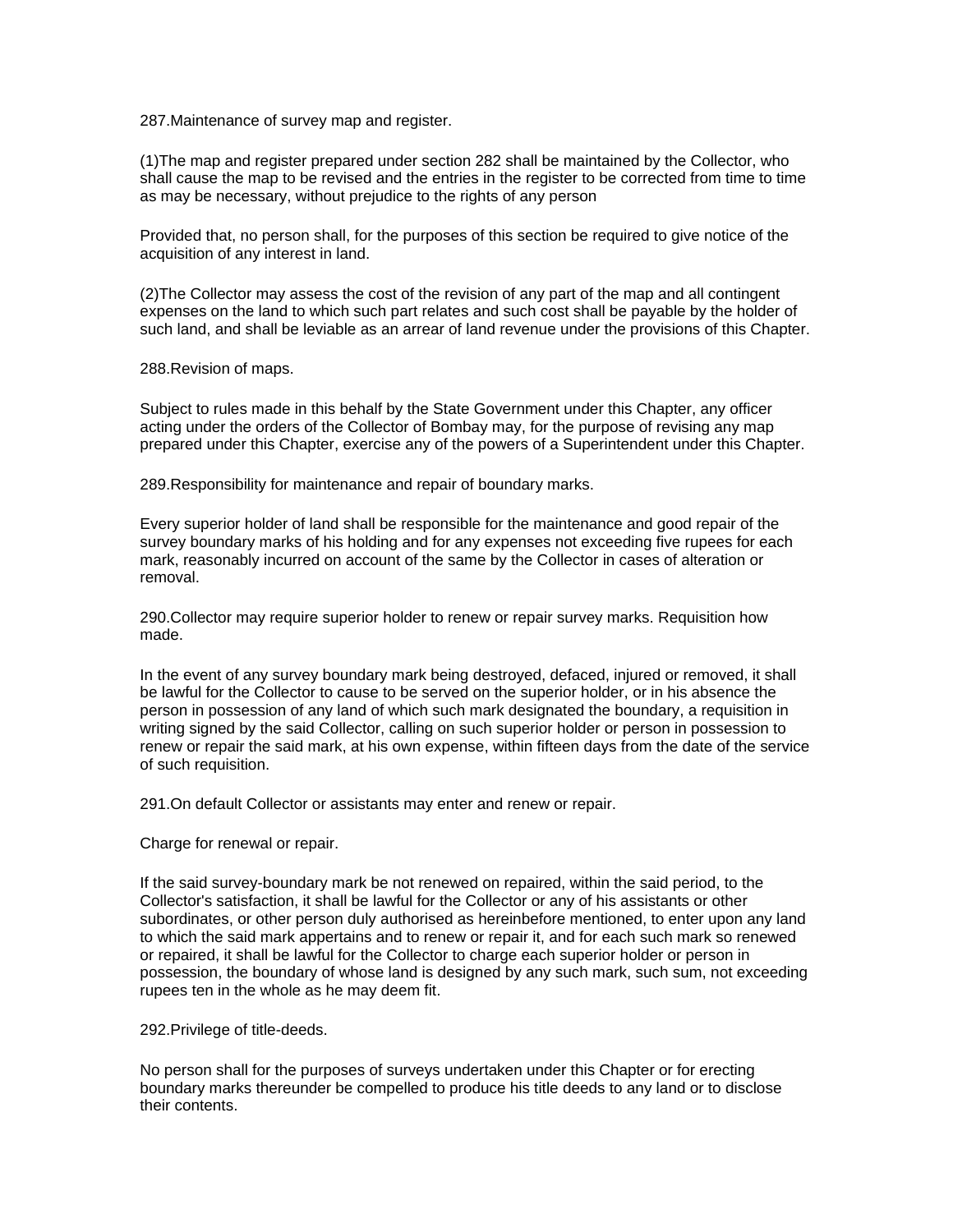293.Proceedings not to be affected by informality.

The proceedings undertaken under sections 278 to 292 (both inclusive) shall not be affected by reason of any informality, provided that the provisions in these sections be in substance and effect complied with.

Government Lands and Foreshore

294.Right of Government to lands and foreshore.

All unoccupied lands within the City of Bombay, and every unoccupied portion of the foreshore, below high water mark, shall be deemed, and are hereby declared to be, the property of the State Government, subject always to the rights of way and all other rights of the public legally subsisting.

For the avoidance of doubt, it is hereby expressly declared that nothing in this section shall be taken to affect the right of the State Government by any earlier law.

295.Such lands and foreshore how disposed of

It shall be lawful for the Collector, with the sanction of the State Government, to dispose of any lands or foreshore vested in the State Government in such manner and subject to such conditions as he may deem fit; and in any such case, the land or foreshore so disposed of shall be held only in the manner, for the period and subject to the conditions so prescribed.

Transfer of lands, etc.

296.Notice of transfer of title to lands etc. to be given to Collector.

(1)Whenever the title to any land, house or other immovable property, subject to the payment of land revenue to the State Government, is transferred or assigned, the person transferring or assigning the same and the person to whom the same is transferred or assigned, shall respectively cause notice of such transfer or assignment to be given to the Collector.

(2)Such notice shall be given within twenty days after execution of the instrument of transfer or assignment, or after its registration if it be registered, or after the transfer or assignment is effected, if no instrument is executed.

(3)In the event of the death of any person in whose name the title to any property is entered in the records of the Collector, the person to whom such title is transferred as heir or otherwise shall cause notice thereof to be given to the Collector within one year from such death.

297.From of notice.

(1)The notice shall be in the form either of Schedule H or Schedule I as the case may be, and shall state clearly all the particulars required by the said form.

(2)It shall be accompanied, whenever the Collector shall deem fit so to require, by the instrument of transfer if any, by a plan to be furnished of the land which is the subject or assignment, drawn and attested by such officer as the Collector may direct and by a certificate that public notice has been given of the transfer or assignment by beat of bataki.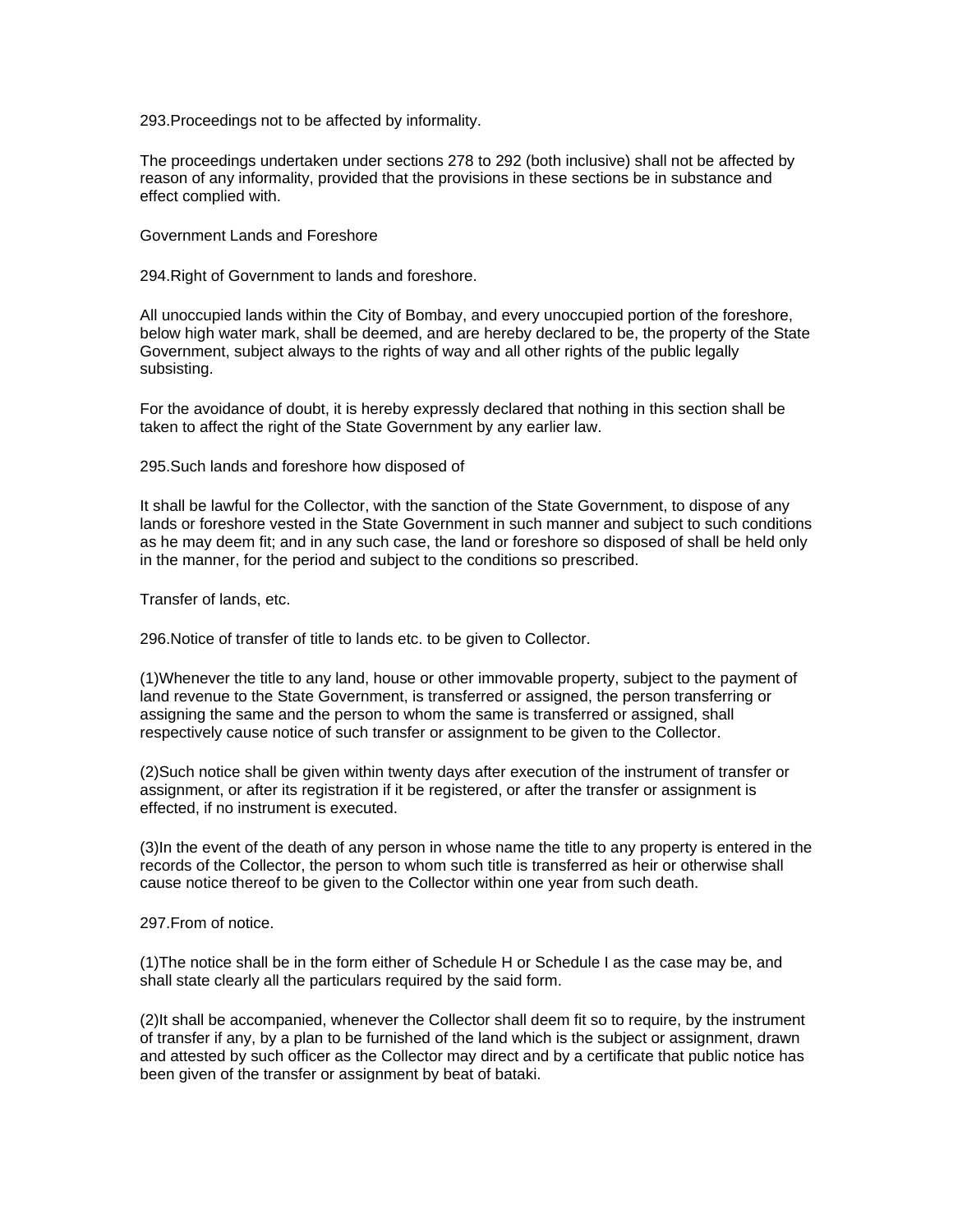298.Penalty for neglect to give notice.

Every person neglecting to give the notice required by the two last preceding sections within the time therein specified, shall be liable at the discretion of the Collector to a fine not exceeding ten rupees in case of holdings paying less than one rupee as land-revenue, and in no other case exceeding rupees one hundred.

299.Person transferring title and omitting to give notice to continue liable for revenue.

Every person transferring the title to any land, house or other immovable property subject to the payment of land-revenue to the State Government without giving the notice required by sections 296 and 297 shall continue liable to the State Government for the payment of all land-revenue accruing due in respect thereof, until he gives such notice or until the requisite transfer has been effected in the records of the Collector.

Provided that, nothing contained in this section shall be held to diminish the liability of the land, house or other immovable property to attachment or sale under the provisions of section 267.

300.Proceeding in case of disputes as to entry or transfer.

(1)Whenever any dispute or question arises with respect to the making or completion of any entry or transfer in the records of the Collector, of or relating to any land, house or other immovable property subject to the payment of land revenue to the State Government, the Collector shall summon all the parties interested in such entry or transfer, and shall call for such evidence, and examine such witnesses, as he shall consider necessary, and shall thereupon decide summarily what entry shall be made in his records in respect of such land, house, or other immovable property.

(2)If at any time a certified copy shall be produced to the Collector of an order of a competent court determining the title to any such land, house or other immovable property, the Collector shall amend his records in conformity with such order.

301.Registration or transfer not to affect right of Government.

The registration or transfer of any title in the Collector's records shall not be deemed to operate so as in any way to affect any right, title or interest of the Government in the land, house or other immovable property in respect of which any such transfer is made or registered.

302.Law applied to summons etc.

V of 1908.

(1)The provisions of the Code of Civil Procedure, 1908, in force for the time being with respect of the issue of summons and commissions, and the compelling the attendance of witnesses, and for their remuneration in suits before a District Court shall apply to all persons summoned to appear before the Collector under the provisions of this Chapter.

(2)Any notice which the Collector or any of his subordinated is by this Chapter required or empowered to issue shall be deemed to have been sufficiently served,

(a)if it is addressed to any person and has been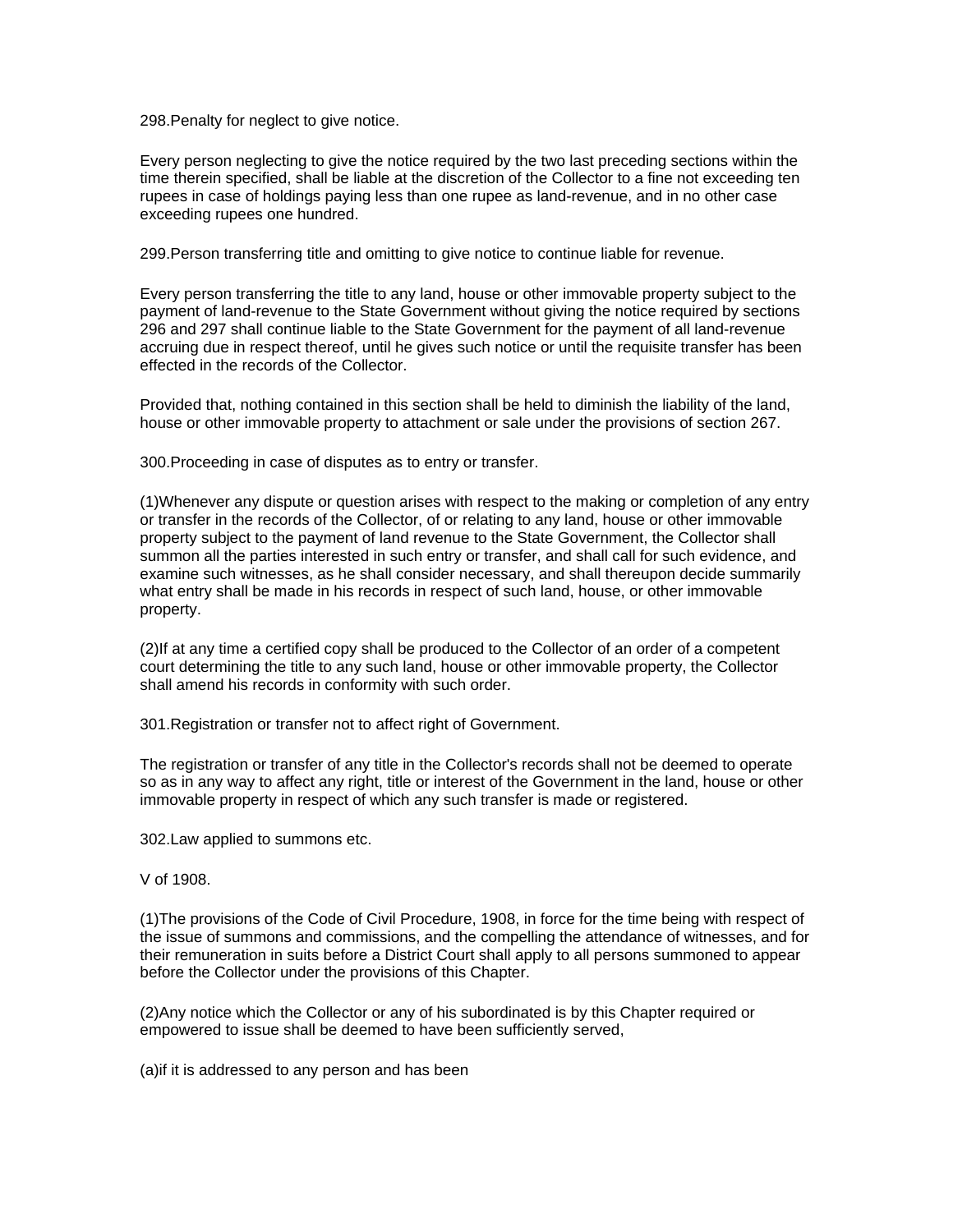(i)delivered to such person ; or (ii)delivered at his abode in his absence to any adult member or servant of his family ; or (iii)VI of 1898.

sent by post in a letter addressed to him at his last known residence, address or place of business and registered under Chapter VI of the Indian Post Office Act, 1898 ; or

(b)if the Collector is in doubt as to the person to whom such notice should be addressed or as to the residence, address or place of business of any person on whom it is desired to serve such notice, and

(i)Causes the notice to be posted in some conspicuous place on or near the land to which it relates, and

(ii)publishes the notice either in the Official Gazette, or in such local newspapers as he deems fit or by proclamation on or near such land accompanied with beat of drum. Levy of house-rent, fees, penalties, etc.

303.Dues leviable as revenue demands.

(1)All arrears of rent payable by any persons in respect of the occupation of any house the property of the Government and all fees, fines and penalties chargeable under this Chapter and all moneys leviable under the provisions of this Chapter on account of the value of any land, or an account of the alteration, removal, renewal or repair of survey-boundary marks or on account of the abatement or removal of an encroachment shall be realised in the same manner as other revenue demands, under the provisions of sections 267 and 269 of this Chapter.

(2)All other sums declared by any Act or Regulation or by any rules thereunder or by any agreement or contract with the State Government to be leviable as an assessment or as a revenue-demand, or as an arrear of land-revenue, shall also be realised in the same manner as revenue-demands under the provisions of sections 267 and 269 of this Chapter.

(3)All persons who may have become sureties for the payment of any sum of money payable under any of the provisions of this Chapter or for any such contractor as aforesaid shall, on failure to pay the amount or any portion thereof for which they may have become liable under the terms of their security bond, be liable to be proceeded against under the provisions of sections 267 and 269 as revenue defaulters; and the provisions of sections 267 and 269 shall , so far as may be, be applicable to such persons.

304.Power to Collector of Bombay to assist other Collectors in realization of dues.

It shall be lawful for the Collector of Bombay to levy, in the same way as any arrear of landrevenue due under this Chapter any sum certified by the Collector or Assistant or Deputy Collector or a Tahsildar of any district in the State to be due and recoverable as an arrear of landrevenue from any person residing or owning property in the City of Bombay, by whom the same is so certified to be due.

305.Collector to keep registers and rent rolls.

It shall be the duty of the Collector to prepare and keep in such form as the State Government may from time to time sanction a separate register and rent roll of every description of land according to the nature and terms at the tenure on which such land is held.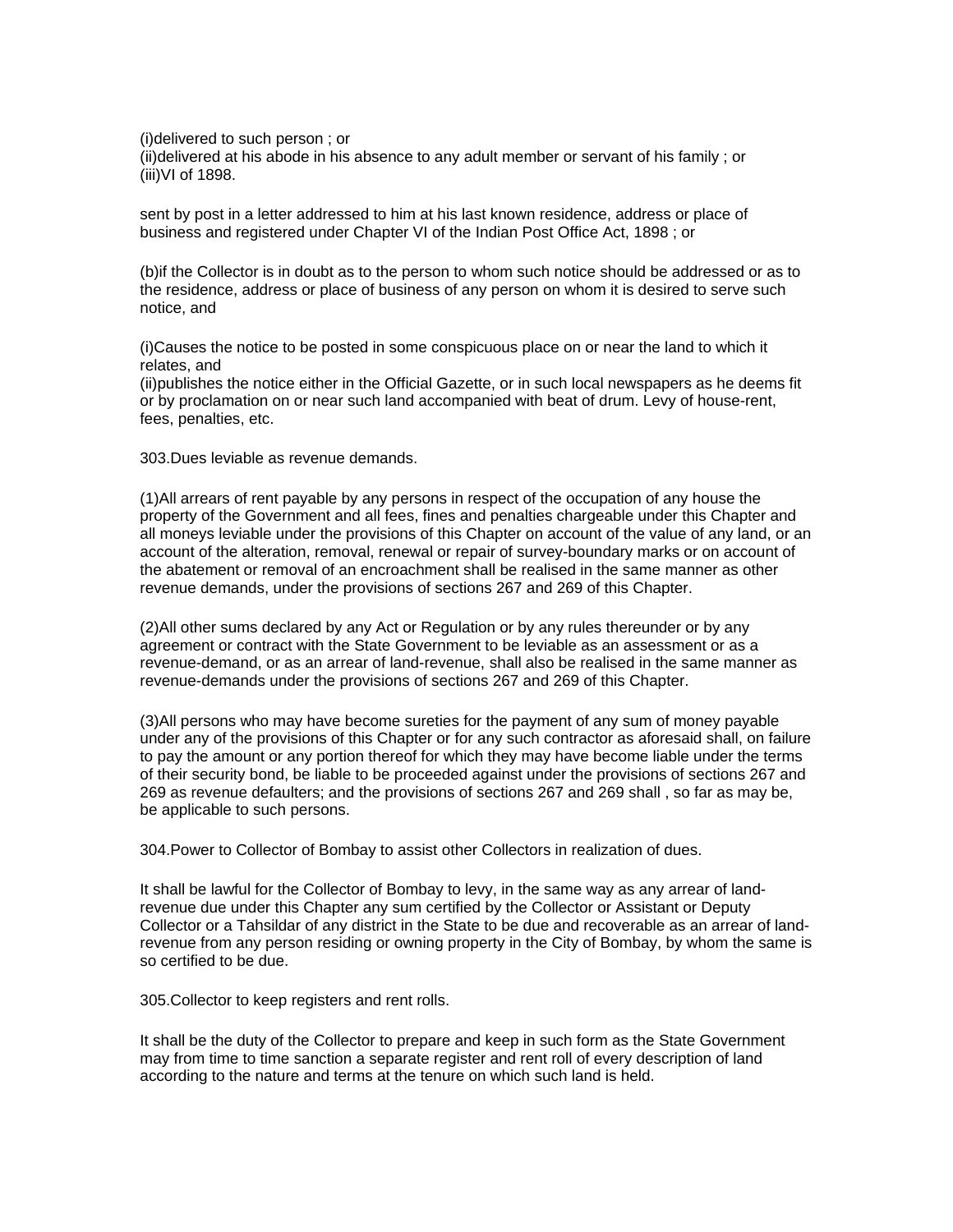306.Rules.

(1)The State Government may, by notification in the Official Gazette, make rules consistent with the provisions of this Chapter for carrying into effect the purposes of this Chapter.

(2)In particular and without prejudice to the generality of the foregoing provision, such rules may make provision for the guidance of the Collector, and his assistance's. and other subordinates in the discharge of their duties, or for any other purpose connected with the subject matter of this Chapter not expressly provided for therein.

307.Bom.II of 1876.

Savings.

Bom. IV of 1915.

(1)Anything done or action taken under the provisions of the Bombay City Land Revenue Act, 1876 (including all rules prescribed), appointments made, powers conferred, orders issued and notifications published under that Act, and all other rules (if any) now in force and relating to any of the matters dealt with in this Chapter ; and any surveys made or boundary marks erected or any maps and registers prepared under the Bombay City Survey Act, 1915, shall be deemed to have been prescribed, made, conferred, issued, published, erected and prepared under this Chapter.

(2)All proceedings which have been commenced under any of the Acts aforesaid shall, on the commencement of this Chapter in the City of Bombay, be deemed to have been commenced under this Code and shall hereafter be conducted in accordance with the provisions of this Code.

# **[Top](http://www.nagpuronline.com/nagpurcollectorate/laws/mlrc/BOMBAY.htm#Chapter XIV#Chapter XIV)**

# **Chapter XV. Maharashtra Revenue Tribunal**

308.Definition.

In this Chapter, unless the context requires otherwise,

(a) "President'' means the President of the Tribunal ;

(b) "Tribunal'' means the Maharashtra Revenue Tribunal constituted under section 309.

309.Maharashtra Revenue Tribunal.

(1)There shall be established for the State of Maharashtra a Tribunal to be called the Maharashtra Revenue Tribunal.

(2)The Tribunal shall consist of the President and such number of other members as the State Government may, by notification in the Official Gazette, appoint.

310.President and members.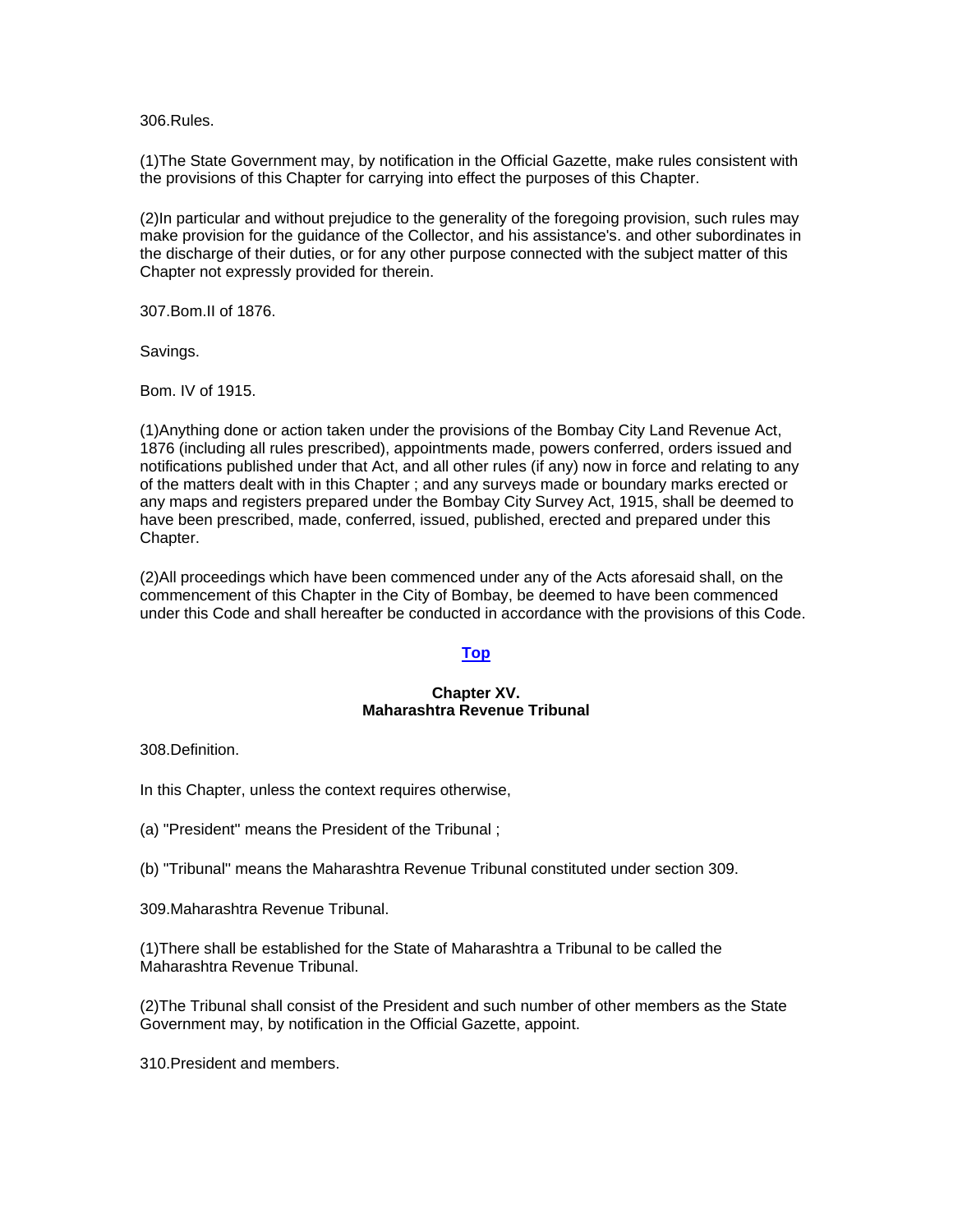The qualifications (including age) of the President and other members constituting the Tribunal, the period for which they shall hold office, and their conditions of service, shall be such as may be prescribed.

311.Vacancy and temporary absence.

(1)If any vacancy occurs by reason of the death, resignation or expiry of the appointment, or termination of the appointment, of the President or other members or for any other cause whatsoever, such vacancy shall be filled by appointment of a duly qualified person.

(2)If any member of the Tribunal becomes, by reason of illness or other infirmity, temporarily incapable of performing the duties of his office, the State Government may appoint some other person to discharge his duties for any period not exceeding for six months at one time and the person so appointed shall during that period have the same powers as the person in whose place he is appointed.

(3)If the office of the President falls vacant in circumstances specified in sub-section(1), the senior most member shall act as President until the vacancy in the office of the President is duly filled by appointment of a President by the State Government.

(4)The Tribunal shall not be deemed to be invalidly constituted merely by reason of any vacancy or temporary absence referred to in the foregoing sub-section.

312.Register and Deputy Registrars.

The State Government may, by notification in the Official Gazette, appoint Registrar of the Tribunal having such qualifications as may be prescribed; and may also appoint, in like manner, such number of Deputy Registrars, having such qualifications, as may be prescribed, for such areas as may be specified in the notification.

313.Headquarters.

The Headquarters of the Tribunal shall be in Greater Bombay.

314.Place of sitting.

The Tribunal shall ordinarily sit at the headquarters, Poona, Aurangabad and Nagpur and may also sit at any other place convenient for the transaction of business, in the State of Maharashtra, as the President, with the approval of the State Government, may direct by general or special order.

315.Jurisdiction of Tribunal.

(1)Notwithstanding anything contained in Chapter XIII of this Code or any other law for the time being in force, but subject to the provisions of this section, in cases arising under the provisions of the enactments specified in Schedule J,

(a)an appeal shall lie to the Tribunal from original orders or decisions made or passed by the Collector ; and

(b)an application for revision shall lie to the Tribunal from an order or decision made or passed by the Collector in appeal, against an order to decision made or passed by any subordinate officer or authority.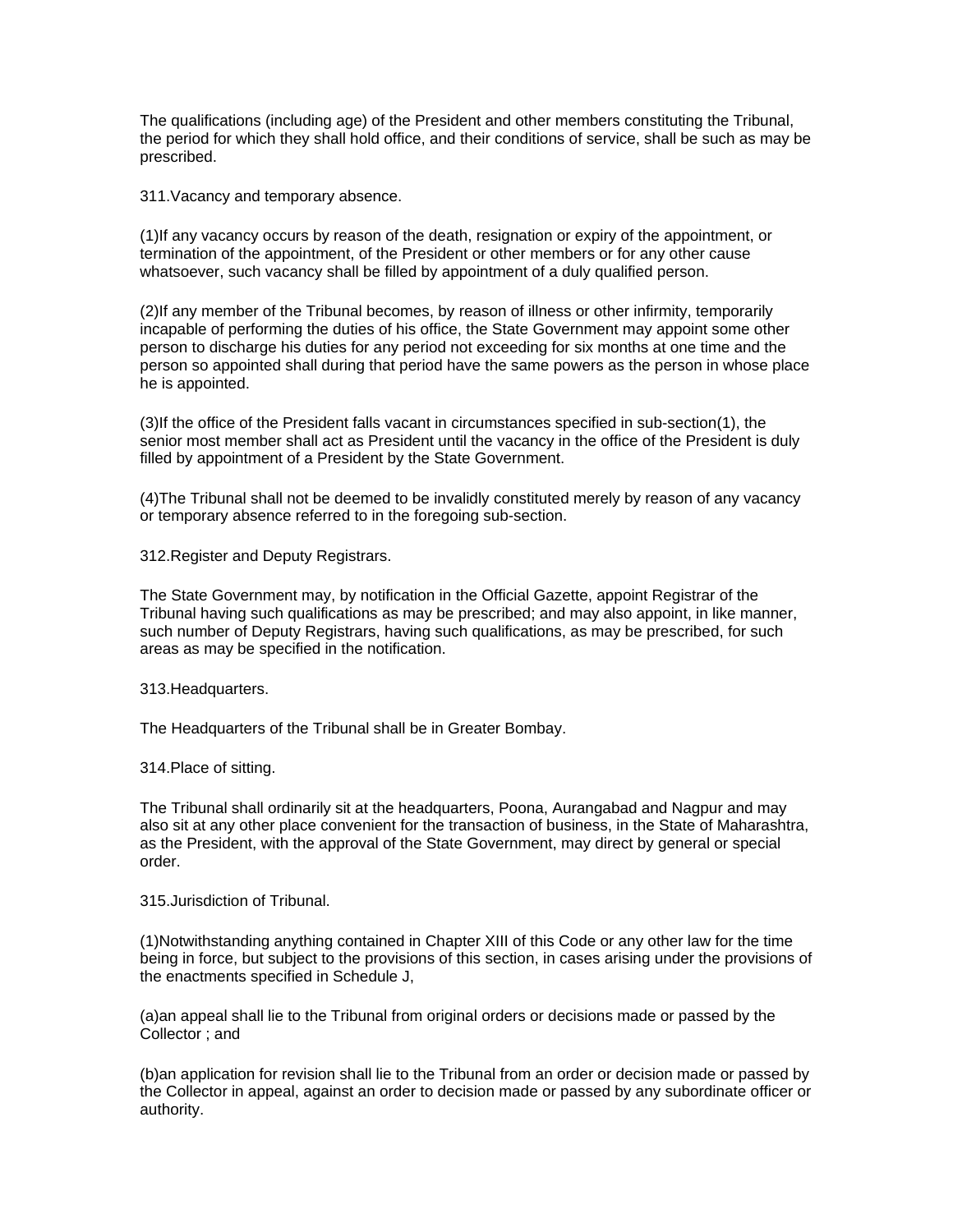(2)An application for revision under clause (b) of sub-section (1), shall lie on the following grounds only, that is to say

(i)that the order or decision of the Collector was contrary to law ; (ii)that the Collector failed to determine some material issue of law ; and (iii)that there was a substantial defect in following the procedure laid down by law which has resulted in the miscarriage of justice.

(3)Save as expressly provided in any enactment for the time being in force, the State Government may, by notification in the Official Gazette, direct that the Tribunal shall also have jurisdiction to entertain and decide appeals from and revise decisions and order of, such persons, officers and authority in such other cases as the State Government may determine; and for that purpose the State Government may, by notification in the Official Gazette, add to, amend or omit, any of the entries in Schedule J; and thereupon, the Tribunal shall have jurisdiction in such matter; and the jurisdiction of any other person, officer or authority therein shall cease.

(4) The State Government may, at any time in like manner, cancel such notification or omit any entry from Schedule J and resume to itself such jurisdiction

Provided that, nothing herein shall prevent the State Government after such resumption of jurisdiction from conferring any such jurisdiction on any other person officer or authority.

(5)Notwithstanding anything contained in any other law for the time being in force, when the Tribunal has jurisdiction to entertain and decide appeals from, and revise decisions and orders, of, any person, officer or authority in any matter aforesaid, no other person, officer or authority shall have jurisdiction to entertain and decide appeals from and revise decisions or orders of such person, officer or authority in that matter.

(6)36 of 1963.

Every appeal or application for revision made under this section shall be filed within a period of sixty days from the day of the order or decision of the Collector. The provisions of sections 4, 5, 12 and 14 of the Limitation Act, 1963, shall apply to the filling of such appeal or application for revision.

316.Jurisdiction barred in certain cases.

(1)The Tribunal shall have no jurisdiction in any matter which is subjudice in a court of law.

(2)The Tribunal shall also have no jurisdiction in respect of a matter which in its opinion involves a question as to the validity of any Act, Ordinance or Regulation or any provision contained in an Act, Ordinance or Regulation, the determination of the invalidity of which in its opinion is necessary to the disposal of that matter.

X of 1897.

# *Explanation-*

In this section "Regulation'' means any Regulation of the Bombay Code or Regulation as defined in the General Clauses Act, 1897, or in General Clauses Act in force in any part of the State.

317.Powers of Tribunal under other laws not affected.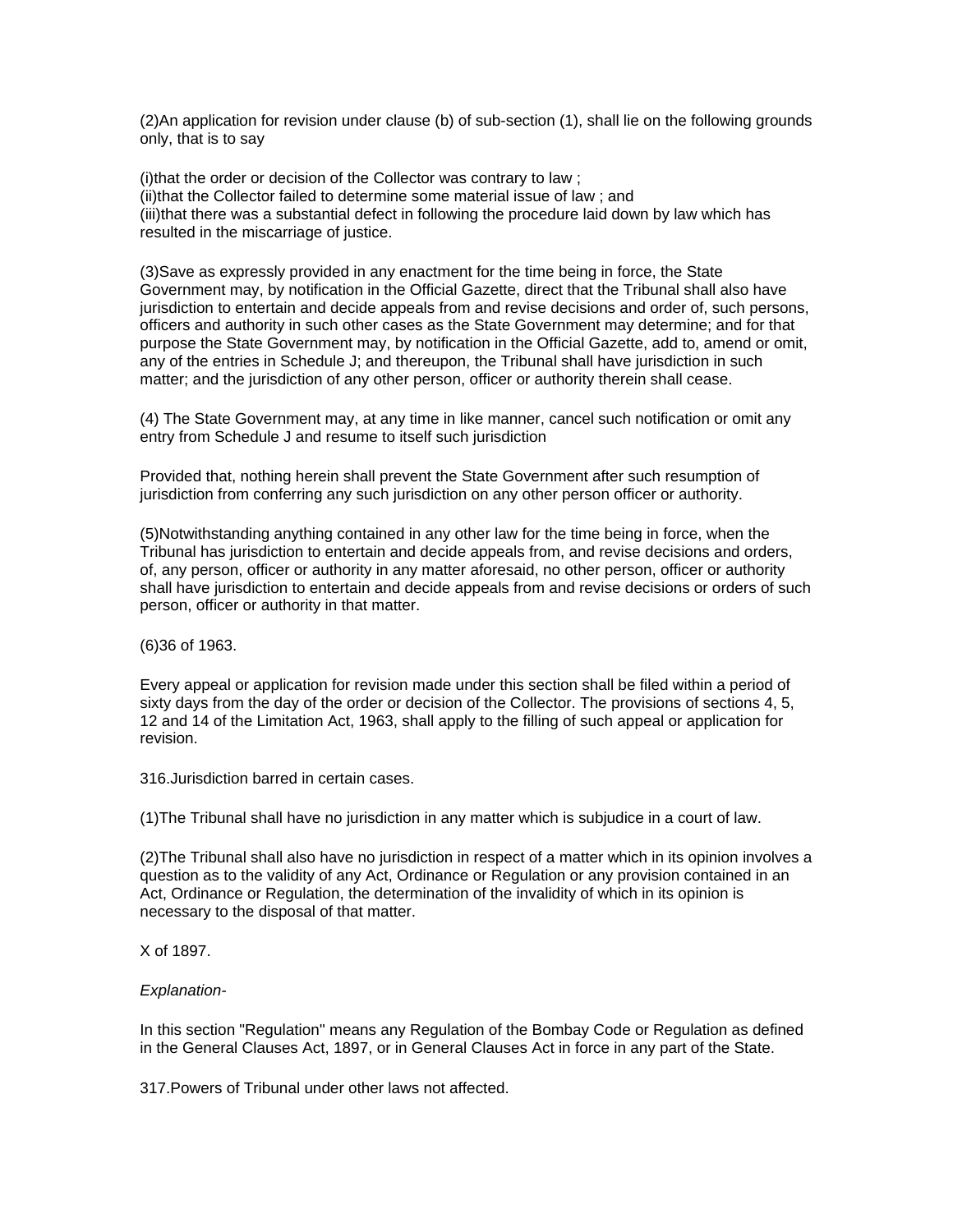Nothing contained in this Chapter shall affect any powers or functions of the Tribunal conferred on it, or which may be conferred on it, by or under any other law for the time being in force to entertain and decide any appeals, applications for revision, or other proceedings.

318.Tribunal to have power of civil court.

V of 1898. XLV of 1860.

(1)In exercising the jurisdiction conferred upon it by or under this Chapter, the Tribunal shall have all the powers of a civil court for the purpose of taking evidence on oath, affirmation or affidavit, or summoning and enforcing the attendance of witnesses, of compelling discovery and the production of documents and material objects, requisitioning any public record or any copy thereof from any court or office, issuing commissions for the examination of witnesses or documents, and for such other purpose as may be prescribed; and the tribunal shall be deemed to be a civil court for all the purposes of sections 195, 480 and 482 of the \*Code of Criminal Procedure, 1898, and its proceedings shall be deemed to be judicial proceedings within the meaning of sections 193, 219 and 228 of the Indian Penal Code

(1) In the case of any affidavit to be filed, any officer appointed by the Tribunal in this behalf may administer the oath to the deponent.

-----------------------------------------

\* See now the Code of Criminal Procedure Code, 1973 (2 of 1974).

319.Practice and procedure.

(1)Subject to the provisions of this Chapter and to the previous approval of the State Government, the President may make regulations for regulating the practice and procedure of the Tribunal, including the award of costs by the Tribunal, the levy of any process fee (including provisions for recovery thereof in the form of court-fee stamps) the right of audience before the Tribunal, the sitting of the members either singly, or in benches constituted by the President (or such member as is authorised by him from amongst the members of the Tribunal), the disposal by the Tribunal, or a bench; and generally for the effective exercise of its power, and discharge of its functions under this Chapter. Where any members sit singly or where any benches are constituted, such members or bench shall exercise and discharge all the powers and functions of the Tribunal.

(2)The regulations made under this section shall be published in the Official Gazette.

320.State Government to be heard in certain cases.

(1)If at any stage in any proceeding before the Tribunal it appears to the Tribunal that the proceedings raise a question, as to the interpretation of law which is of such a nature and of such public importance that it is expedient to issue notice to the State Government, the Tribunal shall issue notice to that Government and that Government may if it thinks fit, appear and the Tribunal shall then hear the State Government before deciding the question.

(2)If it appears to the State Government that in its opinion the interpretation of a provision of law in any proceedings before the Tribunal, is of such nature and of such public importance that it is expedient that the State Government be heard before decision of the question, it may apply to the Tribunal in such proceedings to be heard; and the Tribunal shall not decide the question without hearing the State Government.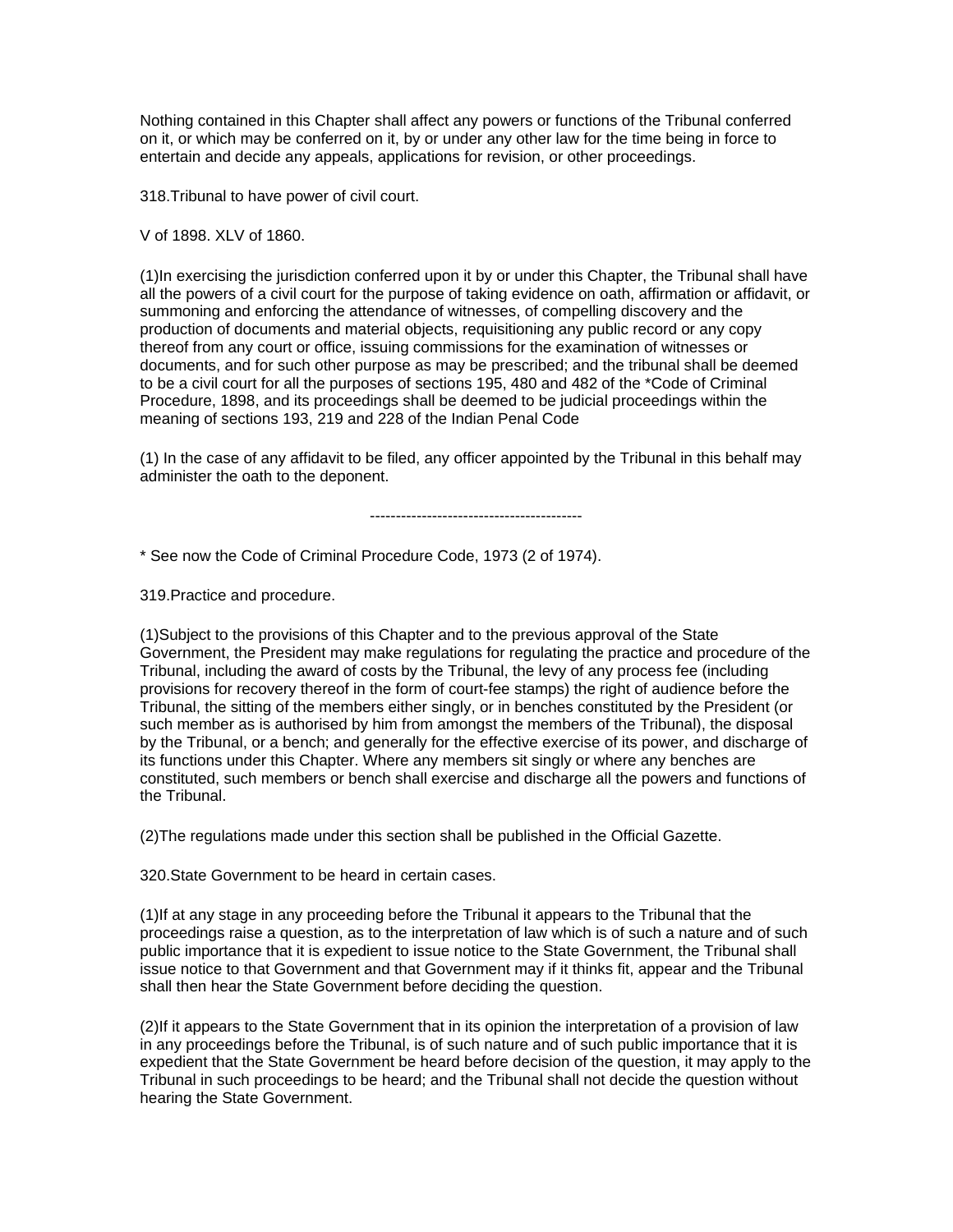321.No appeal to State Government and jurisdiction of court barred.

(1)No appeal shall lie to the State Government against any order passed by the Tribunal in the exercise of its powers of appeal or revision under section 315.

(2)NO order or decision of the Tribunal made or passed by or under this code shall be questioned in any civil or criminal proceedings, not withstanding anything to the contrary in any other law for the time being in force.

322.Review of orders of Tribunal.

(1)The Tribunal may, either on its own motion or on the application of any party interested, and where the State Government is heard, under section 320 on the application by that Government, review its own decision or order in any case, and pass in reference thereto such order as it thinks just and proper

Provided that, no such application made by any party shall be entertained, unless the Tribunal is satisfied that there has been the discovery of new and important matter or evidence which after the exercise of due diligence, was not within the knowledge of such party or could not be produced by him at the time when its decision was made, or that there has been some mistake or error apparent on the face of the record, or for any other sufficient reason

Provided further that, no such decision or order shall be varied or revised, unless notice has been given to the parties interested to appear and be heard in support of such order.

(2) An application for review under sub-section (1) by any party or, as the case may be, by the State Government shall be made within 90 days from the date of the decisions or order of the Tribunal 36 of 1963.

Provided that, in computing the period of limitation, the provisions of the Limitation Act, 1963, applicable to applications for review of a judgment or order of a Civil Court, shall, so far as may be, apply to applications for review under this section.

323.Manner of executing orders passed by Tribunal.

All orders passed by the Tribunal shall be executed in the same manner in which similar orders, if passed by the State Government or other competent authority, as the case may be, could have been executed.

324.Provision for court-fees.

XXX-VI of 1959.

Notwithstanding anything contained in the Bombay Court-fees Act, 1959, but subject to the provisions of section 275, every appeal or application made to the Tribunal shall bear a court-fee stamp of one rupee if the value of the suit property is ten thousand rupees or less and of twenty rupees if such value exceeds ten thousand rupees

Provided that, where the Tribunal exercises any powers or functions under any relevant tenancy law or other special law and that law provided for the levy of court fee on any appeal or application to the Tribunal , nothing contained in this section shall affect the provision for levy of such fee.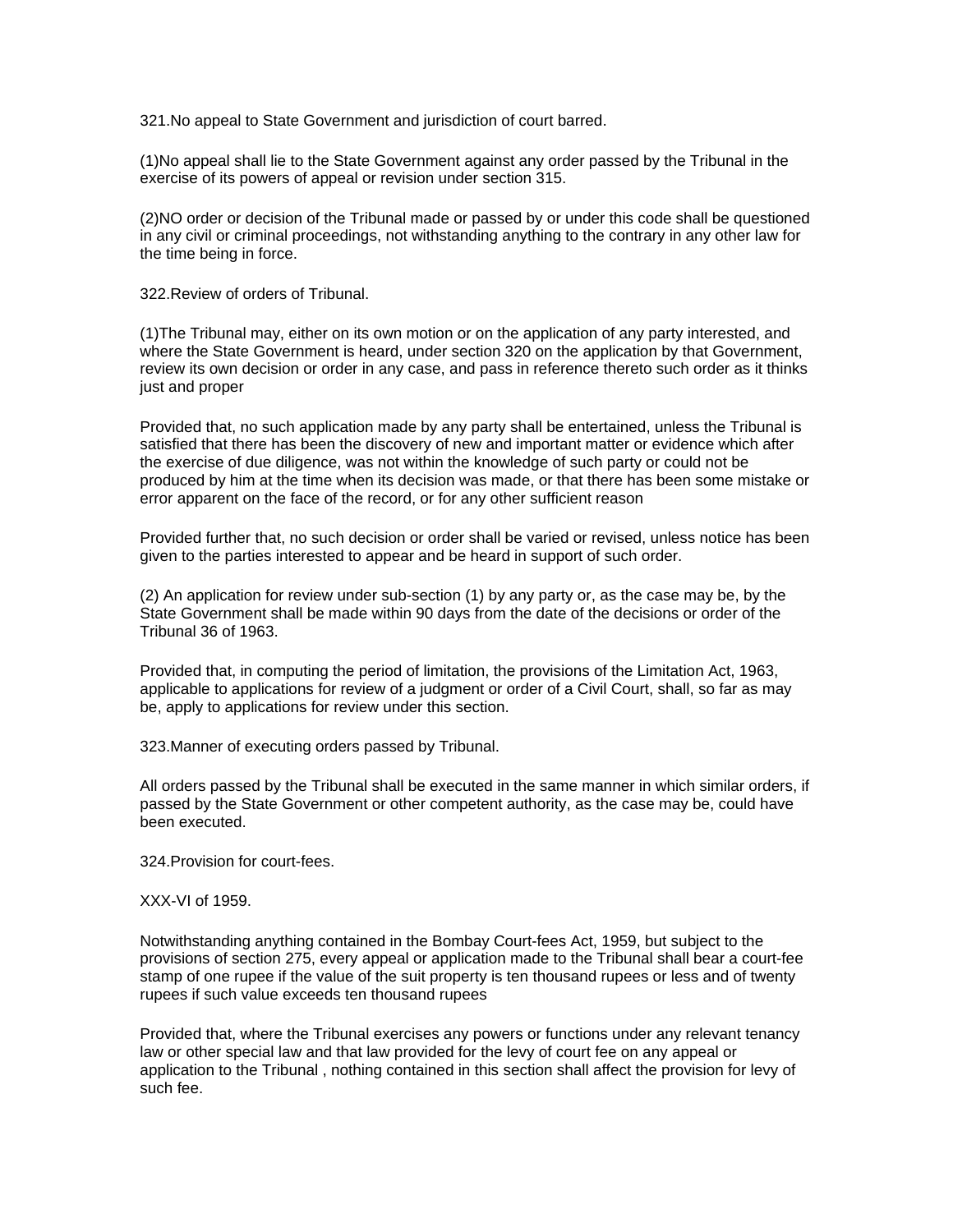325.Rules.

(1)The State Government may, by notification in the Official Gazette, make rules consistent with the provisions of this Chapter for carrying into effect the purposes of this Chapter.

(1) In particular, and without prejudice to the generality of the foregoing provision, such rules may provide for the following matters, namely

(a)the qualifications (including age) of the President and other members of the Tribunal; (b)the period of office and the terms and conditions of service of the President and other members of the Tribunal;

(c)the qualifications of the Registrar and Deputy Registrars;

(d)any other powers of a Civil Court which may be vested in the Tribunal.

326.Bom. XXXI of 1958.

#### Saving.

(1)The Maharashtra Revenue Tribunal constituted under the Bombay Revenue Tribunal Act, 1957, functioning immediately before the commencement of this Code shall be deemed to be constituted under the provisions of this Code and any proceedings pending before such Tribunal immediately before such commencement shall be disposed of by the Tribunal under the provisions of this Chapter.

(2)Anything done or any action taken under the said Act (including any appointments or rules or regulations made) shall be deemed to have been done or taken under the provisions of this Chapter and shall continue in operation until new appointments, rules or regulations are made.

Bom.XII of 1939.

Bom.XXXI of 1958.

Bom.XXXI of 1958.

(3)Any reference to the Bombay Revenue Tribunal constituted under the Bombay Revenue Tribunal Act, 1939, or to the Maharashtra Revenue Tribunal constituted under the Bombay Revenue Tribunal Act, 1957, or to the Board of Revenue or other authority constituted under any law repealed by the Bombay Revenue Tribunal Act, 1957, or in any other law for the time being in force or in any instrument or other document, shall be construed as reference to the Tribunal deemed to have been constituted or as constituted under the provisions of this Code and the Tribunal shall have and exercise all such powers under any such law, instrument or document.

# **[Top](http://www.nagpuronline.com/nagpurcollectorate/laws/mlrc/MAHARASHTRA.htm#Maharashtra#Maharashtra)**

# **Chapter XVI Miscellaneous.**

327.Maps and land records open to inspection, etc.

Subject to such rules and the payment of such fees as the State Government may from time to time prescribe in this behalf, all maps and land records shall, subject to such restrictions as may be imposed, be imposed, be open to the inspection of the public at reasonable hours and certified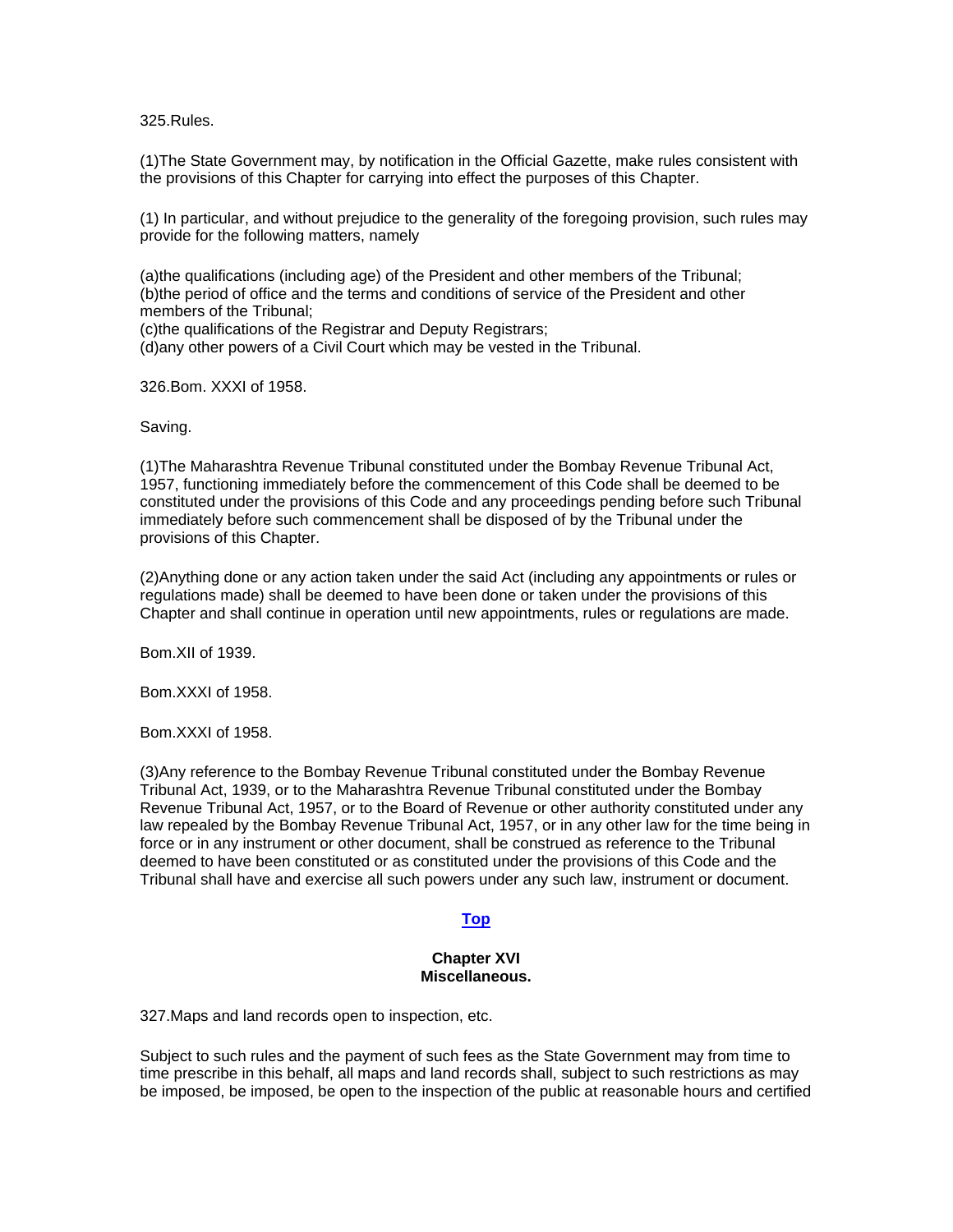extracts from the same or certified copies thereof shall be given to all persons applying for the same.

328.Rules.

(1)The State Government may make rules not inconsistent with the provisions of this Code for the purpose of carrying into effect the provisions of this code.

(2)In particular and without prejudice to the generality of the foregoing provisions, such rules may provide for all or any of the following matters

(i)under sub-section (1) of section 13, the other powers and duties of appeal, superintendence and control which may be exercised by revenue officers;

(ii)under sub-section (2) of section 14, the powers which may be exercised by a Circle Officer and Circle Inspector or the Talathi and the duties and functions which may be performed by them; (iii)under section 15, the qualifications of persons on whom powers may be conferred;

(iv)under sub-section (1), the manner of disposal of the property of the State Government and under sub-section (5) of section 20, the rules to be made for giving notice;

(v)under section 23, the rules regulating the right of grazing on free pasturage lands; (vi)under sub-section (1), the rules prohibiting or regulating the cutting of certain trees ; under sub-section (2) of section 25, the manner in which the occupant may apply to the Collector to fix the value of right in trees and purchase such right;

(vii)under section 26, the manner in which trees, brushwood, jungle or other natural product vesting in Government shall be preserved or disposed of;

(viii)under sub-section (1), the subject to which wood may be taken without payment of any tax ; and under sub-section (2) of section 28, the rules regulating the exercise of the privileges; (ix)under clause (c) of sub-section (2) of section 29, the rules subject to which Bhumidhari may be permitted to be included in Occupants-Class I;

(x)under section 31, the rules for the grant of unalienated land including provision for payment of price, auction and condition to be annexed to such, grant;

(xi)under sub-section (1) of section 32, the rules subject to which alluvial land may be disposed of;

(xii)under sub-section (2) of section 35, the rules subject to which the subdivision shall be disposed of by the Collector;

(xiii)under sub-section (3) of section 36, the rules in accordance with which the Collector may determine liabilities for arrears of land revenue or any other dues and the procedure in accordance with which he may dispose of applications for being placed in possession of occupancy and under sub-section (4) of that section, the payment of premium;

(xiv)under section 38, the rules subject to which the Collector may lease under grant or contract any unalienated unoccupied land;

 $1$ ((xiv-a) under section 41, the form of application for permission for erection of a farm building or carrying out the work of renewal, re-construction, alteration or additions; and the terms and conditions subject to which such permission may be granted by the Collector;)

(xv)under section 43, the rules subject to which the Collector or survey officer may prohibit the use of land for other purposes and summarily evict any holder who uses such land for such prohibited purpose;

(xvi)under sub-section (1), the form of application for permission to convert the use of land form one purpose to another; under clause (c) of sub-section (2), the rules subject to which permission for change of user may be granted by the Collector; and under sub-section (3) of section 44, the conditions subject to which the permission for change of user shall be deemed to have been granted; under sub-section (5), the rules prescribing the fine which the defaulter shall be liable to pay; and under sub-section (6) of section 44, the form in which sanad shall be granted to the holder for non-agricultural use;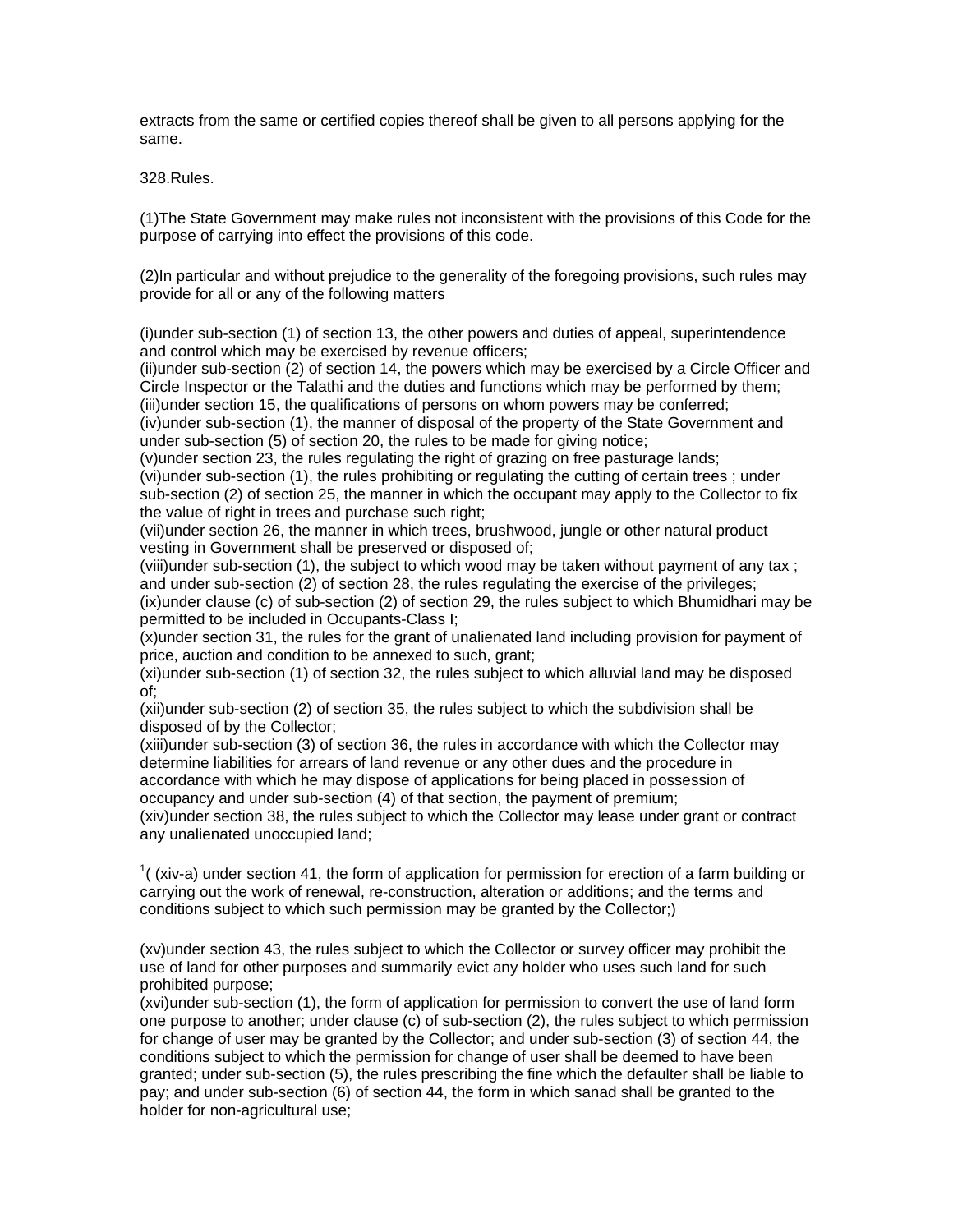$2^{2}$ ( (xvi-a)under sub-section (2) of section 44,A the form in which the person using the land for a bona fide industrial use shall give intimation of the date on which the change of user of land has commenced and furnish other information; and under sub-clause (i) of clause (a) of sub-section (3) of section 44A, the rules subject to which the Collector may levy penalty for failure to send intimation to the Tahsildar; and under sub-section (5) of section 44A, the form of Sanad ;)

(xvii)under sub-section (1) of section 45, the rules prescribing the fine to be paid as penalty for using land without permission;

(xviii)under section 47, the rules subject to which the Collector may regularise the non-agricultural use of any land;

(xix)under sub-section (9) of section 48, the rules to regulate the extraction and removal of minor minerals;

(xx)under sub-section (1) of section 49, the form in which an application shall be made; (xxi)under section 51, the rules subject to which the land shall be granted to the encroacher; (xxii)under section 60, the local area within which the operation of section 55 may be suspended; (xxiii)under section 66, the rules subject to which a holder of land shall be entitled to decrease of assessment including the rules subject to which the holder is liable for payment of land revenue on reappearance of land lost by diluvion;

(xxiv)under sub-section (4) of section 67, rules according to which the assessment may be made under sub-section (2) and (3) thereof;

(xxv)under sub-section (1) of section 68, the rules subject to which the assessment of the amount to be paid as land revenue may be fixed by the Collector;

(xxvi) under section 72, rules subject to which occupancy or alienated holding shall be disposed of;

(xxvii)under section 75, the form of register of alienated lands to be kept the rules subject to which a certified extract from that register may be granted and the fees to be paid therefor; (xxviii)under section 78, the rules in accordance with which reduction, suspension or remission of land revenue in any area may be granted;

(xxix)under section 84, the rules in accordance with which the records of the area and assessment of survey numbers and sub-divisions thereof shall be maintained;

(xxx)under sub-section 85,the rules in accordance with which the Collector may divide the holding and apportion assessment thereof;  $1*$ 

----------------------------------------

1 Clause (xiv-a) was inserted by Mah. 32 of 1986, s. 4.

2 Clause (xvi-a) was inserted by Mah. 26 of 1994, s. 4.

(xxxi)under sub-section (1) of section 87, the rules in accordance with which the division of survey numbers in sub-divisions and the fixing of the assessments of the sub-divisions shall be carried out and revised; and the land records in which the area and assessment of such sub-divisions shall be entered;

(xxxii)under clause (f) of section 90, the number of soil units in the factor scale corresponding to the sixteen annas classification;

(xxxiii)under sub-section (1), the rules for dividing the lands to be settled in groups and fixing the standard rates for each group; and under sub-section (3) of section 94, the manner in which the land revenue assessment of individual survey numbers and sub-divisions shall be fixed by the Settlement Officer on the basis of their classification value;

(xxxiv)under section 96, the manner of ascertaining the average yield of crops of land for the purposes of the settlement and the manner of holding enquiry for that purpose and the manner of submitting report to the Collector;

(xxxv)under section 97, the manner in which a settlement report shall be published;

(xxxvi)under section 99, the amount of costs to be deposited, the manner in which an inquiry shall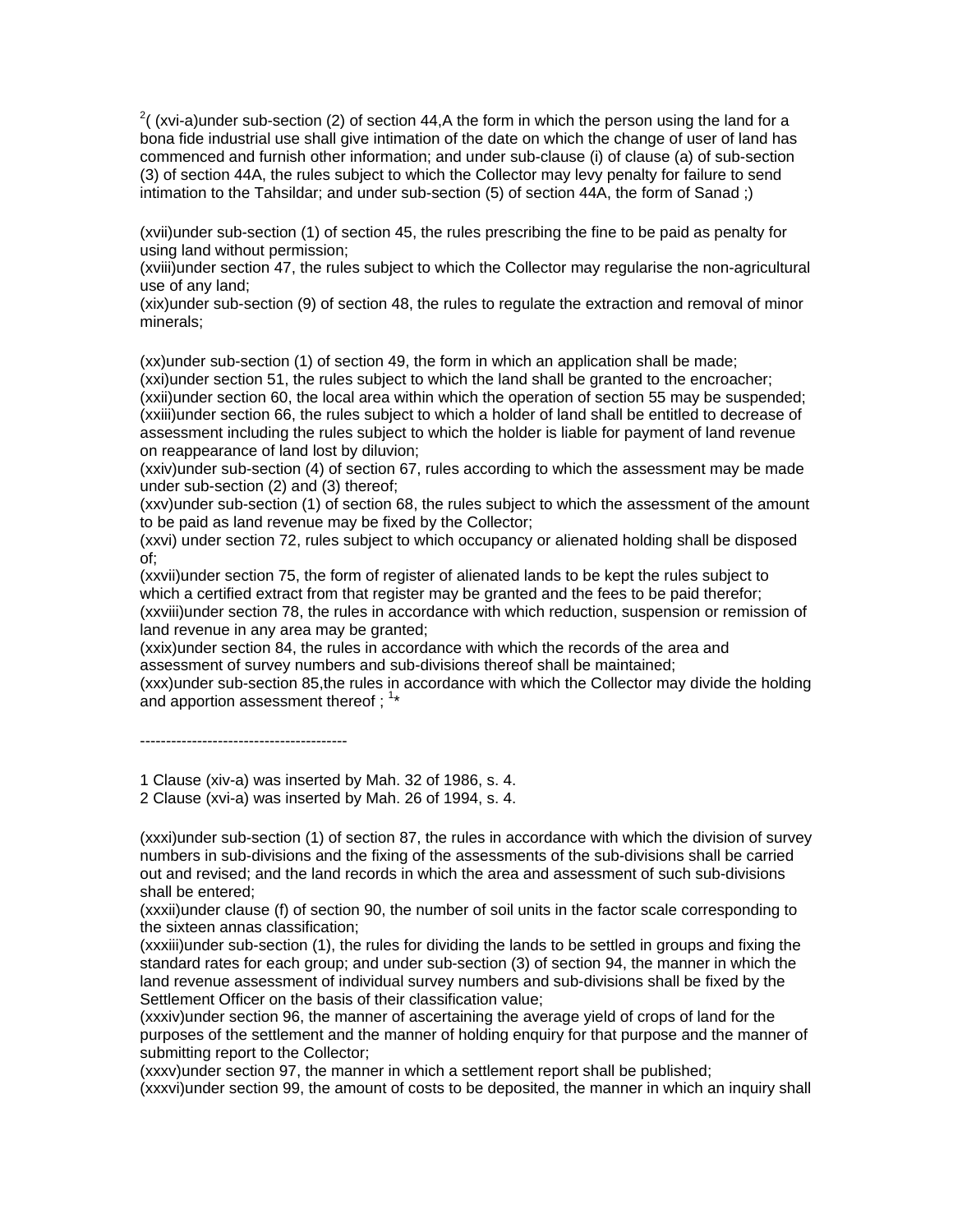be made by the Tribunal; and the rules for the refund of the costs; (xxxvii)under section 102, the manner of giving notice;

 $2($  (xxxvii-a)under section 108, the manner of determining the capitalised assessment;)

(xxxviii)under section 113, the percentage of the full market value of lands and the other manner of publication of the standard rates of non-agricultural assessment, fixed or revised and the manner in which the full market value shall be estimated;

(xxxix)under section 117, the other occupations under clause (1), and the period and conditions under clause (5) thereof;

(xxxxi) under sub-section (2) of section 127, the rules in accordance with which the amount of survey fee shall be regulated by the Collector;

-----------------------------------------

1 The words "and the limit of area or land revenue below which partition may be rejected'' were deleted by Mah.4 of 1970, s.6.

2 This clause was inserted by Mah. 35 of 1976, s. 4.

(xii)under section 128, the manner in which and the maps and registers in which, the results of the operations conducted under sections 126 shall be recorded; and the proportion of contribution to be made by a village panchayat to the cost of preparing such maps;

(xiii)under section 131, the charges or fees for granting a copy of sanad;

(xiiii)under sub-section (2) of section 136, the rules for regulating the procedure of the Collector in demarcating the boundaries of a survey number or of a subdivision and the nature of the boundary marks to be used and authorising the levy of fees from the holders of land; (xiiv)under section 137, the manner of publication of the scheme, plan and the rules subject to

which boundaries may be revised by the survey officer under sub-section (2) and the number of members constituting a village committee and the manner in which the committee shall be elected under sub-section (4) thereof;

(xiv)under section 139, the rules subject to which the Superintendent of Land Records may determine the description of the boundary marks and survey marks and the manner in which they shall be constructed, laid out, maintained or repaired and determining dimensions and materials of such boundary and survey marks under sub-section (3) thereof ;

(xivi)under section 142, the manner of demarcating boundary and of repairing and renewing boundary marks under sub-section (1) thereof ;

(xivii)under section 148, the other particulars under clause (e) thereto which a record of rights shall include;

(xiviii)under section 149, the rules for producing the requisite evidence of the order by which the permission was given as provided by the third proviso thereof;

(xiix)under section 150, the form of acknowledgement to be given by thee Talathi under subsection (3), the manner in which orders disposing of objections shall be recorded in the register of mutations under sub-section (4), the rules subject to which transfers of entries from the register of mutations to the record of rights shall be effected under sub-section (5), the manner in which entries in the register of mutations shall be certified under sub-section (6) and the manner and procedure to be followed in maintaining the register of tenancies under sub-section (7) thereof;

(li)under sub-section (4), other matters which he booklet should contain; and under sub-section (5) of section 151, the rules in accordance with which such booklet shall be prepared, issued and maintained and the fees to be charged thereof ;

(lii)the rules for the purpose of section 153 ;

(liii)under section 154, the form in which and the times at which intimation of transfers by registering officers shall be sent;

(liiii)under section 156, the other land records to be prepared;

(liv)under sub-section (2) of section 170, the rules providing for the payment of land revenue in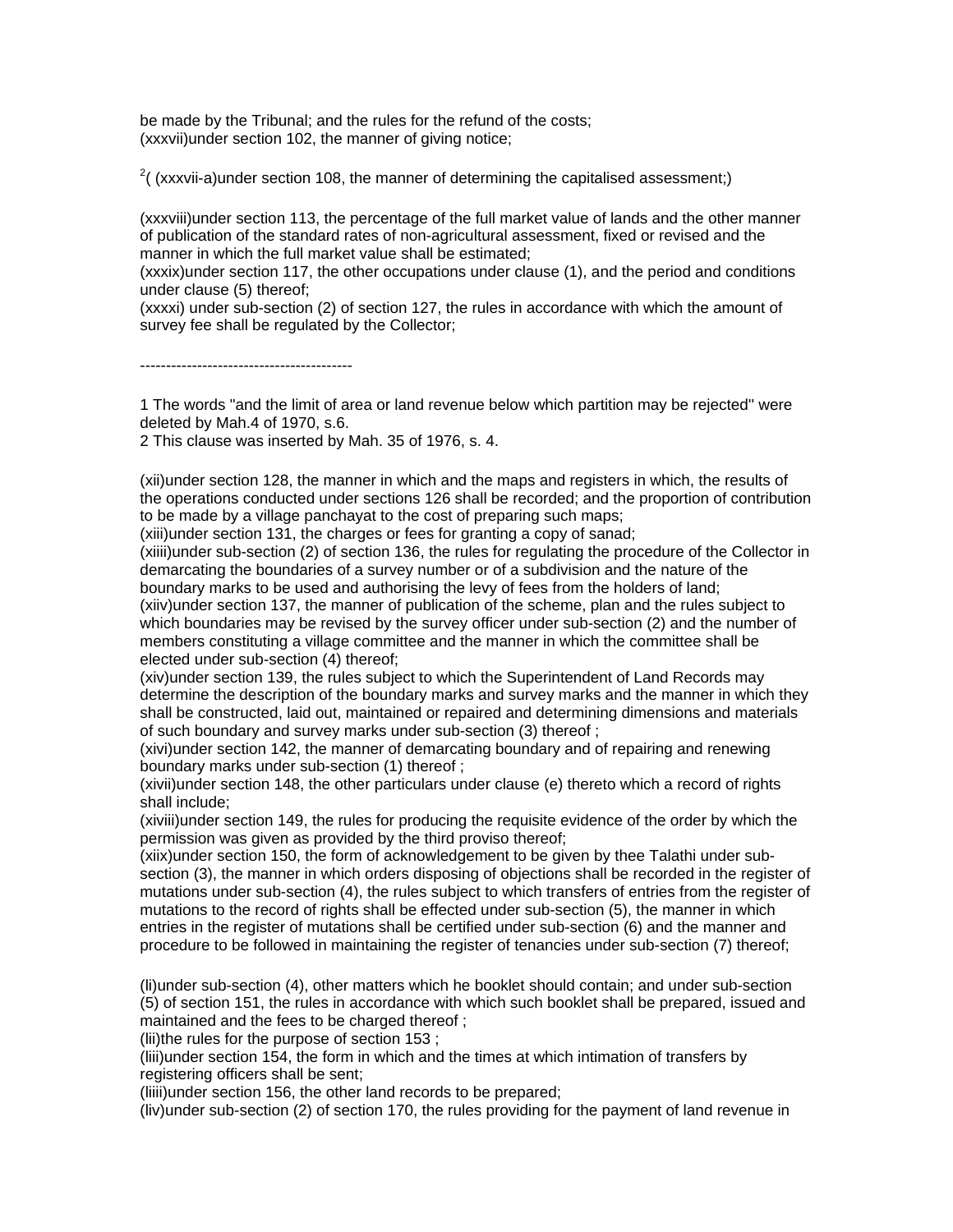installments and prescribing the dates on which the persons to whom, and the places where at, such installments shall be paid;

(lv)under section 179, the rules subject to which the occupancy or alienated holding forfeited to Government may be sold or otherwise disposed of;

(vi)under section 187, the rules for the management of unalienated land;

(vii)under sub-section (1) of section 192, the form of proclamation to be issued by the Collector; (viii)under sub-section (4) of section 193, the form of notice ;

(ix)under section 205, the manner in which a fresh notice of re-sale of property shall be given ; (x)under section 238, the rules or conducting ordinary inquiries;

(xi)under section 239, the charges for copying, searches, inspection and other like matters; (xii)under section 327, the rules subject to which , and the fees on payment of which, maps and records shall be open to the inspection of the public and certified extracts from the same or certified copies thereof shall be given ;

(xiii)any other mater for which rules may be made under this Code.

329.Provision for previous publication of, and penalty for breach of rules.

(1)All rules made under this Code shall be subject to the condition of previous publication.

(2)It shall be lawful for the State Government, in making any rules under this Code to prescribe that any person committing a breach of the same shall, in addition to any other consequences that would ensue from such breach, be punishable with such fine not exceeding one thousand rupees as the Collector may, after giving such person an opportunity to be hard, deem fit to impose.

330.Laying of rules before Legislature.

Every rule made under this Code shall be laid as soon as may be after it is made before each House of the State Legislature while it is in session for a total period of thirty days which may be comprised in one session or in two successive sessions, and if, before the expiry of the session in which it is so laid or the session immediately following, both Houses agree in making any modification in the rule or both Houses agree that the rule should not be made, and notify such decision in the Official Gazette, the rule shall from the date of publication of such notification have effect only in such modified form or be of no effect, as the case may be; so, however, that any such modification or annulment shall be without prejudice to the validity of anything previously done or omitted to be done under that rule.

 $1$ (330A.Delegation of powers and duties.

Save as specifically provided in this Code, the State Government, and subject to the approval of the State Government, any Commissioner or Collector may, by notification in the Official Gazette, direct that all or any of the powers conferred or duties imposed on it or him by or under this Code may, subject to such restrictions and conditions, if any, be exercisable also by such officer not below such rank, as may be specified in the notification.)

331.Certain provisions to apply to alienated villages.

(1)The provisions of section 68 and of Chapters V, VI, VII, VIII and IX shall be applicable to all alienated villages and alienated shares of villages subject, to the following modifications, that is to say

(i)Subject to the provisions of any covenant or agreement entered into by the State Government with the holder or holders of any such village or share, the costs of any survey directed under section 79 or a fresh survey directed under section 83 and of any settlement carried out under the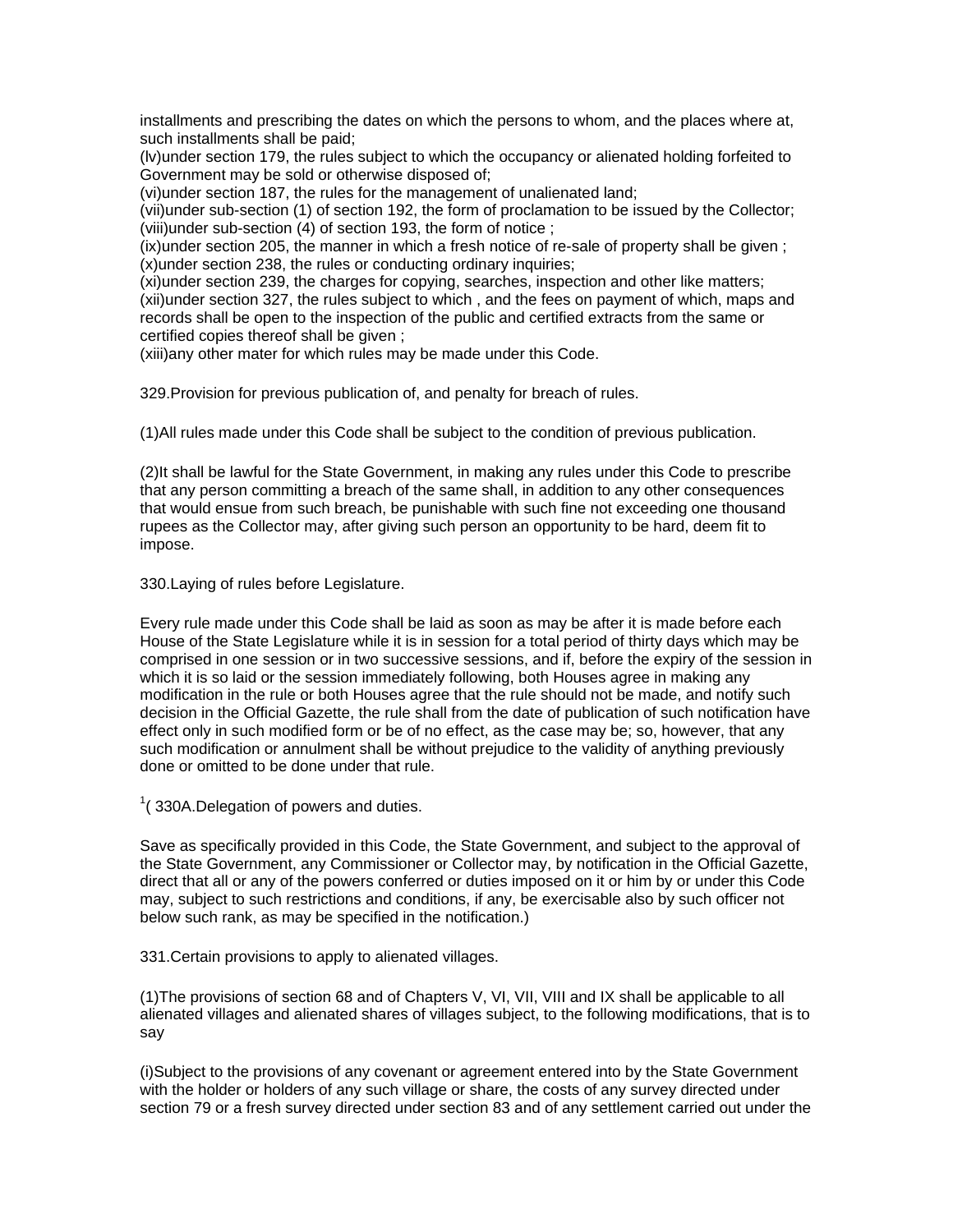said chapters in any such village or share shall be payable by the holder or holders in proportion to their shares in the rent or revenue of the village or share;

(ii)if the State Government so directs such costs shall also be payable by any class of persons who, in the opinion of the State Government, have any interest in any land n such village or share and ins such proportions as the State Government may direct;

(iii)on the introduction of a settlement under Chapter V or VI in any such village or share, the holder or holders of such village or share shall, in proportion to his share in the rent or revenue of the village or share, be liable to pay

(a) the salaries of the village officers appointed for the village or the share including the commutation allowance payable in respect of a commuted Kulkarni watan in the village, if any,

(b) the costs or the levy of a cess under sections 144, 151 and 152 of the , Maharashtra Zilla Parishads an Panchayat Samitis Act,1961 ;

----------------------------------

1 Section 330A was inserted by Mah. 4 of 1970, s. 7.

(iv)the liability under clauses (i) and (iii) shall be a first charge on the rent or revenue of such village or share;

(v)the total amount payable under clauses (i) and (iii) in respect of the holding in any such village or share shall be recoverable from the holder of such village or share entered in the record of rights ;

(vi)the amount payable under clause (ii) by any class of persons shall be recoverable in such manner as the State Government directs from the members of that class a entered in the record of rights,

(2)All survey settlements heretobefore introduced in alienated village shall be valid as if they had been introduced in accordance with the provisions of this section.

332.Holders of land in alienated villages.

When a survey settlement has been intruded under the provisions of section 331 or of any law for the time being in force, into an alienated village, the holders of all lands to which such settlement extends shall have the same rights and be affected by the same responsibilities in respect of the lands in their occupation as holders of land in unalienated villages have, or are affected by, under the provision of this Code, and all the provisions of this Code, relating to holders or land in unalienated villages shall be applicable so far as may be, to them.

333.Construction of this Code.

Nothing in this Code, which applies in terms to unalienated land or to the holders of unalienated land only, shall be deemed to affect alienated land, or the rights or holders of alienated land or of the Government in respect of any such land and no presumption shall be deemed to arise either in favour or to the prejudice, of any holder of alienated land from any provision of this Code in terms relating to unalienated land only.

334.Amendment of enactments.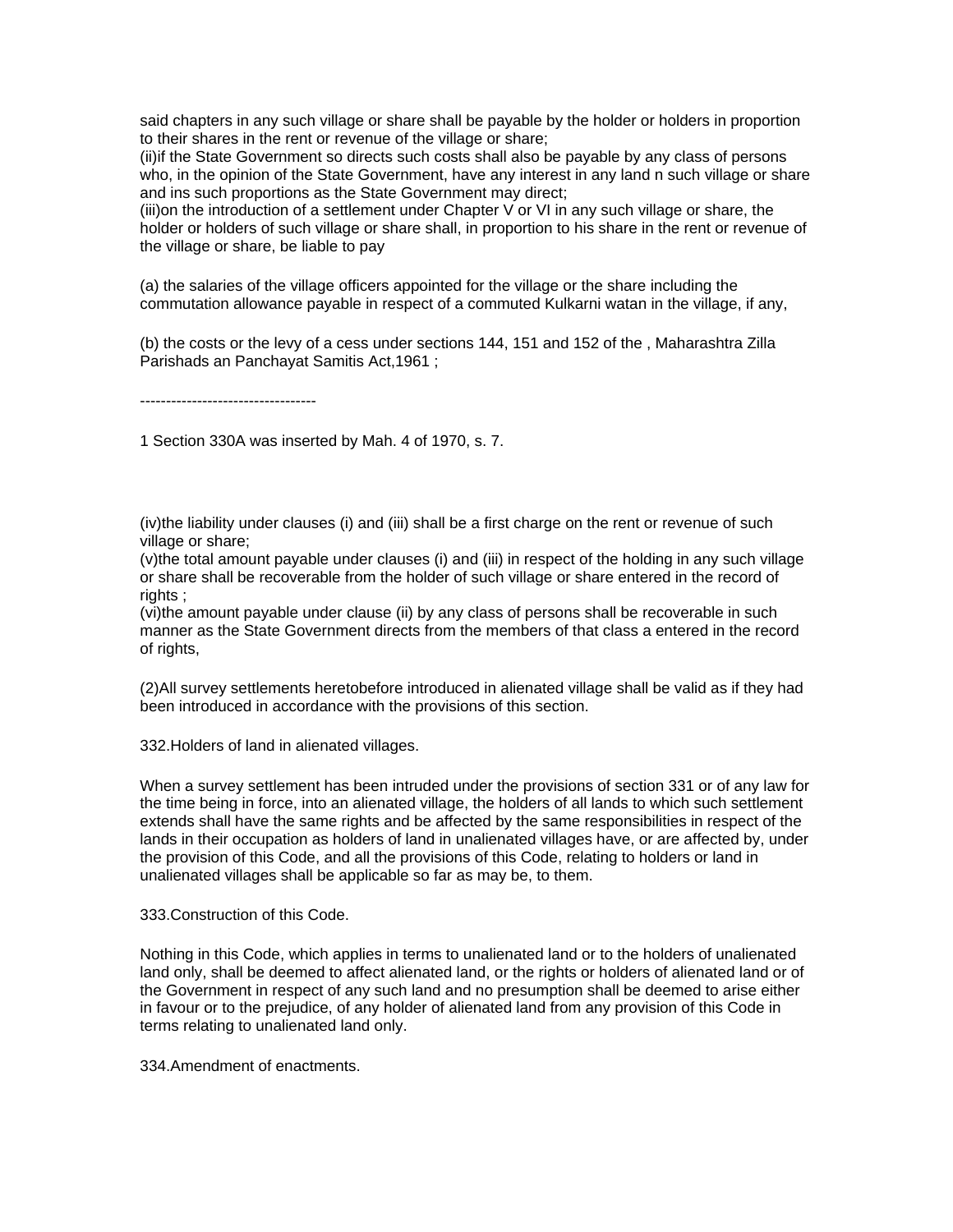The enactments specified in Schedule K are hereby amended in the manner and to the extent specified in the fourth column thereof.

335.Power to remove difficulty.

If any difficulty arises in giving effect to the provisions of this Code the State Government may, as the occasion requires, by order do anything not inconsistent with the purposes of this Code which appears to it to be necessary for the purpose of removing the difficulty

Provided that, no order shall be made under this section after the expiry of one year from the commencement of this Code.

336.Repeal and savings.

On the commencement of this Code, the following laws, that is to say

Bom. II of 1876. (a)the Bombay City Land Revenue Act, 1876 ;

Bom. V of 1879. (b)the Bombay Land Revenue Code, 1879 ;

Bom. IV of 1915. (c)the Bombay City Survey Act, 1915;

Bom.XXXI of 1958. (d)the Bombay Revenue Tribunal Act, 1957;

C.P II of 1916. (e)the Central Provinces Land Alienation Act, 1916;

M.P. II of 1955. (f)the Madhya Pradesh Land Revenue Code, 1954;

Hyd. LVIII of 1358. (g)the Hyderabad Land Revenue Act, 1317-F;

F.

(h)the Hyderabad Record of Rights in Land Regulations, 1358-F; are hereby repealed

Provided that, the repeal shall not affect

(a)the previous operation of any law so repealed or anything duly done or suffered thereunder, or (b)any right, privilege, obligation or liability acquired, accrued, or incurred under any law so repealed, or

(c)any penalty, forfeiture or punishment incurred in respect of any offence committed against any law so repealed, or

(d)any investigation, proceeding, legal proceeding or remedy in respect of any such right, privilege, obligation, liability, penalty, forfeiture or punishment as aforesaid any such investigation, proceeding, legal proceeding or remedy may be instituted continued or enforced, any such penalty, forfeitures or punishment may be imposed as if this Code had not been passed

C.P. II of 1916.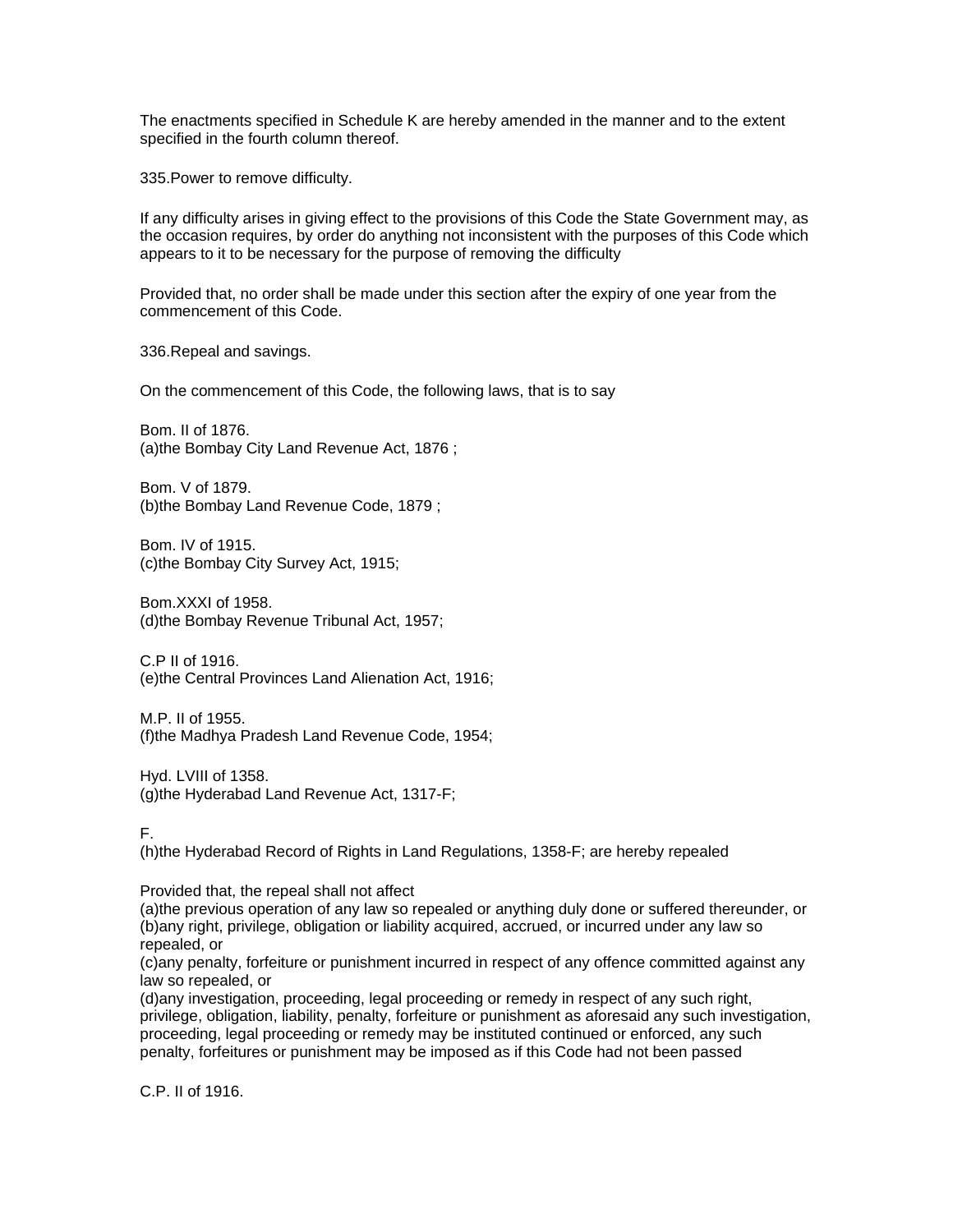Provided further that any temporary alienation made by a member of an aboriginal tribe before the commencement of this Code by mortgagor, lease or other wise under the Central Provinces Land Alienation Act, 1916, shall be regulated in , accordance with the provisions of that Act, as if this Code had not been passed.

Provided also that, subject to the preceding provisos, and any saving provisions made in any of the Chapters of this Code, anything done or any action taken including any rule, assessments, appointments and transfers made, notifications, orders, summons, notices, warrants and proclamations issued, authorities and powers conferred, forms and leases granted, survey and boundary marks fixed, record of rights and other records framed or confirmed, rights acquired, liabilities incurred and times and places appointed under any law so repealed shall, in so far as it is not inconsistent with the provisions of this Code, be deemed to have been done or taken under the corresponding provision of this Code, and shall continue to be in force accordingly unless and until superseded by anything done or action taken under this Code.

337.Construction of reference.

1. Any reference in any law in force in the Vidarbha region of the State, to

(a)

- i. a milk makbuza;
- ii. a raiyat malik;
- iii. an absolute occupancy tenant;
- iv. an occupant;
- v. an ante-alienation tenant;
- vi. a tenant of antiquity;
- vii. a Bhumiswami;shall be deemed to be a reference to Occupant Class I; and

(b)

- i. (i)an occupancy tenant;
- ii. (ii)a raiyat;
- iii. (iii)a tenant;
- iv. (iv)a permanent tenant;
- v. (v)a Bhumidhari; shall be deemed to be a reference to Occupant -Class II.

(2)Any reference in any law or in any instrument or other document to the expressions `` Mamlatdar, Mahalkari, Patwari, Patwari Circle'' shall, unless a different intention appears, be construed as a reference to the corresponding expressions ``Tahsildar, Naib-Tahsildar, Talathi and Saza ''; and in all suits, or other legal proceeding before any court, tribunal or authority pending on the commencement of this Act in which or to which any of the authorities first mentioned is a party, the authority corresponding thereto shall be deemed to be substituted therefor.

## **[Top](http://www.nagpuronline.com/nagpurcollectorate/laws/mlrc/Miscellaneous.htm#Miscellaneous.#Miscellaneous.)**

## **Schedule A**

(See sections 17 and 183)

Form of warrant to be issued by the Collector under section 17 or 183.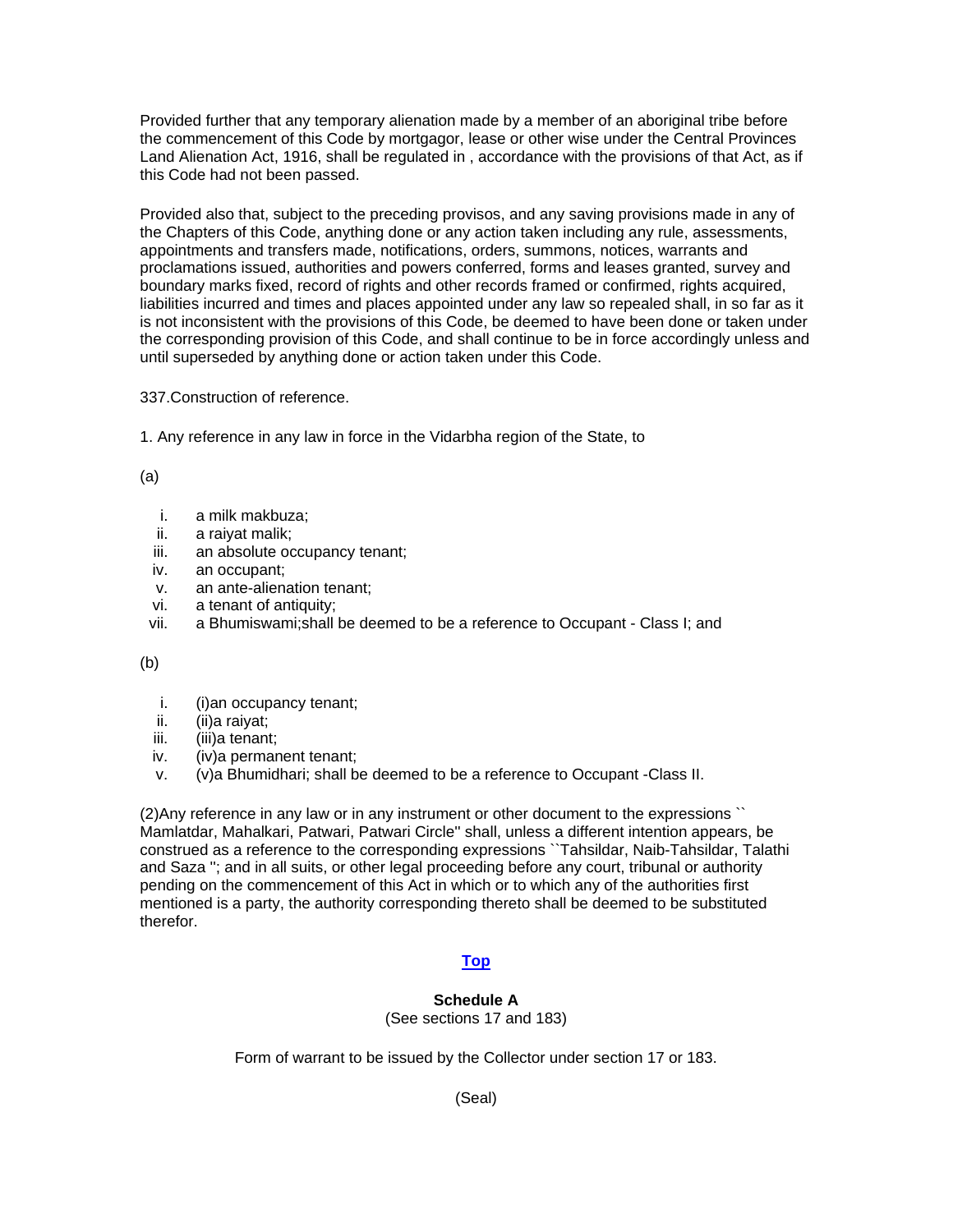## To The Officer-In-Charge Of The Civil Jail At

Whereas AB of …………………................... was on the pay of ........…………………………. 19………........, ordered by ………………................. to (here state the substance of the demand made);and whereas the said AB has neglected to comply with the said order, and it has therefore been directed, under the provisions of section 17/183 of the Maharashtra Land Revenue Code, 1966, that he be imprisoned in the civil jail until he obeys the said order or until he obtains his discharge under the provisions of section 17 or 183 or 191, as the case may be, of the said Code; you are hereby required to receive the said AB into jail under your charge and to carry the aforesaid order into execution according to law.

Dated this…………….............day of ……….........19......,........... Seal

(Signature of the Collector)

## **Schedule B**

Form of Bond to be required under section 19 or 191

Whereas I,..……………………………….................................,have been ordered by……………………………...... ............... to ...……………………………………............... (here state the nature of the demand) and whereas I dispute the right of the said ........................ to make the said order, I hereby bind myself to fail a suit within fifteen days from the date of this bond in the District Court of....……………..........to contest the justice of the demand, and do agree that in the event of a decree being passed against me, I will fulfill the same and will pay all, amounts including costs and interests, that may be due by me, or that if I fail to institute a suit as aforesaid, I will, when required, pay the abovementioned amount of.………………...........rupees (or will deliver up the abovementioned papers or property, as the case may be),and in the case of my making default therein, I hereby bind myself to forfeit to the State Government the sum of ………………………………............ rupees.

Dated

(Signature)

Form of Security to be subjoined to the bond of the principal.

We, here by declare ourselves securities for the abovesaid.......………………………... that he shall do and perform all that he has above undertaken to do and perform and in case of his making default therein, we hereby bind ourselves to forfeit to the State Government the sum of ................…………………………... rupees.

Dated

(Signature)

**Schedule C**  Form of Sanad for building sites

(The Asoka Capital Motif) The Government Of Maharashtra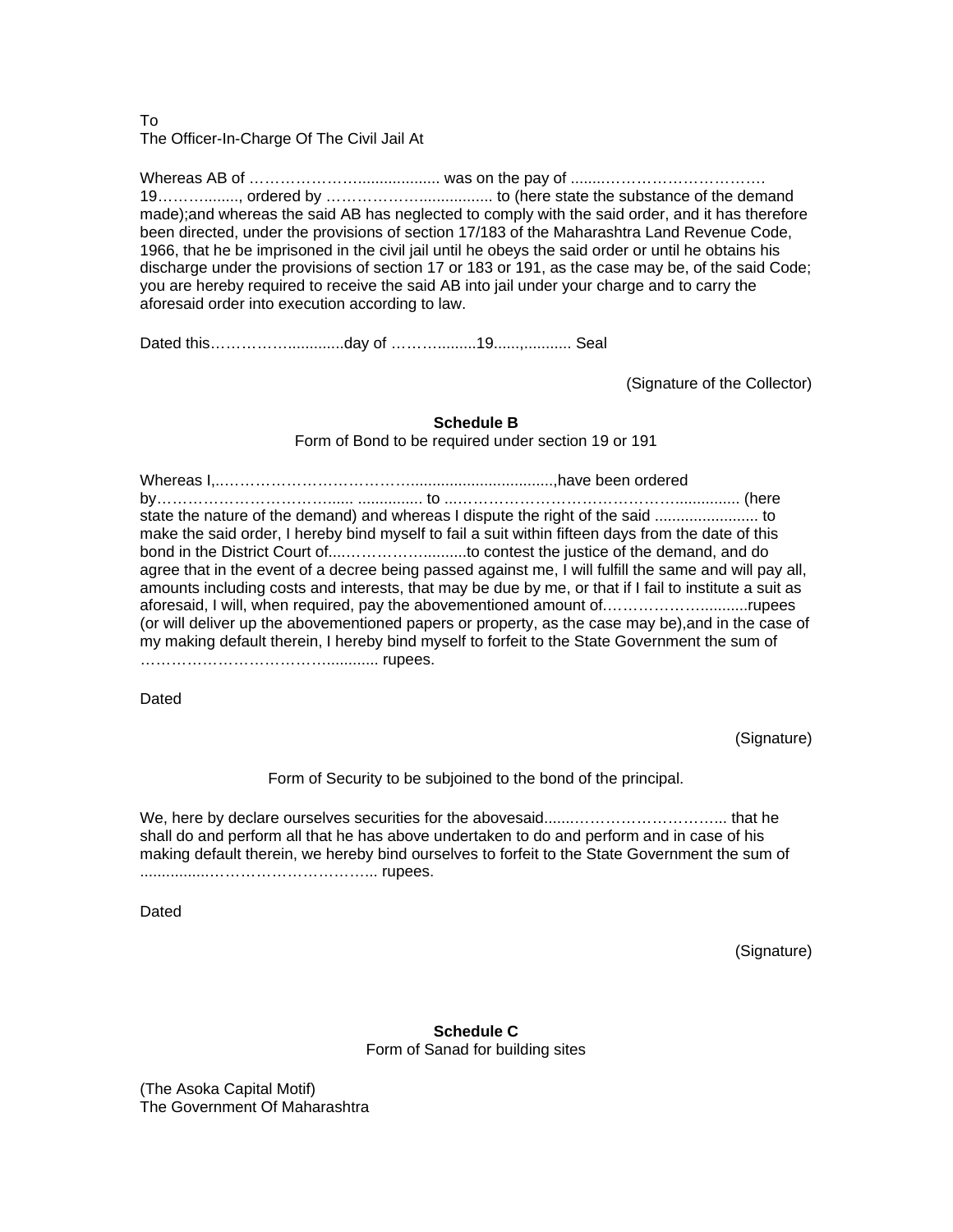To ........................................................

Whereas the State Government with a view to the settlement of the land revenue, and the record and preservation of proprietary and other rights connected, with the soil, has under the provisions of the Maharashtra Land Revenue Code, 1966, directed as survey of the lands within the..………………................. of....……………………............ and ordered the necessary inquiries connected therewith to be made, this sanad is issued under section 129 or 130 of the said Code to the effect that There is a certain plot of ground occupied by you in the .......................

Division of the .....……………….............. of....…………............

Register No. ……………………….................. in the map marked sheet

..……………………….........

No. ……………………………………...............and facing towards the ..……………….............… the

road leading from .......………………....... to ..……………………………………………...............

containing about ...………………………………........ square metres and of the following shape and

about the following dimensions

You are hereby confirmed in the said occupancy exempt from all land revenue (or subject to the payment of Rs. .....…………………………..... per annum of the land revenue).

The terms of your tenure are such that your occupancy is both transferable and heritable, and will be continued by the State Government, without any objection or question as to title to whosoever shall from time to time be its lawful holder (subject only to the condition of the payment annually of the above land revenue according to the provisions of the Maharashtra Land Revenue Code, 1966 or of any other law for the time being in force, and to the liability to have the said rate of assessment revised at the expiration of a term of ....…………....... years reckoned from the ..……………............... and thereafter at successive periods of .........………………. years in perpetuity, and to the necessity for compliance with the provisions of the law from time to time in force as to the time and manner of payment of the said assessment, and to the liability of forfeiture of the said occupancy and of all rights and interests connected therewith in case of your failure to pay the said assessment as required by law).

(Signed)

#### **Schedule D.**

(See section 242)

Form of Warrant to be issued by the Collector under section 242.

(Seal)

The Officer In Charge Of The Civil Jail At ...........………………….........

To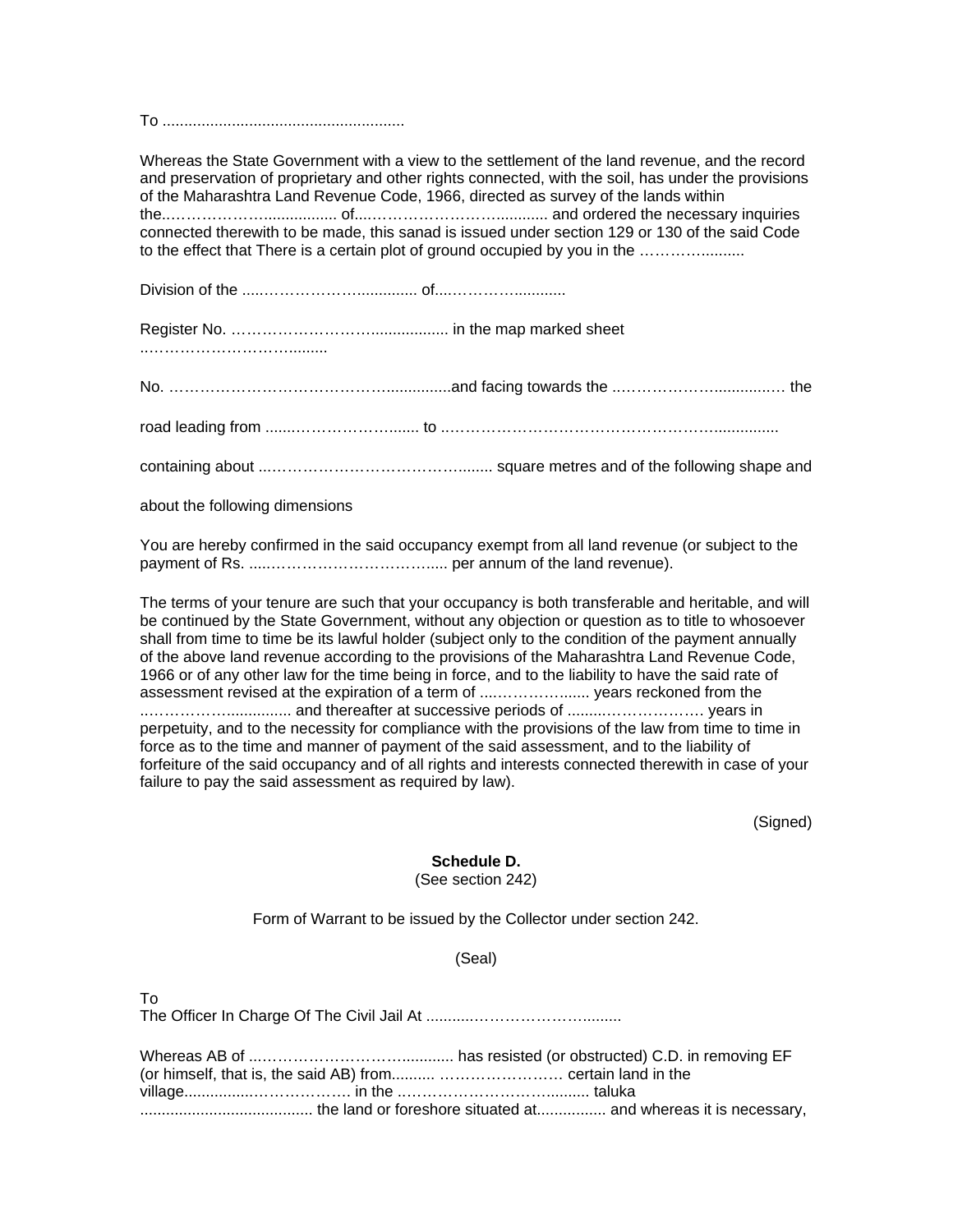in order to prevent the continuance of such resistance or obstruction to commit the said AB to close custody; you are hereby required under the provisions of section 242 of the Maharashtra Land Revenue Code, 1966, to receive the said AB into the jail under your charge and thereto keep him in safe custody for.

Dated this .……………………...... day of ....…………………......... 19...... .

(Signature of the Collector)

# **Schedule E.**

(See section 247)

Revenue Officer, Appellate Authority

1., All Officers in a Sub-Division,sub-ordinate to the Sub-division Officer., Sub-divisional Officer or such Assistant or Deputy Collector as may be specified by the Collector in this behalf.

2., Sub-Divisional Officer,Assistant or Deputy Collector., Collector or such Assistant or Deputy Collector who may be invested with powers of the Collector by the State Government in this behalf.

3., Collector <sup>1</sup> (including the Collector of Bombay) or Assistant/Deputy Collector invested with the appellate power of the Collector., Divisional Commissioner.

4., A person exercising powers conferred by section  $^{2}$ (15)., Such officer as may be specified by the State Government in this behalf.

Survey Officer, Appellate Authority

1., District Inspector of Land Records,Survey Tahsildar and other Officer not above the rank of District Inspector of Land Records., Superintendent of Land Records or such Officers of equal ranks as may be specified by the State Government in this behalf.

2., Superintendent of Land Records and other Officer of equal ranks., Director of Land Records or the Deputy Director of Land Records, who may be invested with the powers of Director of Land Records by the State Government in this behalf.

3., Settlement Officer, Settlement Commissioner.

--------------------------------------------------------------

1 These brackets and words were substituted for the brackets and words ``(not being the Collector of Bombay)'' by Mah.47 of 1981, s. 12.

2 These figures were substituted for the figures "16'' by Mah. 30 of 1968, s. 8.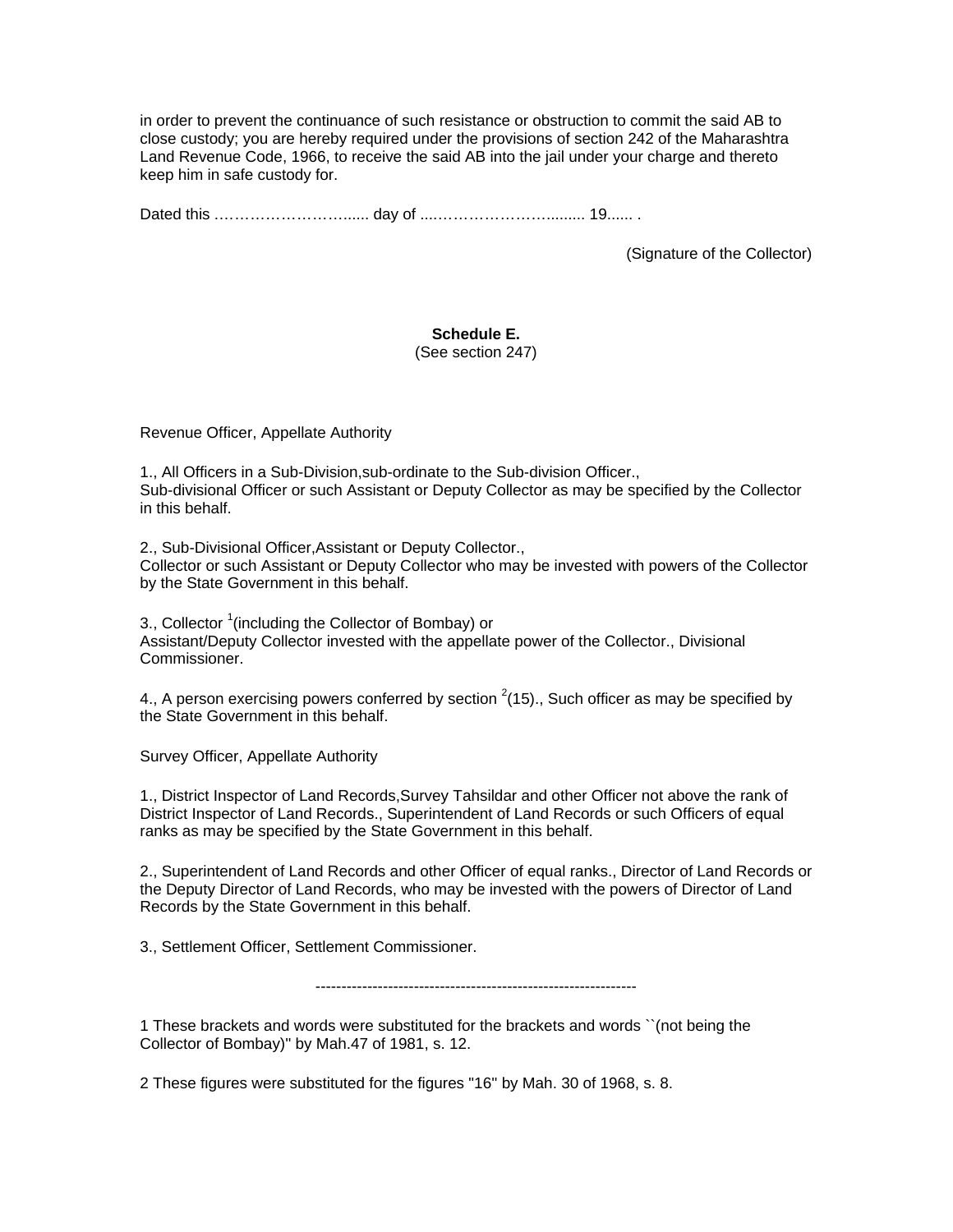## **Schedule F.**

#### (See section 267)

Table of rates of fees payable under the provisions of section 267 in respect of notices demanding payment of arrears of revenue.

--------------------------------------------------------------

Revenue due Notice Fee Rs. P.

--------------------------------------------------------------

Not exceeding Rs. 25 0.50 Over Rs. 25 and not exceeding Rs. 100 1.00 Over Rs. 100 2.00

--------------------------------------------------------------

**Schedule G.** 

(See section 273)

Table of fees payable under the provisions of section 273 of this Code.

--------------------------------------------------------------

Sum distrained for Fee Rs. P.

--------------------------------------------------------------

Not exceeding Rs.5 0.50 Over Rs.5 and not exceeding Rs. 10 1.00 10 15 1.50 15 20 2.00 20 25 2.50 25 30 3.00 30 35 3.50 35 40 4.00 40 45 4.50 45 50 5.00 50 60 6.00 60 80 7.50 80 100 9.00 Upwards of Rs.100 10.00

--------------------------------------------------------------

**Schedule H.**  (See section 297)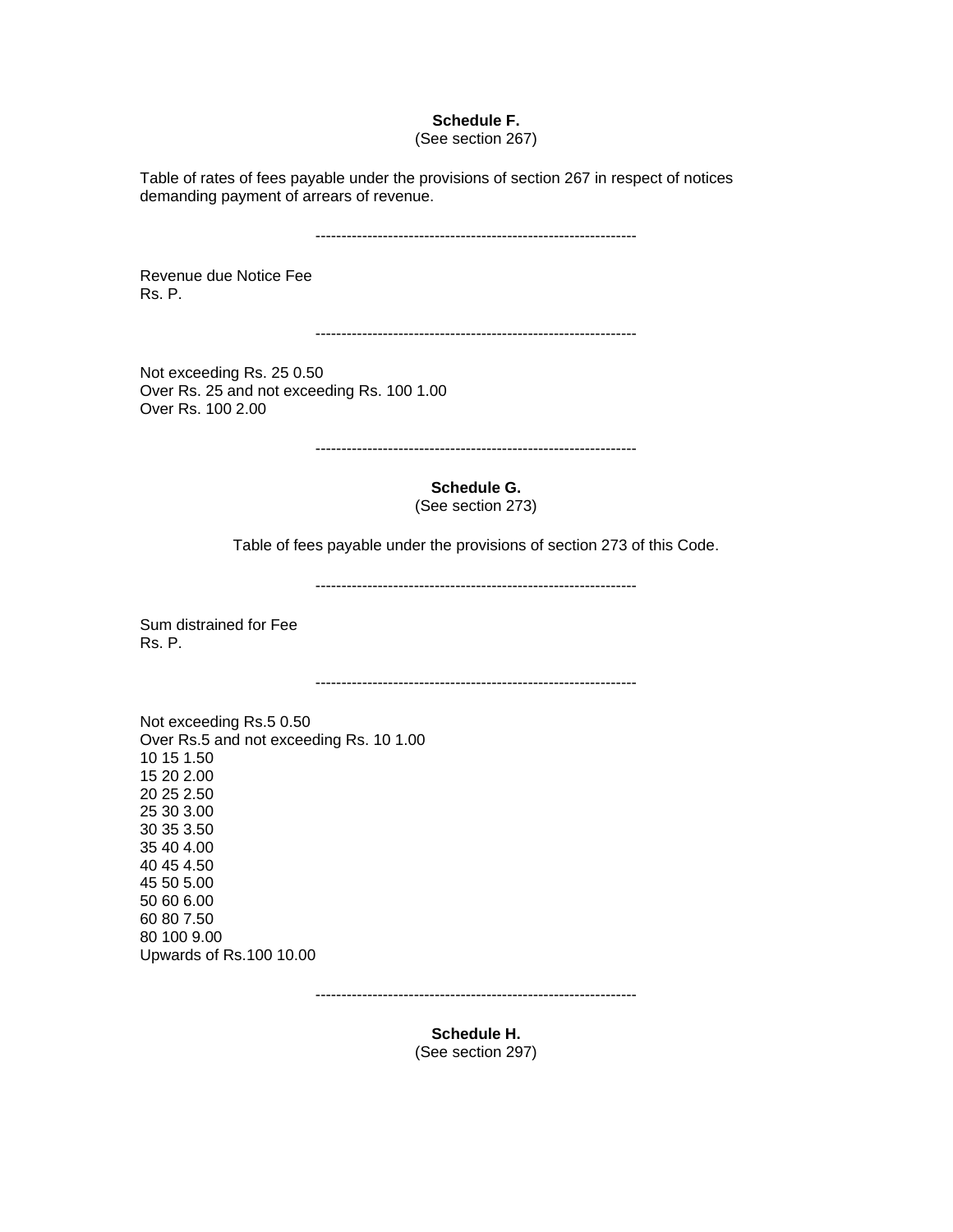#### Form of notice of transfer to be given under section 297 of this Code when the transfer has taken place otherwise than by Instrument.

To The Collector Of Mumbai.

I. A.B.,here by give notice, as required by section 302 of the Maharashtra Land Revenue Code,1966,of the following transfer of property

Description of the Property, Date of Notice, Name in which the property is ant present entered in the Collector's records, To whose name it is to be transferred, Of what it consists, Situation, Collector's No., Mumbai City Survey No., Dimensions of land, Boundaries, Remarks

> (Signed) A. B.

## **Schedule I.**

(See section 297)

Form of notice of transfer to be given under section 297 of this Code when the transfer has been effected by Instrument.

To

The Collector Of Bombay

I. A.B., here by give notice, as required by section 302 of the Maharashtra Land Revenue Code,1966,of the following transfer of property

Date of Notice, Date of instrument, Name of vendor or assignor, Name of purchaser or assignee, Amount of consideration, Of what it consists, Situation, Collector's No., Bombay City Survey No., Dimensions of lands, Boundaries, If instrument has been registered, the date of registration, Remarks

> **Schedule J.**  (See section 315)

--------------------------------------------------------------

--------------------------------------------------------------

Name of Enactment Appellate or revisional Jurisdiction against orders or decisions in cases arising under the following provision

1. The Maharashtra Land Revenue Code,1966 Section 24

(Mah. XLI of 1966)., Section 27 Section 59,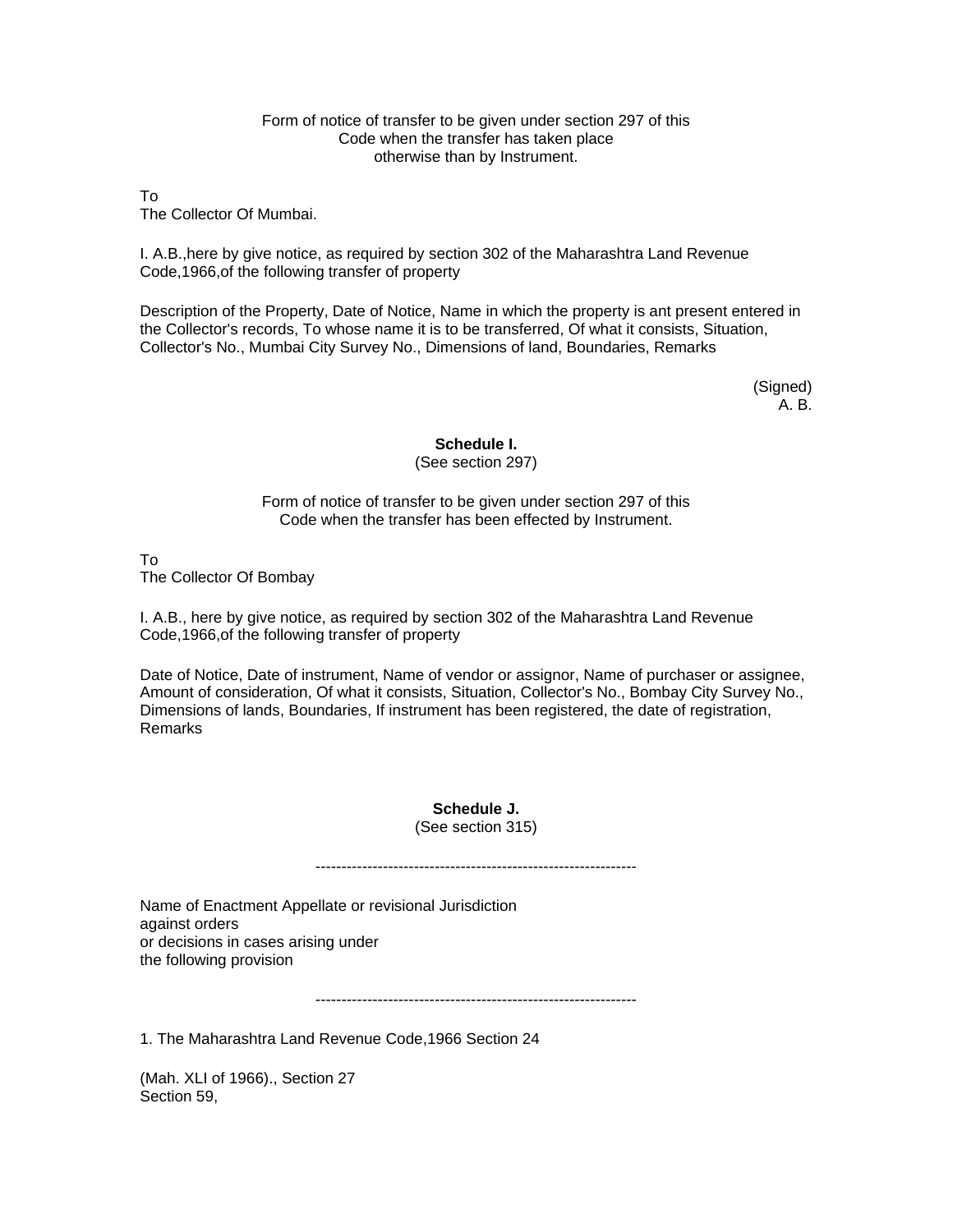except clause (b) thereof. Section 65 Section 66

2. The Hyderabad Tenancy and Section 18,

Agricultural Lands Act, 1950 Sub-section (2). (Hyderabad Act, XXI of 1950). Section 44, Sub-section (1). Section 47. Section 48. Section 49. Section 71. Section 75.

3. The Madhya Pradesh Abolition of Section 24.

Proprietary Rights (Estates, Mahals, Section 25. Alienated Lands) Act, 1950 Section 26. (Madhya Pradesh Act I of 1951). Section 27.

4. The Indian Forest Act, 1927 Section 11.

(XVI of 1927). Section 12. Section 15. Section 16.

--------------------------------------------------------------

**Schedule K.**  Enactments amended (See section 334)

--------------------------------------------------------------

Serial No. Number and year Short title Extent of amendment

(1) (2) (3) (4)

--------------------------------------------------------------

1 Mah. XLI of 1966 1 X of 1876 The Bombay Revenue Jurisdiction Act, 1876, In section 11,for the words "No Civil Court shall entertain '' the words and figures "Except as otherwise expressly provided in the Maharashtra Land Revenue Code, 1966, no Civil Court shall entertain'' shall be substituted.

2. Bom.LXVII of 1948. The Bombay 1. Chapter V-A Tenancy and shall be deleted; Agricultural lands 2. In section 70, Act, 1948. clause (na) shall be deleted;

3. In section 74, in sub-section (1), clause (i) shall be deleted;